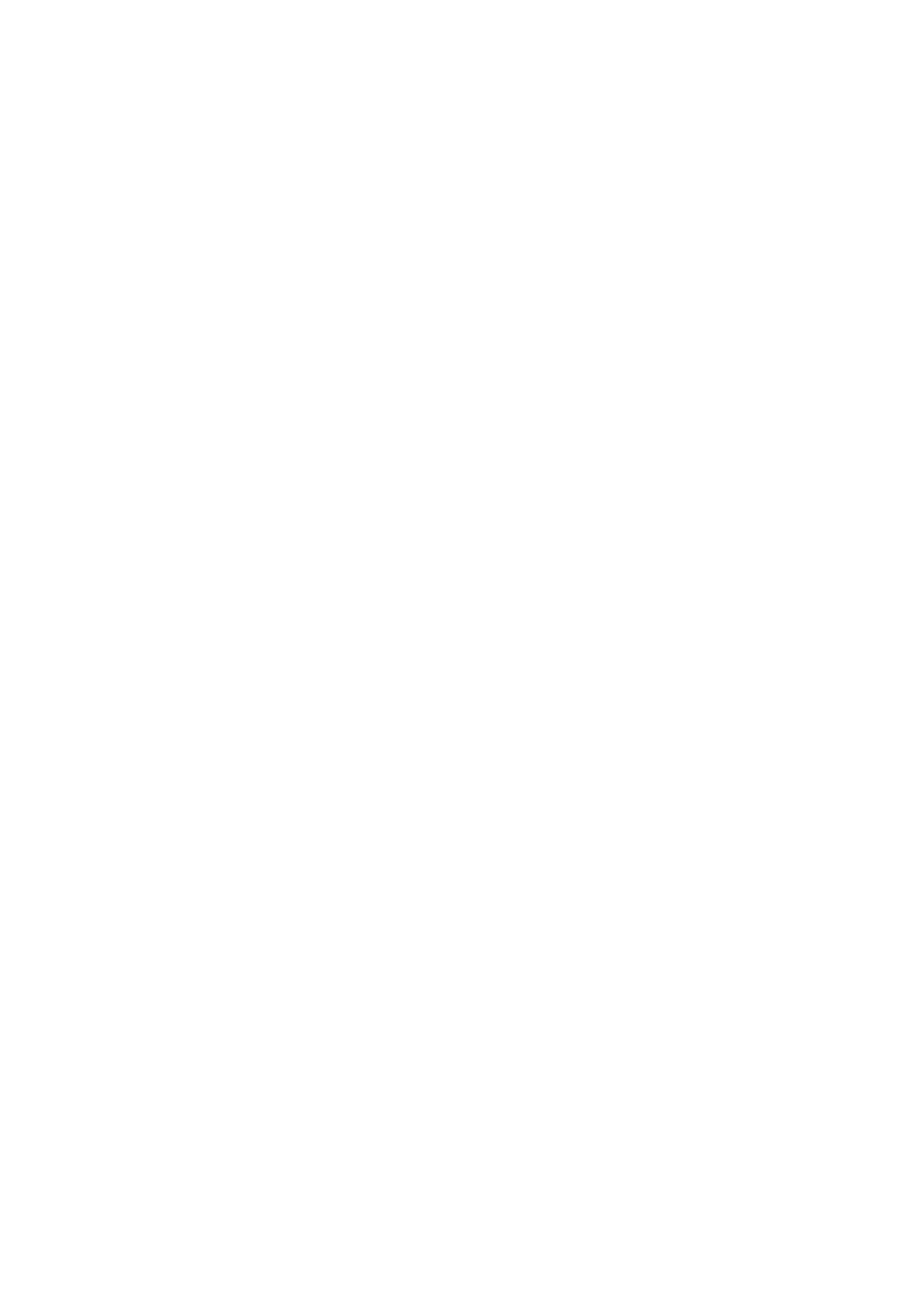# **Table of Contents**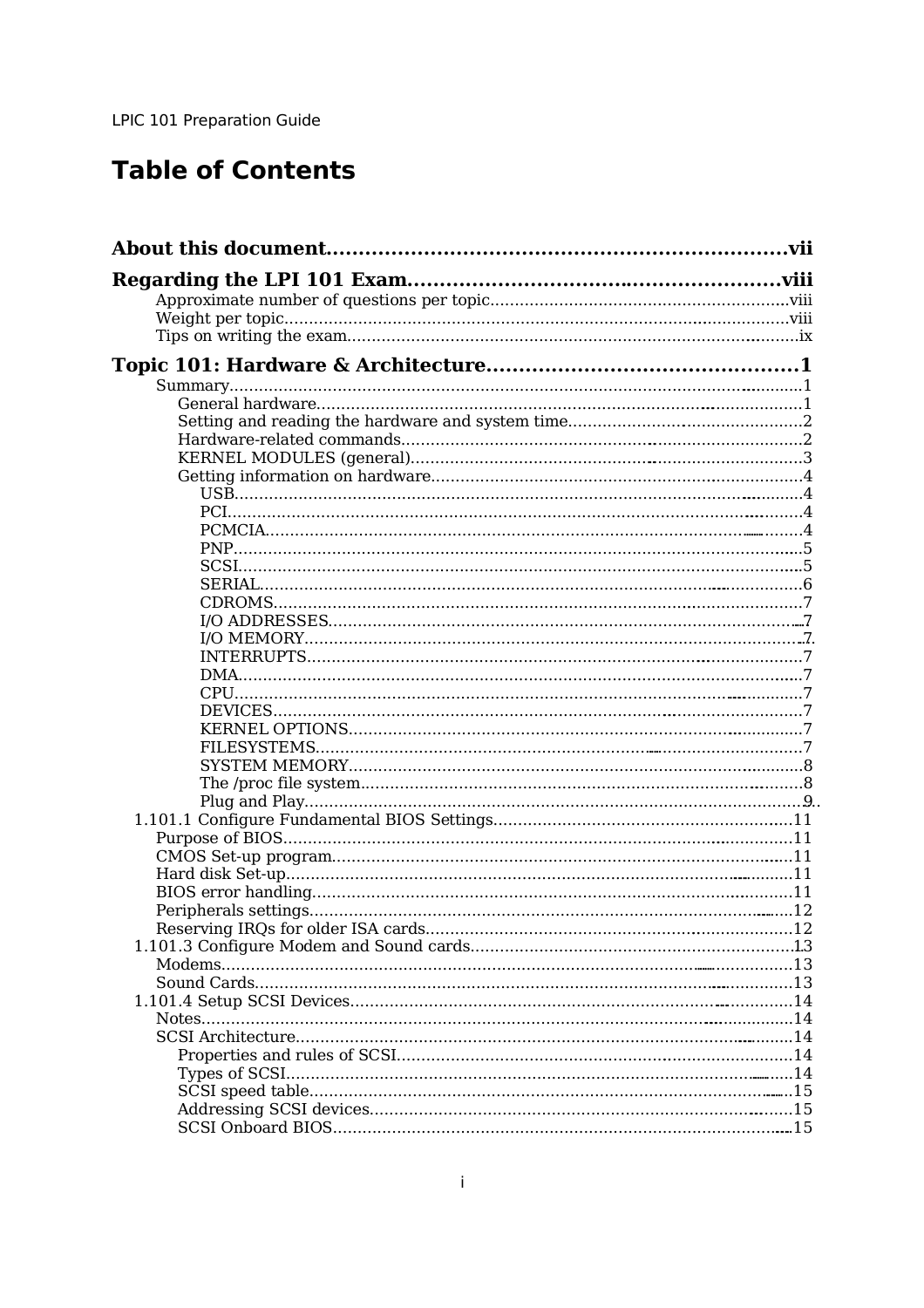| Summary                                              |
|------------------------------------------------------|
| Topic 102: Linux Installation & Package Management25 |
|                                                      |
|                                                      |
|                                                      |
|                                                      |
|                                                      |
|                                                      |
|                                                      |
|                                                      |
|                                                      |
|                                                      |
|                                                      |
|                                                      |
|                                                      |
|                                                      |
|                                                      |
|                                                      |
|                                                      |
|                                                      |
|                                                      |
|                                                      |
|                                                      |
|                                                      |
|                                                      |
|                                                      |
|                                                      |
|                                                      |
|                                                      |
|                                                      |
|                                                      |
|                                                      |
|                                                      |
|                                                      |
|                                                      |
|                                                      |
|                                                      |
|                                                      |
|                                                      |
|                                                      |
|                                                      |
|                                                      |
|                                                      |
|                                                      |
|                                                      |
|                                                      |
|                                                      |
|                                                      |
|                                                      |
|                                                      |
|                                                      |
|                                                      |
|                                                      |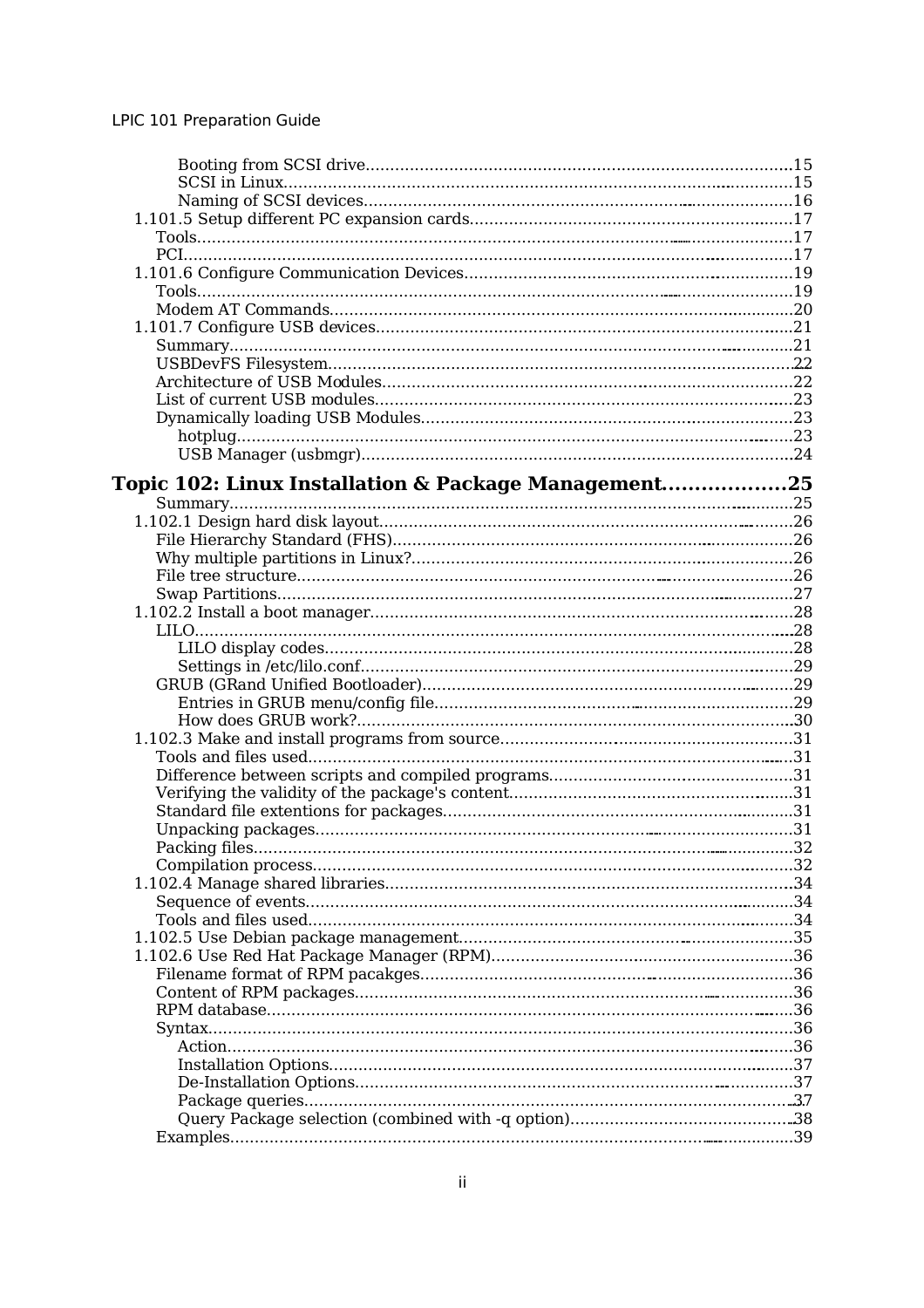| INSTALLING, UPGRADING, AND REMOVING PACKAGES41              |  |
|-------------------------------------------------------------|--|
|                                                             |  |
|                                                             |  |
|                                                             |  |
|                                                             |  |
|                                                             |  |
|                                                             |  |
|                                                             |  |
|                                                             |  |
|                                                             |  |
|                                                             |  |
|                                                             |  |
| Read-Only Variables (variable cannot be changed or unset)44 |  |
|                                                             |  |
|                                                             |  |
|                                                             |  |
|                                                             |  |
|                                                             |  |
|                                                             |  |
|                                                             |  |
|                                                             |  |
|                                                             |  |
|                                                             |  |
|                                                             |  |
|                                                             |  |
|                                                             |  |
|                                                             |  |
|                                                             |  |
|                                                             |  |
|                                                             |  |
|                                                             |  |
|                                                             |  |
|                                                             |  |
|                                                             |  |
|                                                             |  |
|                                                             |  |
|                                                             |  |
|                                                             |  |
|                                                             |  |
|                                                             |  |
|                                                             |  |
|                                                             |  |
|                                                             |  |
|                                                             |  |
|                                                             |  |
|                                                             |  |
|                                                             |  |
|                                                             |  |
|                                                             |  |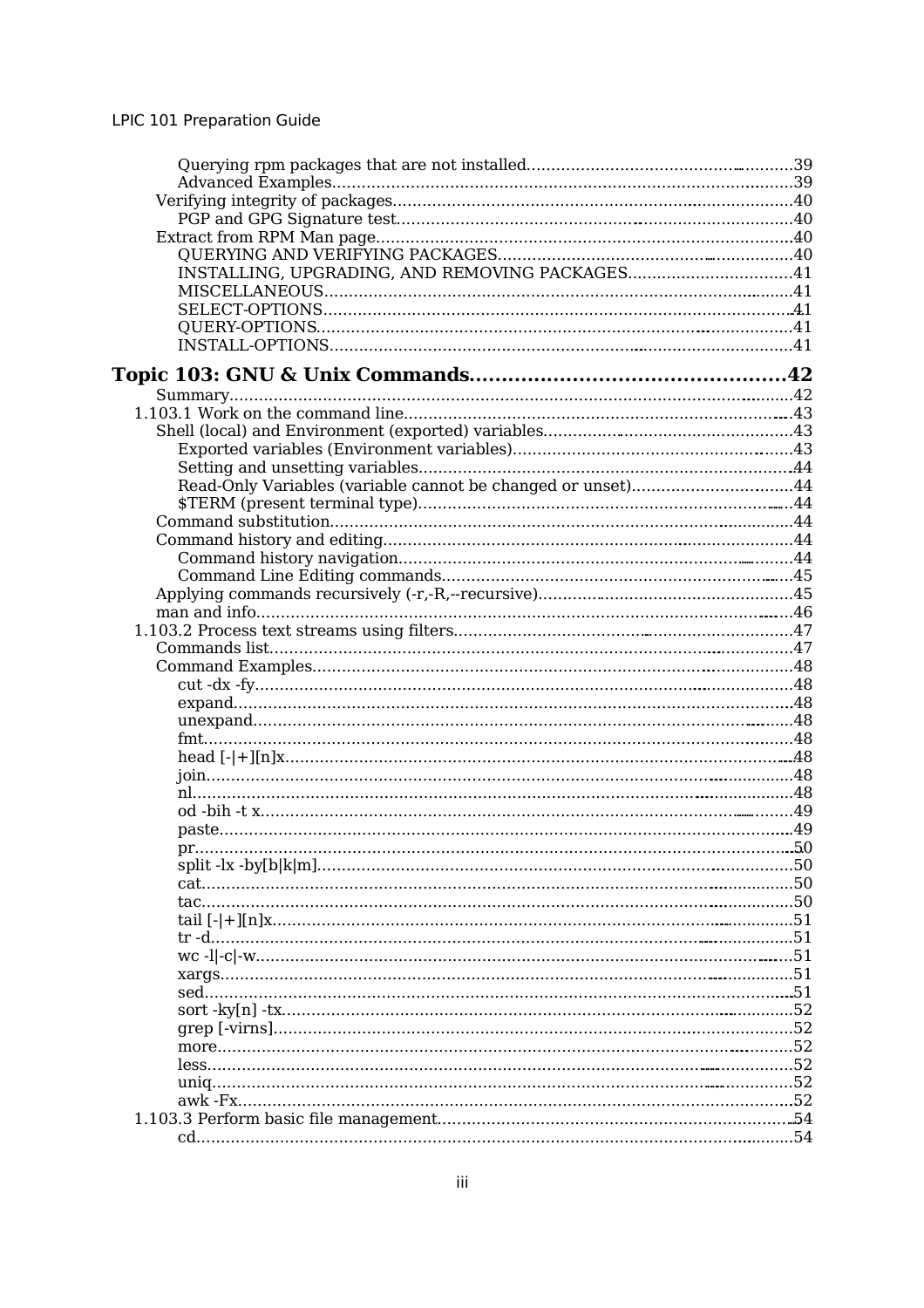| Notes. |  |
|--------|--|
|        |  |
|        |  |
|        |  |
|        |  |
|        |  |
|        |  |
|        |  |
|        |  |
|        |  |
|        |  |
|        |  |
|        |  |
|        |  |
|        |  |
|        |  |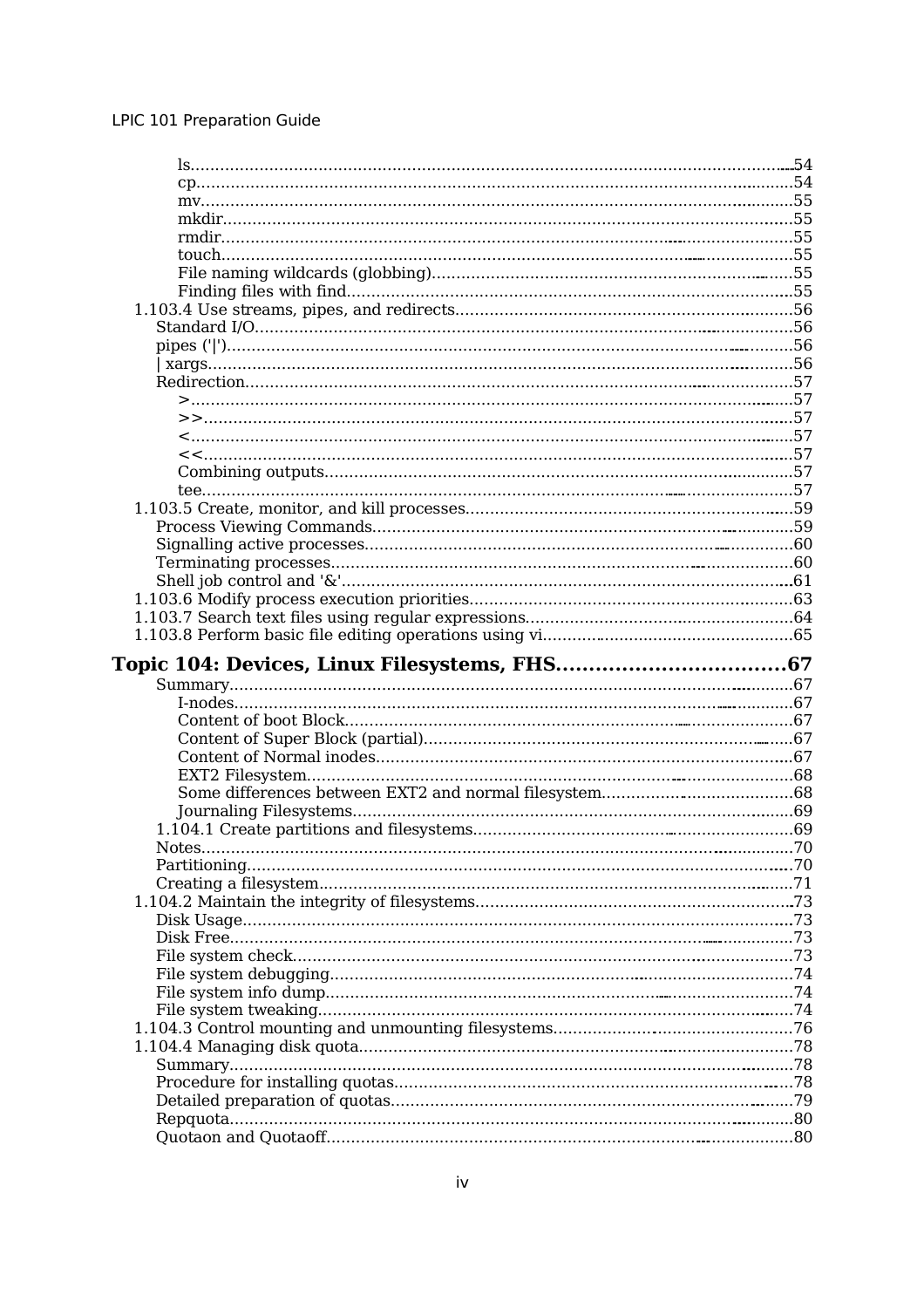| 1.104.8 Find system files and place files in the correct location91                                                                                                                                                            |  |
|--------------------------------------------------------------------------------------------------------------------------------------------------------------------------------------------------------------------------------|--|
|                                                                                                                                                                                                                                |  |
|                                                                                                                                                                                                                                |  |
|                                                                                                                                                                                                                                |  |
|                                                                                                                                                                                                                                |  |
|                                                                                                                                                                                                                                |  |
|                                                                                                                                                                                                                                |  |
|                                                                                                                                                                                                                                |  |
|                                                                                                                                                                                                                                |  |
|                                                                                                                                                                                                                                |  |
|                                                                                                                                                                                                                                |  |
|                                                                                                                                                                                                                                |  |
|                                                                                                                                                                                                                                |  |
|                                                                                                                                                                                                                                |  |
|                                                                                                                                                                                                                                |  |
|                                                                                                                                                                                                                                |  |
|                                                                                                                                                                                                                                |  |
|                                                                                                                                                                                                                                |  |
|                                                                                                                                                                                                                                |  |
|                                                                                                                                                                                                                                |  |
|                                                                                                                                                                                                                                |  |
|                                                                                                                                                                                                                                |  |
|                                                                                                                                                                                                                                |  |
|                                                                                                                                                                                                                                |  |
|                                                                                                                                                                                                                                |  |
|                                                                                                                                                                                                                                |  |
|                                                                                                                                                                                                                                |  |
|                                                                                                                                                                                                                                |  |
|                                                                                                                                                                                                                                |  |
|                                                                                                                                                                                                                                |  |
|                                                                                                                                                                                                                                |  |
|                                                                                                                                                                                                                                |  |
|                                                                                                                                                                                                                                |  |
|                                                                                                                                                                                                                                |  |
|                                                                                                                                                                                                                                |  |
|                                                                                                                                                                                                                                |  |
|                                                                                                                                                                                                                                |  |
|                                                                                                                                                                                                                                |  |
|                                                                                                                                                                                                                                |  |
|                                                                                                                                                                                                                                |  |
|                                                                                                                                                                                                                                |  |
|                                                                                                                                                                                                                                |  |
| formation-the-contract enterprise of the contract of the contract of the contract of the contract of the contract of the contract of the contract of the contract of the contract of the contract of the contract of the contr |  |
|                                                                                                                                                                                                                                |  |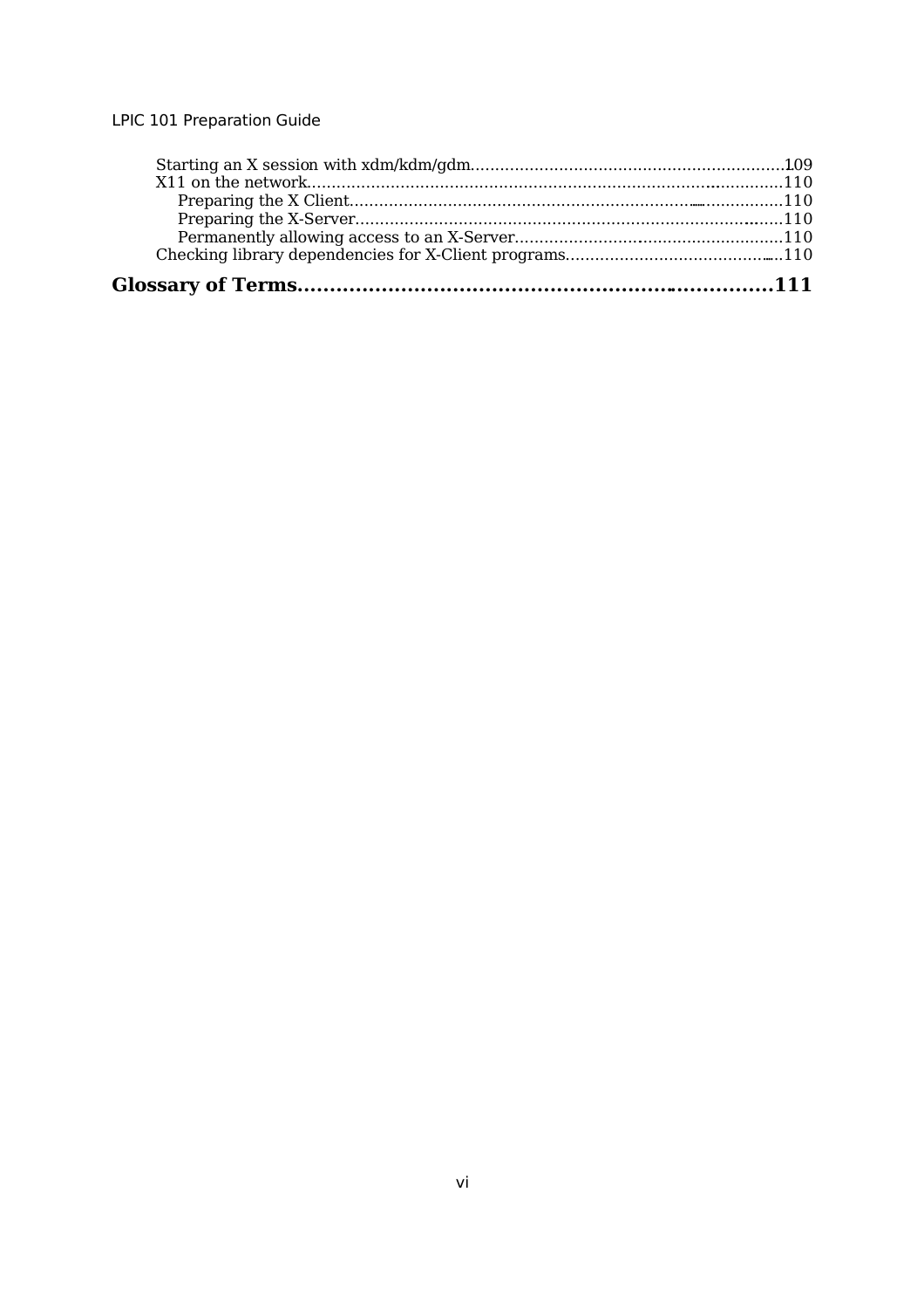## **About this document**

#### **Version 3 by Alan McKinnon**

I needed an exam preparation guide for my students once they had completed their Linux training and wanted to prepare to write the LPI level 1 exams. I found version 2 of this guide by Michel Bisson on the LPI website (http://www.lpi.org) and it suited my needs.

The content of this guide is essentially still the same as Michel wrote it. I have merely reformatted it, changed the order of some sections and fixed some typos and grammar errors.

Any queries about this guide should be directed to me:

alan@afribiz.co.za

This guide is re-released under the same terms as the original – see below.

#### **Version 2 by Michel Bisson**

This document was produced to help candidates pass the LPI 101 exam. I have created it essentially as a reference document and not as a tutorial. That's why in general, it doesn't have many explanations for the subjects treated. I usually use it in my courses as exam preparation. To my knowledge it covers the most important aspects of the topics asked in the exam, but it's layout and content organization is not perfect. Helped by this document and with enough practice, most of my students passed the exam. In some topics I have added more information than is needed for the LPI 101 exam. When in doubt, refer to the description of the requirements located at the beginning of each topic.

This is a free document. You may distribute, modify, or improve it for personal or commercial use as you wish.. I take no responsibility of any kind for the accuracy of the information in this document, nor for the success or failure of any participants in passing the exam.

I would appreciate it that if you make modifications to this document, you send me a copy of the new version.

Please let me know of any errors or inaccuracies in the information in this document, that would help me improve it. Feedback of any kind is welcome. If anybody wants to contribute to this document, you're very welcome, please contact me at

#### michel@linuxint.com

I hope it will help you to prepare for the LPI 101 exam and remember, that practice, practice, and more practice is the key.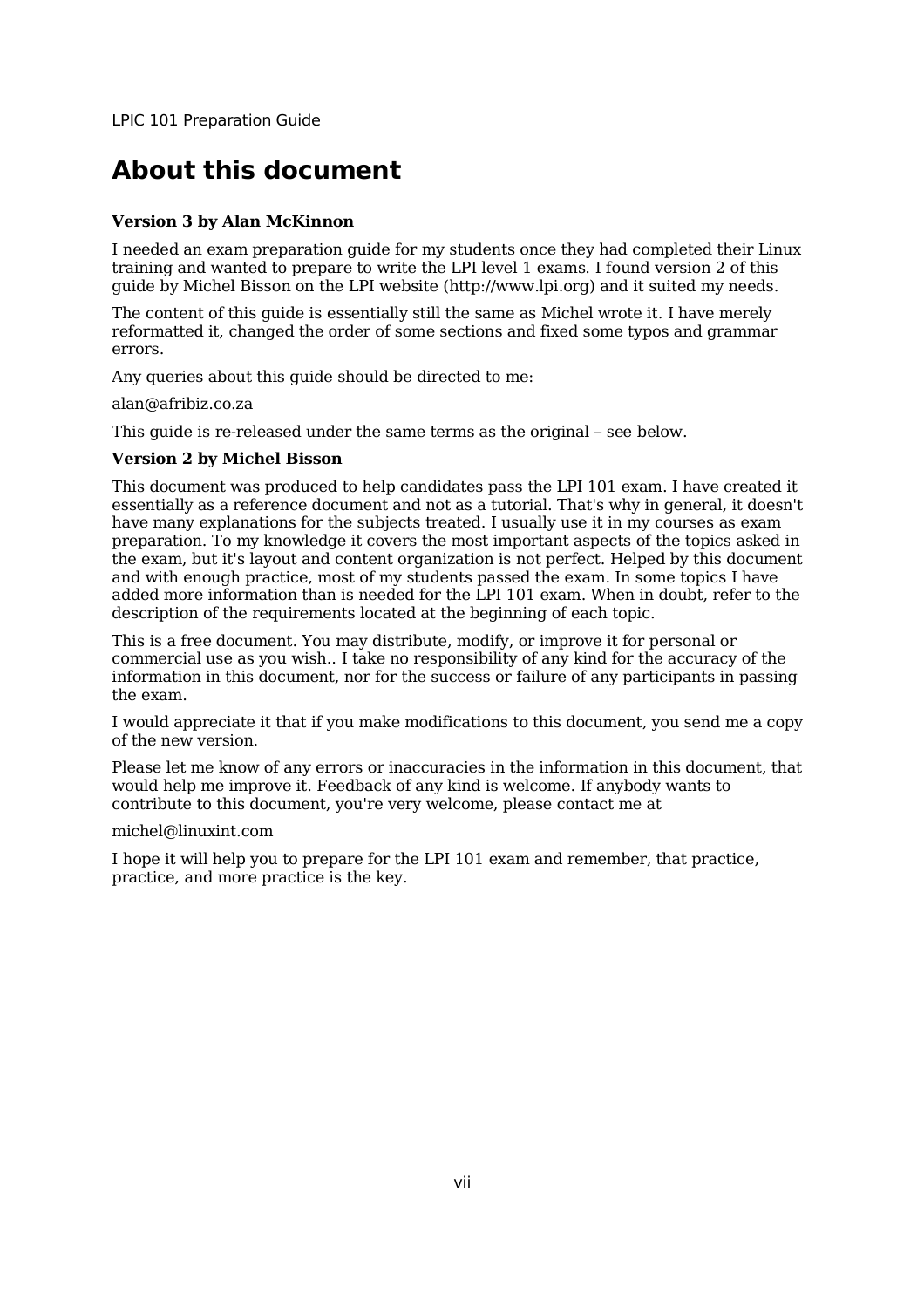## **Regarding the LPI 101 Exam**

This is a required exam for LPI certification Level 1. It covers basic system administration skills that are common across all distributions of Linux.

Each objective is assigned a weighting value. The weights range roughly from 1 to 10, and indicate the relative importance of each objective. Objectives with higher weights will be covered in the exam with more questions.

## **Approximate number of questions per topic**

| Total number of questions |  |
|---------------------------|--|
|                           |  |
|                           |  |
|                           |  |
|                           |  |
|                           |  |
|                           |  |

**Total weights for all topics and sections 98**

## **Weight per topic**

| Topic 101                                                                 | Hardware & Architecture                                   | 8  |
|---------------------------------------------------------------------------|-----------------------------------------------------------|----|
| 1.101.1<br>1.101.3                                                        |                                                           |    |
| 1.101.4<br>1.101.5                                                        |                                                           |    |
| 1.101.6<br>1.101.7                                                        |                                                           |    |
| Topic 102                                                                 | <b>Linux Installation &amp; Package Management</b>        | 22 |
| 1.102.1<br>1.102.2<br>1.102.3<br>1.102.4<br>1.102.5                       |                                                           |    |
| or<br>1.102.6                                                             |                                                           |    |
| Topic 103                                                                 | <b>GNU &amp; Unix Commands</b>                            | 31 |
| 1.103.1<br>1.103.2<br>1.103.3<br>1.103.4<br>1.103.5<br>1.103.6<br>1.103.7 |                                                           |    |
| 1.103.8                                                                   |                                                           |    |
| Topic 104                                                                 | Devices, Linux Filesystems, Filesystem Hierarchy Standard | 24 |
| 1.104.1                                                                   |                                                           |    |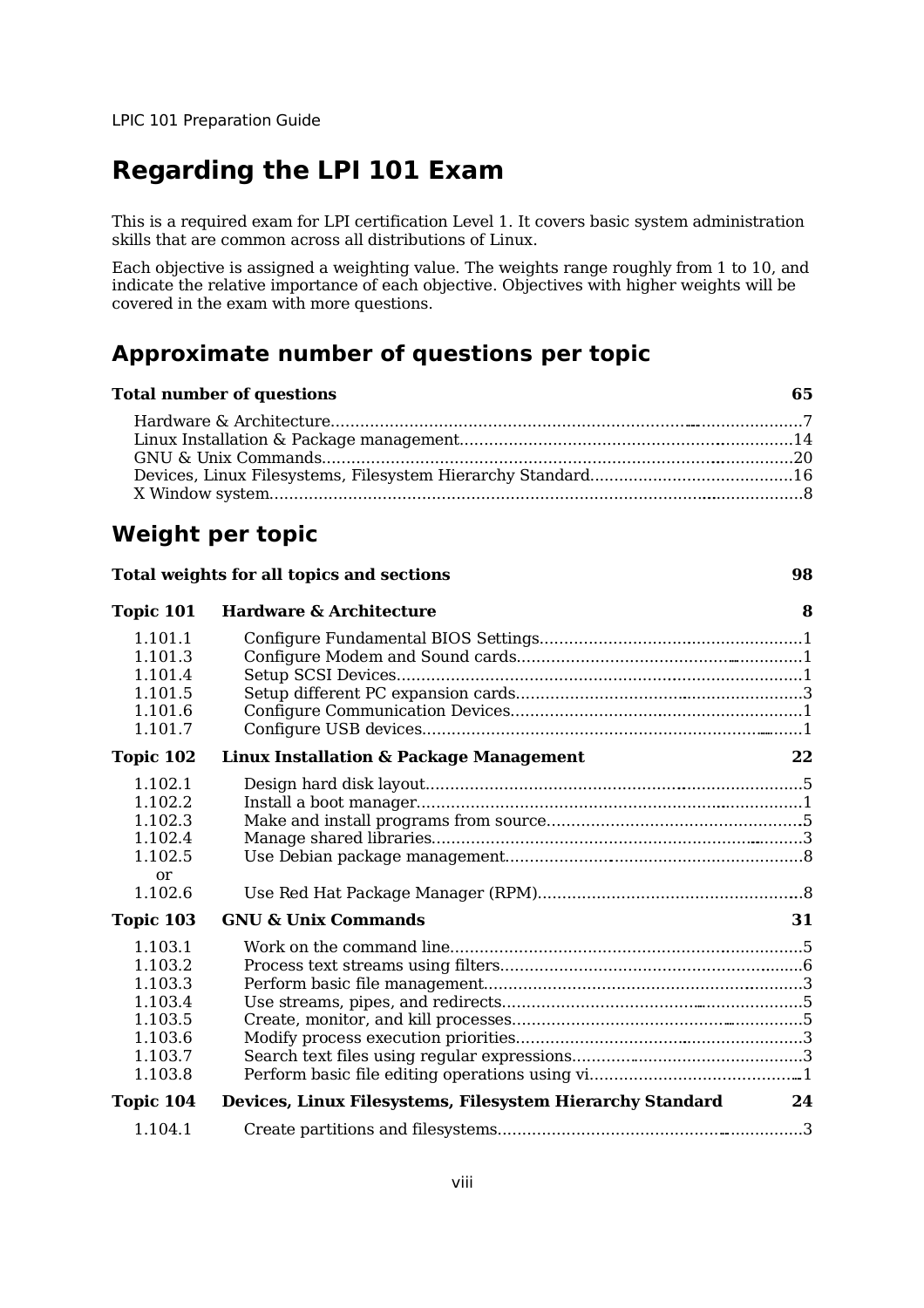| 1.104.2                                                      |    |
|--------------------------------------------------------------|----|
| 1.104.3                                                      |    |
| 1.104.4                                                      |    |
| 1.104.5                                                      |    |
| 1.104.6                                                      |    |
| 1.104.7                                                      |    |
| 1.104.8                                                      |    |
| Topic 110<br><b>The X Window System</b>                      | 13 |
| 1.110.1                                                      |    |
| 1.110.2                                                      |    |
| Install & Customize a Window Manager Environment5<br>1.110.4 |    |

## **Tips on writing the exam**

Most questions that require you to fill-in the blanks, don't require any options. eg. cat or ls or cp (without options)

Use your experience and common sense to deciding what is important and what is not when studying. When in doubt, just read the description of the requirements located at the beginning of each topic again.

I recommend you create a checklist of topics for yourself and to review it once in a while. This can help avoid spending too much time in one subject at the expense of other important subjects.

Note the weight of each topic and spend the equivalent amount of time on it.

When doing the exam, I recommend you first answer the questions that you are sure of and then go back to the other ones afterwards.

Read the questions thoroughly and make sure you understand them well. Then read ALL the answers carefully before answering. I almost got caught a few times, answering something I was sure couldn't be anything else, but when I read the other answers I saw which one was really the correct answer.

The exam is difficult and needs concentration and a good memory. It is not recommended to eat a heavy meal before the exam.

There is no need to rush through the exam and risk overlooking something. There is more than enough time to answer all the questions. When you're finished and there is still time left, review your answers once.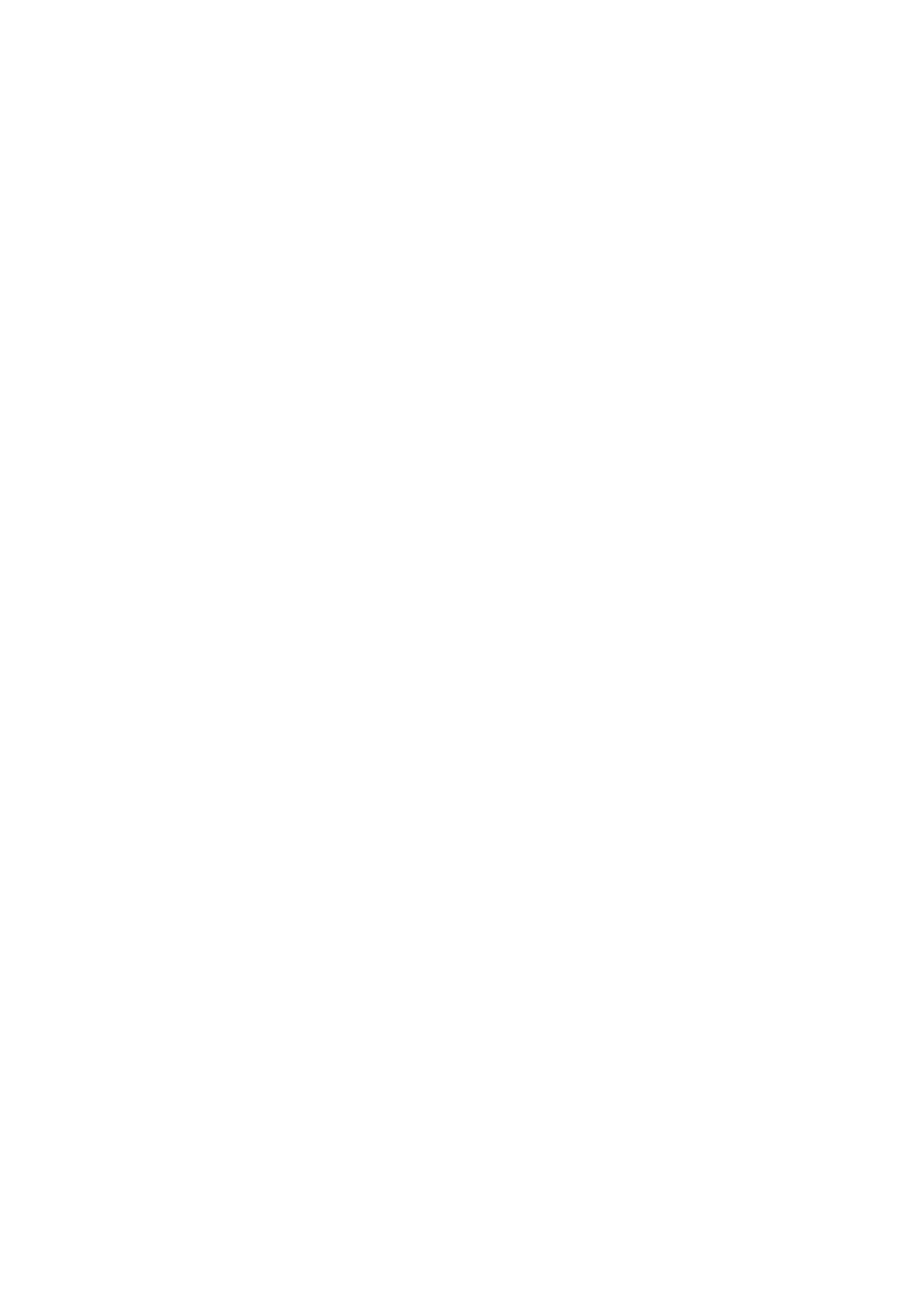#### **Total weight for this topic 8**

| 1.101.1 |  |
|---------|--|
| 1.101.3 |  |
| 1.101.4 |  |
| 1.101.5 |  |
| 1.101.6 |  |
| 1.101.7 |  |

## **Summary**

#### **General hardware**

Processor, BIOS, RAM , Address Bus system, Data Bus system

Address and IRQ conflicts

IRQ Table

Used by system: 1,2,6,8,14,15

Mostly free: 5,9,10,11,13

May be freeable:  $3,4,7,12$ 

IRQ Sharing

PCI Mostly OK, ISA – Not sharable

DMA

8 DMA Channels.

DMA 4 is always busy.

Normal use: DMA 1,2 or 3.

Watch for conflicts in DMA!!

Setting Hardware ADDR, IRQ, DMA

Peripherals Integrated in Motherboard:

via BIOS

Old ISA expansion boards:

Jumpers and DIP Switches on boards

Newer ISA expansions boards:

Jumpers(ADDR)and software (IRQ)

ISA Plug-And-Play expansion boards:

BIOS or OS PNP feature

PCI expansion cards:

Via BIOS and OS using PCI bus

Memory Base of certain PCI cards for RAM or BIOS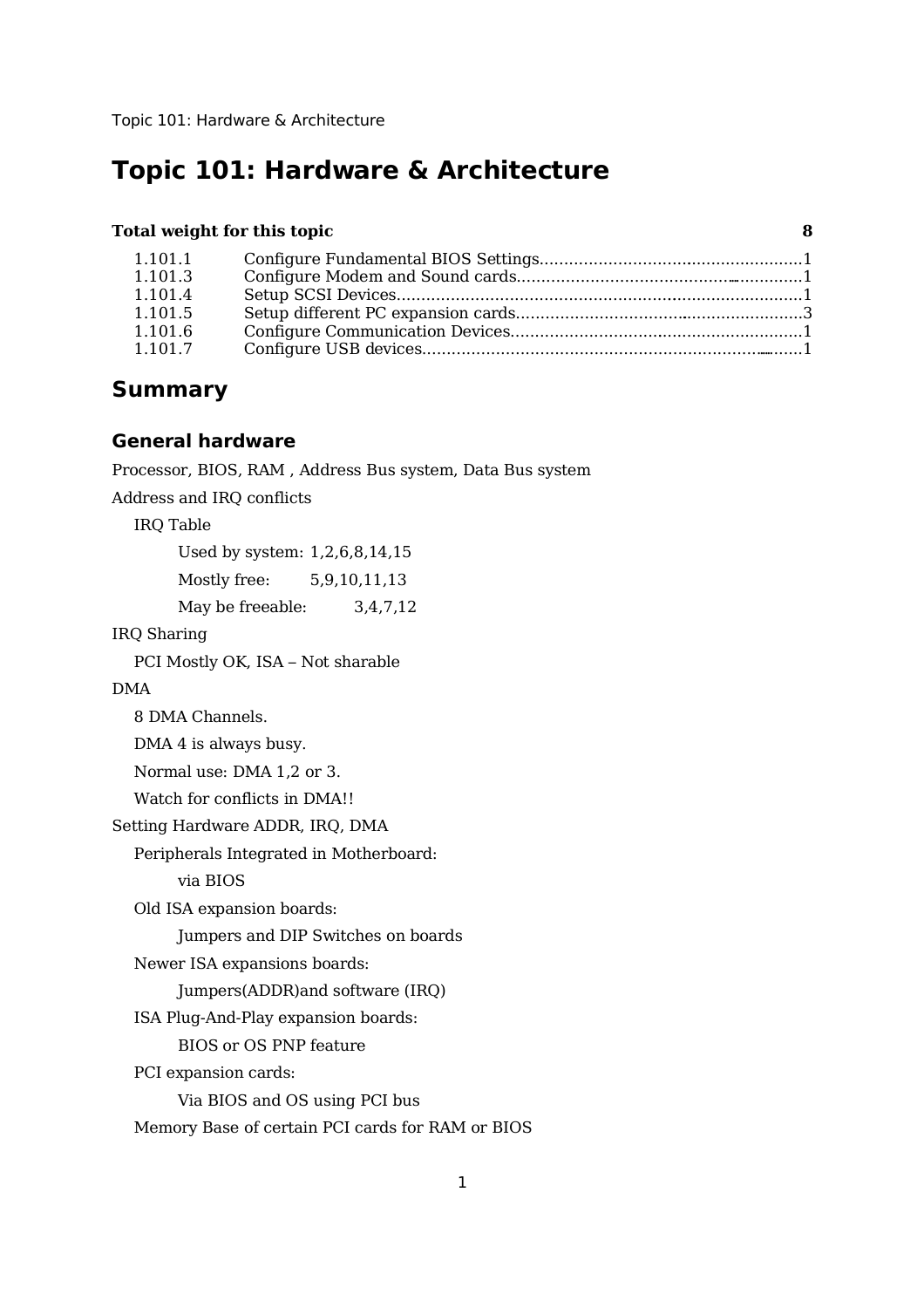Direct on the cards

#### **Setting and reading the hardware and system time**

#### date

Show current system date and time

date -s "15:34"

Set the System date and time

hwclock

Show the hardware clock time setting

hwclock –localtime

Hardware clock stores local time

hwclock –utc

Hardware clock stores utc time

hwclock --set --date="9/22/2002 16:45:05"

Set the hardware clock and time

hwclock –hctosys

Sets the system time to current hardware clock

hwclock –systohc

Sets the hardware clock to current system time

```
setclock 09/18/2003 21:13:00
```
Sets the hardware and system clock in one command to Thu Sep 18 21:13:00 2003

Time Variables in /etc/sysconfig

HWCLOCK="—localtime"

for localtime mode

```
HWCLOCK="-u"
```
for utc time mode

When SuSE boots-up it sets the time from the script /etc/init.d/boot

Files that have some relation to time are

/usr/lib/zoneinfo/localtime --> /etc/localtime

binary file

/etc/adjtime

Temporary file used to adjust the time regularly

#### **Hardware-related commands**

```
ksysctrl
```
Is good for displaying the found system devices a-la-Windows.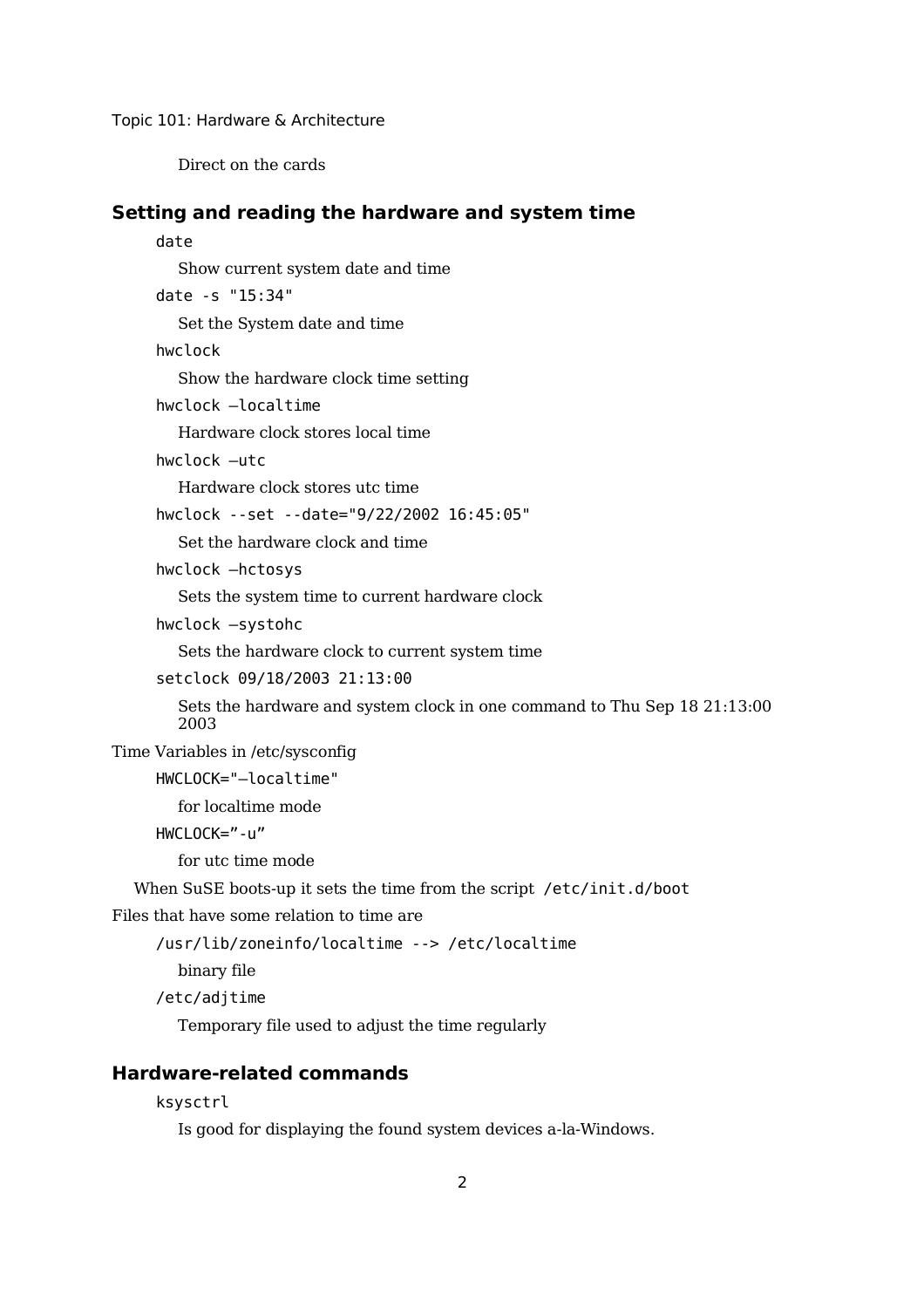hwinfo

Shows a lot of info about automatically found hardware. (SuSE)

lsdev

Shows a list of recognized devices and their I/O Addr, IRQ and DMA

procinfo

Shows a list of recognized devices and their I/O Addr and IRQ

MAKEDEV

Command to create devices

losetup

Set up and control loop devices

#### **KERNEL MODULES (general)**

To list all the Kernel modules already loaded:

lsmod

cat /proc/modules

To get more info about a module

modinfo <modulename>

To load a kernel module:

modprobe

insmod

modprobe is recommended because it also checks the dependencies of the module.

To remove a kernel module:

modprobe -r <modulename>

without the .o

rmmod <modulename>

without the .o

To list all loadable kernel modules that wouldn't load properly because of missing symbols (unfulfilled dependencies):

depmod

see man depmod for more info on module dependencies

Configuration files for hardware modules:

/etc/modules.conf

Older configuration used by modprobe to change the way a module is loaded or unloaded. Although this file is an older format it provides a lot of functions.

/etc/modprobe.conf

Newer configuration file for modprobe command which is used for the same purpose as /etc/modules.conf (older).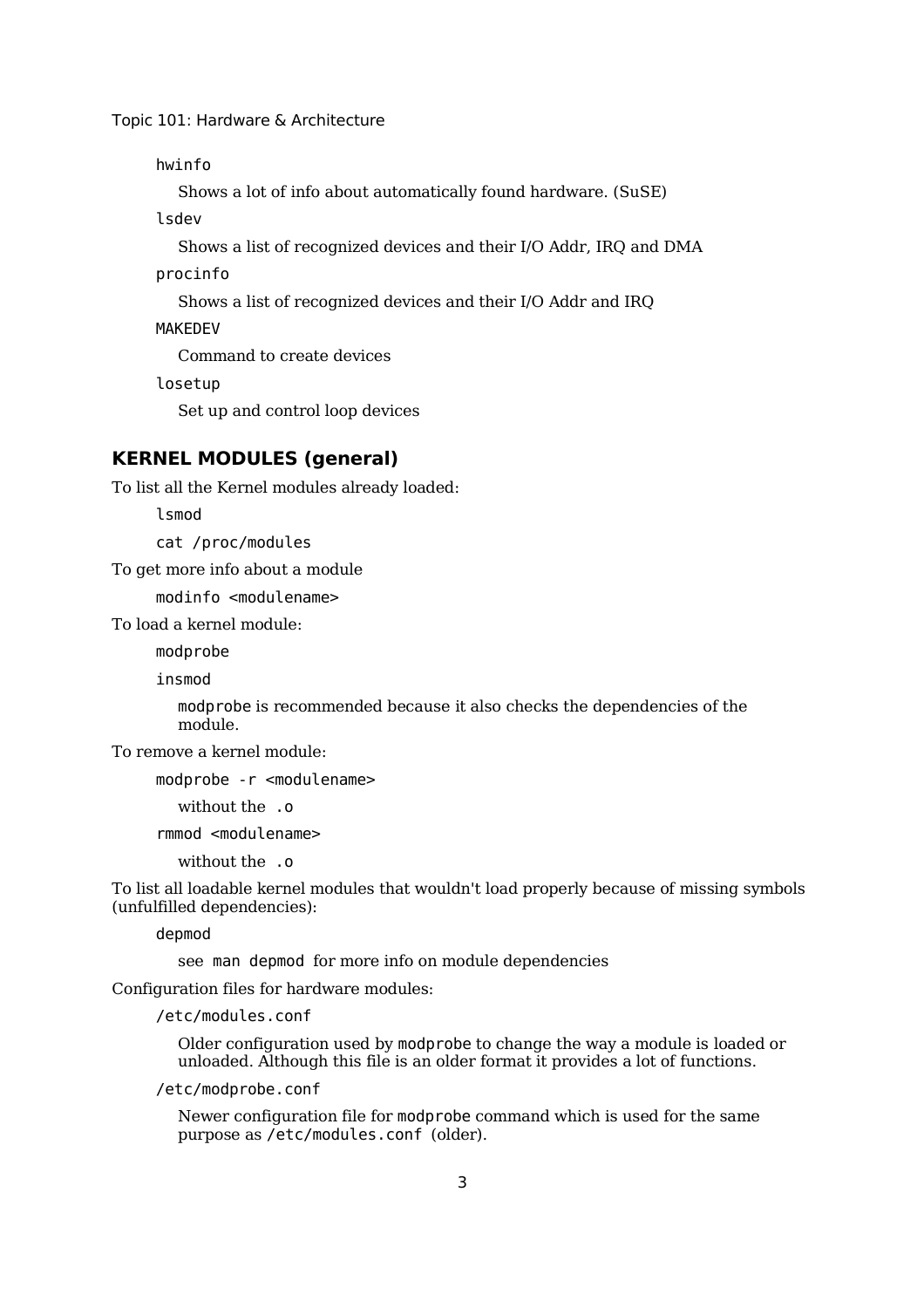Note: I have not determined what the results will be if both the above configuration files are present on the system.

Listing options used for loaded modules from /etc/modprobe.conf:

modprobe -c

#### **Getting information on hardware**

#### **USB**

lsusb

Lists all connected USB devices

/sbin/hotplug

Script; handles hot-pluggable PCI & USB devices.

rchotplug [start|stop]

Starts/Stops USB and PCI configurator.

usbmodules --device /proc/bus/usb/<NNN>/<nnn>

Lists kernel modules corresponding to USB devices currently plugged into the computer. Example:

usbmodules --device /proc/bus/usb/001/009

#### **PCI**

lspci

List all PCI devices

cat /proc/pci

List all PCI devices

setpci

Configure PCI devices

pcitweak

Read/write/list PCI config space

scanpci

Scan/probe PCI buses

/sbin/hotplug

SuSE cript to handle hot-pluggable PCI and USB devices

rchotplug [start|stop]

Starts/Stops USB and PCI configurator

#### **PCMCIA**

cardinfo

X-Program to list and control PCMCIA cards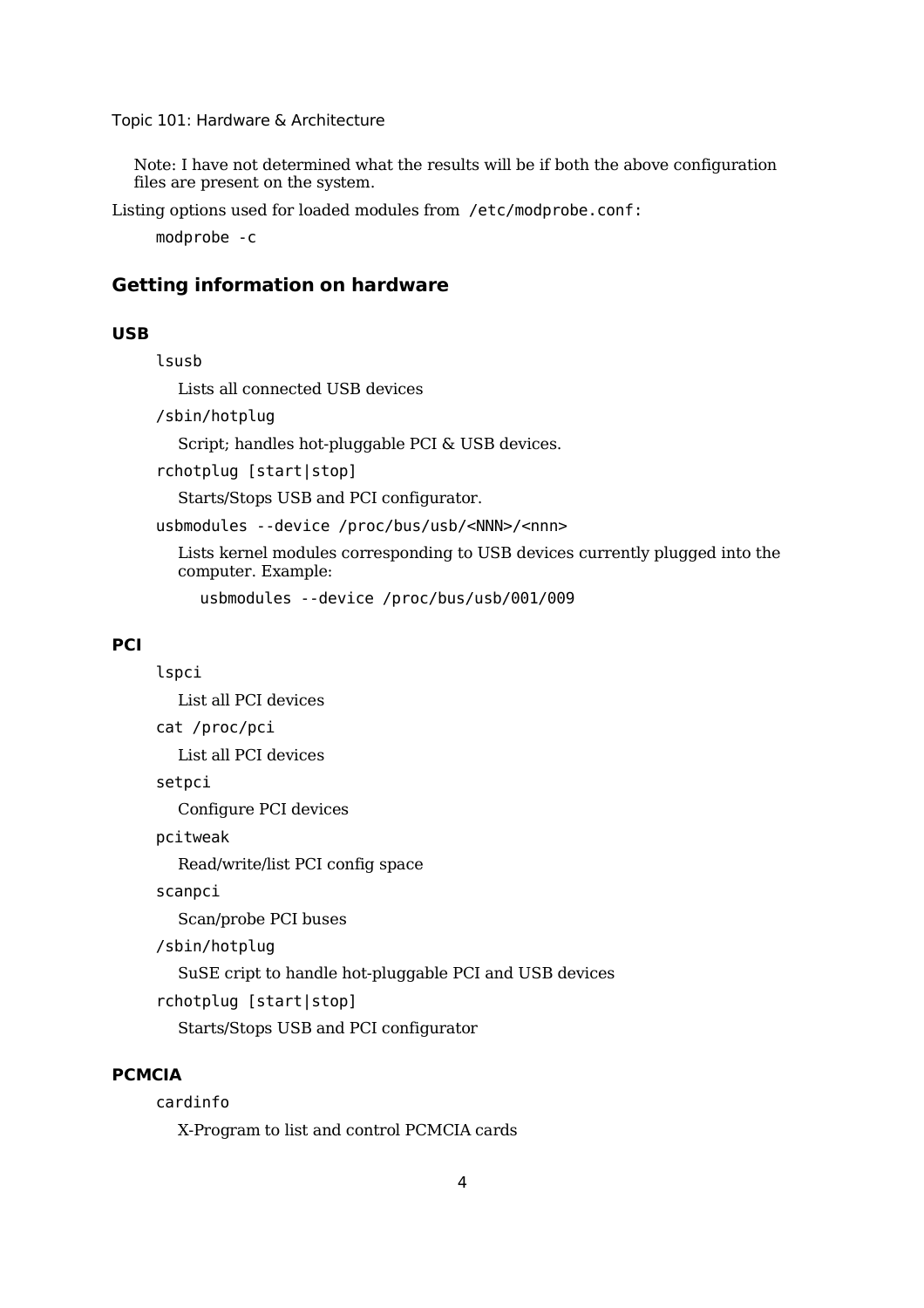cardctl

ASCII program to control the PCMCIA cards

dump\_cis

ASCII program to list PCMCIA cards and their parameters

cardmgr

Daemon that loads and unloads PCMCIA kernel modules for inserted cards.

/etc/init.d/pcmcia

Script to load PCMCIA cardmgr as daemon

#### **PNP**

#### lspnp

To list Plug and Play BIOS device nodes and resources.

/etc/isapnp.conf

File used by isapnp. See also man setpnp for info on controlling PnP device resources.

isapnp /etc/isapnp.conf

Set the PNP devices according to /etc/isapnp.conf

#### **SCSI**

sg\_map

Displays mapping between sg and other SCSI devices.

```
cat /proc/scsi/scsi
```
Displays information about all possible SCSI devices: hdx, srx, sgx, scdx

scsiinfo -l

List of active SCSI device in system. eg. /dev/sda /dev/scd0 etc.

#### sg\_reset

exercises SCSI device/bus/host reset capability

scsi\_info

SCSI device description tool

sg test rwbuf

Tests the SCSI host adapter by issuing write and read operations on a device's buffer and calculating checksums.

```
lsscsi
```
list all SCSI devices (or hosts) currently on system

mover

utility to control SCSI media changers

sg\_scan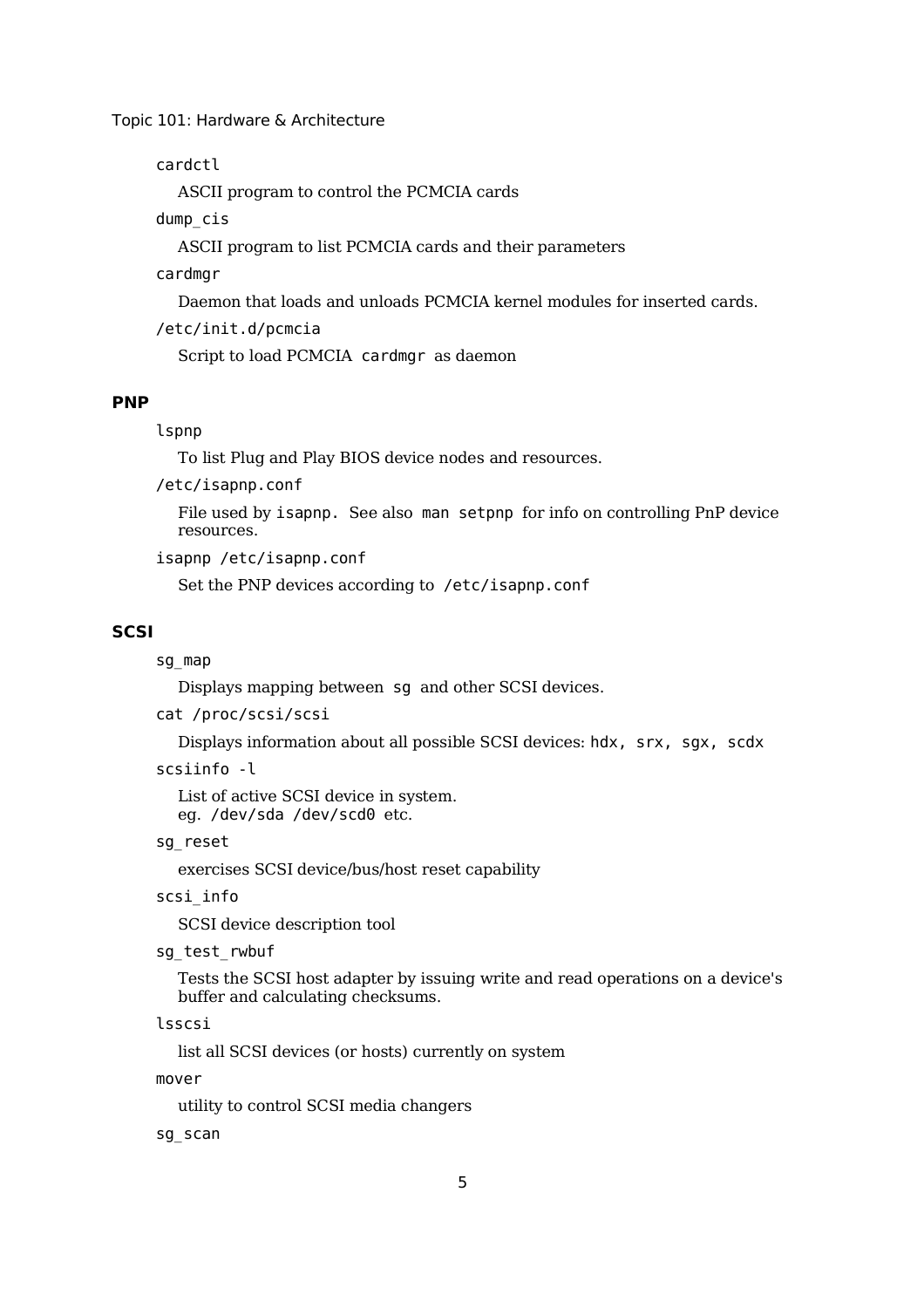does a SCSI bus scan and prints the results to STDOUT

sg\_senddiag

performs a SCSI SEND DIAGNOSTIC command

#### sg\_logs

reads SCSI LOG SENSE pages

scsidev

populate /dev/scsi with device names that are persistent against SCSI configuration changes.

sg\_start

starts (spins-up) or stops (spins down) SCSI devices

sg\_map

displays mapping between sg and other SCSI devices

scsiinfo

query information from a SCSI device

sg readcap

calls a READ CAPACITY command on a SCSI device

sg\_rbuf

reads data using SCSI READ BUFFER command

sg\_inq

outputs data retrieved from the SCSI INQUIRY command

#### sginfo

outputs mode sense information for a SCSI generic device

sg\_modes

reads SCSI MODE SENSE pages

xmover

X11 frontend for SCSI media changers

scsi devfs scan

Scan SCSI devices within a devfs tree

sane-find-scanner

find SCSI and USB scanners and their device files

scsiformat

low level format a SCSI disk device

#### **SERIAL**

cat /proc/tty/drivers

Display detected serial ports.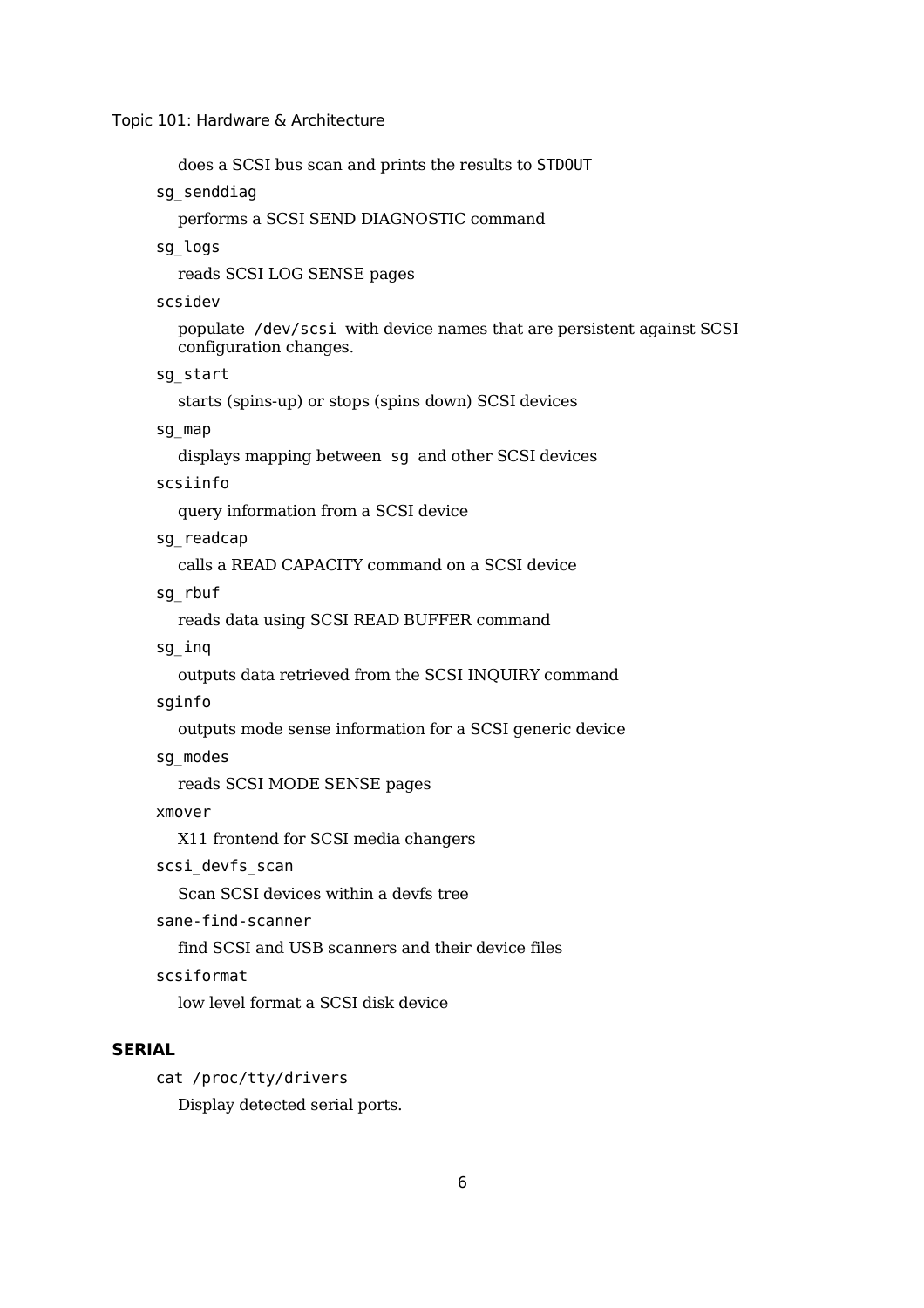#### **CDROMS**

cat /proc/sys/dev/cdrom/info

The CD-ROM device names and their capabilities. Note: SCSI CDROMs can be scdx

#### **I/O ADDRESSES**

cat /proc/ioports

I/O Addresses used by which device.

#### **I/O MEMORY**

cat /proc/iomem

Memory Addressusage.

#### **INTERRUPTS**

cat /proc/interrupts Interrupt usage

#### **DMA**

cat /proc/dma DMA channels in use.

#### **CPU**

cat /proc/cpuinfo CPU hardware information

#### **DEVICES**

cat /proc/devices

Character & Block devices used and their IDs.

lsdev

Displays recognized devices IRQ, DMA and IO.

#### **KERNEL OPTIONS**

cat /proc/cmdline

Kernel options given at boot time

#### **FILESYSTEMS**

cat /proc/filesystems

Filesystem types recognized by Linux. 'nodev' = it doesn't have any physical device.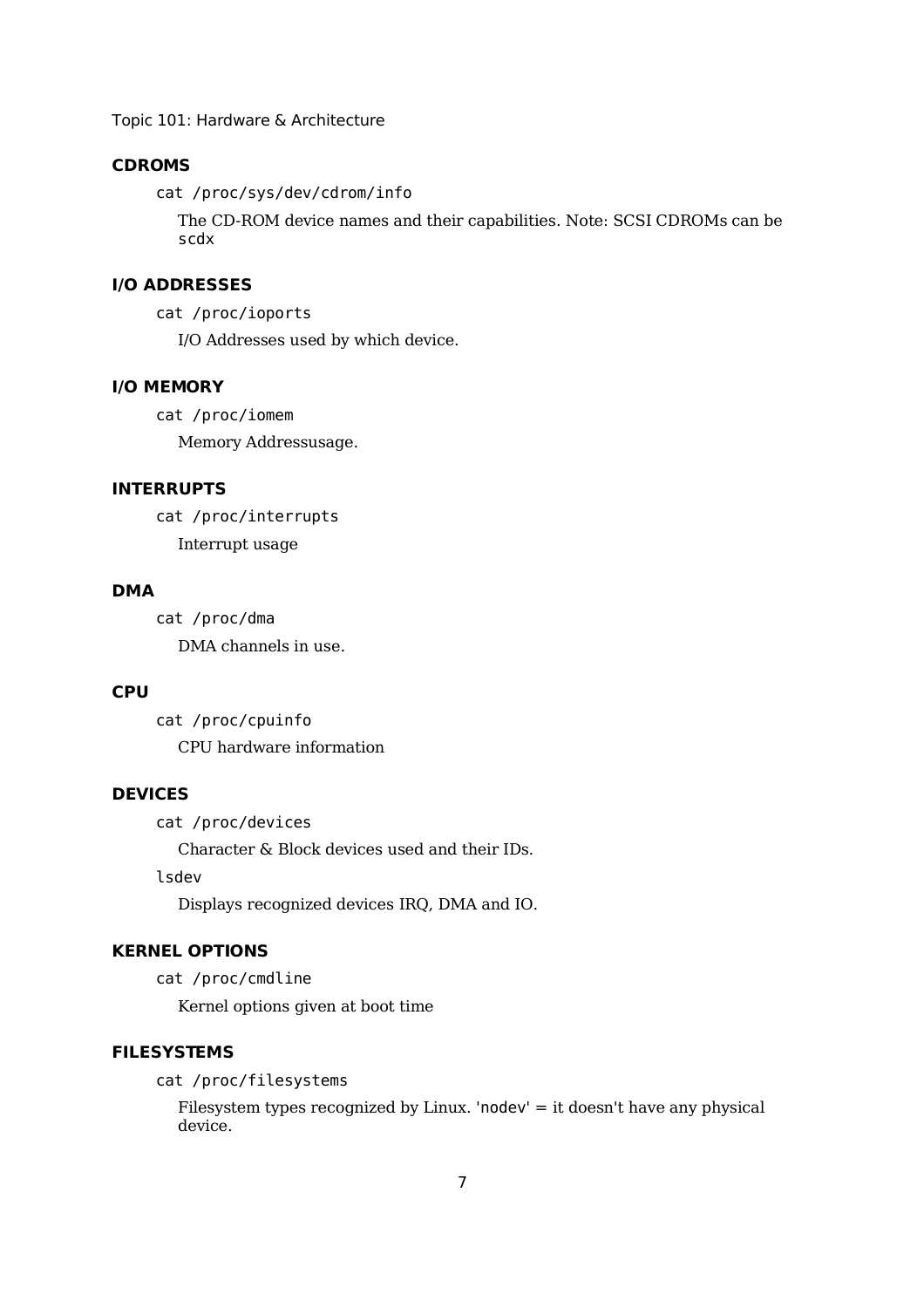#### **SYSTEM MEMORY**

cat /proc/meminfo System Memory management information

#### **The /proc file system.**

Displays the kernel's internal workings. Mostly ReadOnly.

#### Each process get a directory in /proc (named after the PID). Content is:

cmdline

What started the process

cwd

Symlink to dir where user was when he started the command

environ

Environment of process.

exe

Symlink to the running program (full path)

root

root dir for the process. (may be changed using command chroot)

fd

file descriptors (eg. 0,1,2,255. used in prgm 1>&2 etc.)

Hardware Parameters

interrupts

IRQ used by peripherals

#### ioports

IO Address used by peripherals

dma

DMA used by peripherals

iomem

Video RAM/ROM, System RAM/ROM, PCI system memory, VESA Frame buffer, reserved areas.

Other hardware information

cpuinfo

Processor type/model, speed, internal cache size, etc.

partitions

List of known local PC partitions with major and minor numbers.

pci

Scan of peripherals on PCI bus and AGP slot.

Kernel and software information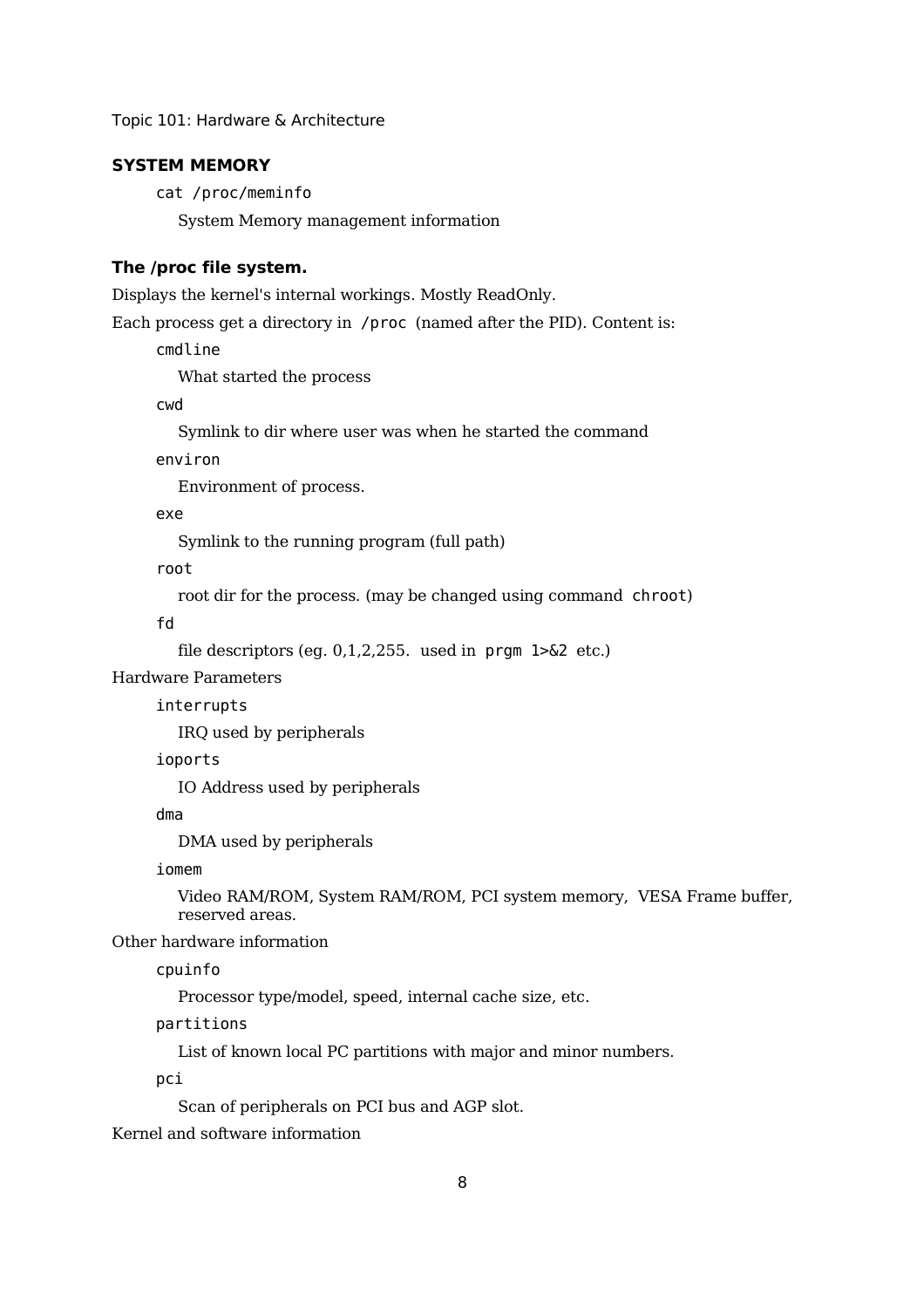cmdline

Kernel start command and parameters.

filesystems

List of file systems know by the kernel.

meminfo

Info about usage of available memory

modules

List of loaded modules

mounts

List of mounted filesystems. Here are also the mounted filesystems that were mounted with the option -n and hidden from /etc/mtab and df command.

version

Present kernel version.

Other important directories in /proc

bus

Info about system buses found in systems

ide

Info about IDE controllers and devices

scsi

Info about SCSI controllers and devices

net

Network info like ARP Info, Routing table etc

sys

WRITEABLE system control table.

#### **Plug and Play**

A PNP card has an internal list of Addresses, IRQs and DMAs that it can use if requested. Linux is NOT automatically PNP compatible. It must be done manually. Two programs are available for this:

pnpdump

Scans the ISA bus for PNP cards and displays the possible settings of each PNP card found.

isapnp

Reads a PNP configuration file and sets the PNP cards accordingly.

Manual Process:

1. Collect possible settings from PNP cards. Scans addresses 0x0273 to 0x03f3

pnpdump > /etc/isapnp.conf

2. Edit the file and activate the desired settings of each PNP card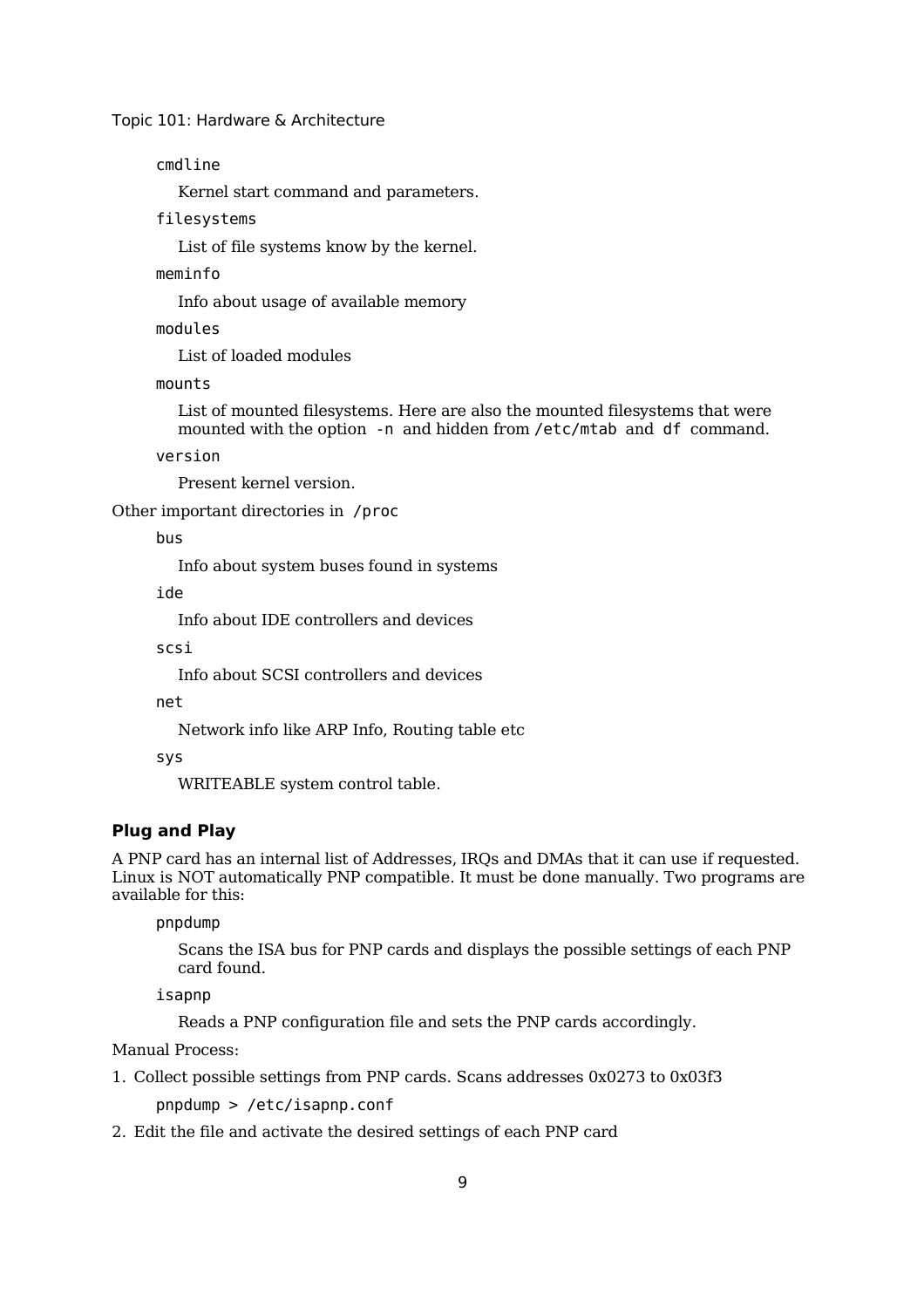vi /etc/isapnp.conf

```
3. Set the PNP cards as per /etc/isapnp.conf. Must be done at every boot.
```
isapnp /etc/isapnp.conf

Use this command under SuSE

isapnp tools /etc/isapnp.conf

Use this command under Debian

Use the following in step 2 while editing /etc/isapnp.conf:

IO ADDRESS:

First IO base address possible: Minimum IO base address 0x0240

Last IO base address possible: Maximum IO base address 0x03e0

Address block size: Number of IO addresses required: 32

Look at the already used IO addresses in system: cat /proc/ioports

Make a list of possible IO base addresses for this card.

(First IO base address possible + Address block size) etc

eg. 240, 260, 280, 2A0, 2c0, ..., ..., 3e0

Choose a free address, write it in the following line and uncomment the line:

(IO 0 (BASE 0x340))

IRQ:

Proceed the same way as above for IRQs and at the end uncomment the line:

(INT 0 (IRQ  $xx$  (MODE +E)))  $(xx=chosen$  IRQ)

Finally activate the card by uncommenting the line:

(ACT Y)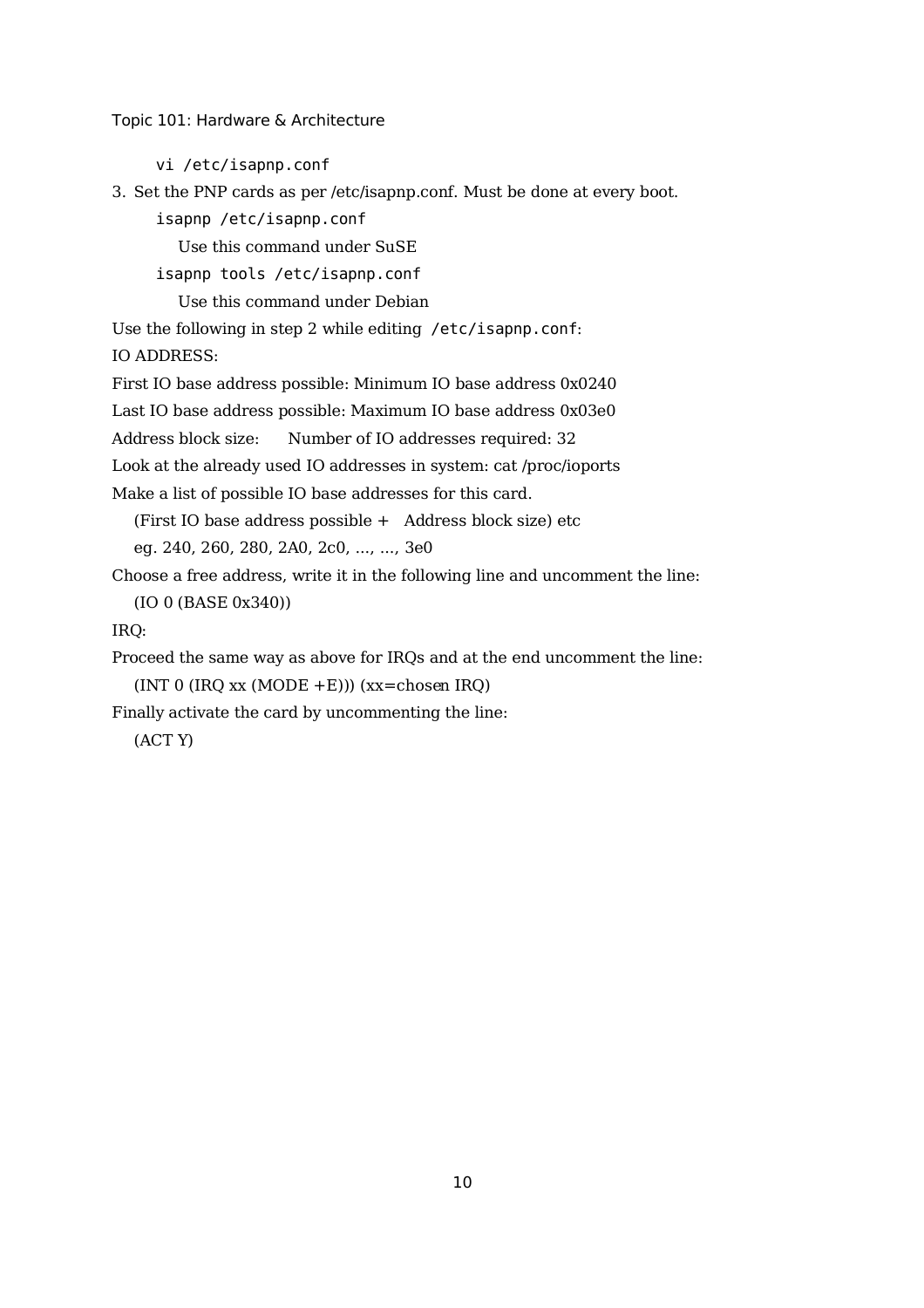## **1.101.1 Configure Fundamental BIOS Settings**

**Description:** Candidates should be able to configure fundamental system hardware by making the correct settings in the system BIOS. This objective includes a proper understanding of BIOS configuration issues such as the use of LBA on IDE hard disks larger than 1024 cylinders, enabling or disabling integrated peripherals, as well as configuring systems with (or without) external peripherals such as keyboards. It also includes the correct setting for IRQ, DMA and I/O addresses for all BIOS administrated ports and settings for error handling.

#### **Weight: 1**

```
Key files, terms, and utilities:
/proc/ioports
/proc/interrupts
/proc/dma
/proc/pci
```
## **Purpose of BIOS**

The BIOS is a middleman program (in ROM) between hardware architecture (main board) and the operating system. Linux deals directly with some hardware (eg. IDE Controller) for speed and better control.

## **CMOS Set-up program**

Triggered at boot-time by certain possible key combinations:

```
Examples:
DEL (Entf),
F2,
 <Ctrl-Alt-ESC> etc.
```
## **Hard disk Set-up**

Although the hard disk controller is accessed directly by Linux, some HD settings in CMOS are still important.

- HD cylinders have physically less sectors at the inside of the disk than at the outside.
- LBA (Large Block Address) logically reduces the number of cylinders and increases the number of heads.
- LBA is important if number of physical cylinders is more than 1024 even if Linux doesn't use the BIOS to access the HD.

Reasons:

fdisk reads the BIOS for HD Parameters lilo and GRUB are loaded from the BIOS.

## **BIOS error handling**

Normally: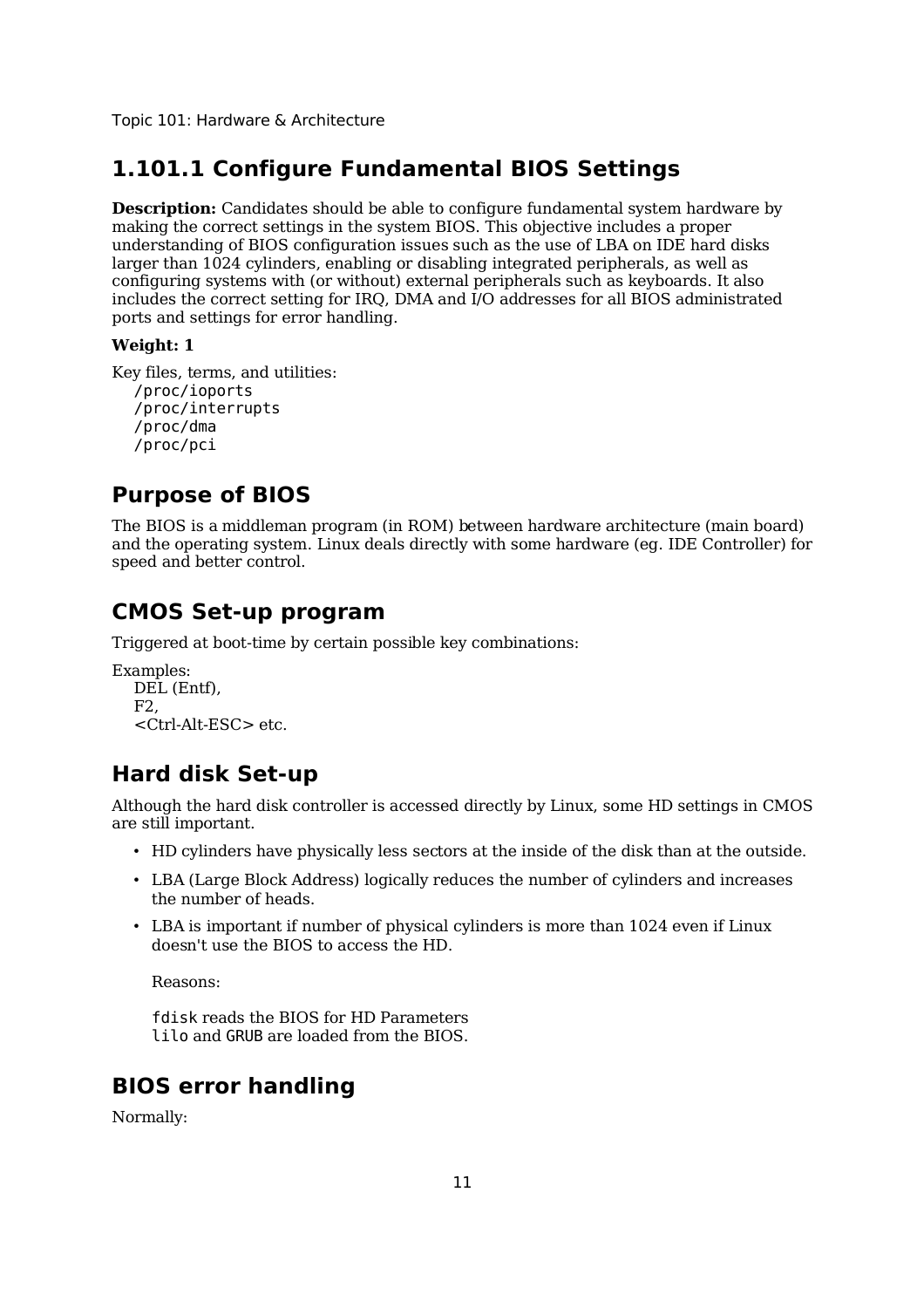Halt on all errors

booting does not continue if any type of error occurs

Linux server without keyboard:

Halt on all errors but keyboard.

## **Peripherals settings**

Turn off any unused device. eg. COM ports, Mouse, IDE channels if SCSI used, etc

## **Reserving IRQs for older ISA cards**

These settings will be applied to older cards, and will not used by the Plug and Play system.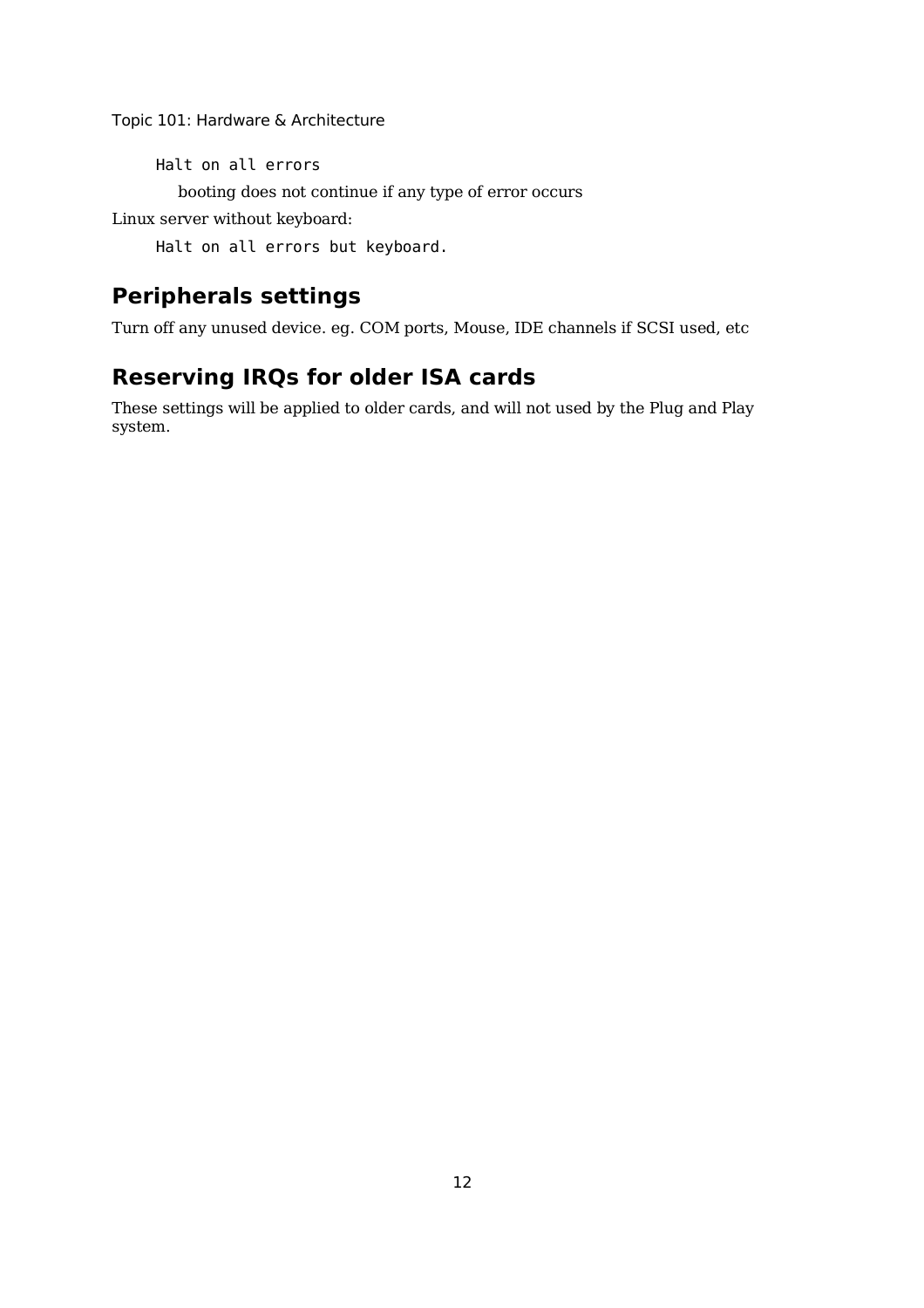## **1.101.3 Configure Modem and Sound cards**

**Description:** Ensure devices meet compatibility requirements (particularly that the modem is NOT a win-modem), verify that both the modem and sound card are using unique and correct IRQ's, I/O, and DMA addresses, if the sound card is PnP install and run sndconfig and isapnp, configure modem for outbound dial-up, configure modem for outbound PPP | SLIP | CSLIP connection, set serial port for 115.2 Kbps

#### **Weight: 1**

Key files, terms, and utilities: not applicable

### **Modems**

Check the hardware compatibility list from your distribution.

A good source of hardware info is the Hardware-HOWTO

Normal (Hayes compatible) modems are controlled with AT commands

Watch out for WinModems - they are not real hardware modems. They use Windows drivers to simulate the AT command set. This section does not apply to winmodems. More about this at www.linmodems.org

## **Sound Cards**

LPI concentrates on OSS sound technique. (Open Sound System)

Each sound board type needs its own kernel module.

Program for sound card installation (RedHat and others):

sndconfig

It scans possible sound cards IO ports and is menu driven. Standard I/O port for soundcard is: \*\*\*\*\*\*\*\*\*\* It handles the PNP and older ISA sound cards as well.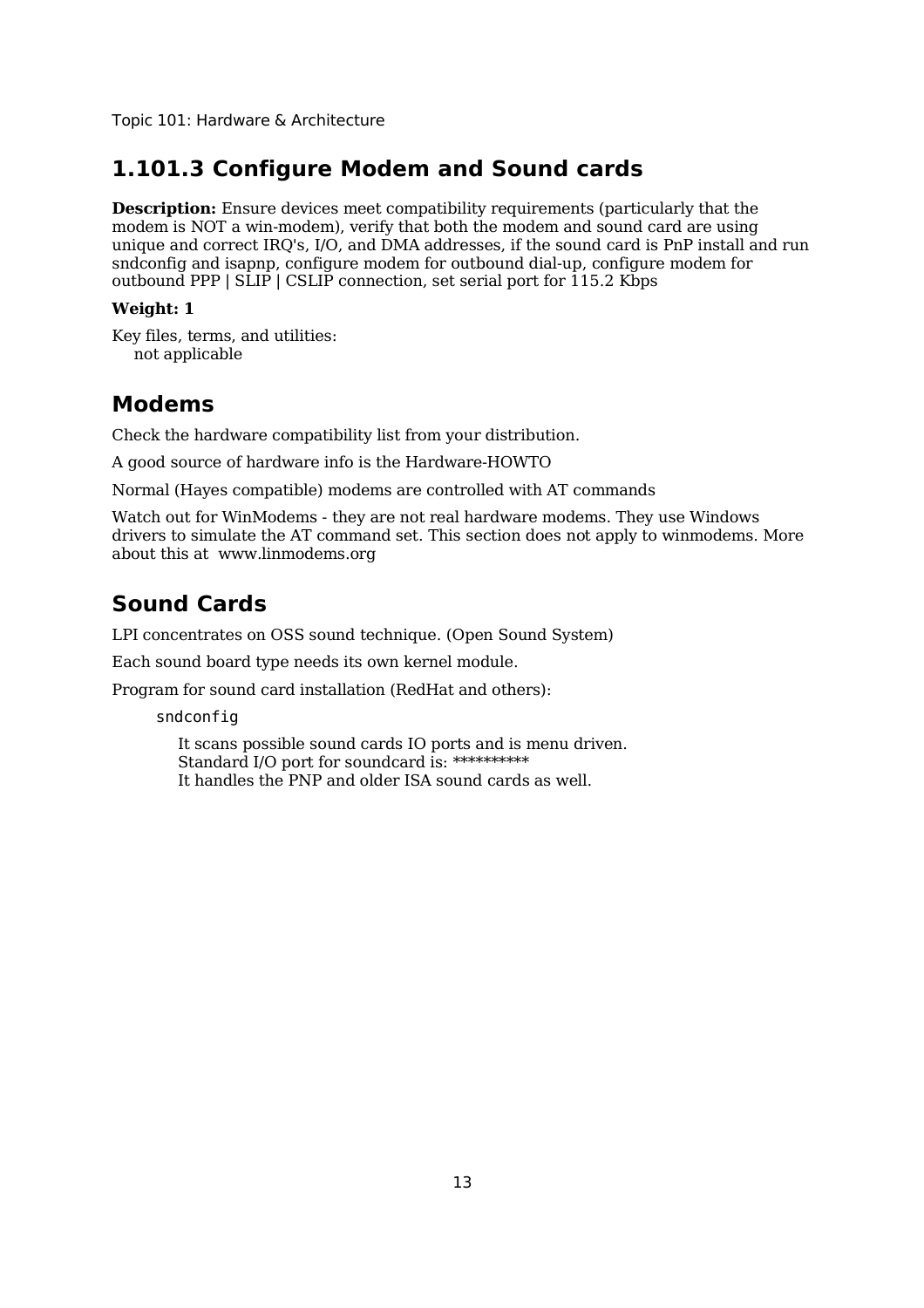## **1.101.4 Setup SCSI Devices**

**Description:** Candidates should be able to configure SCSI devices using the SCSI BIOS as well as the necessary Linux tools. They also should be able to differentiate between the various types of SCSI. This objective includes manipulating the SCSI BIOS to detect used and available SCSI IDs and setting the correct ID number for different devices especially the boot device. It also includes managing the settings in the computer's BIOS to determine the desired boot sequence if both SCSI and IDE drives are used.

#### **Weight: 1**

Key files, terms, and utilities: SCSI ID /proc/scsi/ scsi\_info

## **Notes**

SCSI = Small Computer System Interface

Purpose: Learning to set-up the SCSI devices with respect to BIOS, SCSI-ID, booting Use of SCSI: Still in server industry, offers reliability, endurance, Hot-Plug features. Tools: SCSI-ID, /proc/scsi, scsi\_info

## **SCSI Architecture**

Number of devices with SCSI, including the SCSI controller itself: Standard: 8 Wide: 16

### **Properties and rules of SCSI**

Cable joining the devices is 50 wires wide No 'T' branching in the cable Each end of the cable must be terminated by 330 Ohms to GND and 220 Ohms to +5V Minimum 10cm of cable between SCSI devices Maximum length of 50 strand cable: 3 Meters (>4 devices Max:1.5 Meters) End of the cable must have a terminated device attached to it.

### **Types of SCSI**

Standard(SCSI-1): 8 Devices 10 MHz Maximum SCSI-2, FAST-SCSI-2, Wide-SCSI-2(68 strand cable, 16 bit bus): Faster, command set is better

SCSI-3 even faster but still in development (no meaning for LPI)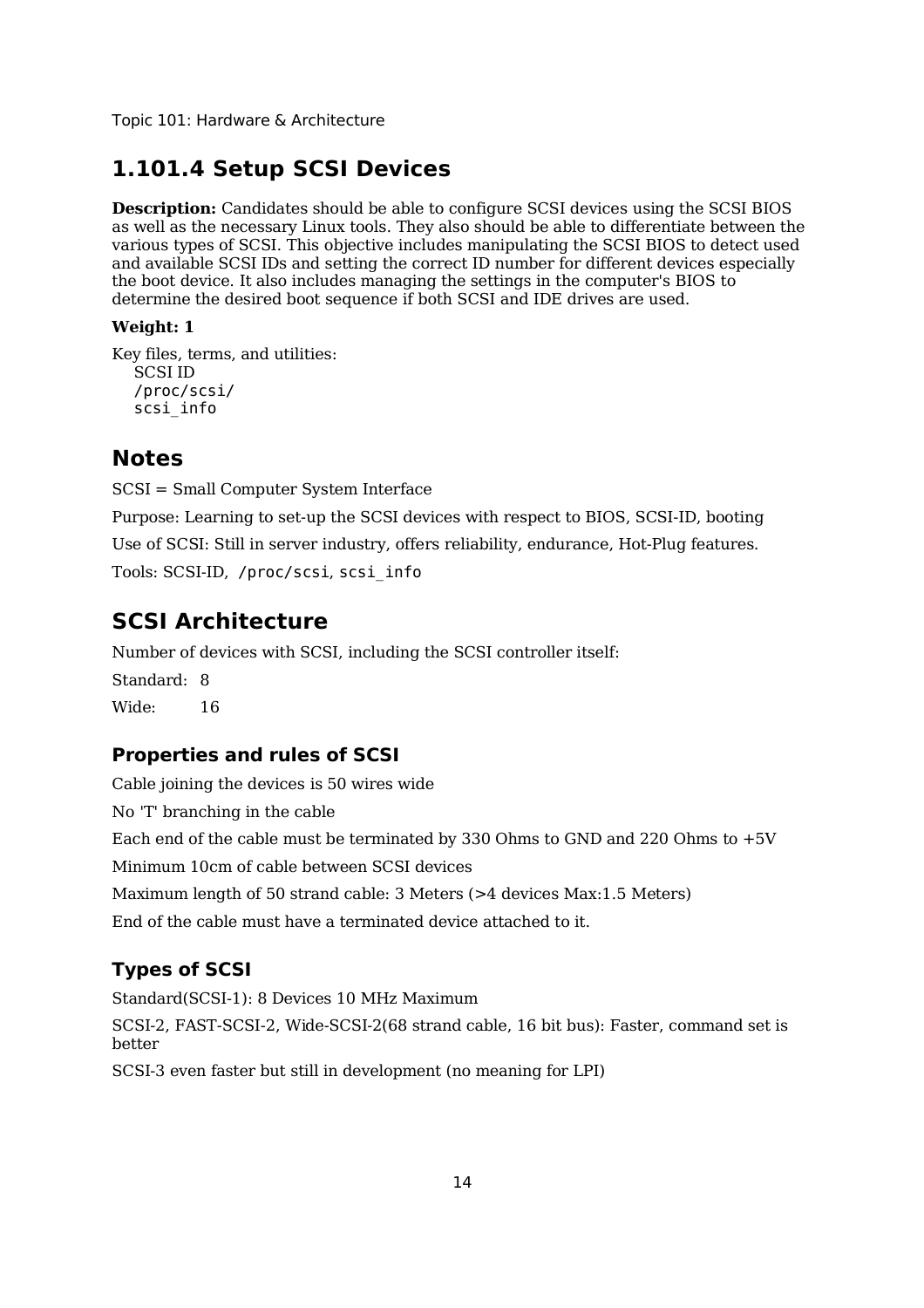| <b>Bus width</b> | <b>Cable Width Standard</b> |           | Fast      | Ultra     | # of Devices |
|------------------|-----------------------------|-----------|-----------|-----------|--------------|
| 8-Bit            | 50 Strands                  | 5 MB/sec  | 10 MB/sec | 20 MB/sec | 7+Ctrlr      |
| Wide-16-Bit      | 68 Strands                  | 10 MB/sec | 20 MB/sec | 40 MB/sec | $15+Ctrlr$   |

#### **SCSI speed table**

Possible names alike Ultra-Wide- or Fast-Wide, etc are possible

#### **Addressing SCSI devices**

 $SCSI-ID = 0 to 7 or 0 to 15$ 

The SCSI Controller with the highest priority = highest ID: 7 or 15

If booting from SCSI then boot HD must be ID 0

Each SCSI-ID can contain LUNs (Logical Unit Number)

Each CSCI cable (Bus) also receives a number (0,1,2 etc)

Each SCSI device can then be identified as follows: BusNumber, SCSI-ID, LUN Normally 0,x,0 eg. /dev/sda is on 0,0,0

#### **SCSI Onboard BIOS**

Separate and unknown from system BIOS

Used to boot SCSI drives and change controller parameters

Cheap Controllers don't usually have On-Board BIOS. More expensive ones do.

Newer Controllers even allows software to assign SCSI-IDs to devices.

Role of the Controller: Assignment of SCSI-IDs to devices Selecting the data transfer rate of devices Selection of boot drive

#### **Booting from SCSI drive**

Controller must have an onboard BIOS In SCSI onboard BIOS: Set the boot drive In System BIOS: Set boot drive sequence to 'SCSI'

#### **SCSI in Linux**

/proc/scsi directory contains all SCSI devices as a sub-directory Each sub-directory contains files named by SCSI-BUS number (0,1,2) Theses files contain the list of devices attached to this bus. The file /proc/scsi/scsi contains the list of all found SCSI devices.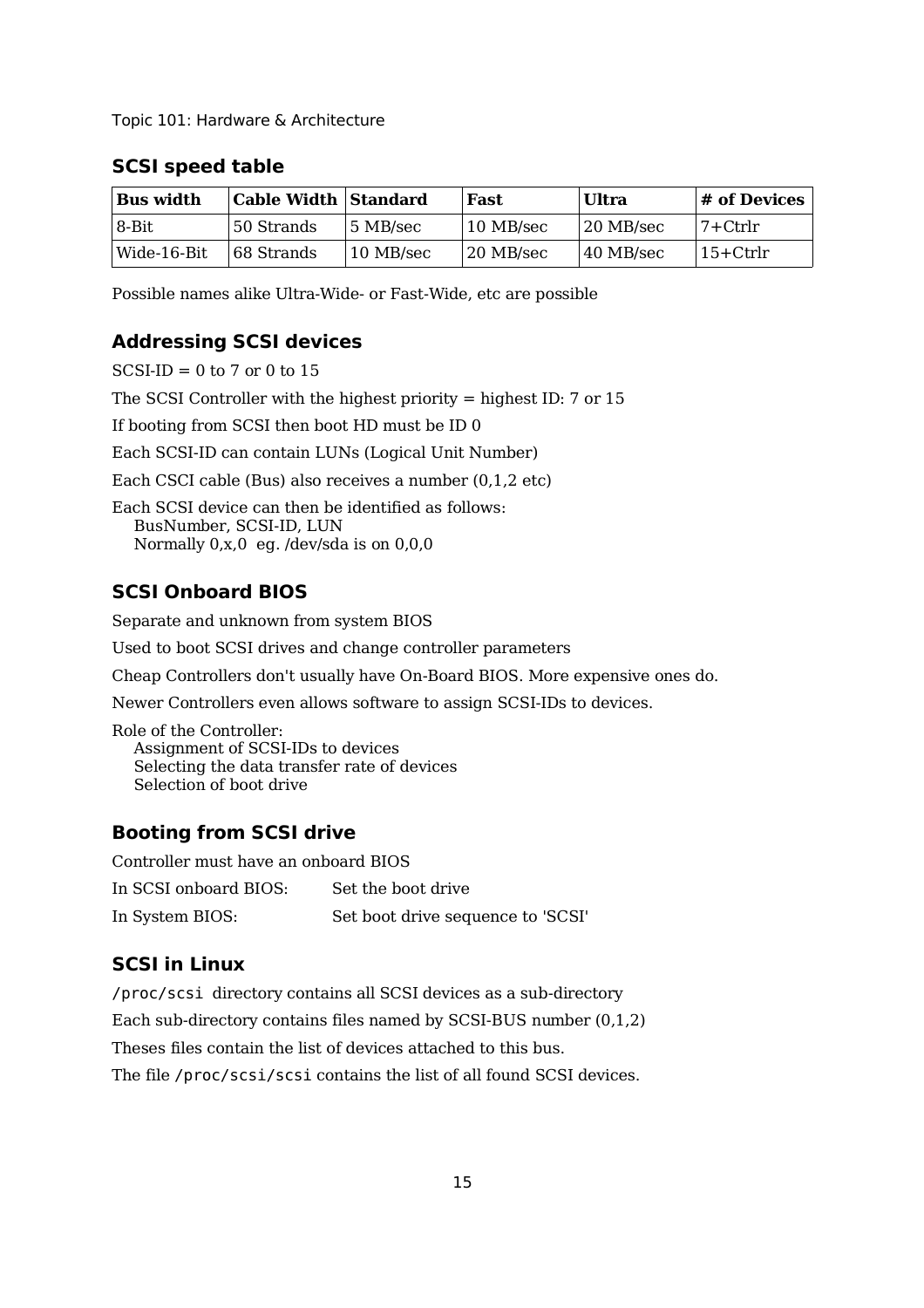### **Naming of SCSI devices**

Hard disks are named sda, sdb ... in the sequence they are found Removable ZIP and USB Chip readers are also in the hard disk class SCSI CD-ROMS have 2 names at the same time: srx & scdx (x=0,1,2,3,..) Each device is also identified by SCSI-BUS,SCSI-ID,LUN Program scsi\_info shows info on individual device: scsi\_info /dev/scd0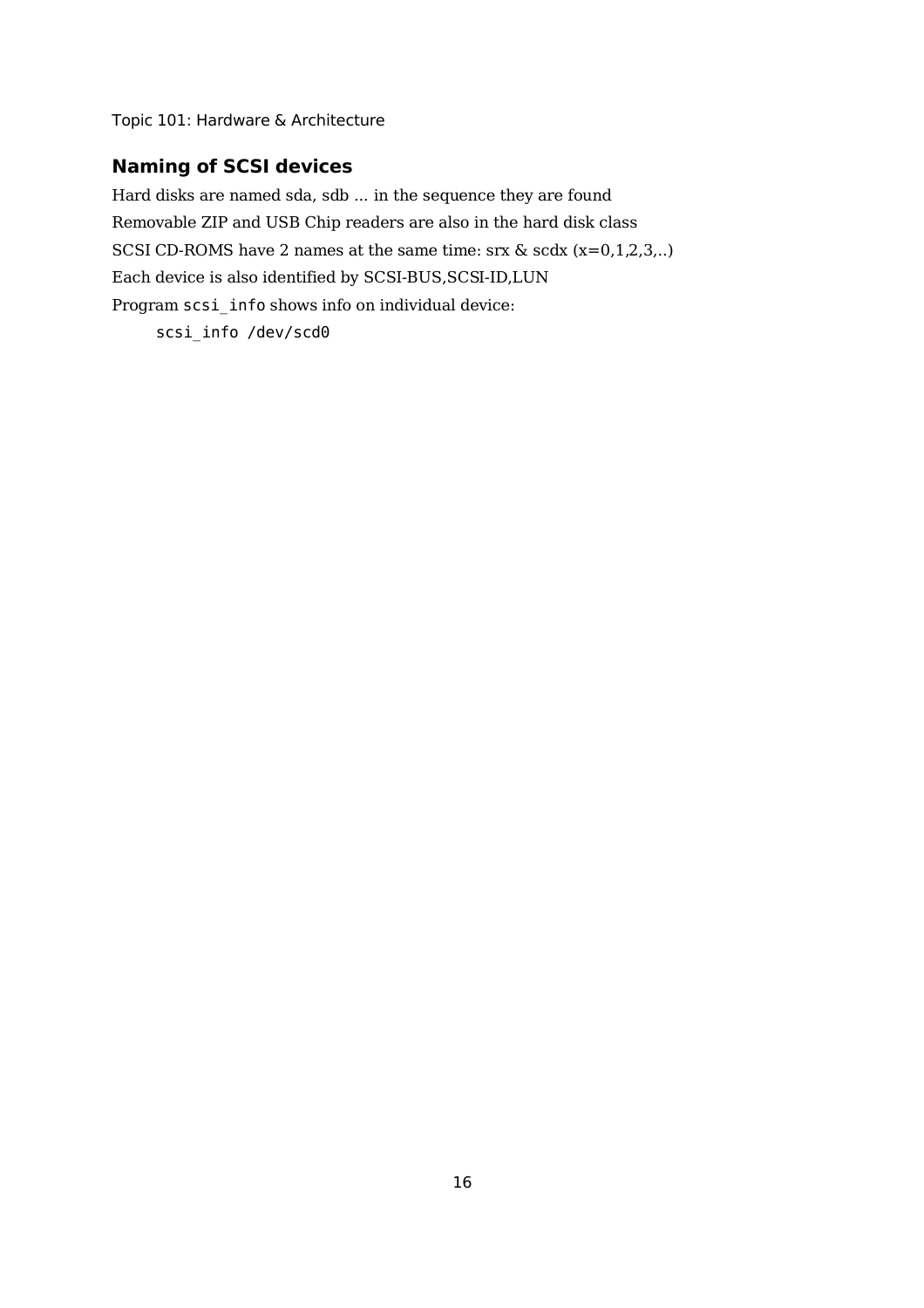## **1.101.5 Setup different PC expansion cards**

**Description:** Candidates should be able to configure various cards for the various expansion slots. They should know the differences between ISA and PCI cards with respect to configuration issues. This objective includes the correct settings of IRQs, DMAs and I/O Ports of the cards, especially to avoid conflicts between devices. It also includes using isapnp if the card is an ISA PnP device.

#### **Weight: 3**

Key files, terms, and utilities: /proc/dma /proc/interrupts /proc/ioports /proc/pci pnpdump(8) isapnp(8) lspci(8)

### **Tools**

/proc/dma /proc/interrupts /proc/ioports /proc/pci Information files pnpdump isapnp lspci

Programs

## **PCI**

PCI devices are identified by a unique ID just like MAC address in network cards. Linux saves these PCI IDs in the following files:

```
/usr/share/pci.ids
```
SuSE

/usr/share/hwdata/pci.ids

RedHat & Debian

/usr/share/mics/pci.ids

Old Debian distributions

```
update-pciids
```
this command updates the list from Internet into /usr/share/mics/pci.ids.new or equivalent as per distribution.

Linux supports PCI (Bus ID=00) devices fully without needing manual settings.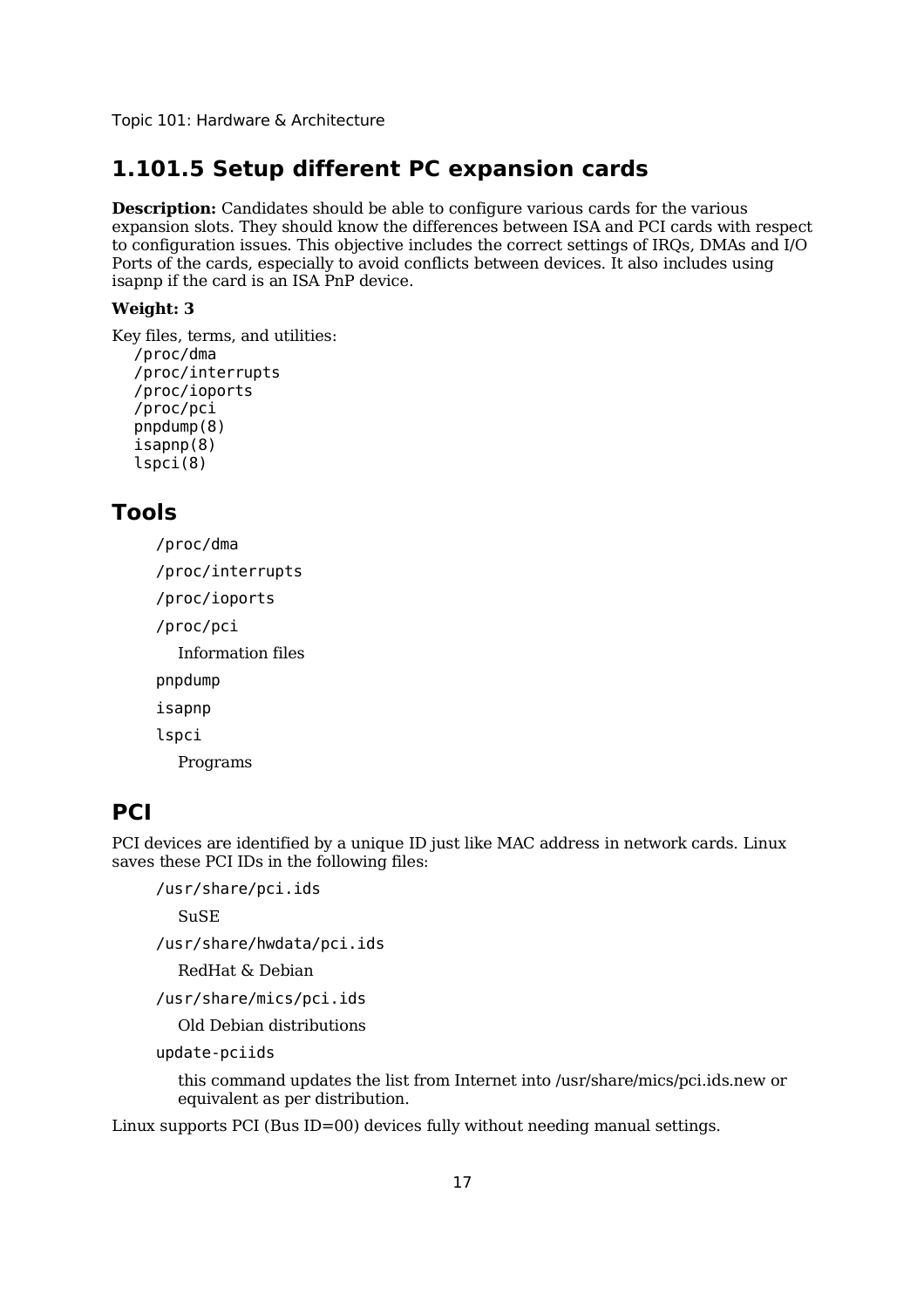AGP is a separate PCI bus (Bus ID=01) reserved for Graphic Cards, having only one slot. Made for undisturbed data transfer between the graphic chips and the CPU.

PCI Bus system is addressed similarly to SCSI:

BusNr:SlotNr:FunctionNr(Device Nr.)

lspci is used to list the PCI devices in the system.

lspci finds the manufacturers info from the file /usr/share/pci.ids.

lspci -n display vendor codes as numbers instead of lookingthem up in pci.ids.

Kernels after 2.1.82 have more info about devices on PCI-Bus in /proc/pci.

Serial ports known as COM1, COM2 etc in DOS, are known in Linux as: ttyS0, ttyS1 etc.

Parallel Printer ports known as lpt1, lpt2 in DOS, are known in Linux: lp0, lp1 etc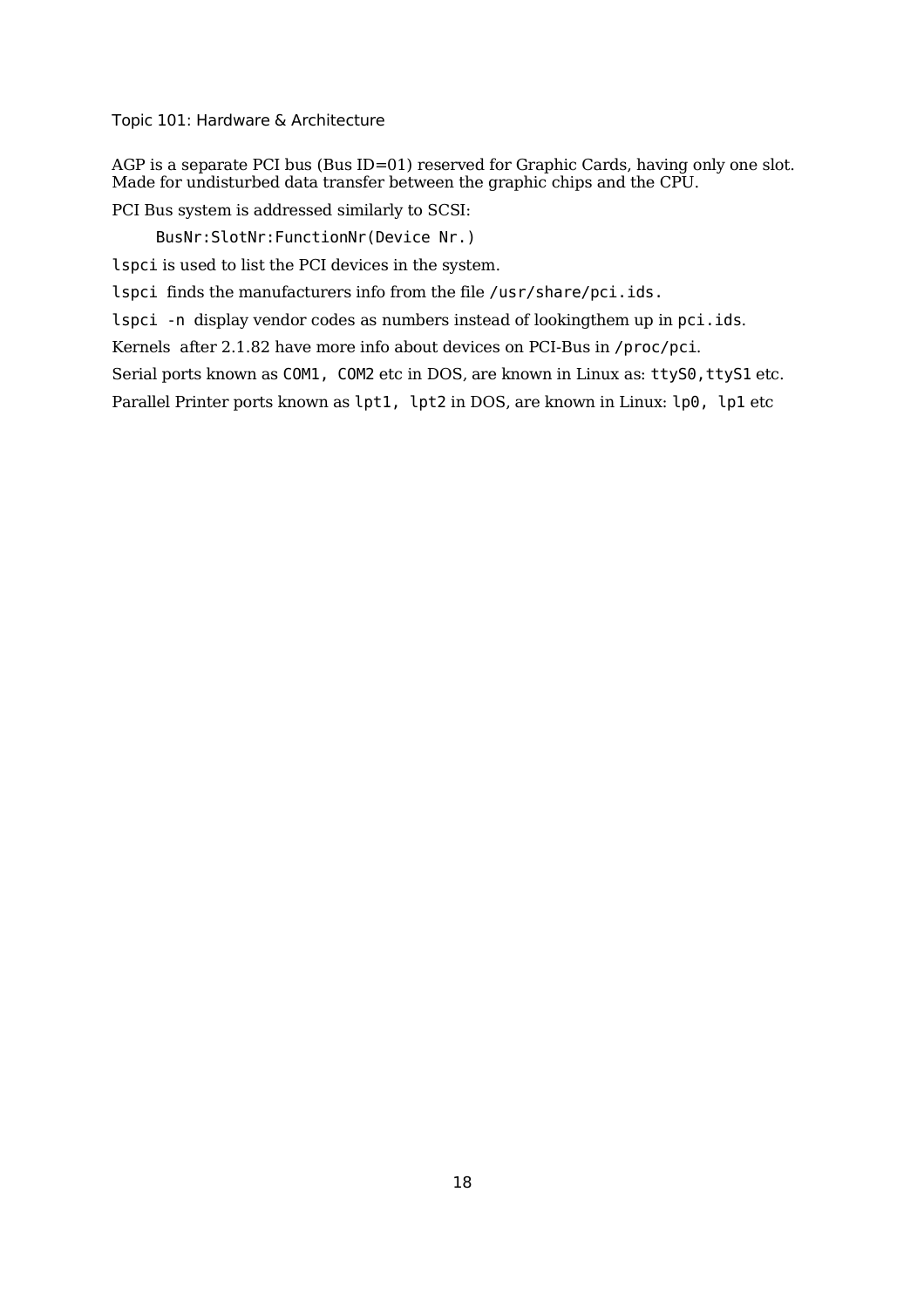## **1.101.6 Configure Communication Devices**

**Description:** Candidates should be able to install and configure different internal and external communication devices like modems, ISDN adapters, and DSL switches. This objective includes verification of compatibility requirements (especially important if that modem is a winmodem), necessary hardware settings for internal devices (IRQs, DMAs, I/O ports), and loading and configuring suitable device drivers. It also includes communication device and interface configuration requirements, such as the right serial port for 115.2 Kbps, and correct modem settings for outbound PPP connection(s).

#### **Weight: 1**

```
Key files, terms, and utilities:
/proc/dma
/proc/interrupts
/proc/ioports
setserial(8)
```
### **Tools**

/proc/dma

/proc/ioports

/proc/interrupts

setserial(8)

setserial is from the setserial package for SuSE, RedHat & Debian minicom is one of the modem terminal programs for linux.

setserial /dev/ttySx

setserial /dev/cuax

Shows the settings of the serial port, where  $x$  is the port number

setserial /dev/ttySx <parameters>

Sets the serial port to the supplied parameters.

Parameters are:

| port <portnr></portnr>     | IO Port number                                        |
|----------------------------|-------------------------------------------------------|
| $\text{irq}$ <irq></irq>   | IRO number                                            |
| uart <uart type=""></uart> | UART(Universal Asynchronous Receiver Transmitter)     |
|                            | Possible values are: none, 8250, 16450, 16550, 16550, |
|                            | 16550A, 16650V2, 16654, 16750, 16850, 16950, 16954.   |
|                            | none=Turn device OFF                                  |

Most older application know only up to 38400 Baud. To allow for faster speeds even though the application asks for 38400 Baud, extra parameters to setserial set flags in the hardware that translates requests from applications of 38.4Kb to higher speeds in the UART.

| Parameter  | <b>Speed requested by Application</b> | <b>Real UART speed</b> |
|------------|---------------------------------------|------------------------|
| spd normal | 38.4Kb                                | 38.4Kb                 |
| spd hi     | 38.4Kb                                | 57.6Kb                 |
| spd vhi    | 38.4Kb                                | 115Kb                  |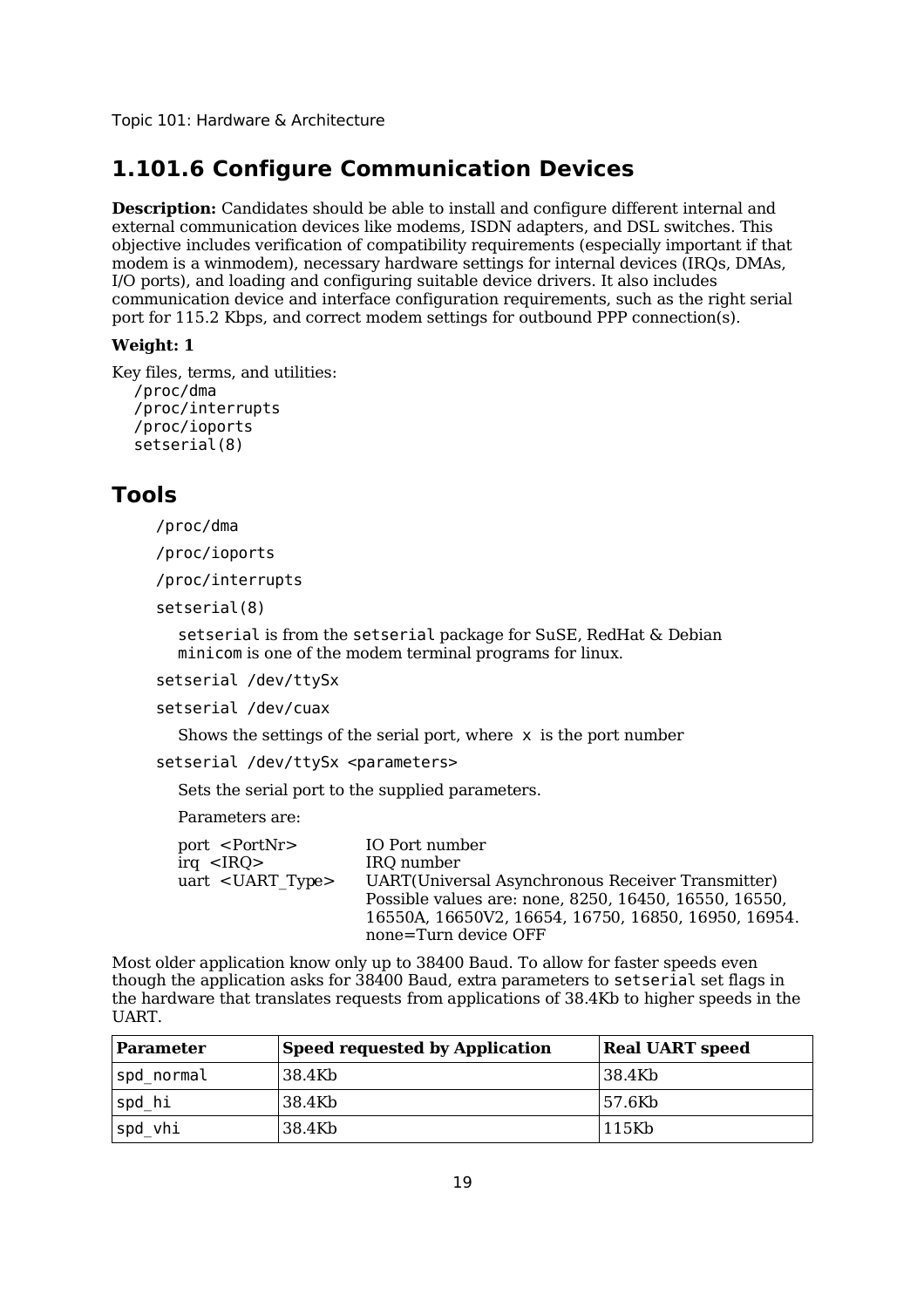| Parameter | <b>Speed requested by Application</b> | <b>Real UART speed</b> |
|-----------|---------------------------------------|------------------------|
| Ispd shi  | 38.4Kb                                | 230Kb                  |
| spd_warp  | 38.4Kb                                | 460Kb                  |

## **Modem AT Commands**

Hayes compatible commands that controls most modems.

| AT                    | Sets the baud rate between Modem and PC                                       |
|-----------------------|-------------------------------------------------------------------------------|
| ATD <number></number> | Dial the Number (Nr.)                                                         |
| ATH0                  | HangUp                                                                        |
| ATH1                  | Answer the phone (Opposite of HangUp)                                         |
| ATX0                  | Dial blind, CONNECT when connection OK                                        |
| ATX1                  | Dial blind, CONNECT speed when connection OK                                  |
| ATX2                  | Wait for DIALTONE and CONNECT speed when connection OK                        |
| ATX3                  | Dial blind, CONNECT speed when connection OK or BUZY                          |
| ATX4                  | Wait for DIALTONE and CONNECT speed when connection OK                        |
| ATX5                  | Dial blind, CONNECT speed when connection OK, BUSY, VOICE                     |
| ATX6                  | Wait for DIALTONE and CONNECT speed when connection OK,<br><b>BUSY, VOICE</b> |
| ATZ                   | Reset the modem.                                                              |
| AT&F                  | Reset the internal modem configuration to factory settings.                   |
|                       |                                                                               |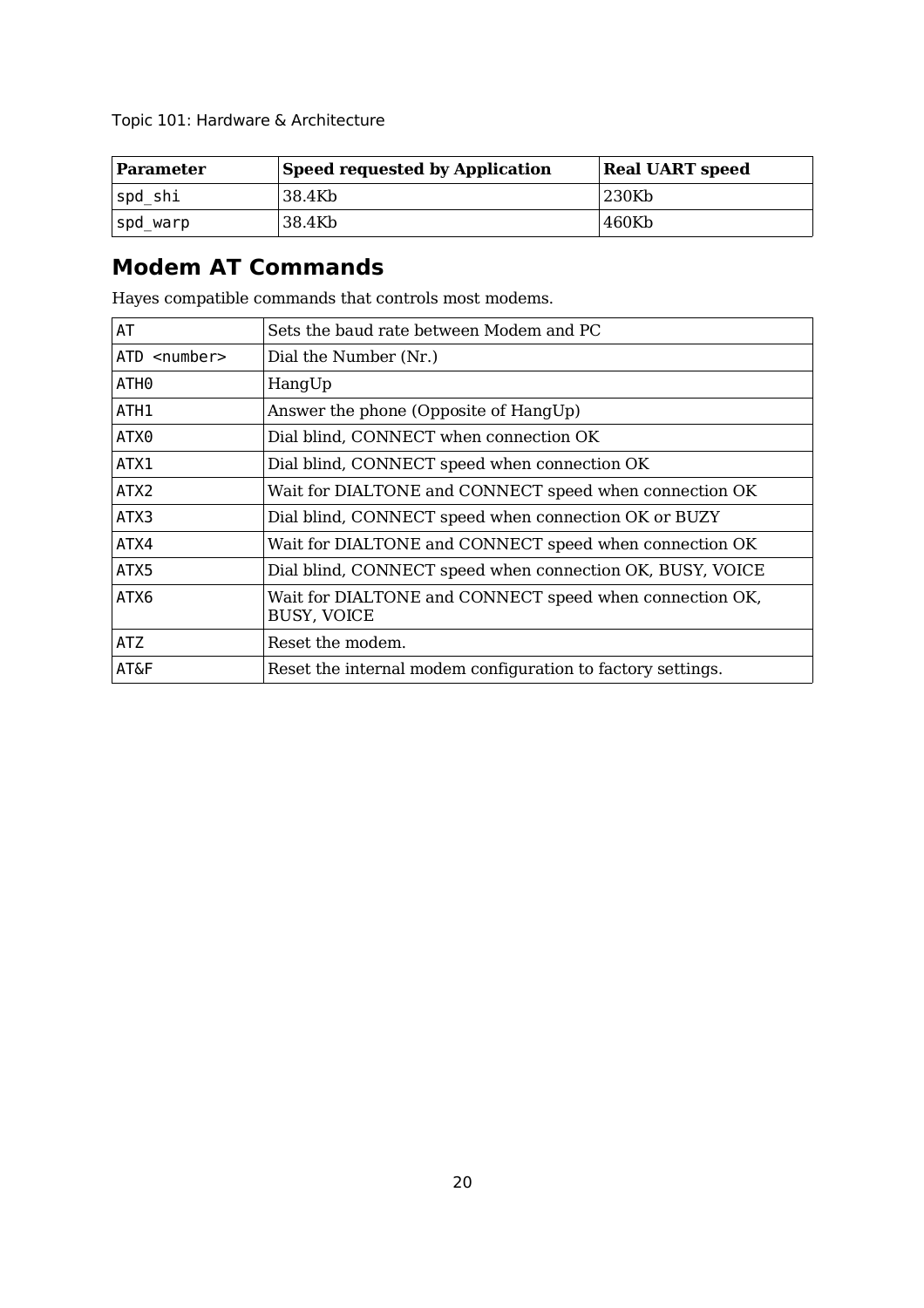## **1.101.7 Configure USB devices**

**Description:** Candidates should be able to activate USB support, use and configure different USB devices. This objective includes the correct selection of the USB chipset and the corresponding module. It also includes the knowledge of the basic architecture of the layer model of USB as well as the different modules used in the different layers.

#### **Weight: 1**

```
Key files, terms, and utilities:
lspci(8)
usb-uhci.o
usb-ohci.o
/etc/usbmgr/
usbmodules
/etc/hotplug
```
### **Summary**

Main USB module is usbcore (although often already integrated in kernel)

There are 2 types of USB controllers:

OHCI

Open Host Controller Interface (Compaq)

UHCI

Universal Host Controller Interface (Intel)

All USB devices are compatible with both OHCI and UHCI.

USB chipset usage per motherboard manufacturer:

| <b>OHCI</b>  | <b>UHCI</b> | EHCI (USB 2.0) |
|--------------|-------------|----------------|
| Compaq       | Intel       | Intel          |
| Ali          | VIA         | VIA            |
| <b>NEC</b>   |             | <b>NEC</b>     |
| Opti Chipset |             | Philips        |

lspci

less /proc/pci

To recognize the USB controller type:

The possible USB modules are: ohci.o , uhci.o or ehci-hcd.o

To autoload USB at boot-time, add this entry to /etc/modules.conf:

alias usb uhci

To autoload (post-install) other submodules as well, add entries like these to / etc/modules.conf:

alias usb uhci

post-install uhci modprobe printer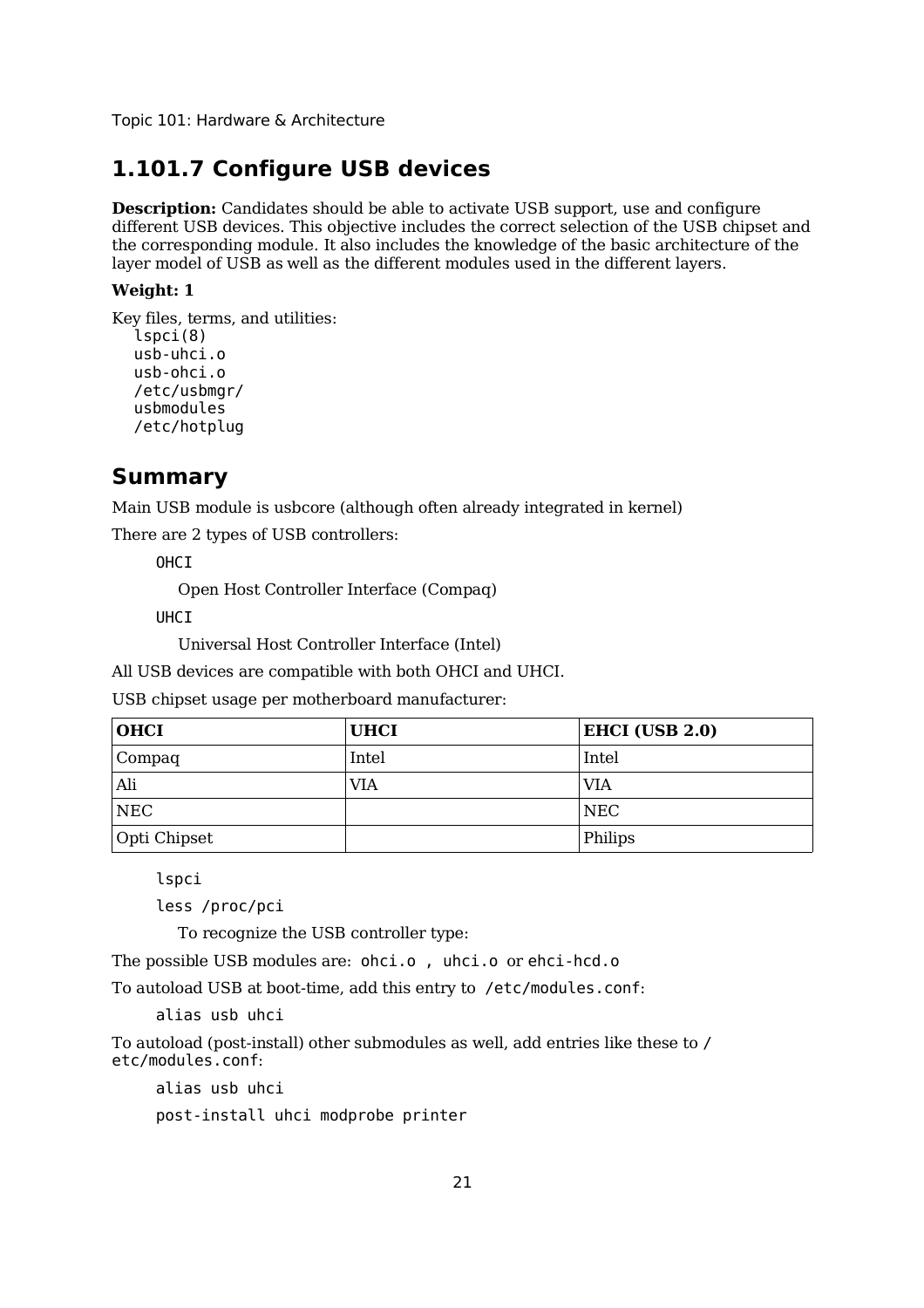post-install printer modprobe joydev post-install joydev modprobe hid

### **USBDevFS Filesystem**

This dynamic filesystem (like /proc) is normally mounted at /proc/bus/usb.

Its /etc/fstab entry is as follows:

none /proc/bus/usb usbdevfs defaults 0 0

After the mounting, the content (2 files) of /proc/bus/usb looks like this:

-r--r--r-- 1 root root 0 2003-10-18 00:02 devices -r--r--r-- 1 root root 0 2003-10-18 00:02 drivers

After loading the driver (usb-ohci or usb-uhci) the content of this directory grows to include 1 numbered (001,002 etc) directory for each USB device. The files in these numbered directories are in binary format.

# **Architecture of USB Modules**



hid.o (HID = Human Interface Device) and input.o (Input Core) are only for a USB keyboard (usbkbd.o), Mouse (usbmouse.o) or Joystick otherwise they are not needed.

Other USB modules:

printers printer.o

storage usb-storage.o

USB devices can be listed with the lsusb command.

When printer.o is loaded it creates devices /dev/usb/lp0 ..lp1.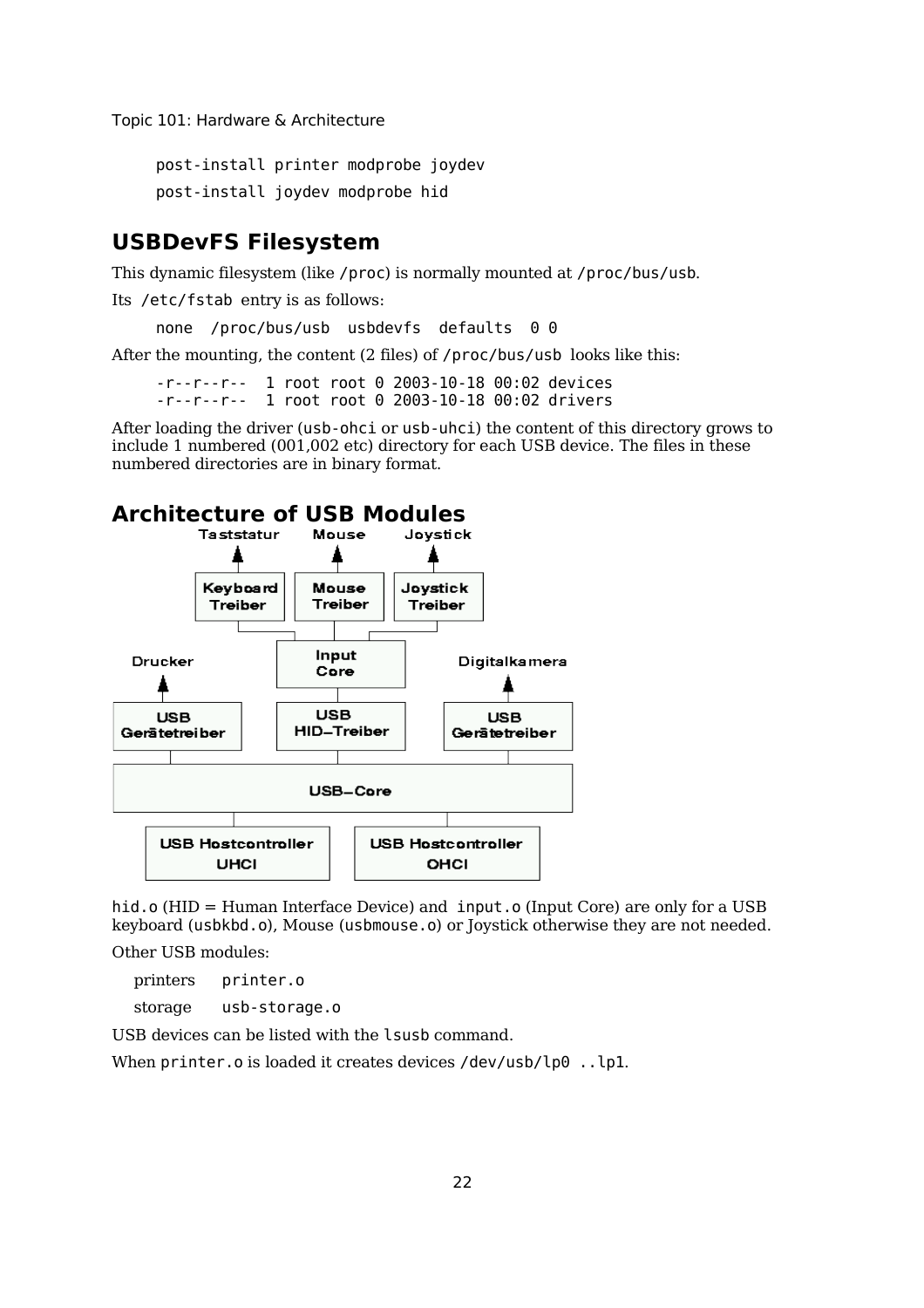### **List of current USB modules**

```
find /lib/modules/ -name "usb*" -exec basename \{\} \:
  usb-ohci.o usbserial.o
  usb-uhci.o usb-storage.o
  usbcore.o usb-midi.o
                usbkbd.o
                usblcd.o
                usbmouse.o
                usbnet.o
                usbvideo.o
                usbvnet5.o
                usbvnet5_2958.o
                usbvnetr.o
```
## **Dynamically loading USB Modules**

Two dynamic systems are available to load the proper USB module when a USB device is inserted.

hotplug

Oversees all hotpluggable devices: USB, PCMCIA, FireWire(ieee1394)

usbmgr

Oversees only USB devices.

#### **hotplug**

At boot time the hotplug daemon is started via the script /etc/init.d/hotplug.

When a new device is inserted, the kernel senses it, then passes an agent name as parameter to the daemon listed in the file: /proc/sys/kernel/hotplug (normally / sbin/hotplug).

The kernel then fills in the Environment Variable DEVICES with the info about the device, and ACTION indicating if the device was plugged or unplugged.

The hotplug daemon starts the proper agent script.

The agent script reads the content of the DEVICES and ACTION variables as well as possibly other variables provided by the kernel. It uses also the program usbmodules to find-out about the device inserted.

The specific 'agents' scripts are:

| <b>USB</b>          | /etc/hotplug/usb.agent                |
|---------------------|---------------------------------------|
| <b>PCMCIA</b>       | /etc/hotplug/pci.agent (via a bridge) |
| Firewire (IEEE1394) | /etc/hotplug/ieee1394.agent           |
| Network system      | /etc/hotplug/net.agent                |

Files involved:

| //lib/modules/*/modules.*map | depmod output                  |
|------------------------------|--------------------------------|
| /proc/sys/kernel/hotplug     | specifies hotplug program path |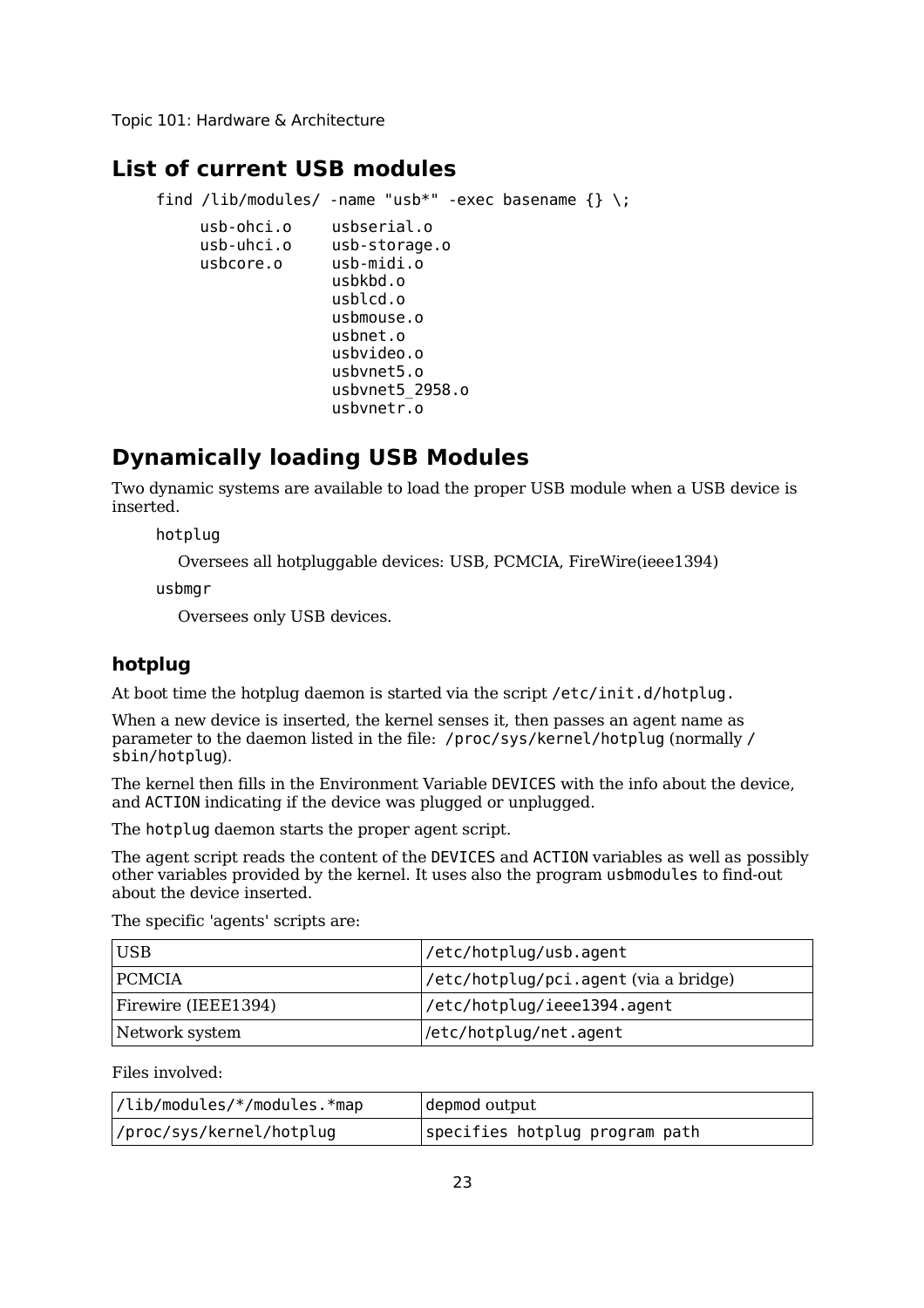| /lib/modules/*/modules.*map     | depmod output                                                                                                                   |
|---------------------------------|---------------------------------------------------------------------------------------------------------------------------------|
| /sbin/hotplug                   | hotplug program (default path name)                                                                                             |
| /etc/hotplug/*                  | hotplug files                                                                                                                   |
| /etc/hotplug/NAME.agent         | hotplug subsystem-specific agents                                                                                               |
| /etc/hotplug/NAME*              | subsystem-specific files, for agents                                                                                            |
| /etc/hotplug/NAME/DRIVER        | driver setup scripts, invoked by agents                                                                                         |
| /etc/hotplug/usb/DRIVER.usermap | depmod data for user-mode drivers                                                                                               |
| /etc/init.d/hotplug             | hotplug system service script. Also used at boot<br>time to load and configure hot-plug devices that<br>are already plugged in. |

### **USB Manager (usbmgr)**

A daemon that will load the proper module according to 2 parameters given by the kernel:

USB-Vendor-ID and USB-Device-ID

It uses the following configuration files:

| /etc/usbmgr/usbmgr.conf  | List of Vendor-ID/Device-ID and module names                                |
|--------------------------|-----------------------------------------------------------------------------|
| /etc/usbmgr/preload.conf | List of modules to load when usbmgr starts.                                 |
| /etc/usbmgr/host         | List of module names of the USB controller.<br>Either usb-ohci or usb-uhci. |

usbmgr needs the following conditions to be met:

The kernel must be USB capable (usbcore)

USBDEVFS must be supported

The needed modules must be available.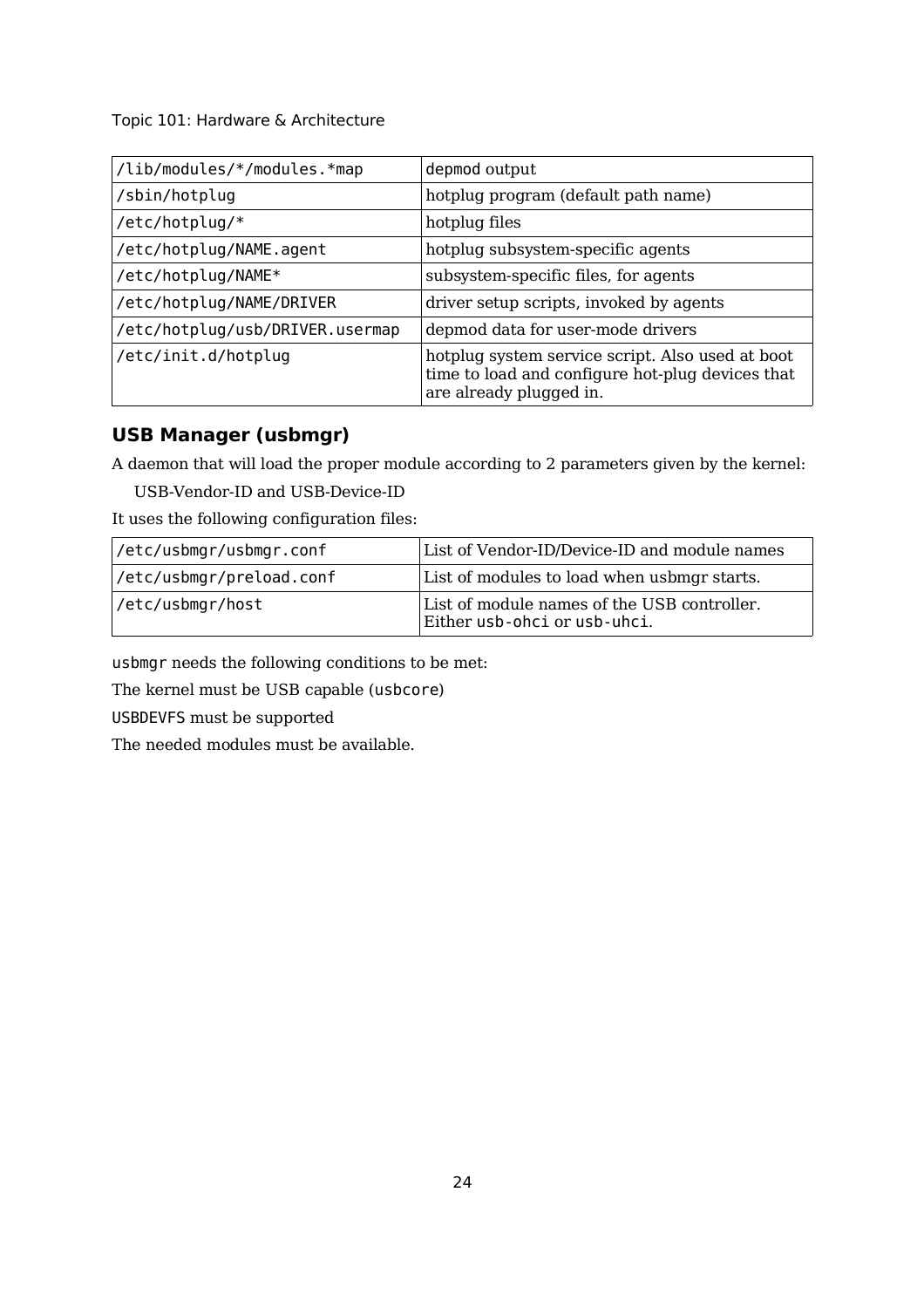# **Topic 102: Linux Installation & Package Management**

## **Total weight for this topic 24**

| 1.102.1 |  |
|---------|--|
| 1.102.2 |  |
| 1.102.3 |  |
| 1.102.4 |  |
| 1.102.5 |  |
| — or    |  |
| 1.102.6 |  |

# **Summary**

TODO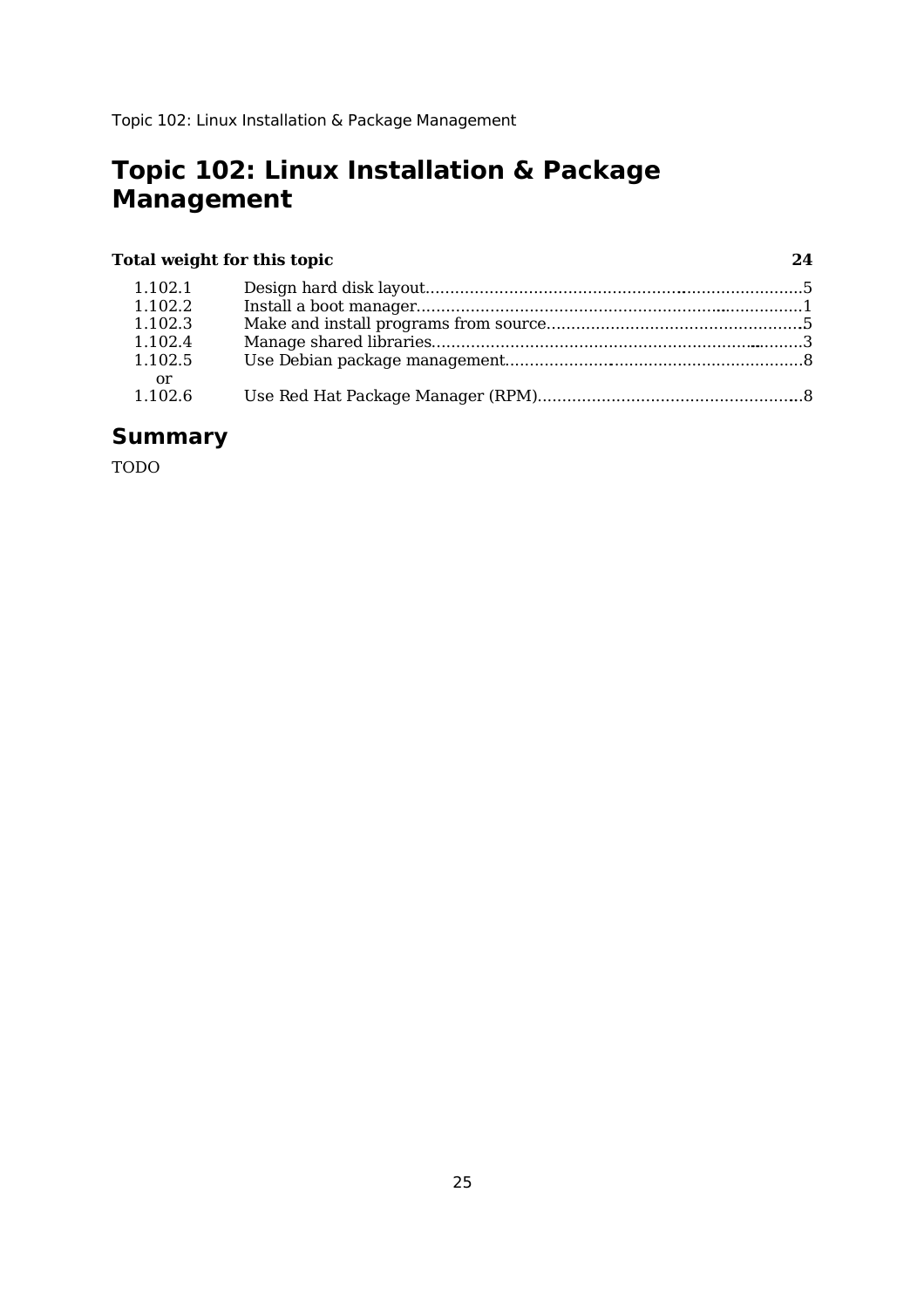# **1.102.1 Design hard disk layout**

**Description:** Candidates should be able to design a disk partitioning scheme for a Linux system. This objective includes allocating filesystems or swap space to separate partitions or disks, and tailoring the design to the intended use of the system. It also includes placing /boot on a partition that conforms with the BIOS' requirements for booting.

### **Weight: 5**

Key files, terms, and utilities: / (root) filesystem /var filesystem /home filesystem swap space mount points partitions cylinder 1024

# **File Hierarchy Standard (FHS)**

Lays out a standard for the filesystem structure that Linux systems are expected to adhere to.

# **Why multiple partitions in Linux?**

Multiple hard disks can be used

Easier backups

Quotas are active per partition

Mount partitions Read-only for protection

Possible limit of Boot Manager (<1024 cylinders)

## **File tree structure**

| /bin, /dev/, /<br>etc, /lib, /sbin | Mandatory. Note: A /root directory is recommended in case root<br>must perform a rescue                                         |
|------------------------------------|---------------------------------------------------------------------------------------------------------------------------------|
| /usr                               | Can be ReadOnly in it's own partition.                                                                                          |
| /home                              | Recommended as a separate partition. Reason: quotas, non-<br>interference with the rest of the system, and fast system recovery |
| /tmp                               | Recommended as a separate partition. Reason: quotas, non-<br>interference with the rest of the system.                          |
| /var                               | Highly recommended: When full, doesn't interfere with the rest of<br>the system.                                                |
| /var/lib                           | Modifiable settings                                                                                                             |
| /var/lock                          | Lock files for programs and daemons                                                                                             |
| /var/log                           | Log files of system, daemons and programs                                                                                       |
| /var/run                           | PIDs of daemons and programs (if needed)                                                                                        |
| /var/spool                         | Queues for printing, mail etc.                                                                                                  |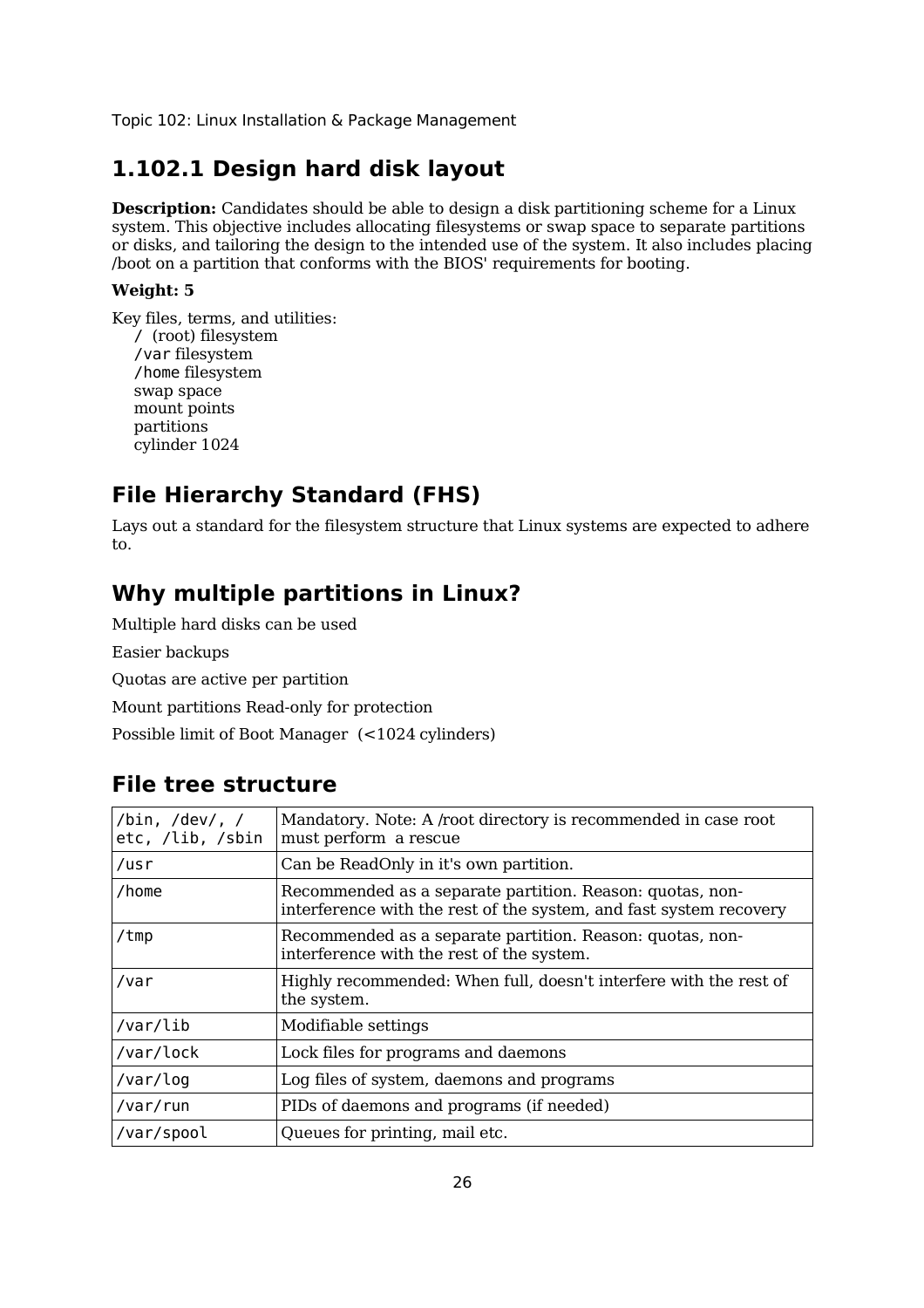| /bin, /dev/, / | Mandatory. Note: A /root directory is recommended in case root<br>$ etc, /lib, /sbin   must perform a rescue$ |
|----------------|---------------------------------------------------------------------------------------------------------------|
| /var/tmp       | Space for temporary files. Writable by anybody.                                                               |

# **Swap Partitions**

Created and managed by: fdisk, mkswap, swapon, /etc/fstab Creating a swap file (64MB): dd if=/dev/zero of=/path/of/swapfile bs=1024 count=64000 mkswap /path/of/swapfile 64000 swapon [-p 42] /path/of/swapfile Entry in /etc/fstab /path/of/swapfile none swap To see all the swap files [cat /proc/swaps]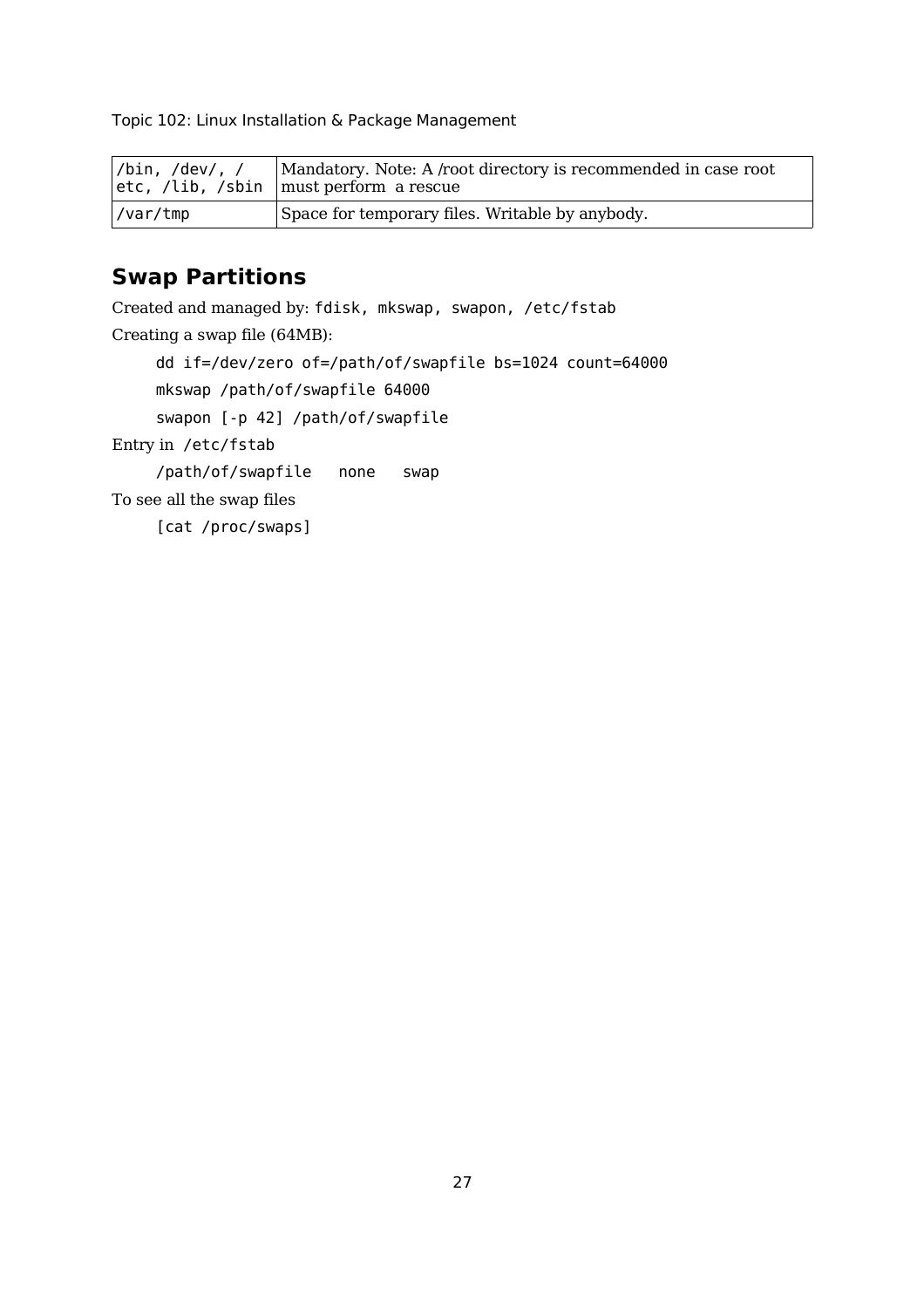# **1.102.2 Install a boot manager**

**Description:** Candidate should be able to select, install, and configure a boot manager. This objective includes providing alternative boot locations and backup boot options (for example, using a boot floppy).

### **Weight: 1**

Key files, terms, and utilities: /etc/lilo.conf /boot/grub/grub.conf lilo grub-install MBR superblock first stage boot loader

MBR (<512 bytes): Partition table and Boot sector

| Stage 1 | Program in MBR or Bootsector loads the bootmanager from the hard disk.<br>(performs direct disk access) |
|---------|---------------------------------------------------------------------------------------------------------|
| Stage 2 | Presents menu and waits                                                                                 |
| Stage 3 | Starts the selected operating system                                                                    |

## **LILO**

| /etc/lilo.conf                                         | Main and only config file.                                                                                                |
|--------------------------------------------------------|---------------------------------------------------------------------------------------------------------------------------|
| /boot/boot.b                                           | Boot Menu file                                                                                                            |
| /boot/boot-menu.b<br>/boot/message<br>/boot/boot-bmp.b | Other possible menu elements                                                                                              |
| /boot/map                                              | Physical Address and size of kernel files.                                                                                |
| /sbin/lilo                                             | Program that reads config file and writes the first stage bootloader<br>to MBR. Uses BIOS functions and creates /boot/map |

Note: After any change to /etc/lilo.conf or any location or size of any file in /boot directory lilo MUST be rerun.

lilo -u

Rewrites the previous boot manager in MBR (eg. windows MBR)

## **LILO display codes**

| Nothing               | The partition booted is not Boot-activated or no bootmanager.                                                                      |
|-----------------------|------------------------------------------------------------------------------------------------------------------------------------|
| L <errornr></errornr> | Second part of LILO cannot be loaded and <errornr> is the reason.</errornr>                                                        |
|                       | Second part of lilo is loaded but is probably invalid. Reason: lilo<br>was probably not run after changes in /boot or config file. |
| I TI                  | Second part of LILO is loaded but the content of /boot/map is wrong.<br>Reason: Media error or wrong media geometry.               |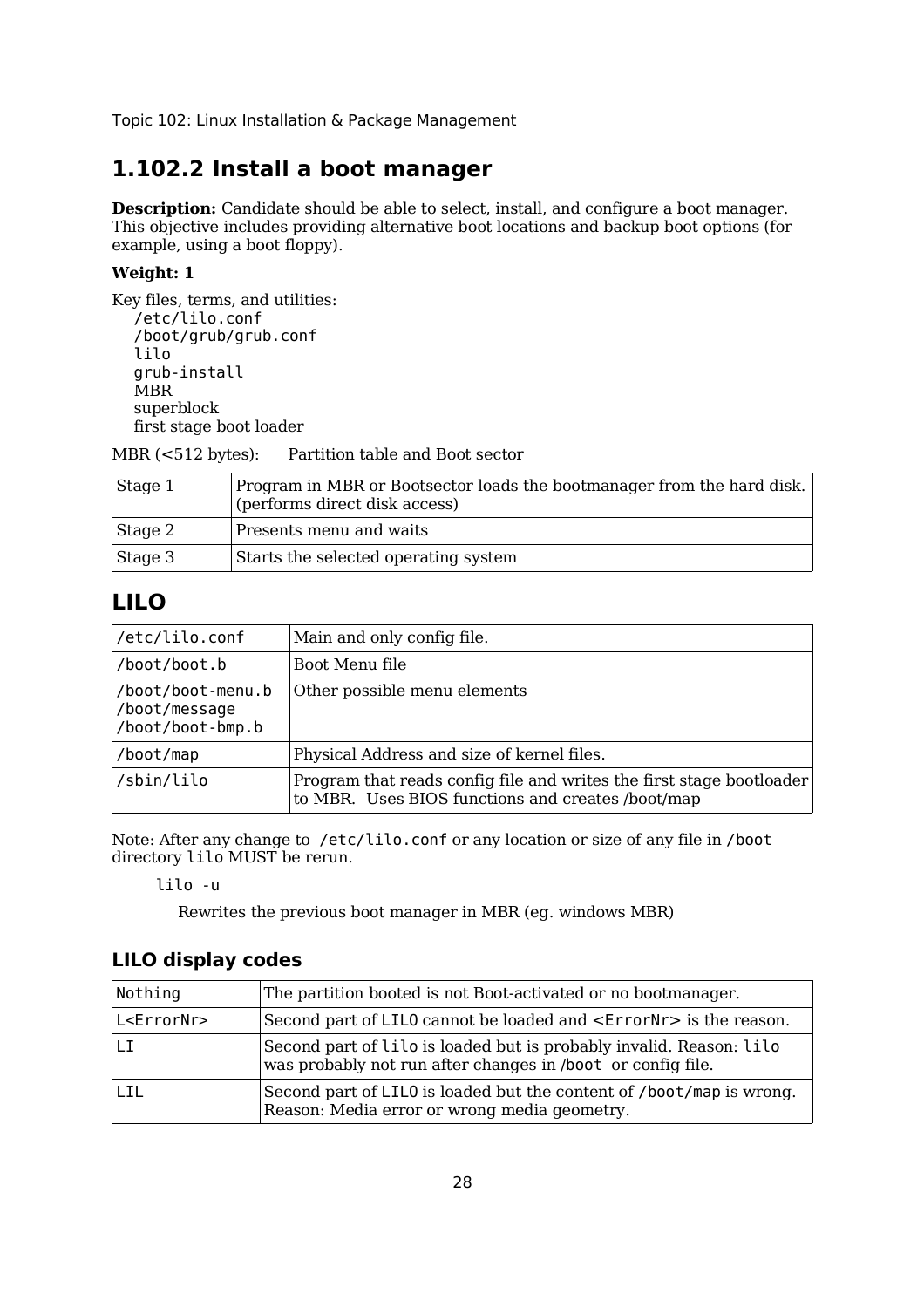| $ LTI $ ?                        | Second part of LILO is loaded but it is garbage. Reason: file /<br>boot/boot.b has moved or changed.        |
|----------------------------------|-------------------------------------------------------------------------------------------------------------|
| $\overline{1}$ TI $\overline{2}$ | Second part of LILO is loaded but the /boot/map is garbage. Reason:<br>file /boot/map has moved or changed. |
| LIL0                             | All OK. LILO has loaded properly.                                                                           |

# **Settings in /etc/lilo.conf**

| <b>General settings</b>   |                                                                                                                                |  |
|---------------------------|--------------------------------------------------------------------------------------------------------------------------------|--|
| append="reboot=warm"      | NO RAM check when rebooting.                                                                                                   |  |
| boot=/dev/hda             | Where the LILO part1 should be written. hda=MBR,<br>hda1=Boot sector of hda1 etc.                                              |  |
| lba32                     | HD has physically more than 1024 cylinders and LILO<br>should be using LBA mode. Only valid if BIOS supports<br>LBA32          |  |
| message=/boot/message     | Message loaded in MBR with part1 of lilo.conf                                                                                  |  |
| prompt                    | LILO will wait for user selection.                                                                                             |  |
| timeout=300               | Boot default system when timeout occurs. $300 = 30$<br>seconds                                                                 |  |
| Individual OS sections    |                                                                                                                                |  |
| image = /boot/bzlinuz     | Location of the kernel to load.                                                                                                |  |
| $root = /dev/hda2$        | Partition to use as root directory '/'                                                                                         |  |
| $initial = /boot/initial$ | Location of ramdrive file: temporary file system.                                                                              |  |
| label = linux             | Name of menu item.                                                                                                             |  |
| $other = /dev/hda3$       | Location of a non-Linux OS. Goes to that partition and<br>loads the boot sector it finds there. Normally used with<br>Windows. |  |

# **GRUB (GRand Unified Bootloader)**

Hard disks are numbered as (hd0) - the first HD found in system (hd0,0) is the the first partition of the first hard drive; normally /dev/hda1. NO static binary menu (/boot/boot.b). Instead it's /boot/grub/menu.lst /boot/grub/grub.conf can also be used as menu/config file.

## **Entries in GRUB menu/config file**

| <b>General settings</b>                           |                                                                      |
|---------------------------------------------------|----------------------------------------------------------------------|
| default=0                                         | First menu item starts if no selection<br>done before timeout.       |
| timeout=10                                        | Timeout of 10 seconds will occur if no<br>selection is made by user. |
| $splashimage=(hd0,0)/$<br>boot/grub/splash.xpm.gz | The menu image will be taken from /<br>dev/hda1 in this path.        |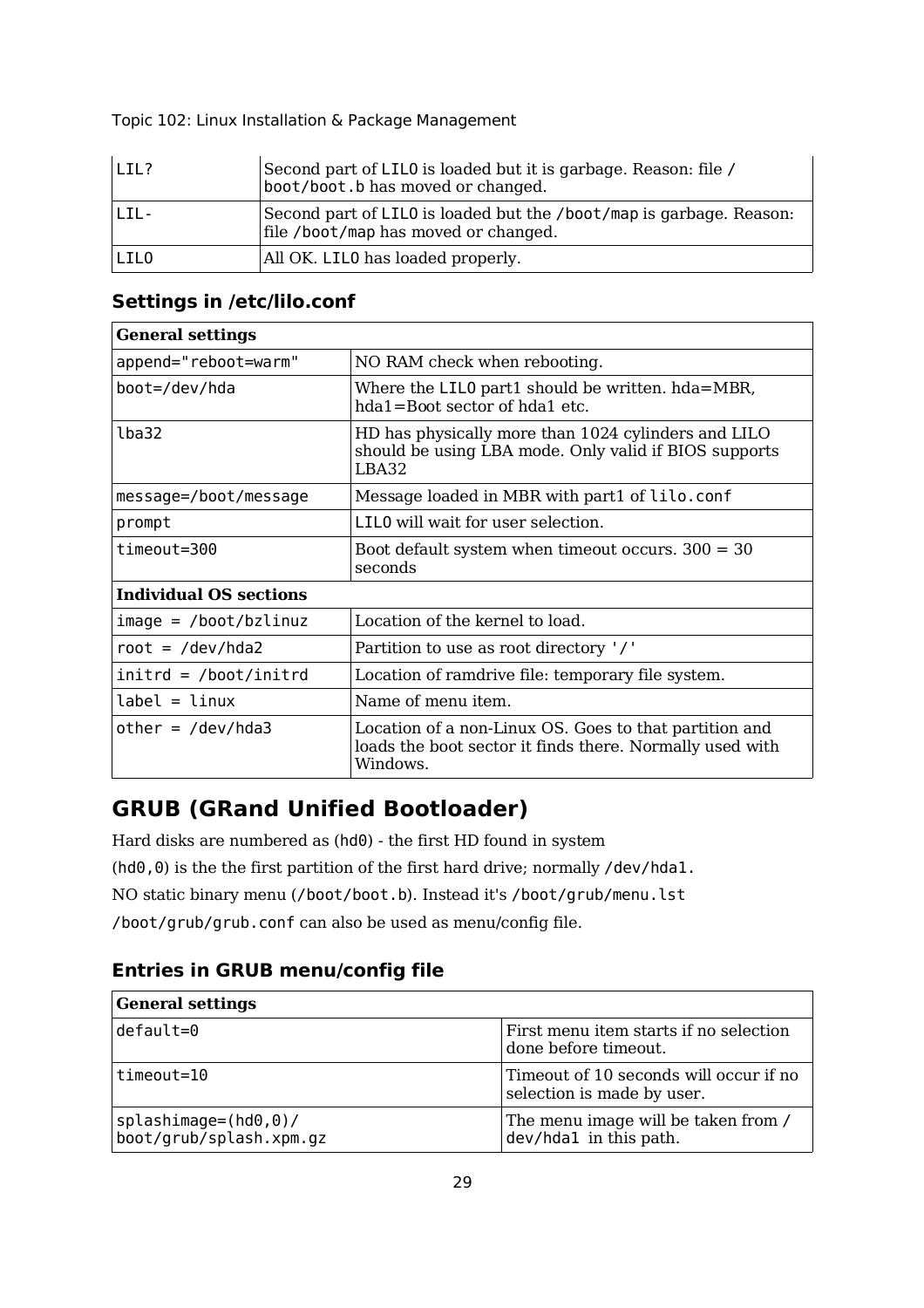| <b>Individual OS sections</b> |  |
|-------------------------------|--|
|                               |  |

| munuuai O3 settiviis                         |                                                                                                                                                                                           |
|----------------------------------------------|-------------------------------------------------------------------------------------------------------------------------------------------------------------------------------------------|
| title linux                                  | Menu item text                                                                                                                                                                            |
| root $(hd\theta, \theta)$                    | First partition of first found Hard Drive<br>is used for the dir '/'                                                                                                                      |
| kernel /boot/bzlinuz ro root=/dev/hda1       | The kernel is /boot/bzlinuz and<br>some parameters like ro and<br>root=/dev/hda1 is given to the kernel<br>when started.                                                                  |
| initrd                                       | Ramdrive for booting (if used by<br>kernel)                                                                                                                                               |
| map (hd0,1) (hd0,0)<br>map (hd0, 0) (hd0, 1) | Used to swap the assignment of<br>physical partitions. Useful to let<br>Windows 98 boot from a partition<br>which is not the first one (picky)<br>fellow!!) and make it think that it is. |
| rootnoverify $(hd0,1)$                       | Set GRUB's root device without<br>mounting.                                                                                                                                               |
| $chainloader +1$                             | Jump to the Boot Sector of the root<br>partition and hope a boot loader is<br>there waiting                                                                                               |
| makeactive                                   | Make the partition active.                                                                                                                                                                |

 $\mathbb{R}$ 

To boot from a CD/Floppy/HD and use the root directory of another Linux as it own root dir (/) then use the kernel parameter:

root=/dev/hda4

## **How does GRUB work?**

Stage1 file is written in the MBR.

It contains the physical address of the fssys stage1 5. (fssys=filesystem)

GRUB Booting sequence:

MBR (stage1) is loaded

stage1 loads fssys\_stage1\_5 (filesystem converter)

fssys\_stage1\_5 loads stage2 file

stage2 loads the menu.lst

After boot menu item selection is done, stage2 loads the kernel (vmlinuz) and possibly the initrd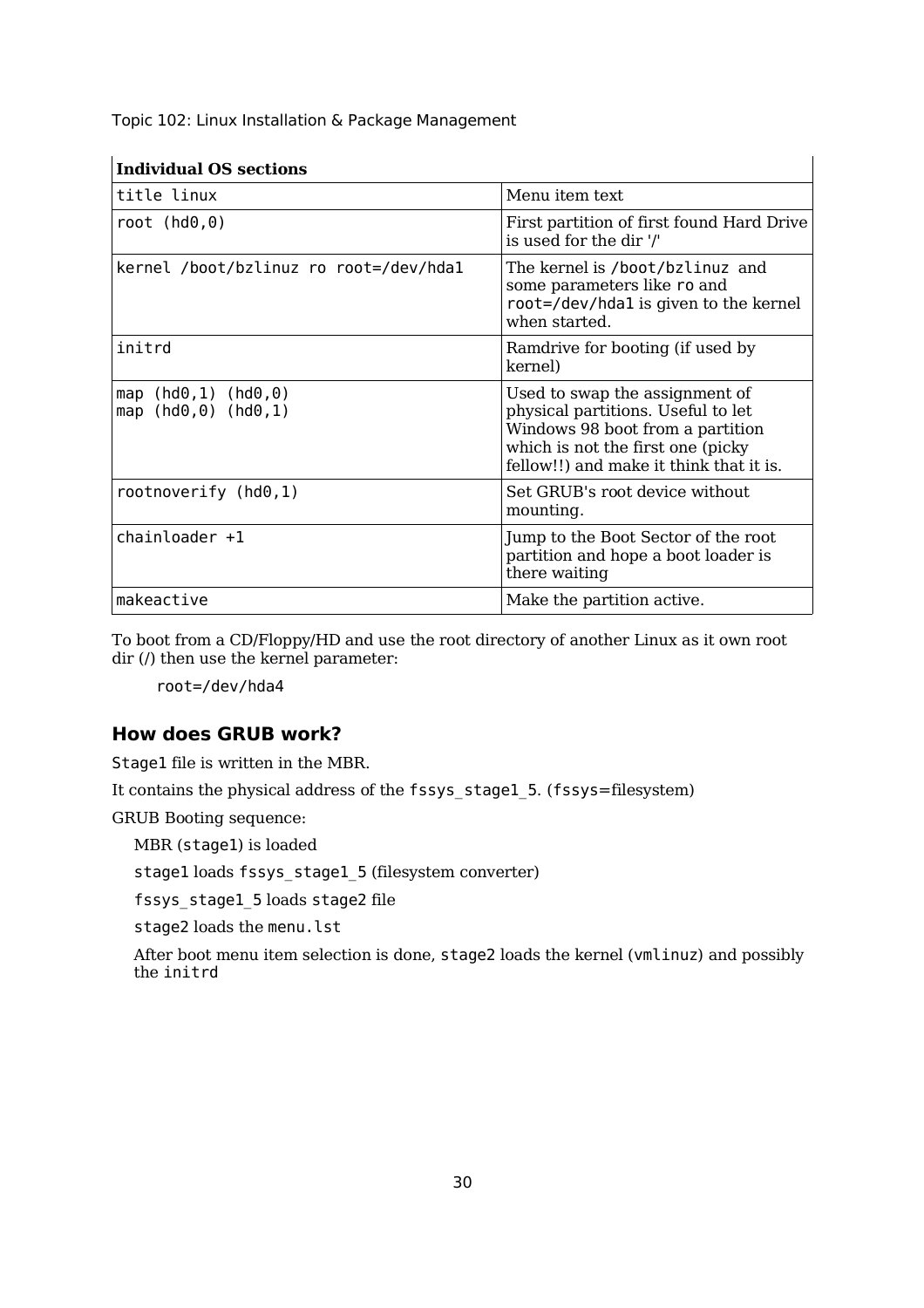## **1.102.3 Make and install programs from source**

**Description:** Candidates should be able to build and install an executable program from source. This objective includes being able to unpack a file of sources. Candidates should be able to make simple customizations to the Makefile, for example changing paths or adding extra include directories.

#### **Weight: 5**

Key files, terms, and utilities: gunzip gzip bzip2 tar configure make

# **Tools and files used**

gzip gunzip bzip2 tar configure Makefile make

## **Difference between scripts and compiled programs**

The CPU only understands binary instructions. Programs must be translated from the programming language to binary. A compiled program is done once and program file is binary. With a script, each line is translated to binary then executed as it runs.

# **Verifying the validity of the package's content**

Get the MD5 checksum file from the location where you downloaded the file.

Put the tar file and the checksum file in the current directory

md5sum --check <checksumfilename>

# **Standard file extentions for packages**

| Tarred files            | ı*.tar                                 |
|-------------------------|----------------------------------------|
| Compressed tarred files | $\vert$ *.tar.gz or *.tar.bz2 or *.tgz |
| <b>Zipped files</b>     | $*$ .gz                                |
| <b>Bzipped files</b>    | $*$ . bz2                              |

# **Unpacking packages**

Compressed tar files (a new directory will be created in destination directory):

cd <DestinationDirectory>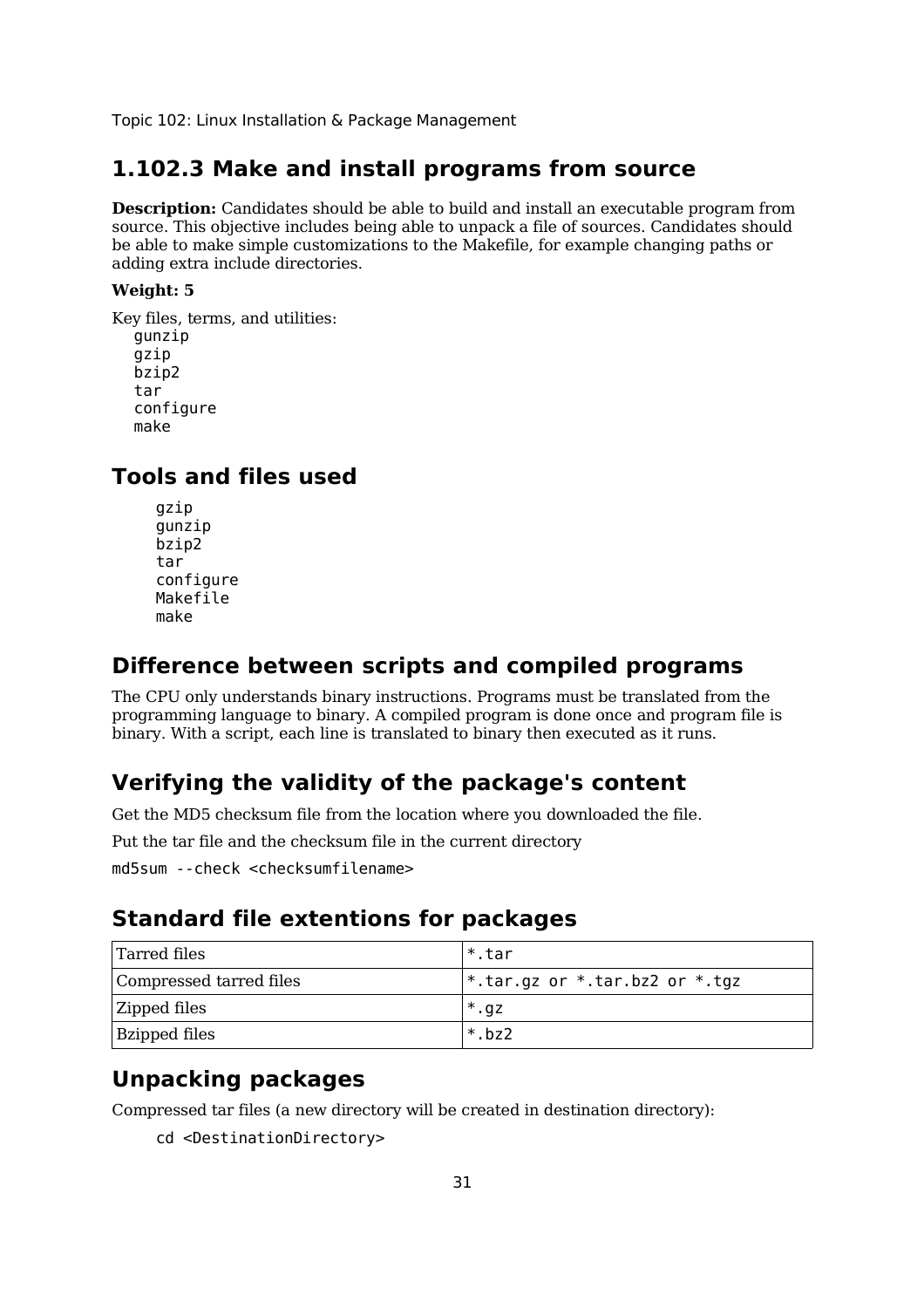```
tar fvxz <tarfile>.tar.gz or zcat <tarfile>.tar.gz | tar xvf
-
tar fvxj <tarfile>.tar.bz2 or bzcat <tarfile>.tar.bz2 | tar xvf
-
```
Uncompressed tar files:

tar fcx tarfile.tar

Compressed files:

```
gunzip <file>.gz ----> File (original <file>.gz is overwritten)
bunzip2 <file>.bz2 ----> File (original <file>.bz2 is overwritten)
bzip2 -d <file>.bz2 ----> File (original <file>.bz2 is overwritten)
```
## **Packing files**

Uncompressed tar files:

tar fvc newfile.tar /dir/to/pack

Compressed tar files:

tar fvcz newfile.tar.gz /dir/to/pack

tar fvcj newfile.tar.bz2 /dir/to/pack

Compressed files

```
gzip filename ----> <filename>.gz (original <filename> is
overwritten)
bzip2 filename ----> <filename>.bz2 (original <filename> is
overwritten
```
## **Compilation process**

cd <SourceBaseDirrectory>

./configure

This script studies system environment and creates Makefile

```
make or make all
```
Reads Makefile and start the compiling of the source files.

make clean

Deletes all the already compiled binary files so that the next make starts afresh.

make install

Installs the compiled files and possibly others in the system. Normally only possible to run as root.

Note: make examines the timestamps of the various files to determine whether the binary file should be recompiled or not. It looks to see if the source has been changed since last compile.

Modifying Makefile manually

Changes to the Makefile would normally be done to adjust the installation paths.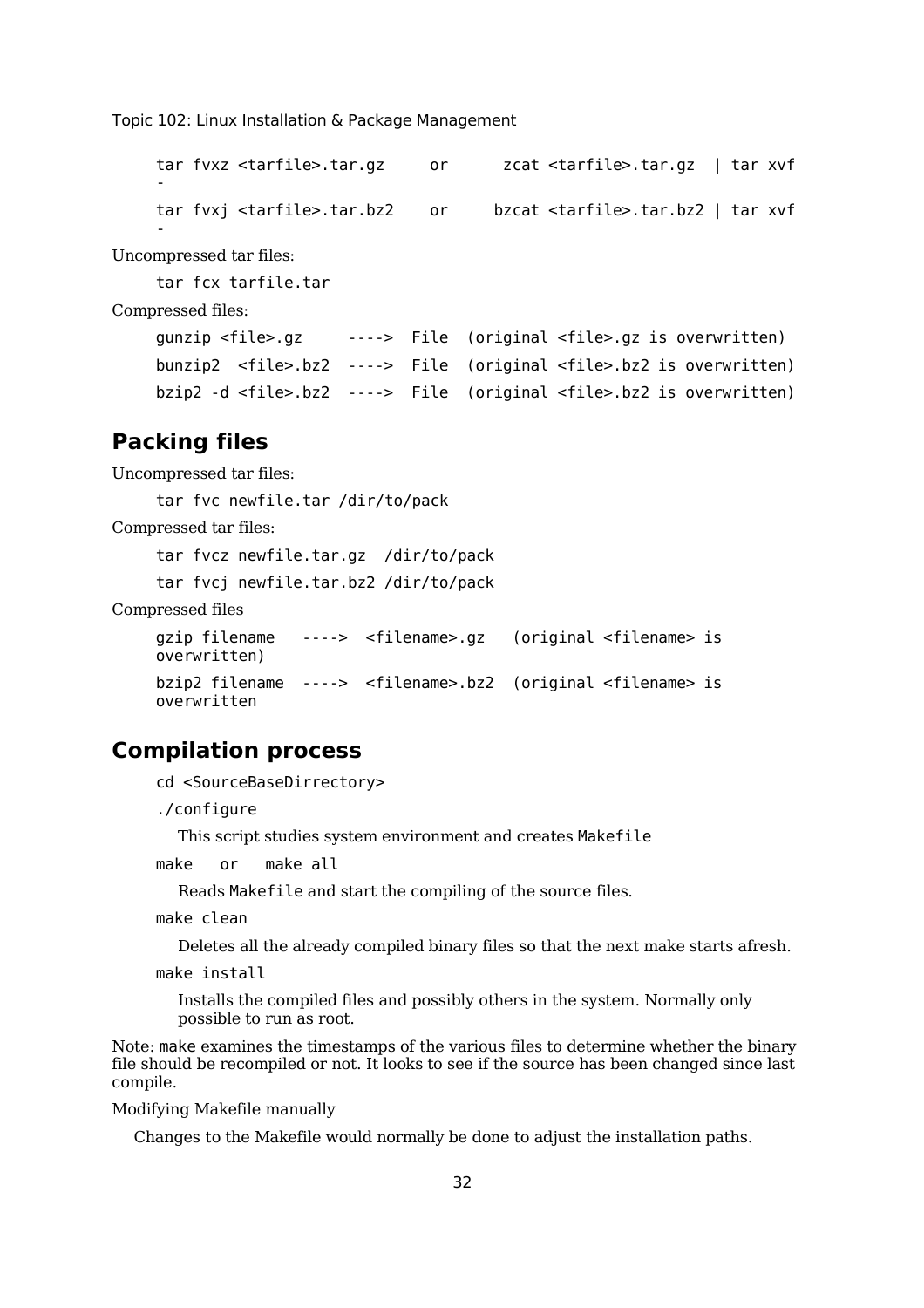These changeable parameters are normally at the beginning of the Makefile. They are in the normal bash variable assignment format: var=value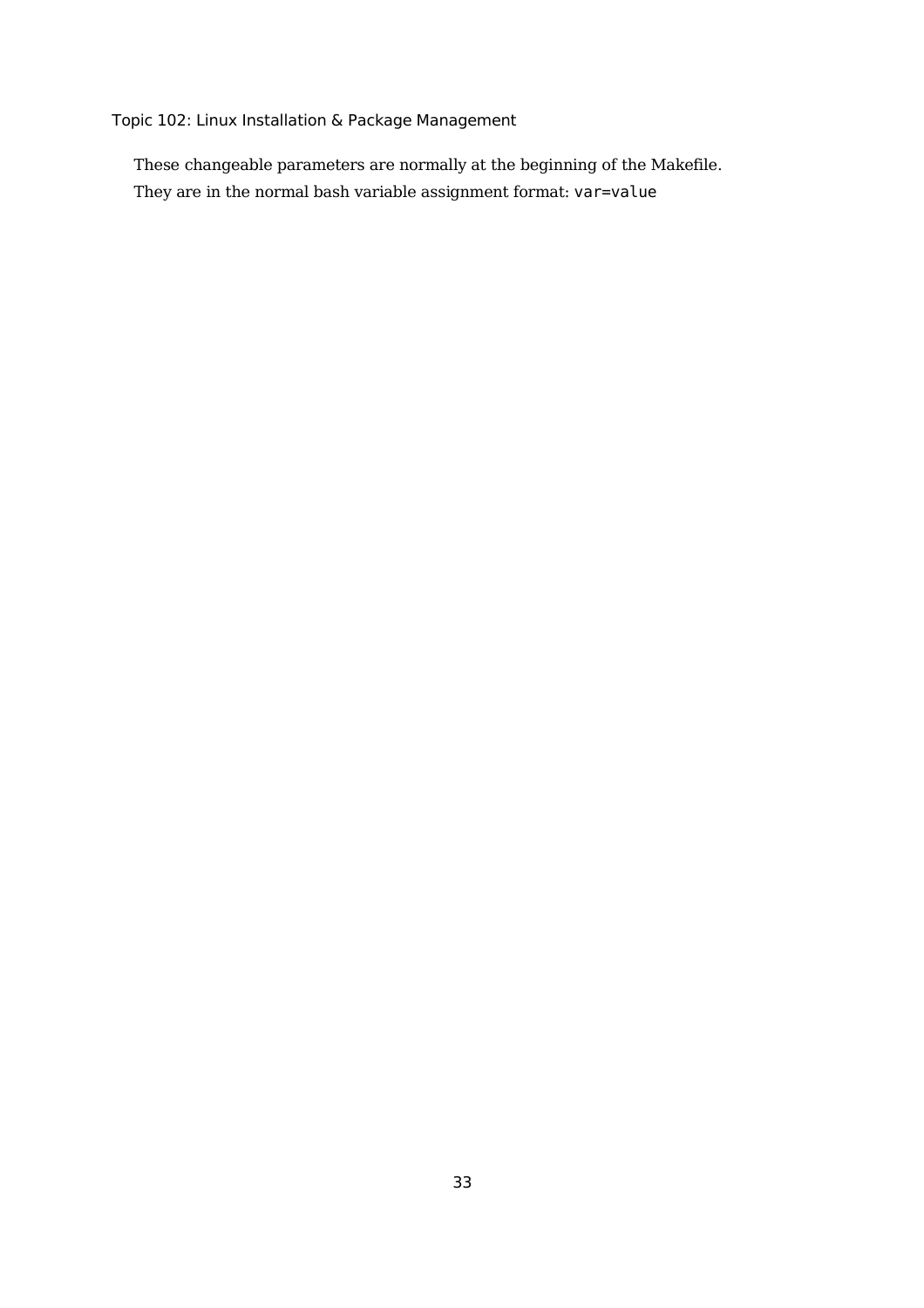# **1.102.4 Manage shared libraries**

**Description:** Candidates should be able to determine the shared libraries that executable programs depend on and install them when necessary. Candidates should be able to state where system libraries are kept.

### **Weight: 3**

Key files, terms, and utilities: ldd **ldconfig** /etc/ld.so.conf LD\_LIBRARY\_PATH

Libraries are SHARED between running programs within RAM. So only one copy of a shared library is needed to be loaded in RAM for all programs using it.

# **Sequence of events**

bash tells the kernel to start a program

The kernel starts the Dynamic Library Linker ld.so

ld.so searches for all libraries needed for the program in the following order

Looks in the ':' separated paths listed in the shell environment variable LD\_LIBRARY\_PATH

Looks in the paths listed in the library cache /etc/ld.so.cache

Looks in /lib and /usr/lib

ld.so loads itself

ld.so loads the program in memory and passes control on to the program

# **Tools and files used**

| LD LIBRARY PATH                             | Bash environment variable containing list of paths of libraries to<br>search.                                                                                                                                                                                                                         |
|---------------------------------------------|-------------------------------------------------------------------------------------------------------------------------------------------------------------------------------------------------------------------------------------------------------------------------------------------------------|
| ldd /path/to/program                        | Lists all the libraries a program needs.                                                                                                                                                                                                                                                              |
| $\lambda$ lib<br>/usr/lib<br>/usr/local/lib | Standard directories where are most libraries are installed                                                                                                                                                                                                                                           |
| ldconfig                                    | Program that keeps track of all libraries in system. When a<br>library is installed in a directory other than one of the above<br>standard library locations then we need to:<br>Enter new library path in /etc/ld.so.conf<br>Run Idconfig. This updates the library path cache: /<br>etc/ld.so.cache |
| /etc/ld.so.conf                             | Configuration file of Idconfig                                                                                                                                                                                                                                                                        |
| /etc/ld.so.cache                            | Library path cache                                                                                                                                                                                                                                                                                    |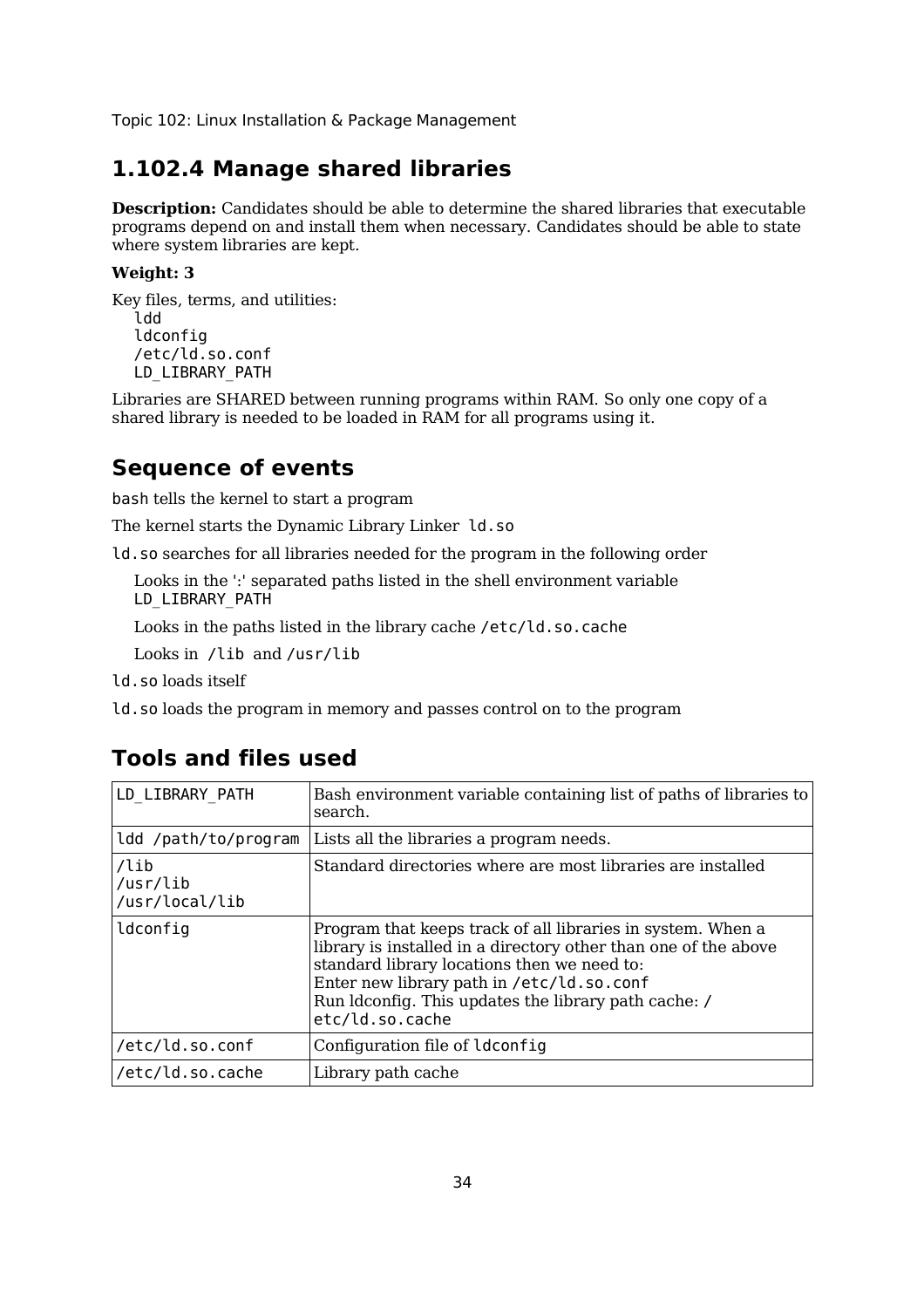# **1.102.5 Use Debian package management**

**Description:** Candidates should be able to perform package management skills using the Debian package manager. This objective includes being able to use command-line and interactive tools to install, upgrade, or uninstall packages, as well as find packages containing specific files or software (such packages might or might not be installed). This objective also includes being able to obtain package information like version, content, dependencies, package integrity and installation status (whether or not the package is installed).

### **Weight: 8**

Key files, terms, and utilities:

```
unpack
configure
/etc/dpkg/dpkg.cfg
/var/lib/dpkg/*
/etc/apt/apt.conf
/etc/apt/sources.list
dpkg
dselect
dpkg-reconfigure
apt-get
alien
```
TODO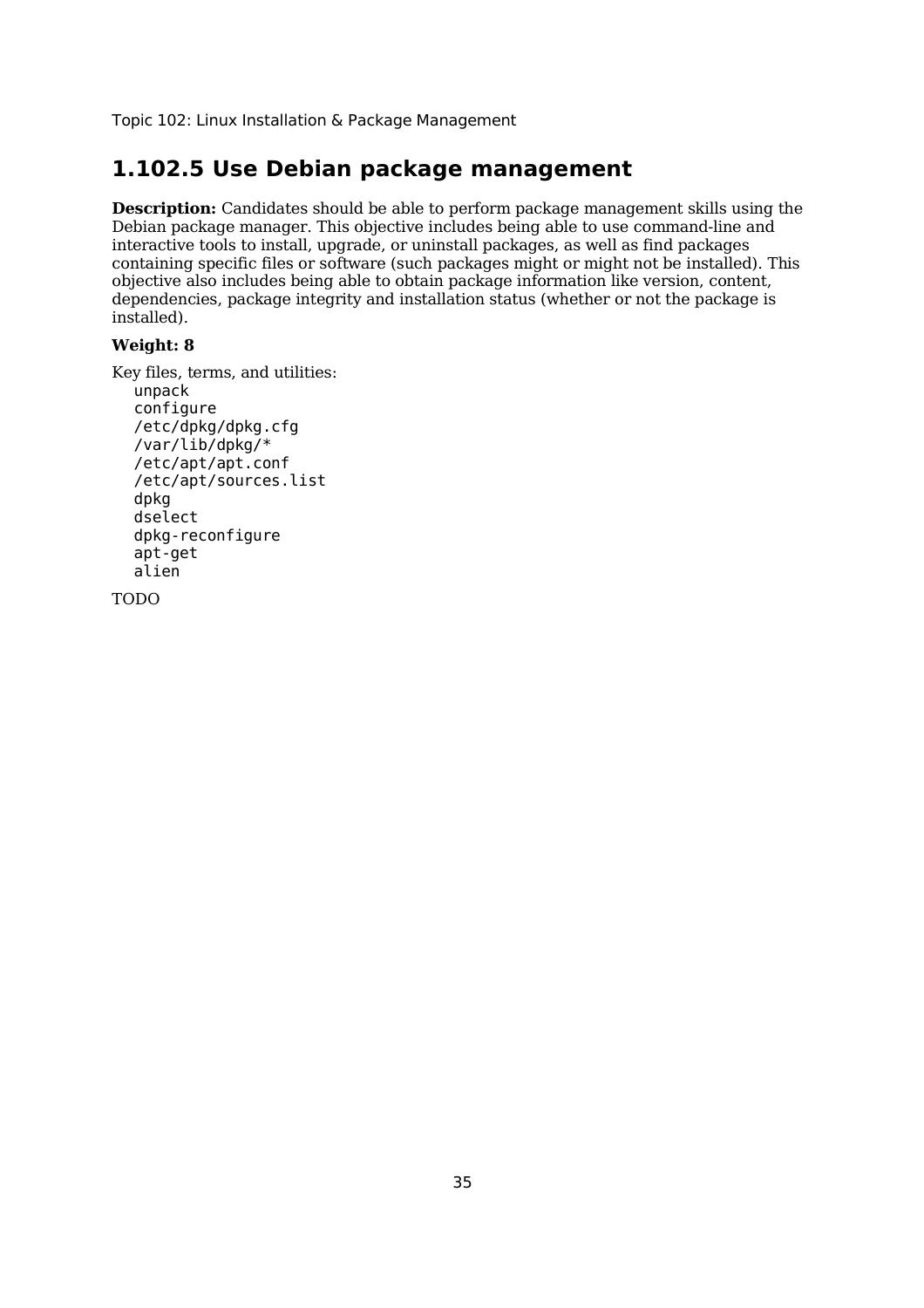# **1.102.6 Use Red Hat Package Manager (RPM)**

**Description:** Candidates should be able to perform package management under Linux distributions that use RPMs for package distribution. This objective includes being able to install, re-install, upgrade, and remove packages, as well as obtain status and version information on packages. This objective also includes obtaining package information such as version, status, dependencies, integrity, and signatures. Candidates should be able to determine what files a package provides, as well as find which package a specific file comes from.

### **Weight: 8**

```
Key files, terms, and utilities:
  /etc/rpmrc
  /usr/lib/rpm/*
  rpm
  grep
```
# **Filename format of RPM pacakges**

PackageName-VersionNumber.Architechture.rpm

# **Content of RPM packages**

Information about the package

List of files to install

List of Dependencies

4 Scripts: Before Installation, Before De-Installation, After Installation, After De-Installation

Files to install

## **RPM database**

| $\sqrt{var/lib/rpm/^*}$             | Directory of RPM Database of installed packages (in binary format) |
|-------------------------------------|--------------------------------------------------------------------|
| $\frac{1}{\sqrt{2}}$ /usr/lib/rpm/* | Directory of RPM tools needed to manage RPM packages               |
| rpm -rebuilddb                      | To rebuild the RPM Database                                        |

## **Syntax**

rpm Action [Options] Packagename[.rpm]

## **Action**

| <b>Short Format Long Format</b> |           | <b>Description</b>                                                                              |
|---------------------------------|-----------|-------------------------------------------------------------------------------------------------|
|                                 | --install | Install the package. Works only when no older<br>package is already installed.                  |
|                                 | --upgrade | Upgrade the package. Works like Install but<br>will also erase an older version of the package. |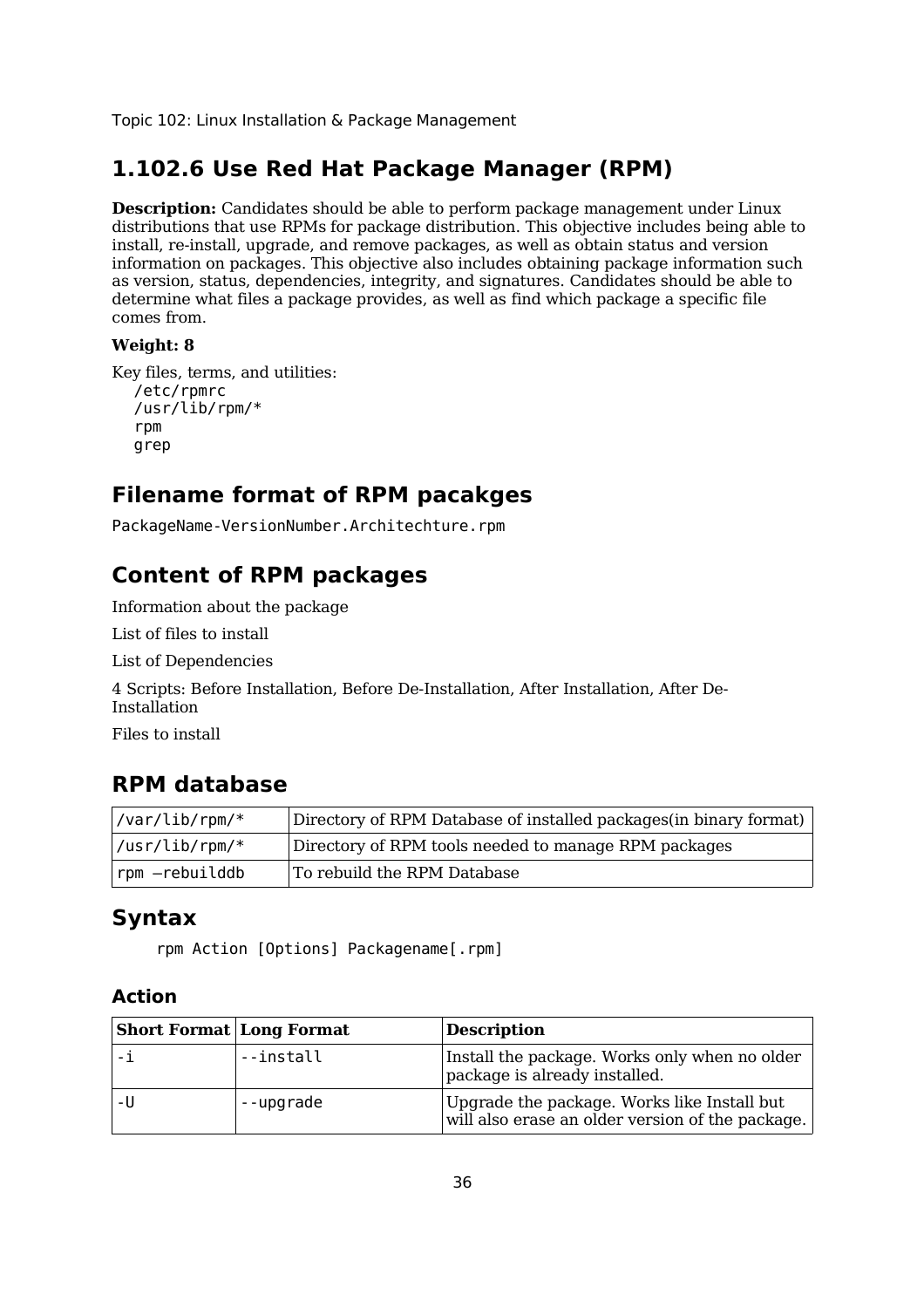| <b>Short Format Long Format</b> |           | <b>Description</b>                                                                               |  |  |  |  |  |  |  |
|---------------------------------|-----------|--------------------------------------------------------------------------------------------------|--|--|--|--|--|--|--|
|                                 | --freshen | Upgrade the package. Works only when an<br>older version of the package is already<br>installed. |  |  |  |  |  |  |  |
| -е                              | --erase   | Uninstall the package.                                                                           |  |  |  |  |  |  |  |

## **Installation Options**

| <b>Short Format Long Format</b> |                | <b>Description</b>                                                                                              |  |  |  |  |  |
|---------------------------------|----------------|-----------------------------------------------------------------------------------------------------------------|--|--|--|--|--|
|                                 | --nodeps       | Installs and does not check dependencies.                                                                       |  |  |  |  |  |
|                                 | --noscripts    | No Pre/Post-Install scripts will be run.                                                                        |  |  |  |  |  |
|                                 | --test         | Do not install, just simulate installation.                                                                     |  |  |  |  |  |
|                                 | --excludedocs  | Install but without the documentation.                                                                          |  |  |  |  |  |
|                                 | --replacepkgs  | Install all even if some packages are already<br>installed.                                                     |  |  |  |  |  |
|                                 | --replacefiles | Overwrite already installed files if they exist.                                                                |  |  |  |  |  |
|                                 | --oldpackage   | Allow downgrading a package version.                                                                            |  |  |  |  |  |
|                                 | --force        | Install all no matter what. It can be seen as the<br>same as<br>--replacepkgs<br>--replacefiles<br>--oldpackage |  |  |  |  |  |

## **De-Installation Options**

| <b>Short Format Long Format</b> |              | <b>Description</b>                                                                                                                               |  |  |  |  |  |
|---------------------------------|--------------|--------------------------------------------------------------------------------------------------------------------------------------------------|--|--|--|--|--|
|                                 | --nodeps     | De-installs and does not check dependencies.                                                                                                     |  |  |  |  |  |
|                                 | --noscripts  | No Pre/Post-de-install scripts will be run.                                                                                                      |  |  |  |  |  |
|                                 | --test       | Do not de-install, just simulate de-installation.                                                                                                |  |  |  |  |  |
|                                 | --allmatches | De-install all packages names that matches<br>pattern. In this case no errors would be<br>produced if the pattern matched 2 or more<br>packages. |  |  |  |  |  |

# **Package queries**

Use the -q –query option plus other query options listed below. If a query is made on installed packages the package name needs to be naked without the version or revision number or .rpm. If a query is made for an RPM file, then the actual file name including the .rpm must be given as the package name.

| <b>Short Format Long Format</b> |         | <b>Description</b>                                         |
|---------------------------------|---------|------------------------------------------------------------|
| -q[options]                     | --query | Queries info on the package (without . rpm in<br>the name) |
|                                 | --info  | Information header of package.                             |
|                                 | --list  | List of all files                                          |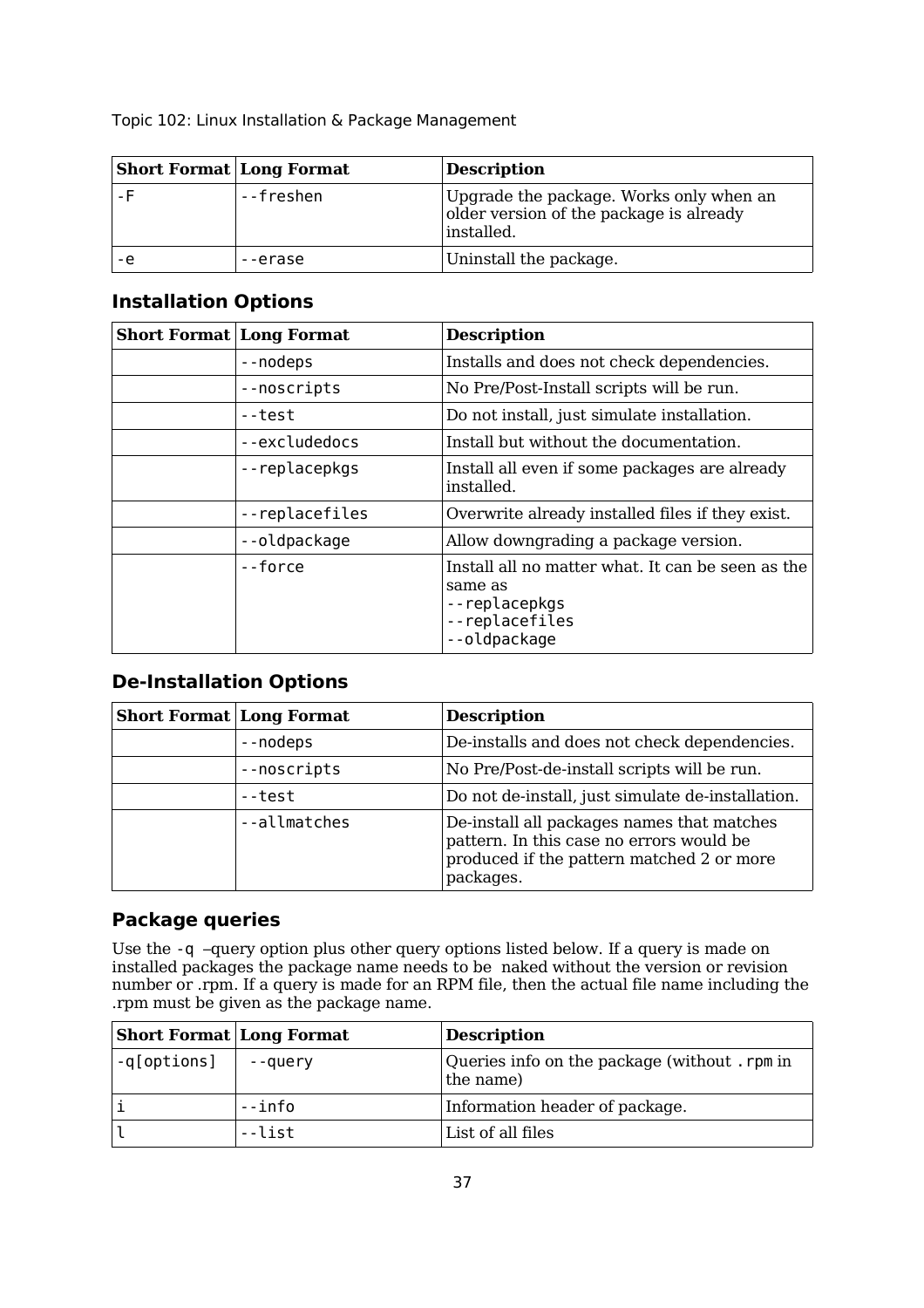| <b>Short Format Long Format</b> |                                                      | <b>Description</b>                                                                                                                                                                                                        |  |  |  |  |  |  |
|---------------------------------|------------------------------------------------------|---------------------------------------------------------------------------------------------------------------------------------------------------------------------------------------------------------------------------|--|--|--|--|--|--|
| c                               | --configfiles                                        | List of Configuration files.                                                                                                                                                                                              |  |  |  |  |  |  |
| d                               | --docfiles                                           | List of Documentation files.                                                                                                                                                                                              |  |  |  |  |  |  |
|                                 | --provides                                           | Programs/Libs provided by the package.                                                                                                                                                                                    |  |  |  |  |  |  |
| R                               | --requires                                           | List of files on which this package depends.                                                                                                                                                                              |  |  |  |  |  |  |
|                                 | --changelog                                          | Display log of package changes.                                                                                                                                                                                           |  |  |  |  |  |  |
|                                 | --scripts                                            | Displays all 4 Install/Uninstall scripts.                                                                                                                                                                                 |  |  |  |  |  |  |
|                                 | --dump                                               | List of all files and their attributes.                                                                                                                                                                                   |  |  |  |  |  |  |
|                                 | --filesbypkg                                         | Same as --list + package name per line                                                                                                                                                                                    |  |  |  |  |  |  |
|                                 | --last                                               | Date of last installations of the package.                                                                                                                                                                                |  |  |  |  |  |  |
|                                 | --state                                              | --LIST + Files Installation status:<br>normal, not installed or replaced                                                                                                                                                  |  |  |  |  |  |  |
|                                 | --qf %{QUERYTAG} or<br>--queryformat %<br>{QUERYTAG} | Extracts specific items from info header.<br>eg. rpm -q --qf %{DESCRIPTION} apache<br>Displays only description part of the info.<br>eg.rpm -qa --qf "%{NAME}\n" sort less<br>Lists only names of all installed packages. |  |  |  |  |  |  |
|                                 | --querytags                                          | Lists the QUERYTAGs usable in --queryformat.                                                                                                                                                                              |  |  |  |  |  |  |

# **Query Package selection (combined with -q option)**

| <b>Short Format Long Format</b> |                 | <b>Description</b>                                                                                                                                                                                                                                                                  |  |  |  |  |  |  |
|---------------------------------|-----------------|-------------------------------------------------------------------------------------------------------------------------------------------------------------------------------------------------------------------------------------------------------------------------------------|--|--|--|--|--|--|
| a                               | --all           | Query all installed packages                                                                                                                                                                                                                                                        |  |  |  |  |  |  |
| f                               | --file filename | Query installed package owning file (incl.<br>path)                                                                                                                                                                                                                                 |  |  |  |  |  |  |
| p                               | --package       | Query Specific uninstalled packages (.rpm)                                                                                                                                                                                                                                          |  |  |  |  |  |  |
|                                 | --whatrequires  | Query all installed packages that depend on<br>this one.<br>rpm -q --whatrequires --qf "%{NAME}\n"<br>apachelless<br>Displays all names of packages that depends<br>on apache package.                                                                                              |  |  |  |  |  |  |
|                                 | --whatprovides  | program or libname(incl. path)<br>Query all installed packages that provides this<br>program or library.<br>rpm -q --whatprovides --qf "%{NAME}\-%<br>{VERSION}\-%{RELEASE}\n"/bin/sed<br>Displays names of packages that provides /<br>bin/sed.<br>Same output as rpm -qf /bin/sed |  |  |  |  |  |  |
| g group                         | --group group   | All installed packages belonging to group<br>Note: rpm -qa --qf "%{GROUP}\n"   sort -u  <br>less<br>Lists group names of which some packages<br>are installed.                                                                                                                      |  |  |  |  |  |  |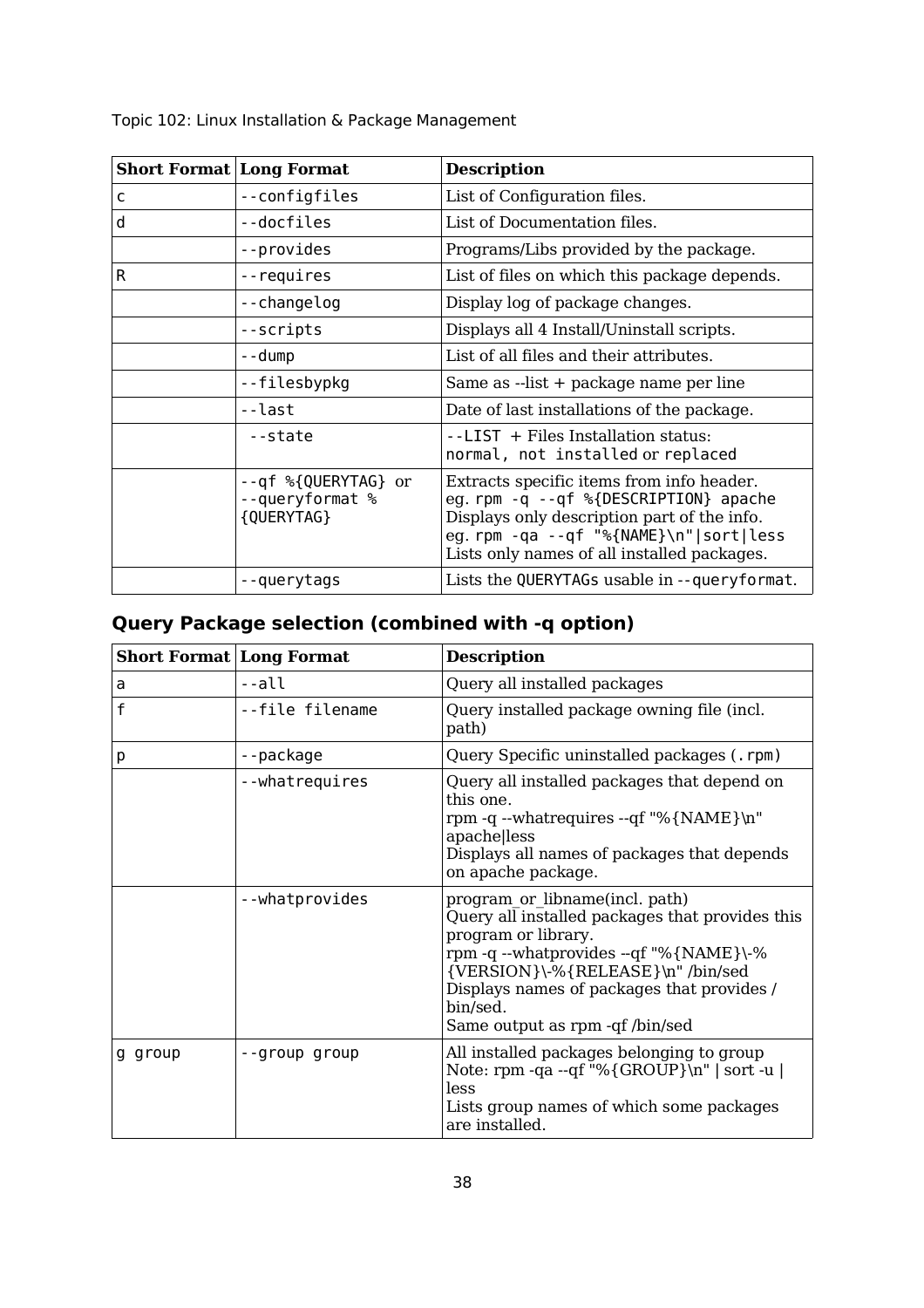## **Examples**

```
rpm -qil PackageName
  Information and install file list of package.
rpm -qa | sort | less
  Display all installed packages(all .rpm files)
rpm -qai | grep -2 "^Release" | less
  Same as above but more complete info.
rpm -hiv PackageName.rpm
  Install with progress bar (hash #)
rpm -hiv --replacefiles PackageName.rpm
  Install on top of existing package with progress bar (hash #)
rpm -hUv PackageName.rpm
  Upgrade with progress bar (hash #)
rpm -hUv --force PackageName.rpm
  Upgrades and overwrite existing package even if conflict or lack of dependencies
  exists.
rpm -qf filename(incl PATH)
  Tells which packet this file belongs to
rpm -qdf filename(incl PATH)
  Tells which help documents came with this file
```
### **Querying rpm packages that are not installed**

```
rpm -qpi PackageName.rpm
  header information of this package.
rpm -qpl PackageName.rpm
  List of files where this package installs
```
### **Advanced Examples**

```
rpm -qa --qf "%{NAME} : %{SUMMARY}\n" | sort | less
```
To display a list of all already installed packages and their summary description:

rpm -qai | awk -F: ' /^Name|^Version/ {print \$1,\$2} /^Version/ \ {print ""}' | cut -b-30 | grep -1 \$1

To search for an already installed PackageName by pattern:

rpm -qp --filesbypkg \*.rpm | grep filename

To search through non installed RPM files for a filename: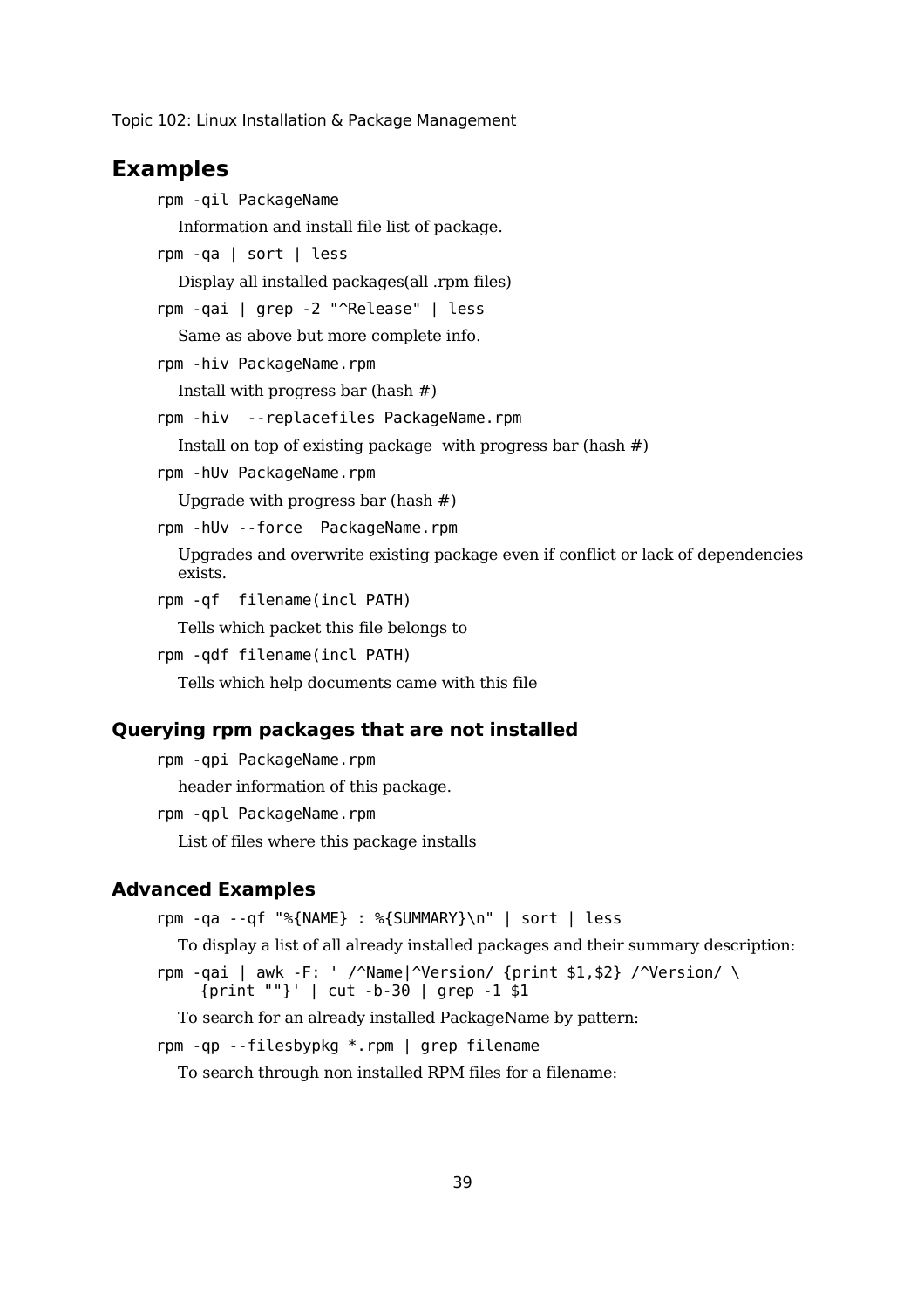# **Verifying integrity of packages**

rpm -V PackageName

Verify integrity of the installed packages

rpm -Va

Verify integrity of all installed packages

The result of both of these above commands will be shown as follows:

One line per file is displayed.

Each line contains a status field (8 chars), a file type (1 char) and a filename.

eg. S.5....T c /etc/samba/smbpasswd

Meaning of Status field:

|   | OK                                        |
|---|-------------------------------------------|
|   | Size of file has changed                  |
| U | File Owner has changed                    |
| М | Access rights has changed                 |
| G | Group of file has changed                 |
|   | MD5 Checksum doesn't match                |
|   | Timestamp has changed                     |
|   | ReadLink system call failed               |
|   | Major/Minor numbers of device has changed |

Meaning of filetype

| <space>   Normal File</space>                     |
|---------------------------------------------------|
| Configuration file.                               |
| Couldn't check (maybe because read access failed) |

## **PGP and GPG Signature test**

Syntax:

```
rpm --checksig Packagefilename.rpm
```
result should be:

Packagefilename.rpm md5 gpg OK  $\sim$ 

# **Extract from RPM Man page**

## **QUERYING AND VERIFYING PACKAGES**

```
rpm {-q|--query} [select-options] [query-options]
rpm {-K|--checksig} [--nogpg] [--nopgp] [--nomd5] PACKAGE FILE ...
```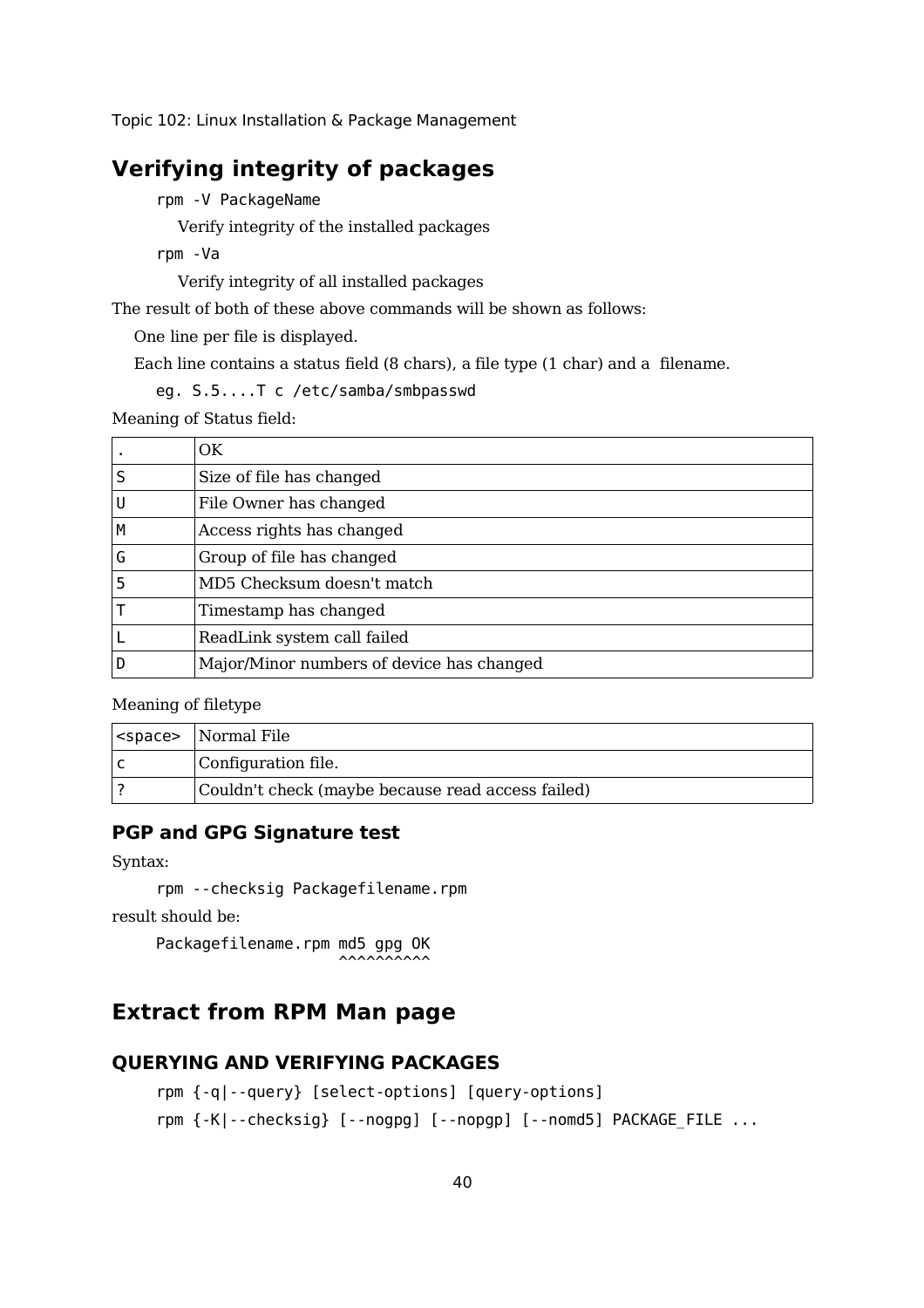```
rpm {-V|--verify} [select-options] [--nodeps] [--nofiles] \
    [--nomd5] [--noscripts]
```
## **INSTALLING, UPGRADING, AND REMOVING PACKAGES**

```
rpm {-i|--install} [install-options] PACKAGE_FILE ...
rpm {-U|--upgrade} [install-options] PACKAGE_FILE ...
rpm {-F|--freshen} [install-options] PACKAGE FILE ...
rpm \{-e\} -erase \} [--allmatches] [--nodeps] [--noscripts] \setminus[--notriggers] [--repackage] [--test] PACKAGE NAME ...
```
## **MISCELLANEOUS**

```
rpm {--initdb|--rebuilddb}
rpm {--querytags|--showrc}
rpm {--addsign|--resign} PACKAGE FILE ...
rpm {--setperms|--setugids} PACKAGE NAME ...
```
### **SELECT-OPTIONS**

```
[PACKAGE NAME] [-a,--all] [-f,--file FILE] [-g,--group GROUP]
[-p,--package PACK-AGE_FILE] [--querybynumber NUMBER]
[--triggeredby PACKAGE NAME] [--whatprovides CAPABILITY]
[--whatrequires CAPABILITY]
```
## **QUERY-OPTIONS**

```
[--changelog] [-c,--configfiles] [-d,--docfiles] [--dump]
[--filesbypkg] [-i, -info] [-]-last] [-],--list]
[--provides] [--qf,--queryformat QUERYFMT] [-R,--requires]
[--scripts] [-s,--state] [--triggers,--triggerscripts]
```
## **INSTALL-OPTIONS**

```
[--allfiles] [--badreloc] [--excludepath OLDPATH] [--excludedocs]
[--force] [-h,--hash] [--ignoresize] [--ignorearch]
[--ignoreos] [--includedocs] [--iustdb] [--inodeps]
[--noorder] [--noscripts] [--notriggers] [--oldpackage]
[--percent] [--prefix NEWPATH] [--relocate OLDPATH=NEWPATH]
[--repackage] [--replacefiles][--replacepkgs] [--test]
```
Note: Options for Building packages are left out here. See man page for further info. Other source of info are:

http://www.rpm.org

The programs kpackage, KpackViewer and kpm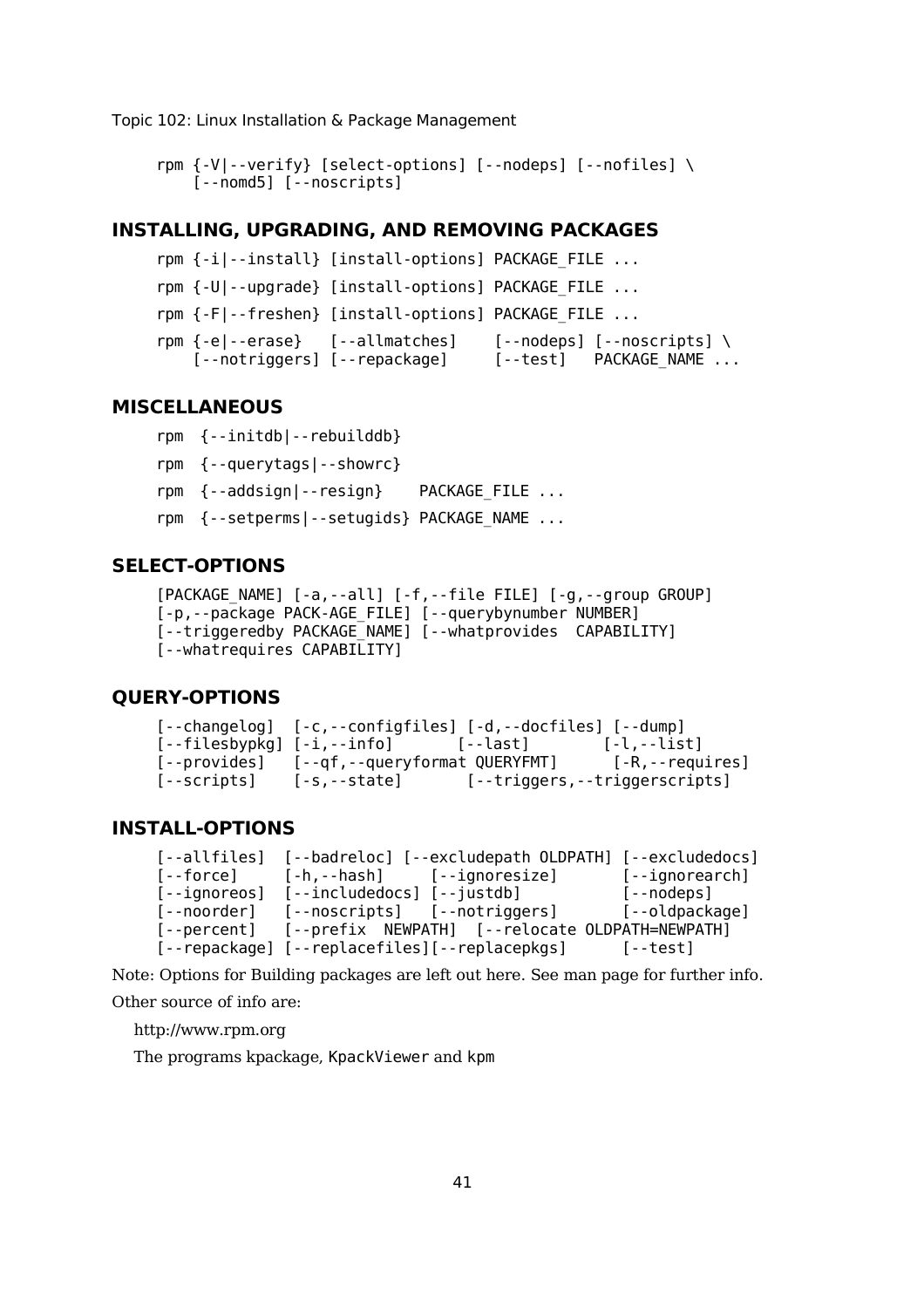## **Total weight for this topic 31**

|  |  |  |  |  |  |  | . |  |
|--|--|--|--|--|--|--|---|--|
|  |  |  |  |  |  |  |   |  |
|  |  |  |  |  |  |  |   |  |
|  |  |  |  |  |  |  |   |  |
|  |  |  |  |  |  |  |   |  |
|  |  |  |  |  |  |  |   |  |
|  |  |  |  |  |  |  |   |  |

| 1.103.1 |  |
|---------|--|
| 1.103.2 |  |
| 1.103.3 |  |
| 1.103.4 |  |
| 1.103.5 |  |
| 1.103.6 |  |
| 1.103.7 |  |
| 1.103.8 |  |
|         |  |

# **Summary**

TODO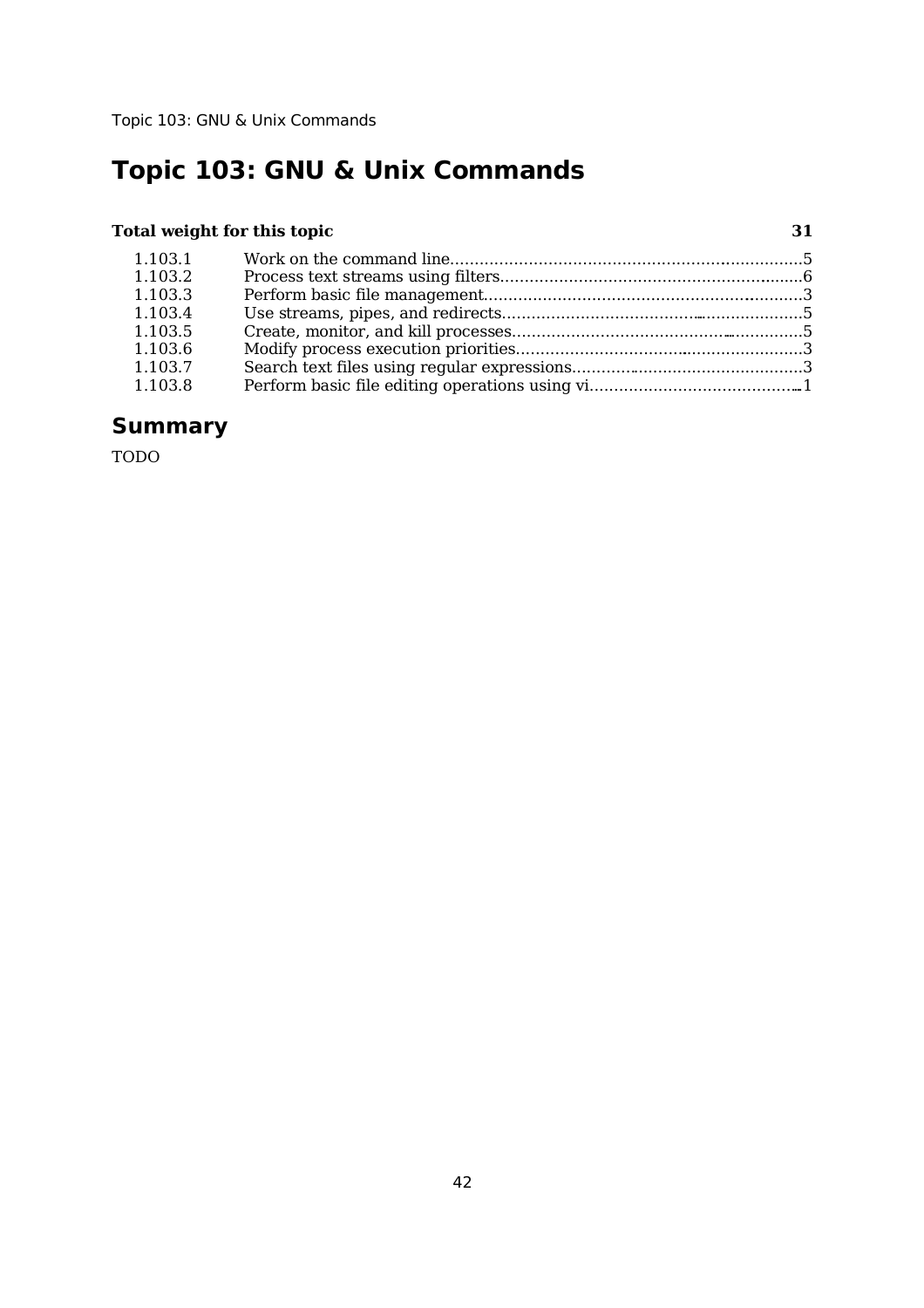# **1.103.1 Work on the command line**

**Description:** Candidates should be able to Interact with shells and commands using the command line. This includes typing valid commands and command sequences, defining, referencing and exporting environment variables, using command history and editing facilities, invoking commands in the path and outside the path, using command substitution, applying commands recursively through a directory tree and using man to find out about commands.

### **Weight: 5**

Key files, terms, and utilities:

. bash echo env exec export man pwd set unset  $\sim$ /.bash history  $\sim$ /.profile

Command format (command, options and parameters)

short (-) and long (--) form options.

short form options combinations

Entering commands

Which are in the PATH

Which are not in the PATH

```
'.' as part of PATH and ./command
```
Where am I?: pwd

Prompt (\$PS1) and Incomplete command syntax (\$PS2)

Entering command sequences

With ';' '&'

# **Shell (local) and Environment (exported) variables**

## **Exported variables (Environment variables)**

| env                         | Lists all environment variables            |
|-----------------------------|--------------------------------------------|
| printenv                    | Same as env                                |
| export                      | Lists all exported (environment) variables |
| declare -x variable[=value] | Sets the environment variable              |
| export variable[=value]     | Sets the environment variable              |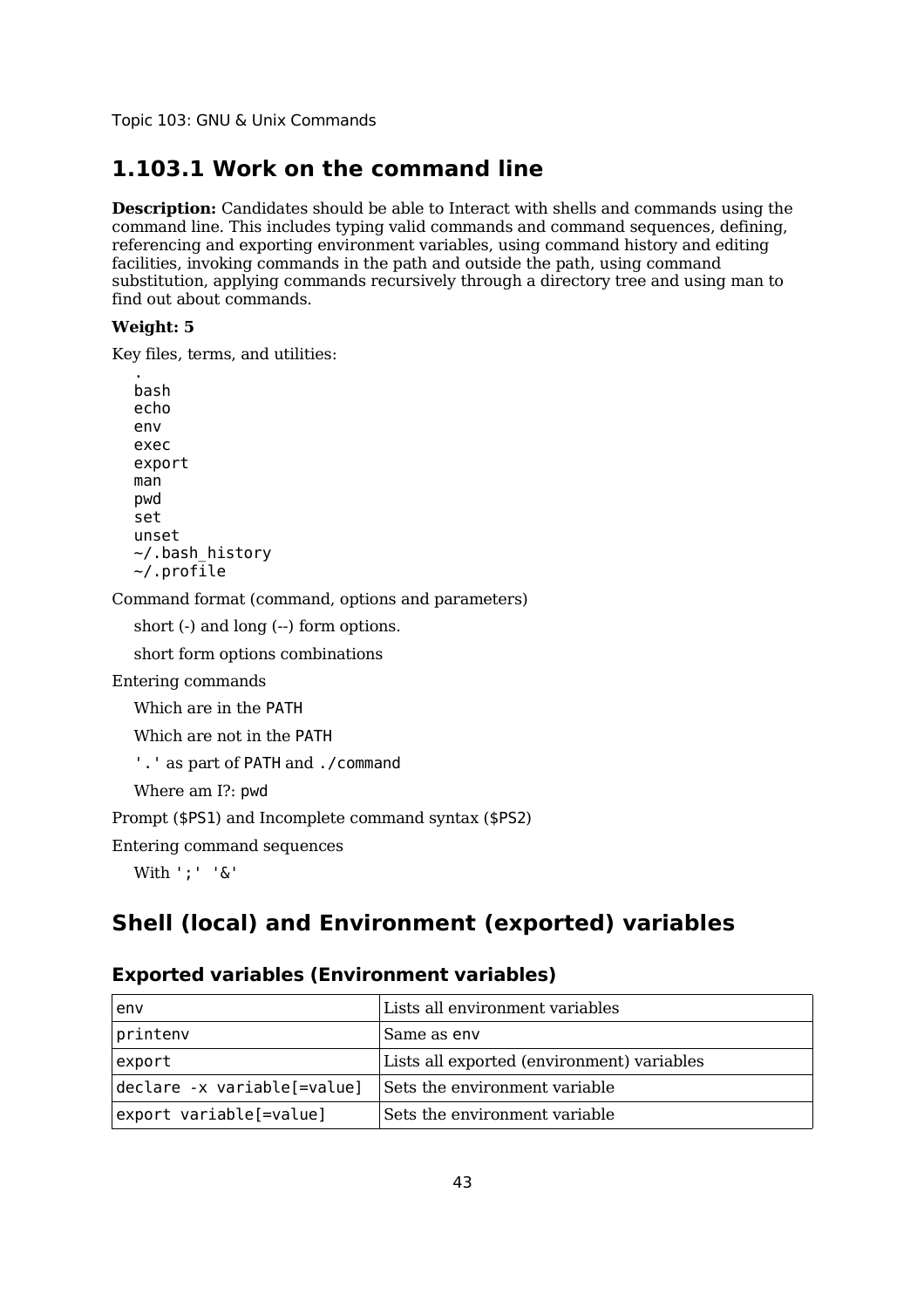## **Setting and unsetting variables**

| set                | Lists all local and environment variables incl.<br>functions |
|--------------------|--------------------------------------------------------------|
| set variable=value | Sets the environment variable                                |
| unset variable     | Unsets (removes) an environment variable                     |

## **Read-Only Variables (variable cannot be changed or unset)**

| readonly          | Lists all read-only variables  |
|-------------------|--------------------------------|
| readonly variable | Sets the variable to read-only |

## **\$TERM (present terminal type)**

| ∣screen | Console in 'screen' mode |
|---------|--------------------------|
| dumb    | ⊩From cron               |
| ∣linux  | From tty1-tty6           |
| xterm   | Xserver terminal         |

Terminal info Database

/etc/termcap

Old file, still used by SuSE

/etc/terminfo/\*

New file names used by Debian

# **Command substitution**

`command`

old syntax

\$(command)

new syntax

e.g.

echo "My present directory is `pwd`"

ls -la /lib/modules/\$(uname -r)/\*

# **Command history and editing**

### **Command history navigation**

| set +o history   | Turns history recording OFF                                                  |
|------------------|------------------------------------------------------------------------------|
| set -o history   | Turns history recording ON                                                   |
| <b>SHISTFILE</b> | Variable containing the history file name.<br>Normally $\sim$ /.bash history |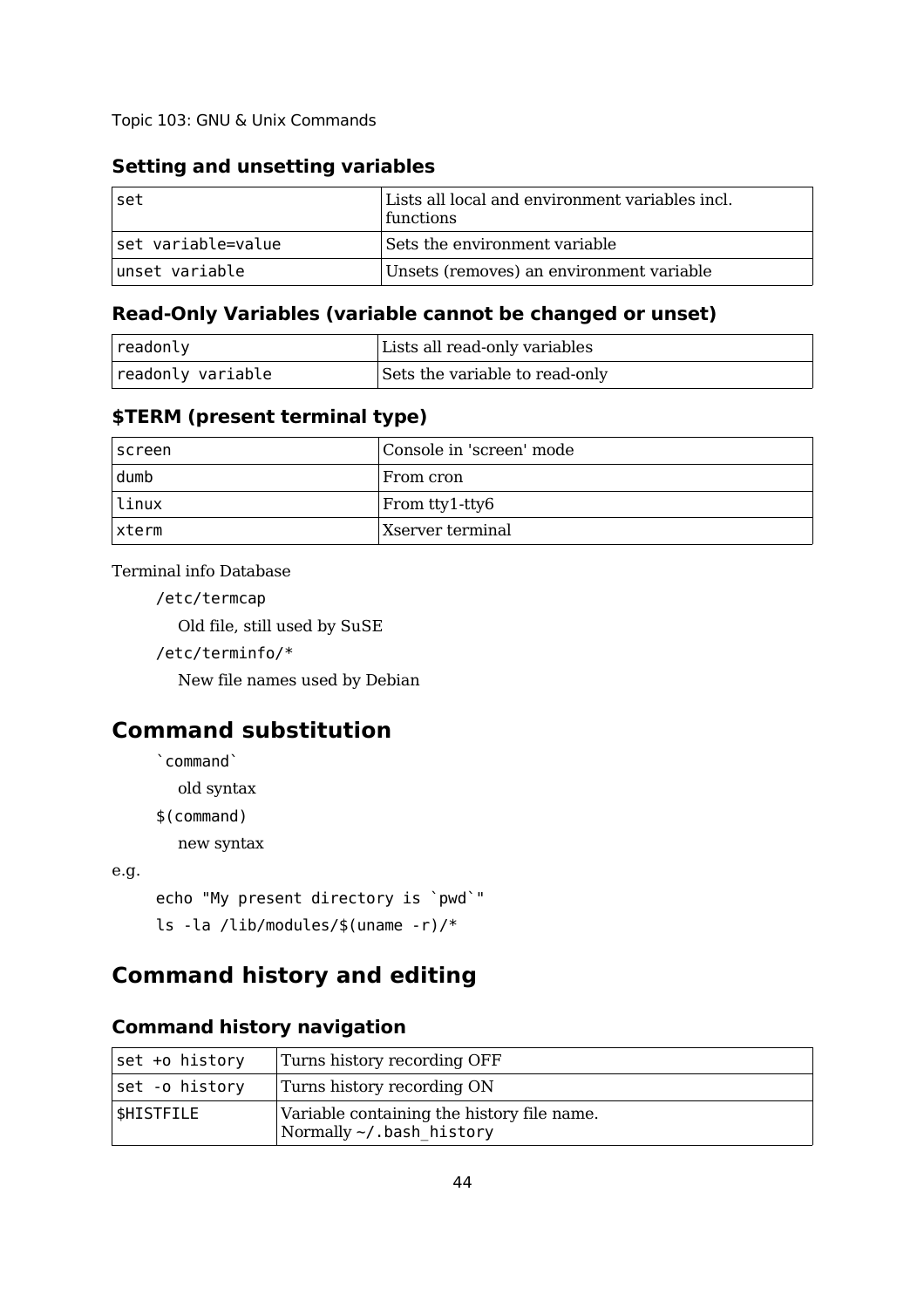| \$HISTFILESIZE    | Variable containing the maximum number of commands the history<br>file can contain. Default=500 |
|-------------------|-------------------------------------------------------------------------------------------------|
| \$HISTSIZE        | Variable containing the maximum number of commands in history.<br>$Default = 500$               |
| history           | Displays the whole history                                                                      |
| history 10        | Displays the last 10 lines of history                                                           |
| $fc - l - 10$     | Displays the last 10 lines of history                                                           |
| fc -l Pattern     | Search the history for Pattern and display the result                                           |
| <ctrl>-r</ctrl>   | Reverse search in history                                                                       |
| history -c        | Clears the whole history                                                                        |
| Ħ                 | Most recent command                                                                             |
| !n                | Command n in the history                                                                        |
| $! - n$           | Backwards command n in history                                                                  |
| ! string          | Last recent command starting with string                                                        |
| !? string         | Last recent command containing with string                                                      |
| ^string1^string2  | Quick substitution string1 to string2                                                           |
| <ctrl>-p</ctrl>   | Previous Line in history (also up-arrow)                                                        |
| <ctrl>-n</ctrl>   | Next Line in history (also down arrow)                                                          |
| <alt>-&lt;</alt>  | Go to beginning of History                                                                      |
| $<$ Alt $>$ - $>$ | Go to end of History                                                                            |

# **Command Line Editing commands**

E-macs editing commands: readline library

| <ctrl>-l</ctrl> | Clear screen                                      |
|-----------------|---------------------------------------------------|
| $<$ Ctrl>-b     | Back one character (also left arrow)              |
| <ctrl>-f</ctrl> | Forward one character (also right arrow)          |
| <ctrl>-a</ctrl> | Go to beginning of line (also Pos1 key)           |
| <ctrl>-e</ctrl> | Go to end of line (also End key)                  |
| <ctrl>-k</ctrl> | Delete text from cursor to end of line            |
| <ctrl>-d</ctrl> | Delete a character on the right (or under cursor) |
| $<$ Alt $>$ -d  | Delete from cursor to end of current word         |
| $<$ Ctrl>-y     | Paste text previously cut (deleted)               |

# **Applying commands recursively (-r,-R,--recursive)**

| <b>Command</b> | <b>Short format</b> | Long format |
|----------------|---------------------|-------------|
| ls             | -R                  | --recursive |
| chown          | -R                  | --recursive |
| chmod          | -R                  | --recursive |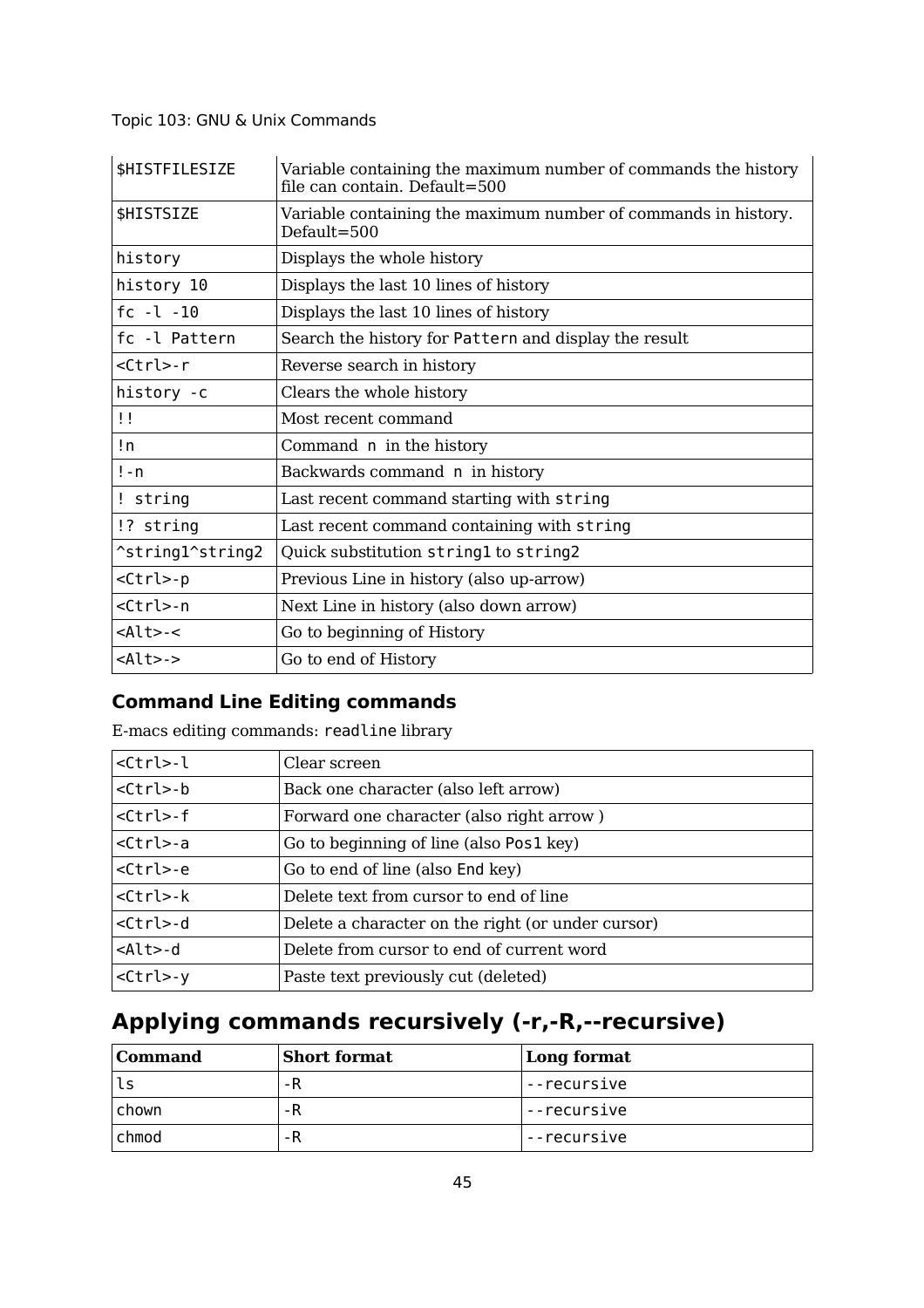| chgrp | -R        | --recursive |
|-------|-----------|-------------|
| grep  | $-r$      | --recursive |
| .cp   | -r and -R | --recursive |
| rm    | -r and -R | --recursive |

# **man and info**

man [n] command

Call up the man page for a command. n represents the man page type (1-9)

|   | Executable programs or shell commands                                                |
|---|--------------------------------------------------------------------------------------|
|   | System calls (functions provided by the kernel)                                      |
|   | Library calls (functions within program libraries)                                   |
| 4 | Special files (usually found in /dev)                                                |
| 5 | File formats and conventions eg. /etc/passwd                                         |
| 6 | Games                                                                                |
|   | Miscellaneous (including macro packages and conventions),<br>e.g. man(7), $groff(7)$ |
| 8 | System administration commands (usually only for root)                               |
| 9 | Kernel routines [Non standard]                                                       |
|   |                                                                                      |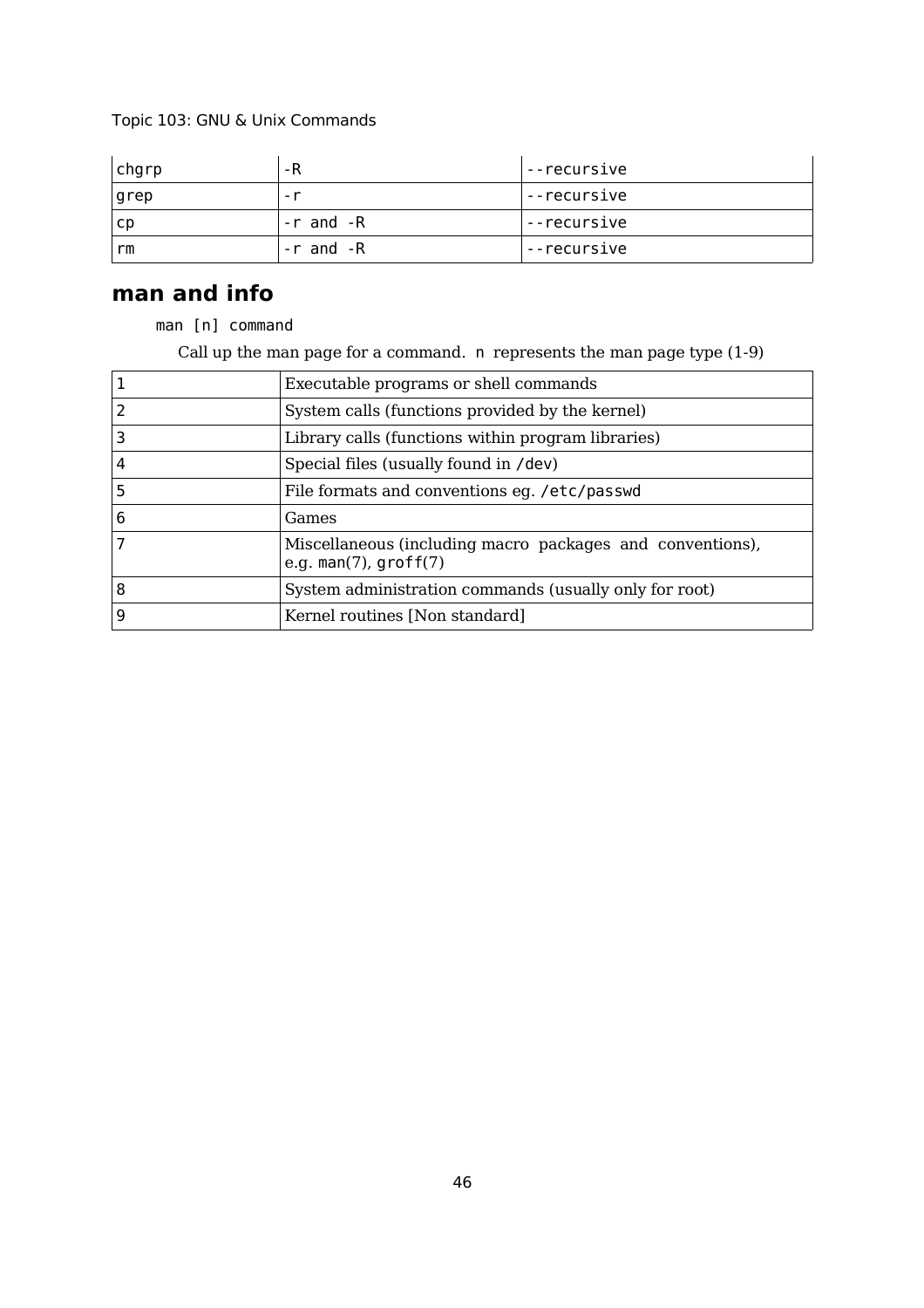# **1.103.2 Process text streams using filters**

**Description:** Candidates should be able to apply filters to text streams. Tasks include sending text files and output streams through text utility filters to modify the output, and using standard UNIX commands found in the GNU textutils package.

### **Weight: 6**

Key files, terms, and utilities:

cat cut expand fmt head join nl od paste pr sed sort split tac tail tr unexpand uniq wc

# **Commands list**

| cut    | Extracts columns/fields from files             |
|--------|------------------------------------------------|
| expand | Expands TABs to SPACES in text files           |
| fmt    | Format of text files                           |
| head   | Display first x lines of text file             |
| join   | Joins lines of a data file on common fields    |
| nl     | Number the lines of a text file                |
| od     | Display file content in Octal, Hex or Decimal. |
| paste  | Pastes corresponding lines of 2 text files     |
| pr     | Convert text files ready for printing          |
| split  | Splits large files into multiple smaller files |
| cat    | Concatenate files / Display files content      |
| tac    | Displays content of text file bottom to top    |
| tail   | Display last x lines of text file              |
| tr     | Translate or delete characters of file         |
| wс     | Counts number of chars, words, lines of files  |
| xargs  | Extends the argument list of a command         |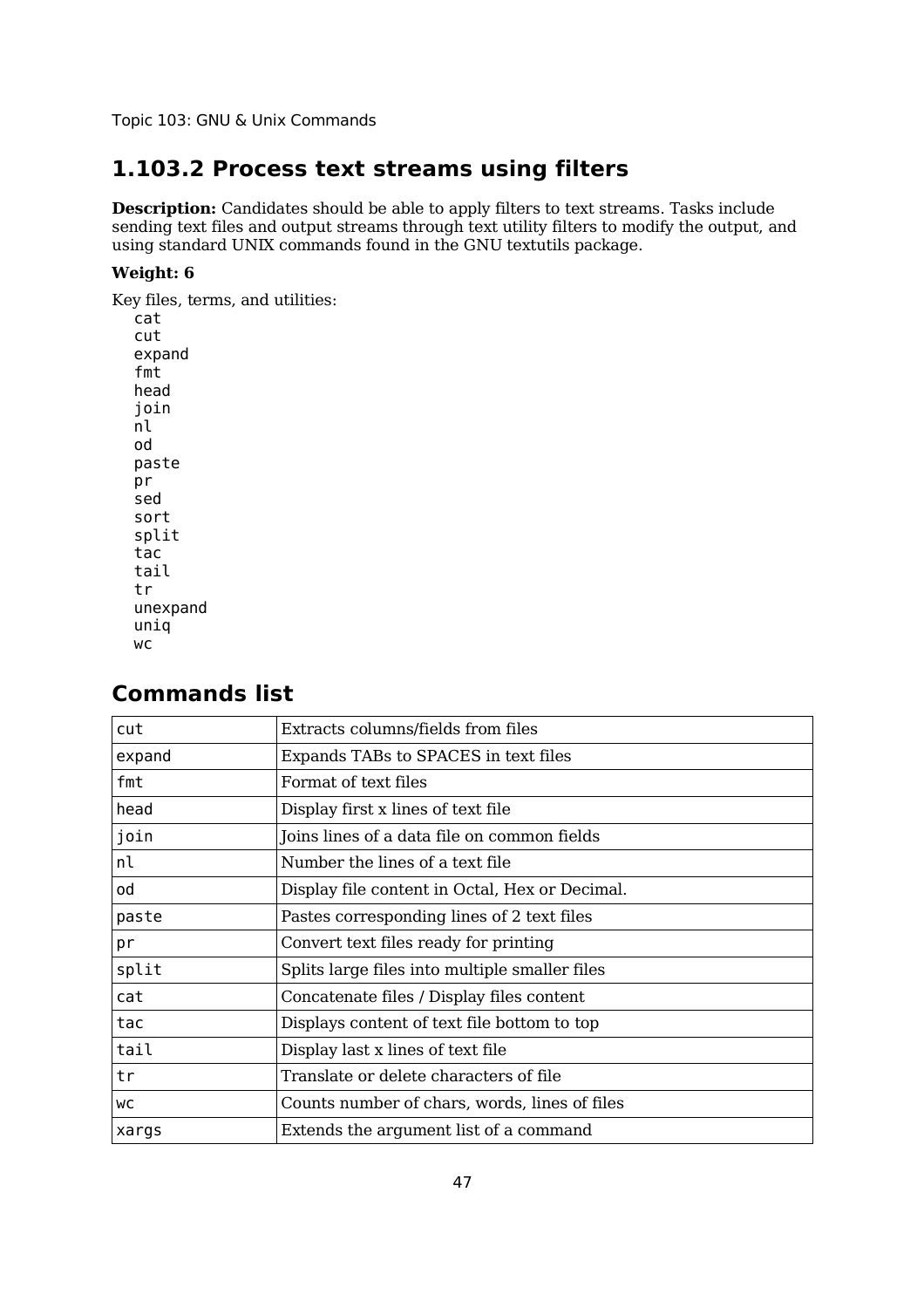| sed  | Stream file editor                                |
|------|---------------------------------------------------|
| sort | Sorting content of files                          |
| grep | Filtering/extracting text from files              |
| more | Display content of files - Page Forward           |
| less | Display content of files - Lines Forward/Backward |

# **Command Examples**

## **cut -dx -fy**

cut -d: -f1,6 /etc/passwd (Extract field 1 and 6) Extracts columns from file:  $field(y)$  separator $(x)$ 

### **expand**

expand /etc/init.d/at  $>$  ~/atnew

Expands (converts) TABs to SPACEs in text files.

### **unexpand**

unexpand -a /etc/services > ~/serv ; vi ~/serv Opposite of expand: Converts SPACEs to TABs in text files.

### **fmt**

fmt -w50 /usr/share/doc/packages/apache/ABOUT\_APACHE

Format text files before printing (for continuous text only). Each line must have at least one space within it.

## **head [-|+][n]x**

Display first x lines of text file (default 10)

head -40 /etc/services

Displays the first 40 lines of the file

### **join**

join -t: -11 -21 /etc/passwd /etc/shadow Joins lines of a data file on common fields

## **nl**

Number the lines of a text file.

nl -ba filename

Numbers empty lines as well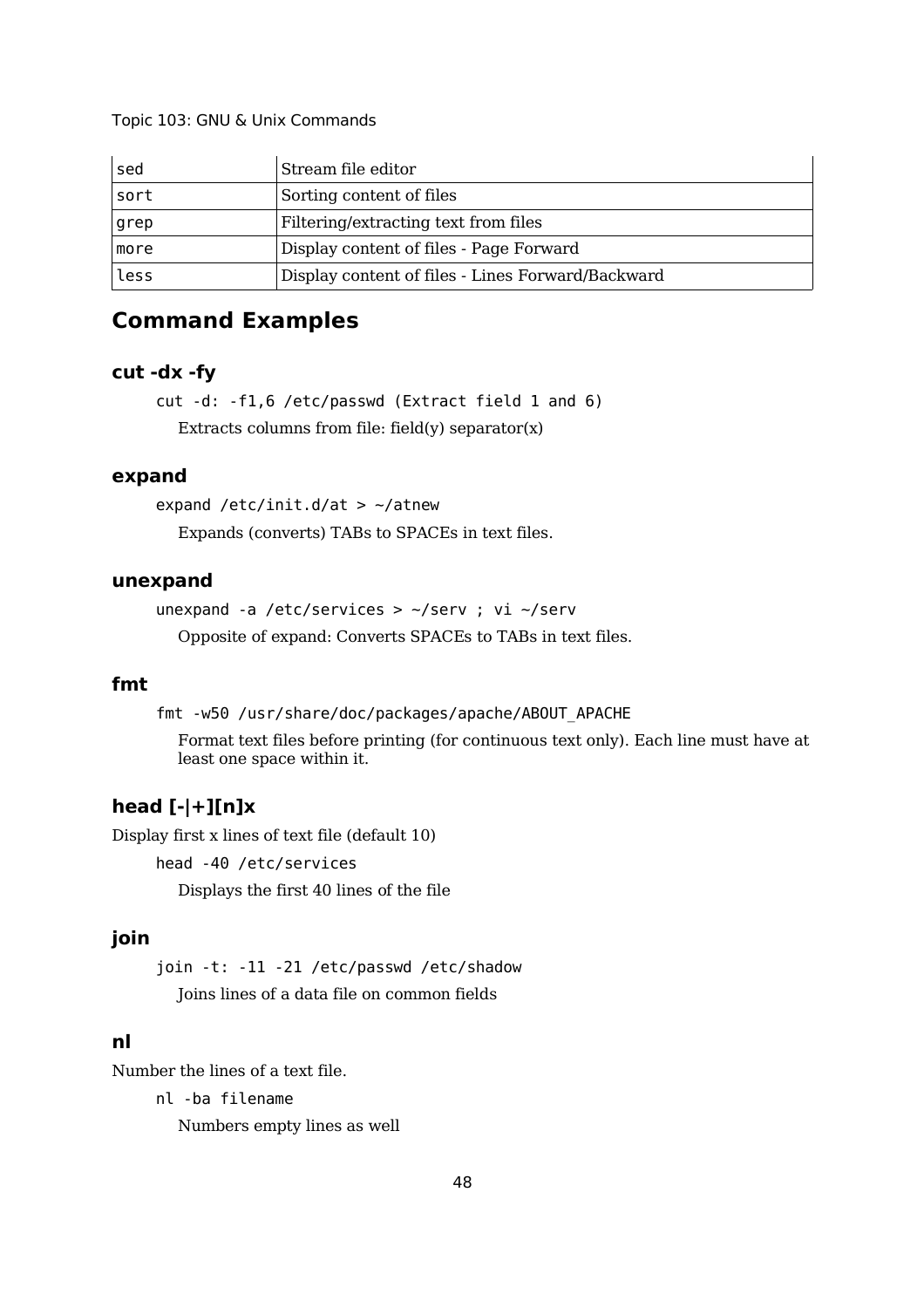Default options:

v1 -i1 -l1 -sTAB -w6 -nrn -hn -bt -fn

Examples

```
nl -s" - " /etc/services
  Number the lines, adding " - " after line number
nl -bp"^#" file1
  Numbers only the lines starting with '#'
```
### **od -bih -t x**

Display file content in Octal (-b), Decimal(-i), Hexadecimal.(-h). Example:

```
od -h /bin/ping
x = Format type
   -a
     same as -t a, select named characters
   -b
     same as -t oC, select octal bytes
   -c
     same as -t c, select ASCII characters or \forall escapes
   -d
     same as -t u2, select unsigned decimal shorts
   -f
     same as -t fF, select floats
   -h
     same as -t x2, select hexadecimal shorts
   -i
     same as -t d2, select decimal shorts
   -l
     same as -t d4, select decimal longs
   -o
     same as -t o2, select octal shorts
   -x
     same as -t x2, select hexadecimal shorts
Note: -x is not the same as -tx
```
## **paste**

Pastes corresponding lines of 2 text files Example 1: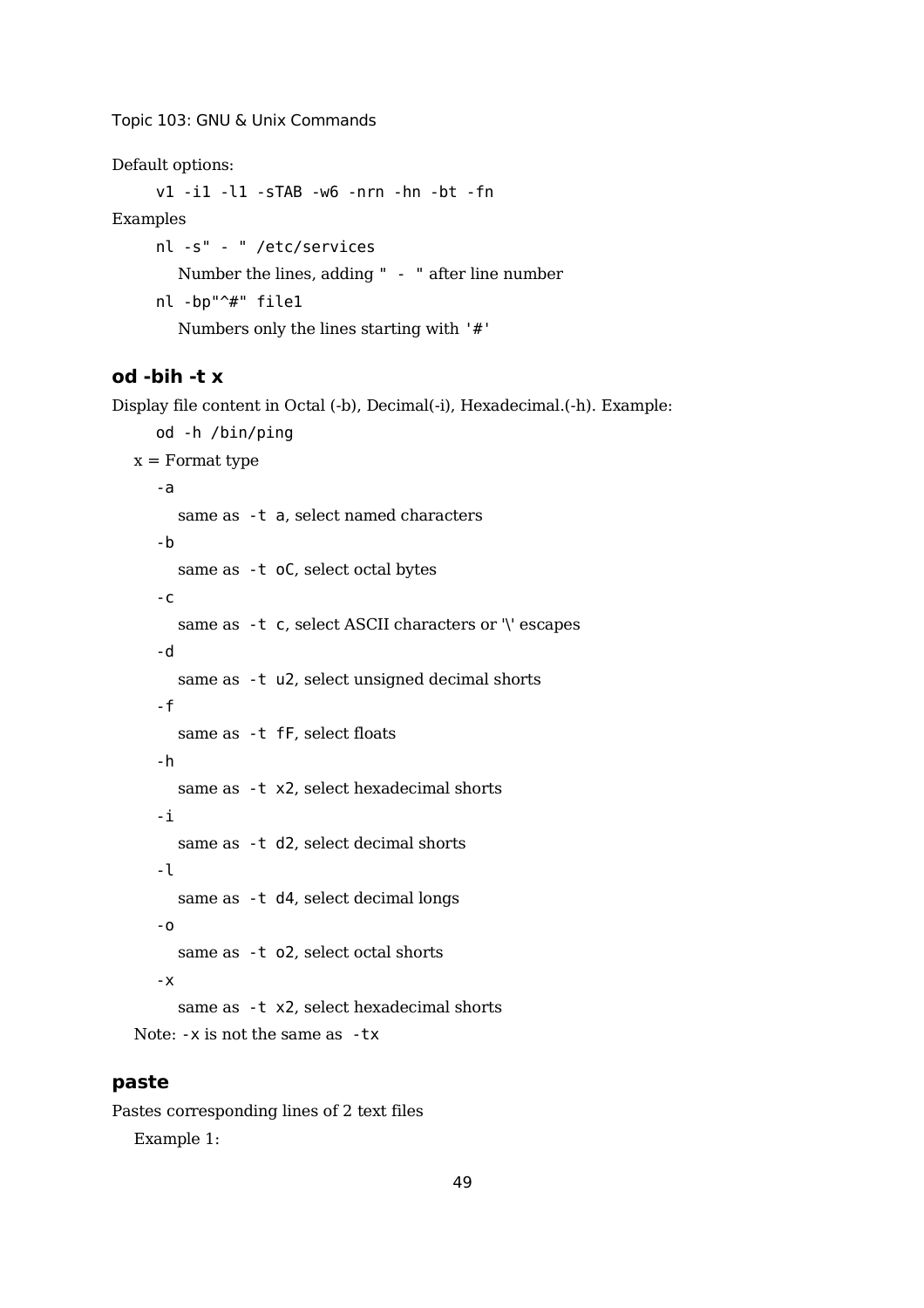```
paste /etc/passwd /etc/shadow
Example 2:
  cut -d: -f1 /etc/passwd > file1
  cut -d: -f3 /etc/passwd > file2
  paste -d: file1 file2 > file3
```
### **pr**

Convert text files for printing. Example:

pr /etc/services | less

## **split -lx -by[b|k|m]**

Splits files into multiple files containing (x) lines, (y) bytes, kilobytes or megabytes. Syntax:

split [options] filename prefix

Example 1:

split -l100 /etc/services serv

creates servaa servbb etc. To get the original back

cat serv?? > servicesnew

Example 2:

split -b1440k /bin/rpm rpms

(for backups to diskettes). creates rpmsaa rpmsab etc. To get the original back cat rpms?? > rpmnew

## **cat**

Displays content of text file top to bottom and exits. Example 1:

cat -n /etc/hosts

Show all lines of file with line numbers(-n)

Example 2:

cat -b /etc/hosts

Numbers only the non-empty lines

## **tac**

Displays content of text file bottom to top and exits (reverse of cat)

tac /etc/passwd

List starts with the lasts users created in system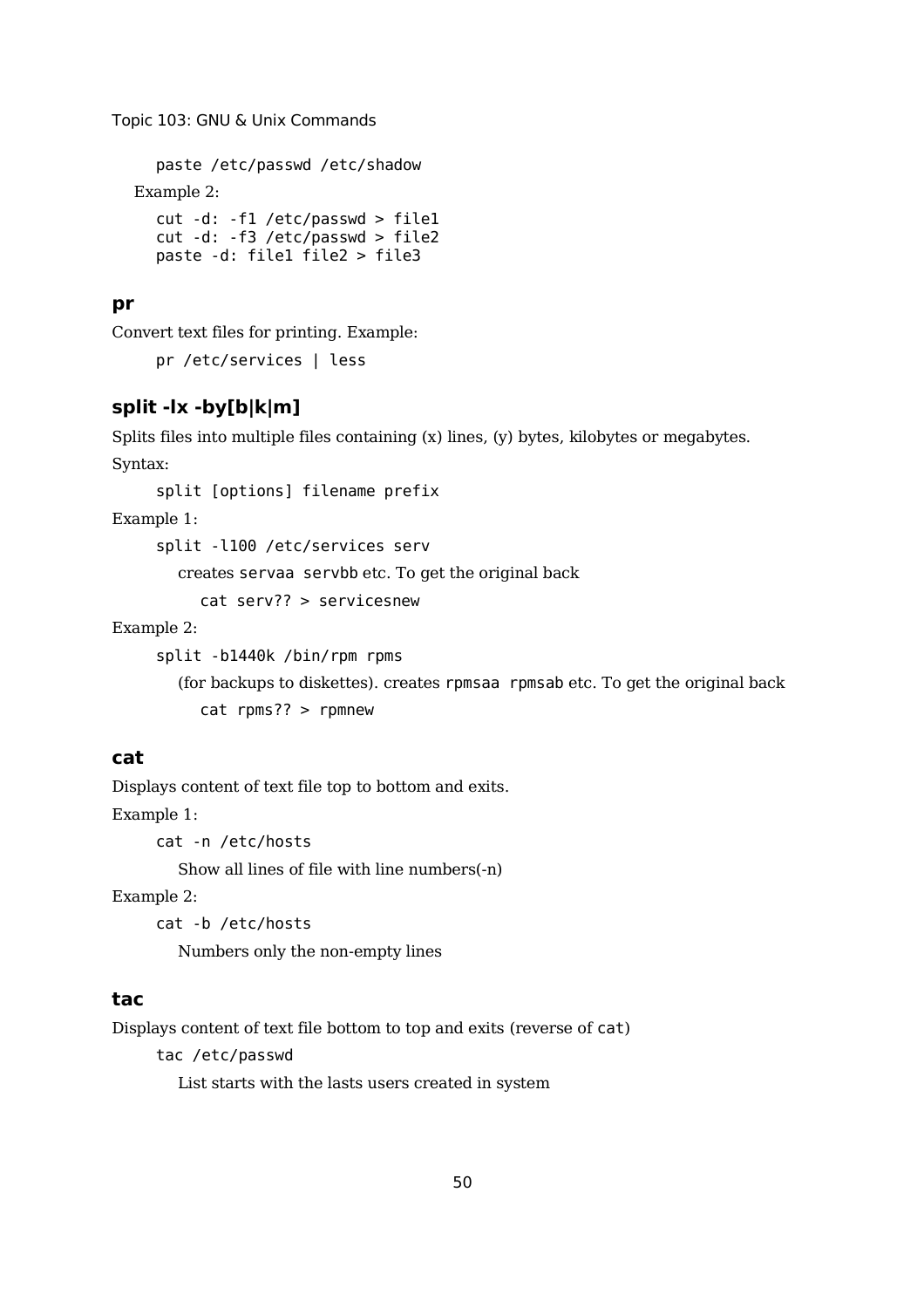## **tail [-|+][n]x**

Display last x lines of text file (default 10)

Example 1:

tail -30 /etc/services

Display last 30 lines

Example 2:

tail +100 /etc/services

Bypass first 100 lines and display the rest till end of file

Example 3:

```
tail -fs5 --retry /var/log/httpd/error_log
```
Read the last 10 lines of the file every 5 sec. and keep retrying even if the file is not available

## **tr -d**

Translate or delete characters of file

```
tr "a-z" "A-Z" < /etc/motd
  translates a-z to A-Z
tr -d "#" < /etc/services | less
  deletes all #
```
### **wc -l|-c|-w**

Counts number of lines, words or chars of text file. Without options it counts all lines, words and chars.

wc /etc/motd

### **xargs**

Reads text from pipe and provides it as parameter(s) to specified command - up to max 64kb per command launch.

```
find /etc -name *.conf | xargs cat > /root/confs
```
Finds all .conf files in /etc and accumulates their contents all in one file called /root/confs.

### **sed**

Stream file editor

```
sed 's/#/;-/g' /etc/services
sed '12,$s/Versions/Revisions/g'
  Start global(g) substitution at line 12 till end of file ($)
```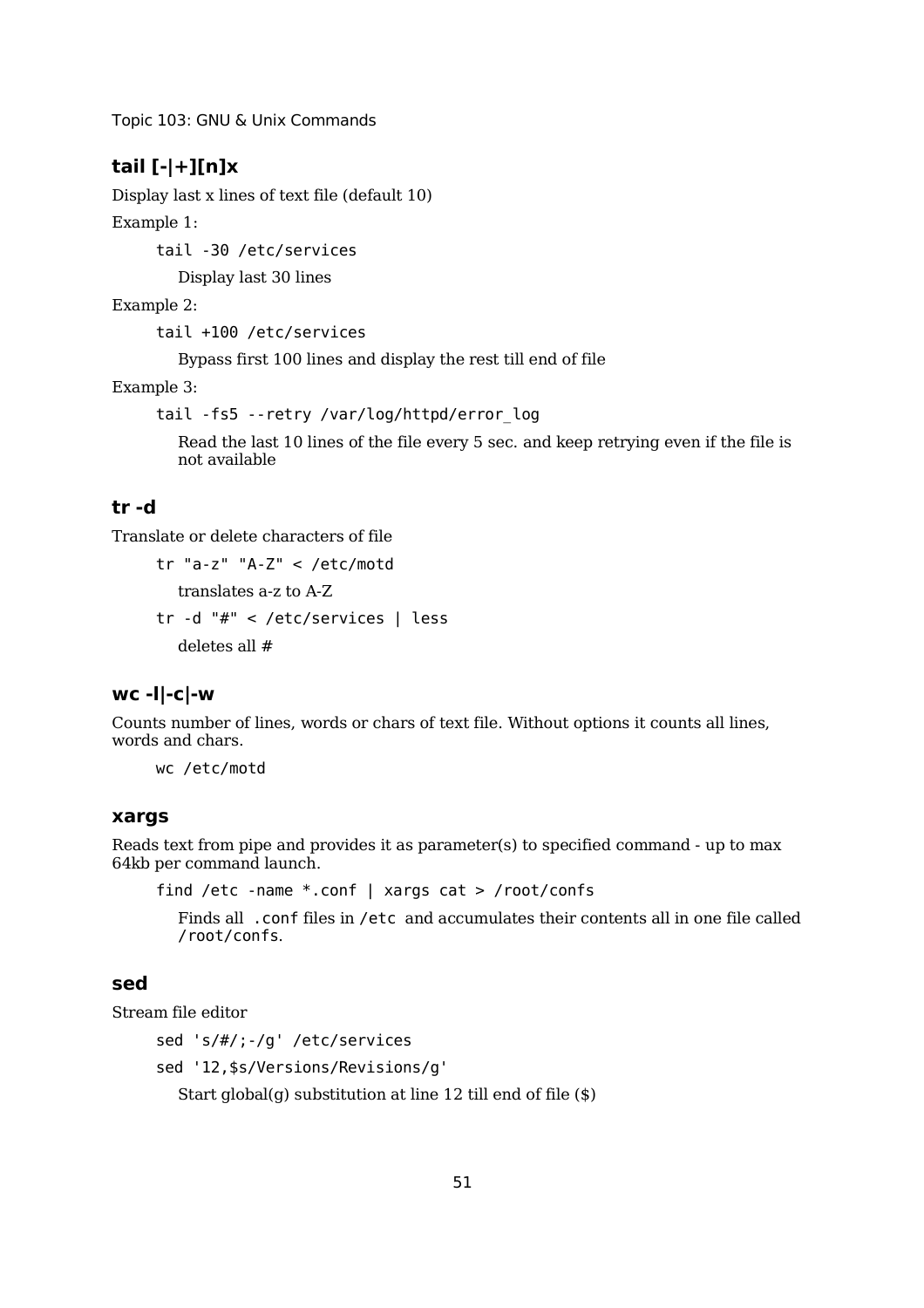### **sort -ky[n] -tx**

Sort text file by field(y) with field separator(x)default sep.: $\langle$ space>

ls -la | sort -k5n

sorted by file size: field 5

```
ls -la | sort -n +0.32
```
Same result as above: excludes characters 0 to 32 in sorting

### **grep [-virns]**

Extract all lines of text where pattern is [not] found

```
grep -ins "^f.p.*SSL$" /etc/services
```
Display all lines of file where pattern (ignoring case  $(-i)$ ) is found with its line numbers (-n) and no error messages (-s)

ps -ax | grep httpd | grep -v grep

Display all instances of processes where httpd is found excluding (-v) the grep httpd command itself

#### **more**

Forwards only display of text file content

```
more -30 /etc/services
```
Scrolls display next 30 lines when pressing space bar, press enter to scroll to the next line

### **less**

Scrollable display of text file/pipe content. Press v to edit the file

```
less -X +G /etc/services
```
Go to the end of the file  $(+G)$  and leave the display as is  $(-X)$  when leaving less.

```
less -phttps /etc/services
```
Load file and go to first occurence of search pattern https

## **uniq**

Filters consecutive line repetitions of a file.

rpm -qa --qf "%{LICENSE}\n" | sort | uniq | less

```
or
```

```
rpm -qa --qf "%{LICENSE}\n" | sort -u | less
```
Display all the licences types used by installed packages.

## **awk -Fx**

Programmable text formatter fields delimited (x)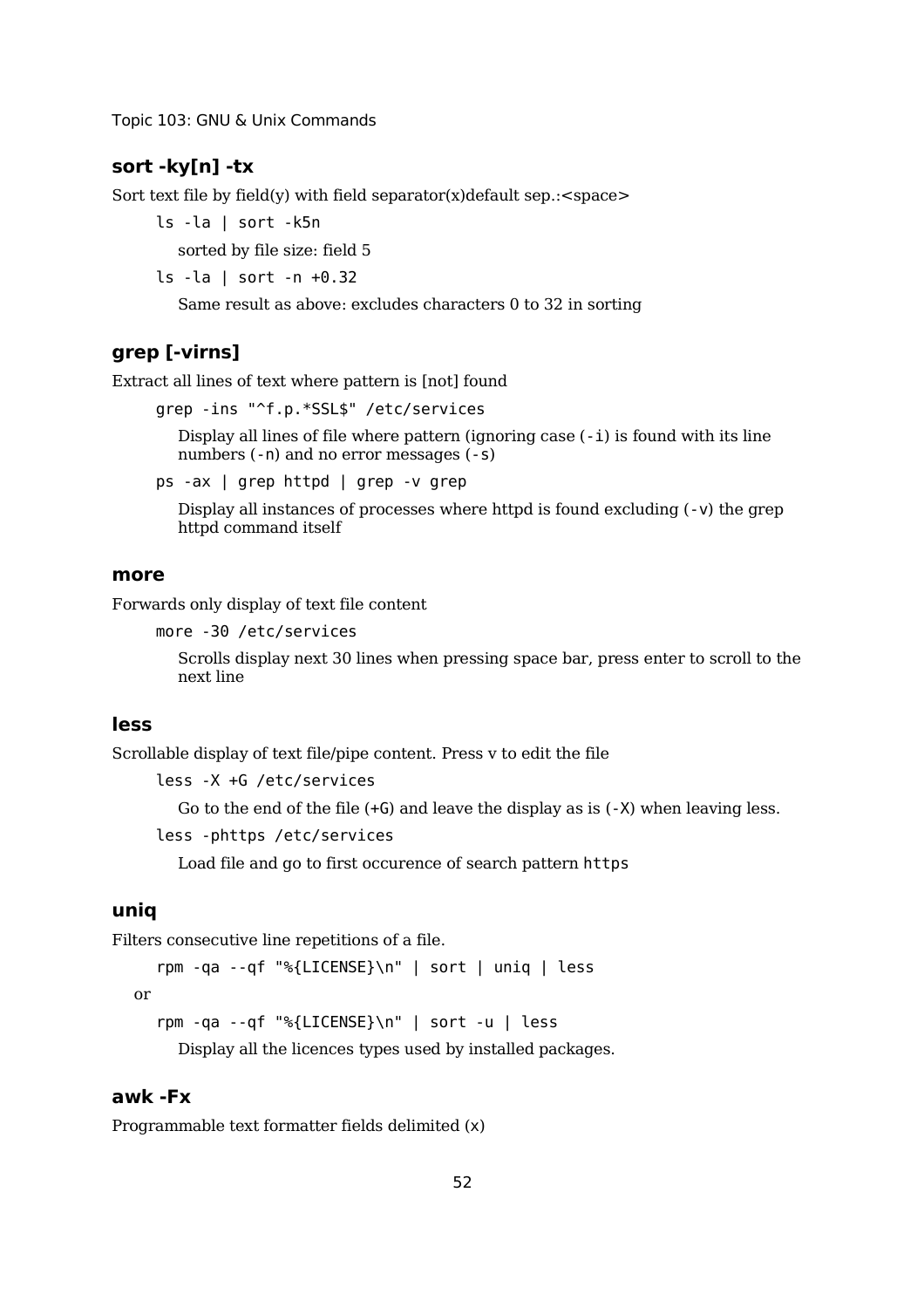awk -F: '{ print \$1,"\t- ", \$3 }' /etc/passwd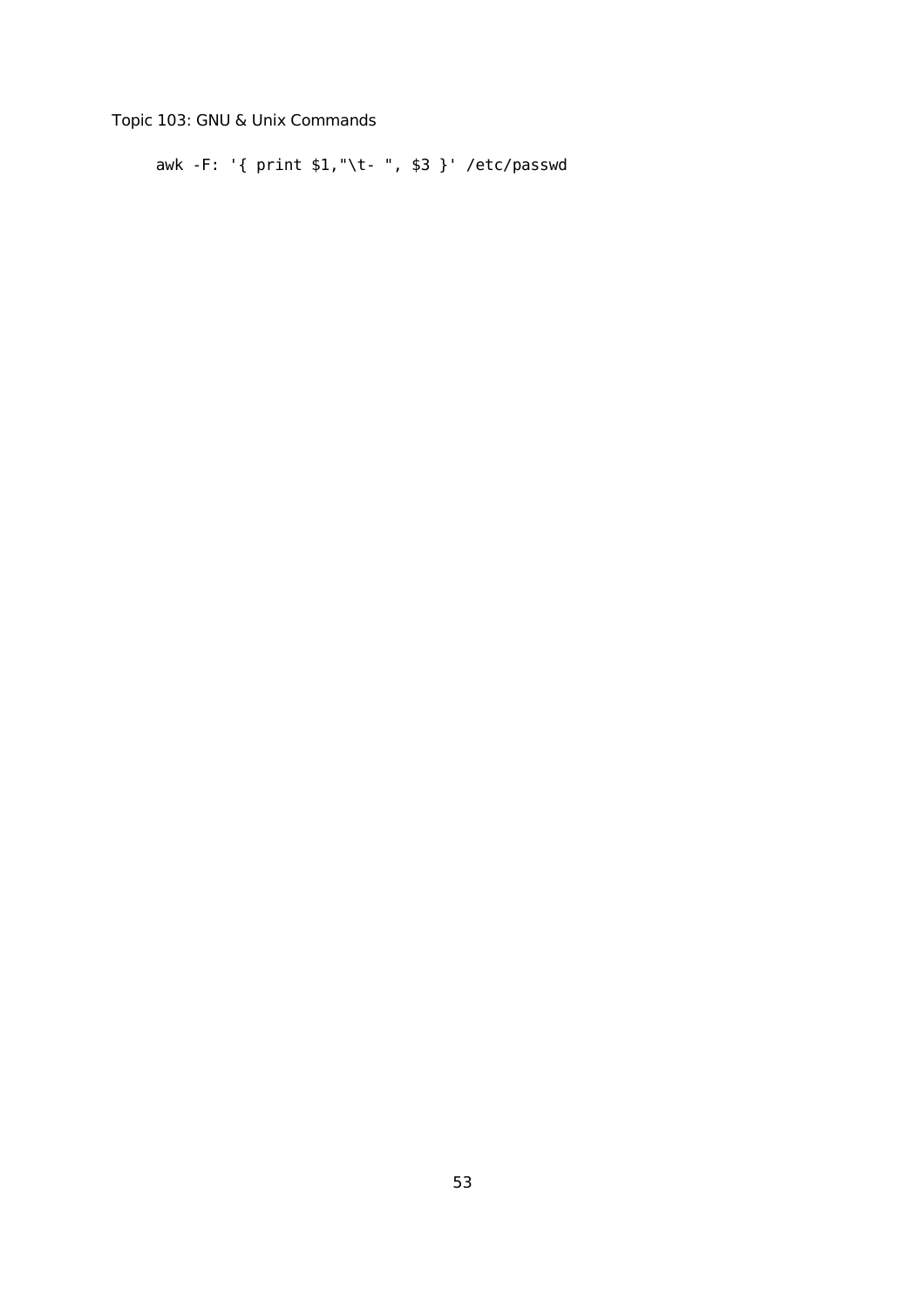# **1.103.3 Perform basic file management**

**Description:** Candidates should be able to use the basic UNIX commands to copy, move, and remove files and directories. Tasks include advanced file management operations such as copying multiple files recursively, removing directories recursively, and moving files that meet a wildcard pattern. This includes using simple and advanced wildcard specifications to refer to files, as well as using find to locate and act on files based on type, size, or time.

#### **Weight: 3**

Key files, terms, and utilities:

cp find mkdir mv ls rm rmdir touch file globbing

### **cd**

```
cd /<newdir>
```
Change directory using absolute path

cd <newdir>

Change directory using relative path

cd ~foo

Changes to the home directory of user foo

## **ls**

ls [dir|file]

List content of directory or file information.

ls -lai /etc

Long format lists of files inc. inode numbers

### **cp**

- cp source destination
	- Copy files or directories
- cp source1 source2 ... .

Copy all files in the current directory

cp /dev/null newemptyfile

Create a new empty file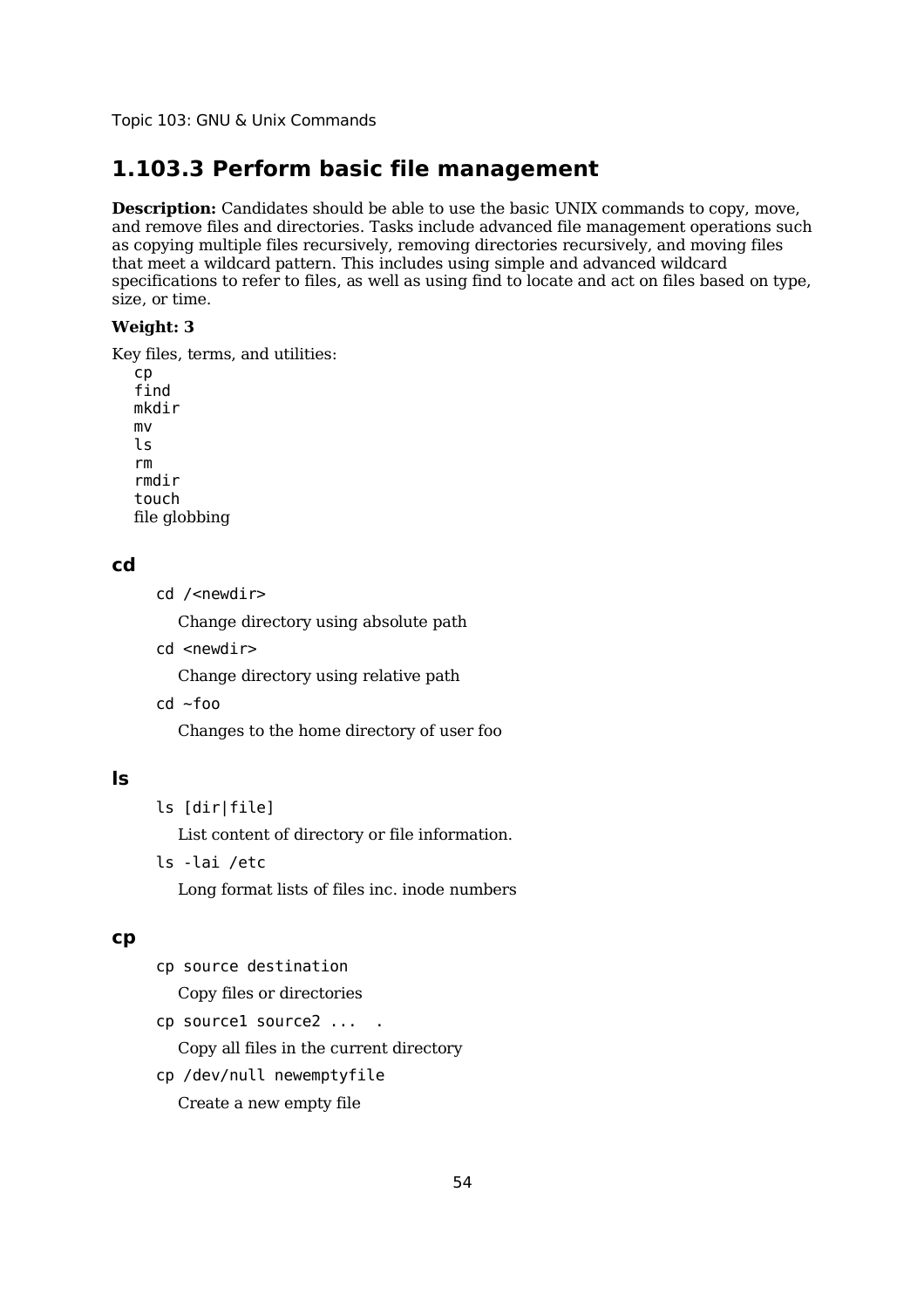### **mv**

mv source destination

Move or rename file or directories

- mv -f file1 file2
	- -f is the default. Allows overwriting of file2 if it already exists

mv -i file1 file2

Request confirmation before overwriting

### **mkdir**

Create directories. Options:

-p|--parents

Creates full paths, existing or not

-m 755

To set the access rights mode

## **rmdir**

Deletes Directories. Options:

-p|--parents

Deletes parent directories specified on command line. Parent directories must be empty (contain no files).

### **touch**

Change file modification time of a file.

Can also be used to create an empty file:

touch file1

### **File naming wildcards (globbing)**

 $*$  ? [...] [...-...] [!...]

## **Finding files with find**

See man find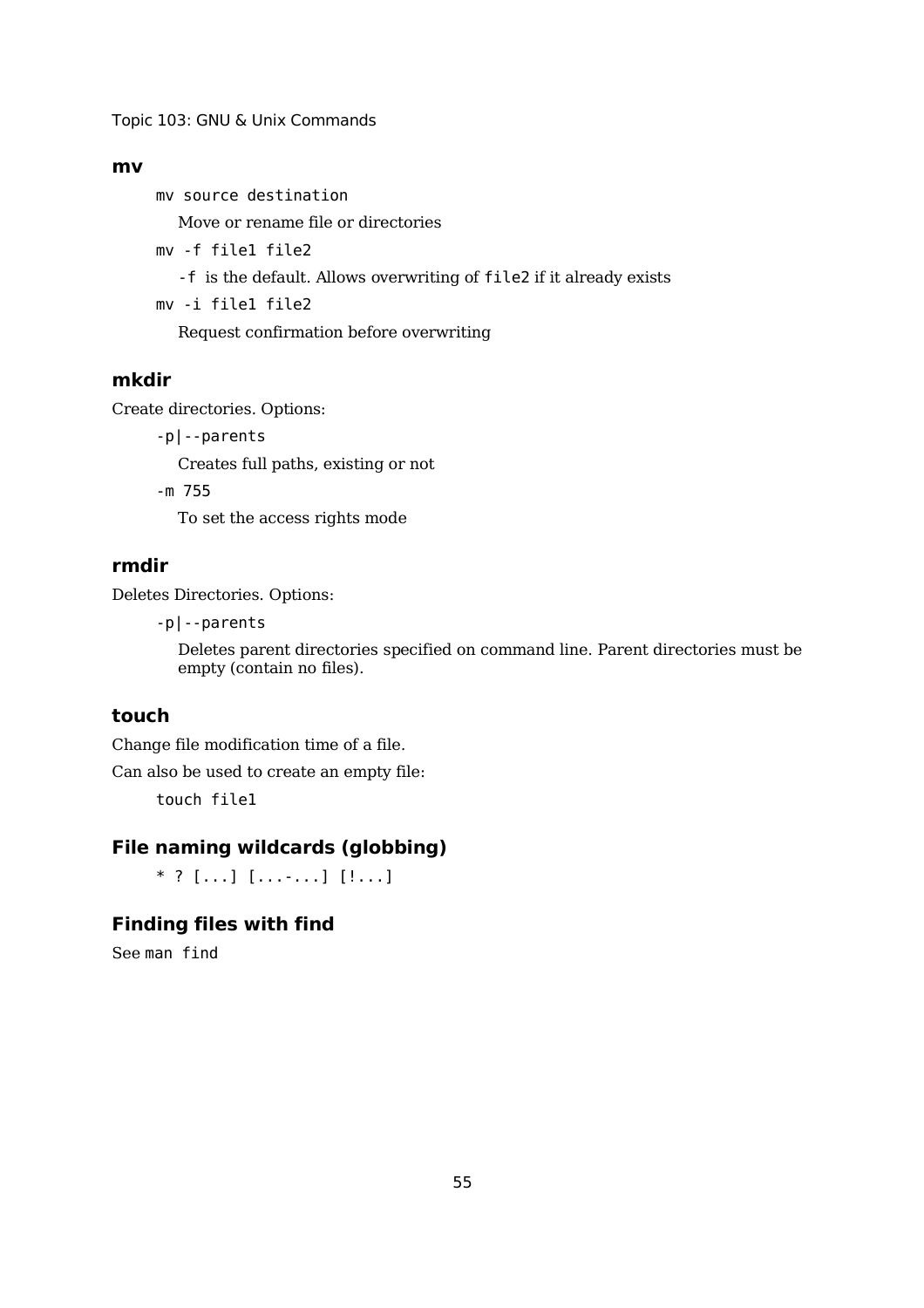## **1.103.4 Use streams, pipes, and redirects**

**Description:** Candidates should be able to redirect streams and connect them in order to efficiently process textual data. Tasks include redirecting standard input, standard output, and standard error, piping the output of one command to the input of another command, using the output of one command as arguments to another command and sending output to both stdout and a file.

#### **Weight: 5**

Key files, terms, and utilities:

```
tee
xargs
< \& \lt> 8x|
\ddot{\phantom{0}}
```
## **Standard I/O**

**STDIN** 

File handle 0. Programs get input from this file, unless otherwise specified

STDOUT 1

File handle 1. Programs send output to this file, unless otherwise specified

**STDERR** 

File handle 2. Programs send error output to this file, unless otherwise specified.

# **pipes ('|')**

Send the output of the first command to the input of the second command.

Note: '|' redirects only the STDOUT and NOT the STDERR

prg1 2>&1 | prg2 Redirects STDOUT and STDERR

## **| xargs**

Uses the output of one program as list of arguments for another program.

[prgm1] | xargs prgm2

same as

[prgm2] \$(prgm1)

The difference is that xargs will deliver the arguments in chunks of 64kBytes to prgm2 and run prgm2 multiple times until all arguments (output of prgm1) are used up.

Example:

```
find /etc -name "issue*" 2>/dev/null | xargs grep -c "Mandrake"
```
Prints a tally of the number of file matching /etc/issue\* that contain the word "Mandrake".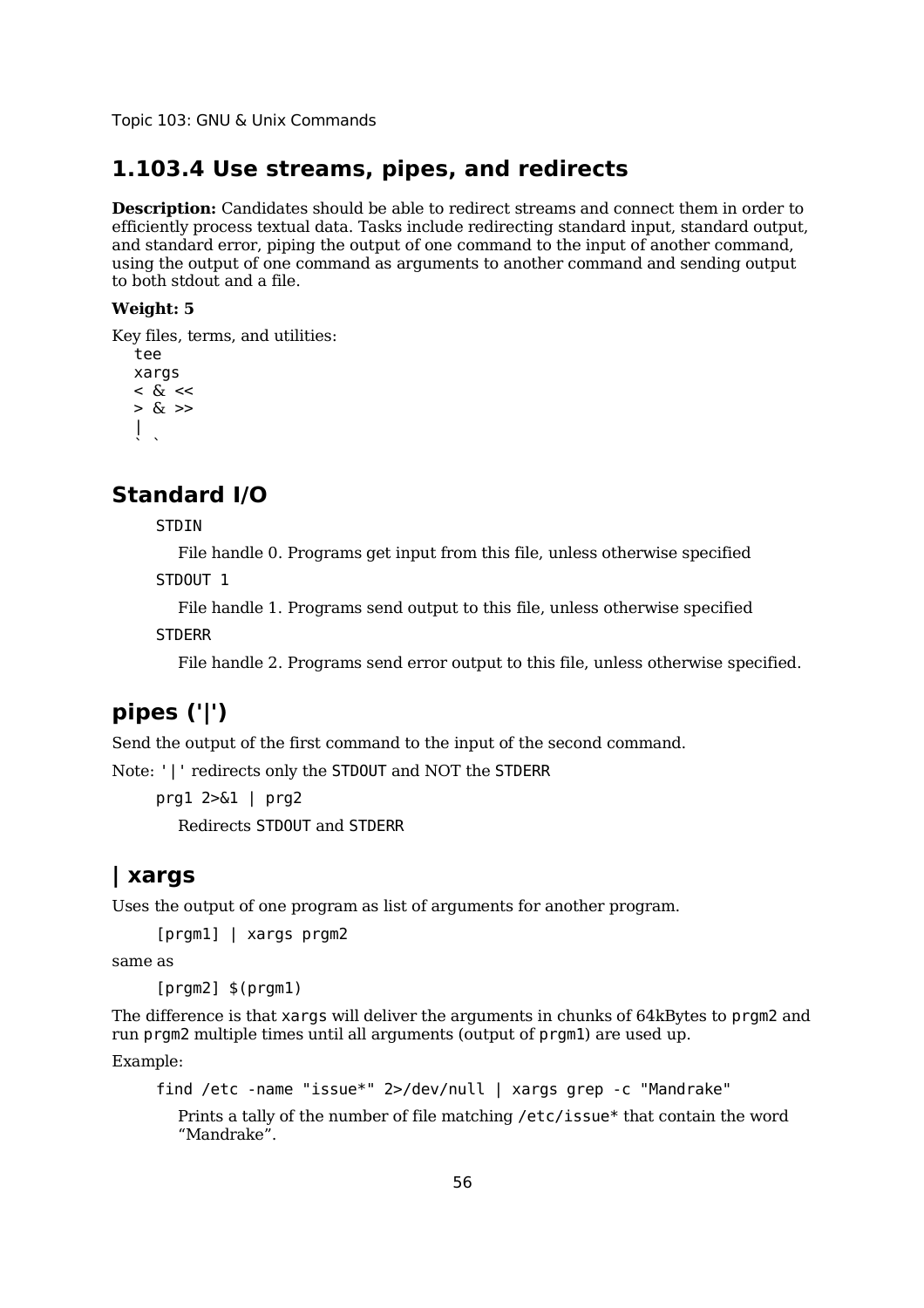find outputs a list of files that match "/etc/issue\*", and xargs sends each of those filenames in turn as a parameter to grep. grep will run as many times as there are matching filenames.

## **Redirection**

 $>$   $>>$   $<<$   $<$   $1>$   $2>$   $6>$   $2>61$ 

### **>**

First overwrites existing file / creates new file, then processes the command, then writes the STDOUT of command into the file.

```
sed 's/\#;/g' filel > filel
```
Overwrites file1 with an empty one !!!

>newfile

Same as touch newfile

### **>>**

Similar to '>', but appends output to the file if it already exists

## **<**

Redirects STDIN from a file instead of the keyboard.

prgm < file1

Reads its input from file1.

### **<<**

'here-document'

prgm << EOF Text goes here ....

EOF

prgm gets its input from text between first OEF and last OEF

## **Combining outputs**

prgm 2>&1 1>file prgm &>file Both commands combine STDOUT and STDERR to be sent to file

### **tee**

```
program | tee filename
  Redirects to STDOUT and filename
prg1 | tee file1 | prg2|tee file2 | prg3 >file3
  gives the same result as the following detached commands:
```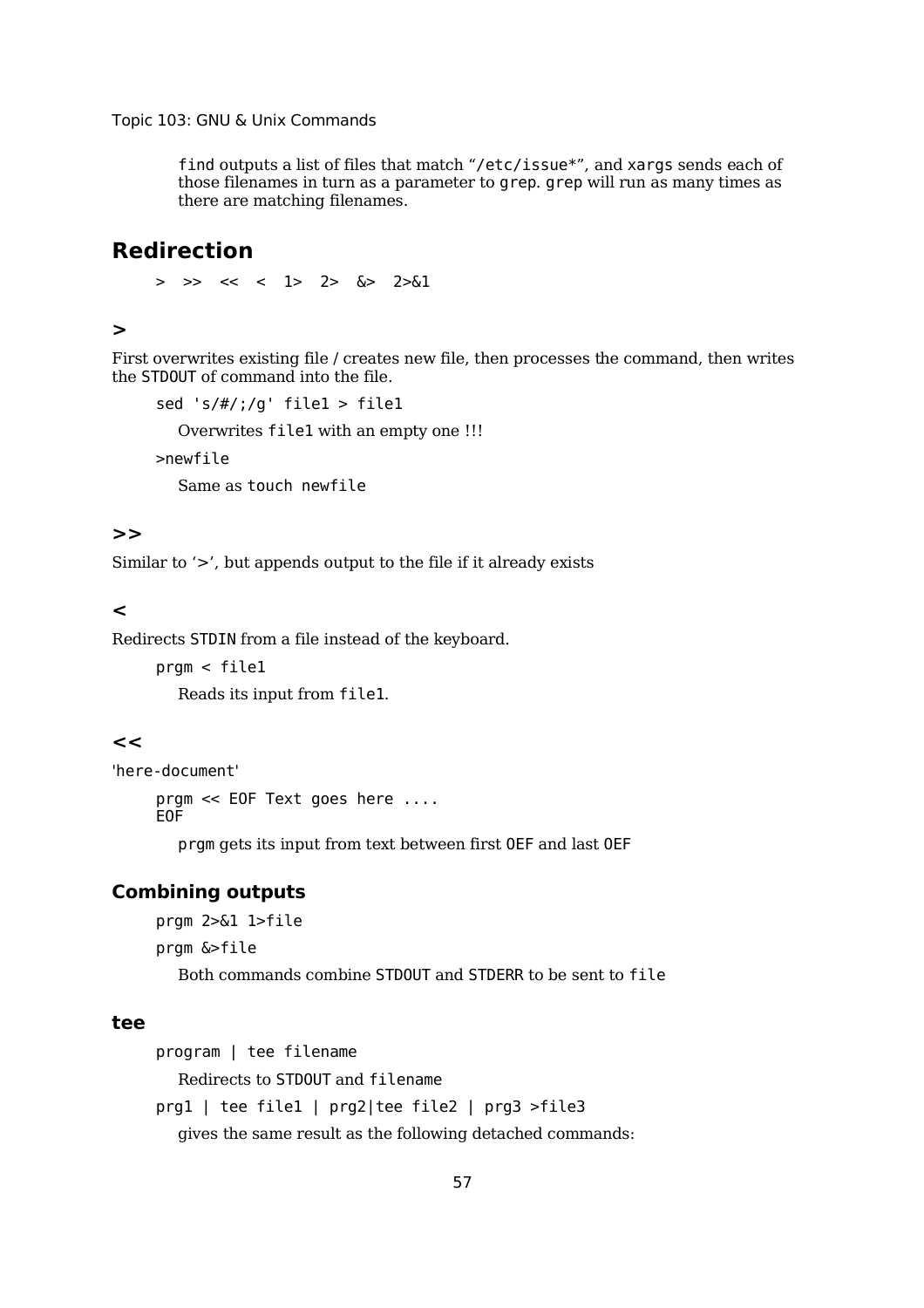prg1 > file1 prg2 < file1 > file2 prg3 < file2 > file3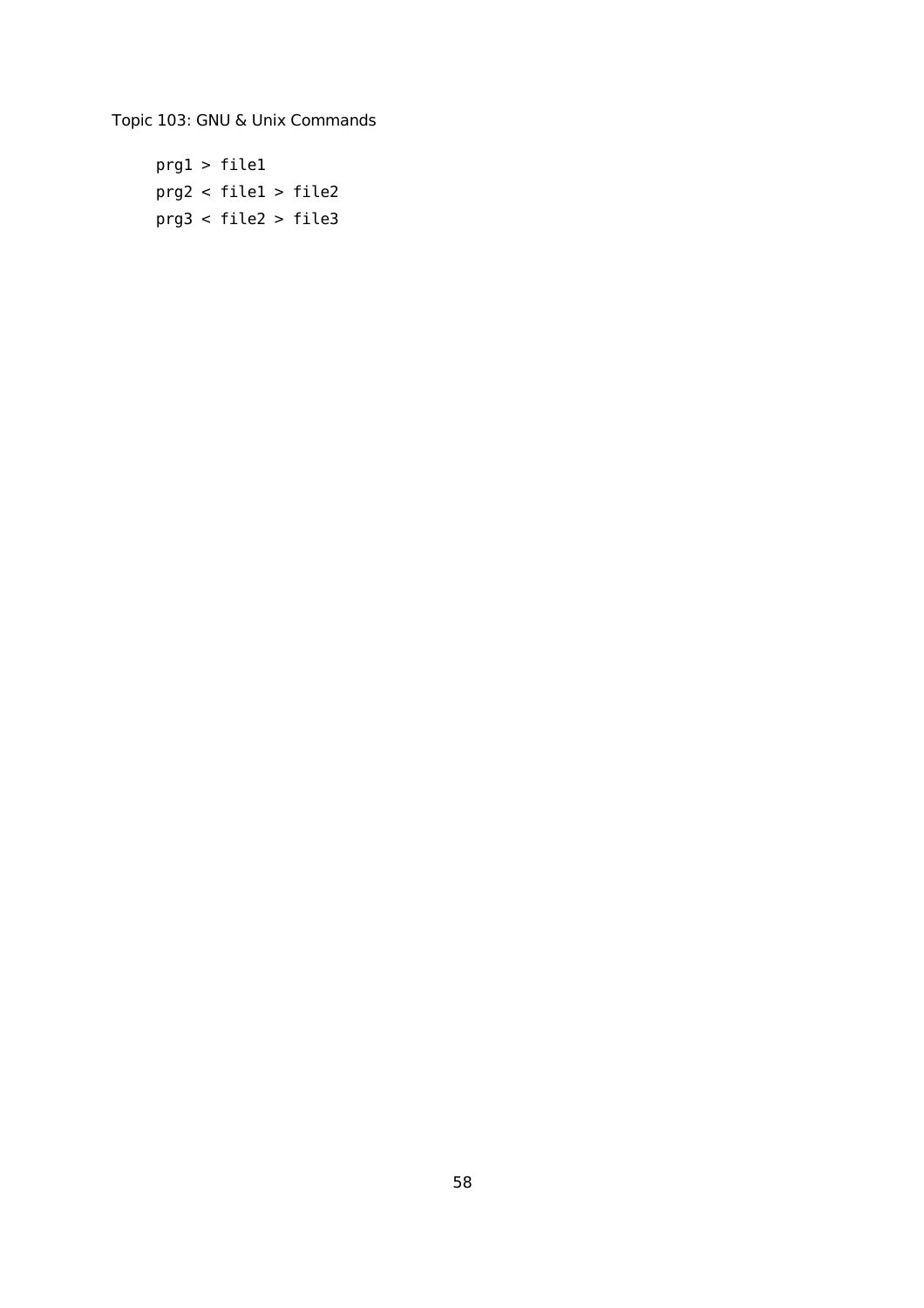## **1.103.5 Create, monitor, and kill processes**

**Description:** Candidates should be able to manage processes. This includes knowing how to run jobs in the foreground and background, bring a job from the background to the foreground and vice versa, start a process that will run without being connected to a terminal and signal a program to continue running after logout. Tasks also include monitoring active processes, selecting and sorting processes for display, sending signals to processes, killing processes and identifying and killing X applications that did not terminate after the X session closed.

#### **Weight: 5**

Key files, terms, and utilities:

& bg fg jobs kill nohup ps top

PID: Process ID, a unique 16-bit integer identifier given to a process by the kernel when it starts.

PPID: Parent Process ID – the PID of a process's parent.

## **Process Viewing Commands**

ps

Show process table

Examples:

ps waux

All processes with user in a wide format

ps caux

All processes with user with true command name. Practical for killall command.

```
ps -fe
```
All processes (-e) with full listing (-f)

```
ps -la
```
All processes (-a) excluding session leaders

ps -eo "%p &P %n %y %x %c" Formatted output as:

|    |    | PID PPID NICE TTY |    | <b>TTME</b> | COMMAND |
|----|----|-------------------|----|-------------|---------|
| %p | %P | %n                | %∨ | %X          | %€      |

pstree

Show process tree

top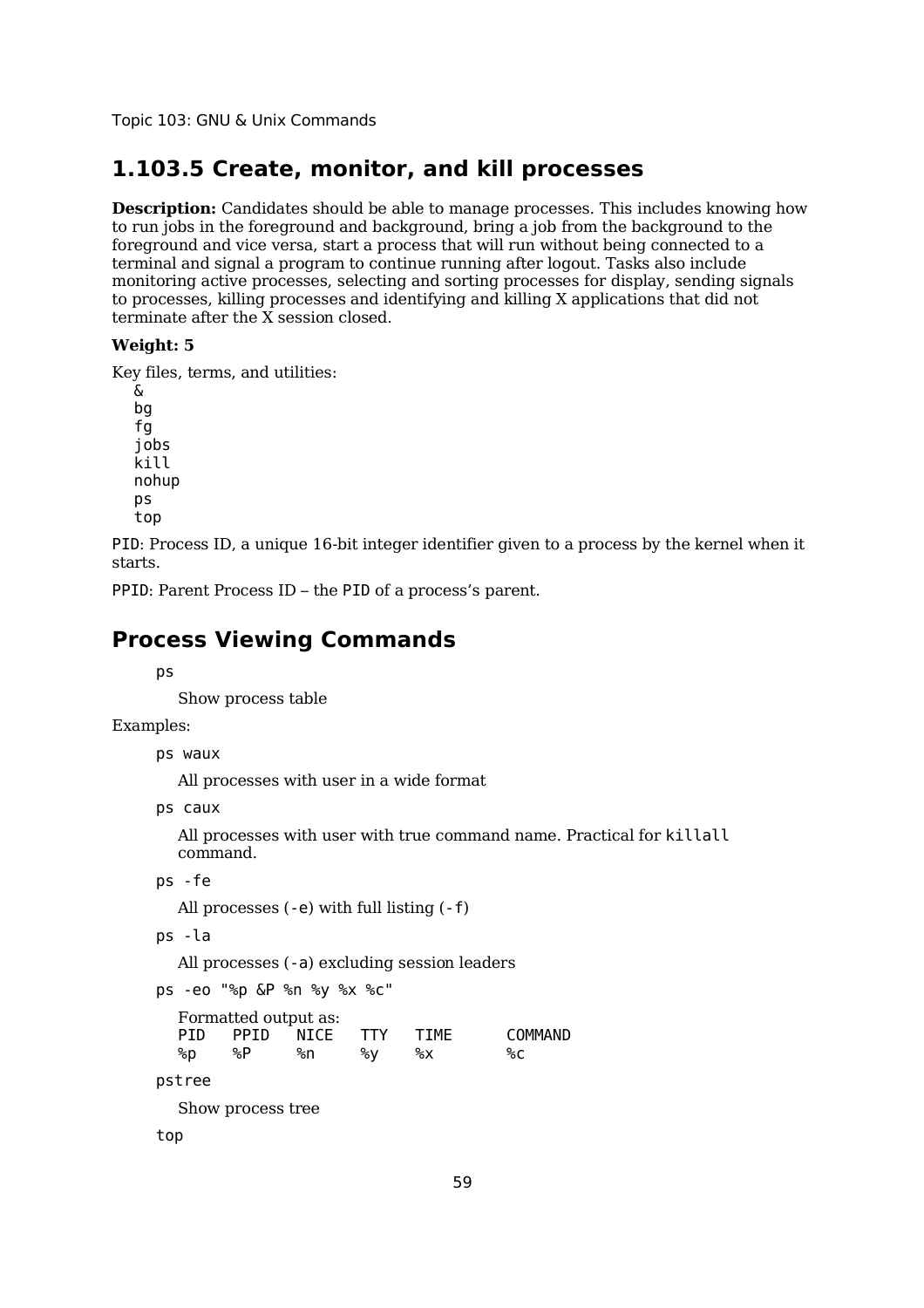Interactively show most processor 'time hungry' processes

# **Signalling active processes**

```
kill SIGxxx
```
Send signals to a process

Example:

kill SIGHUP 1329

same as

kill HUP 1329 kill -1 1329

nohup prgm

Runs prgm with HUP signal immunity.

STDOUT and STDERR is sent to ./nohup.out or \$HOME/nohup.out

kill -l

List of signals possible

# **Terminating processes**

kill [-9]

Brutal killing of a process

killall

Kill many processes with the same name with one command

xkill

X Program to kill a process owning a window

pkill

See man pkill

skill [signal] [option] parameter

Allows sending signals to multiple processes at the same time.

skill Options(optional) & parameters:

-t terminal

Affects all processes running off a specific terminal. (ttyx or pts/x)

-u username1 [username2....]

Affects all process belonging to one or more users.

-p PID1 [PID2 ...]

Affects all process owning the PID(s).

-c CommandName

Affects process having the CommandName

examples: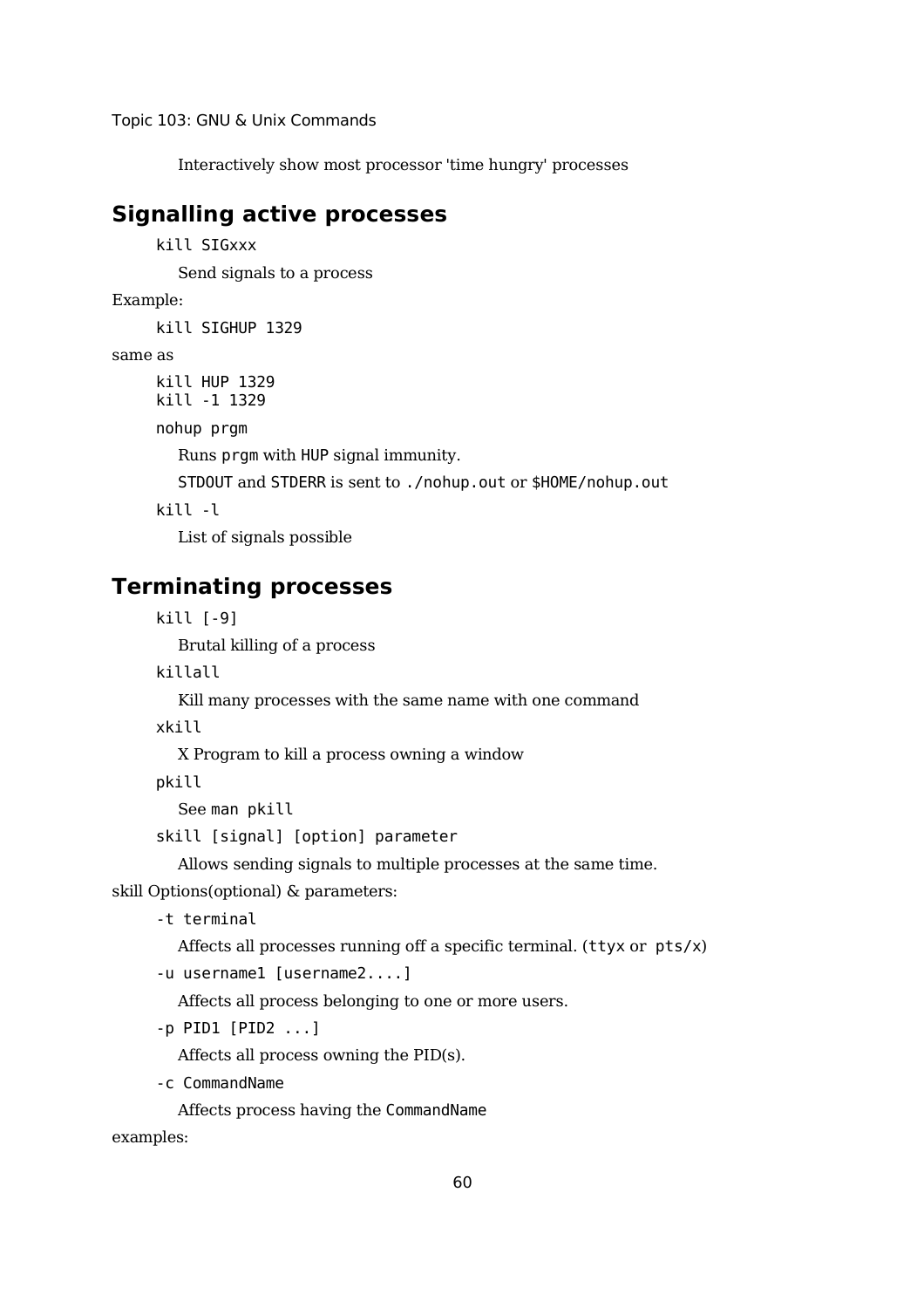```
skill -KILL -v pts/*
```
Kill and list (-v) all processes on new-style PTY devices

skill -STOP viro lm davem

Stop 3 users: viro lm and davem

## **Shell job control and '&'**

```
bg [%n]
  Resume current or stopped job n in the background
fg [%n]
  Move current or background job n into foreground
jobs [option]
  Display status of all jobs
  Options:
     -n
        Status since last job change
     -r
        List of running jobs only
     -s
        List stopped jobs only
     -l
        display status of all jobs and their process ID's
     -p
        display process ID's of all jobs
jobs -x command
  Replace job n in command with corresponding process group id, then execute
  command
kill [-signal] %n
  Send specified signal to job n (default 15)
stop %n
  Stop job n
stty [-]tostop
  Allow/prevent background jobs from generating output
suspend
  Suspend execution of current shell
wait
```
Wait for all background jobs to complete

wait %n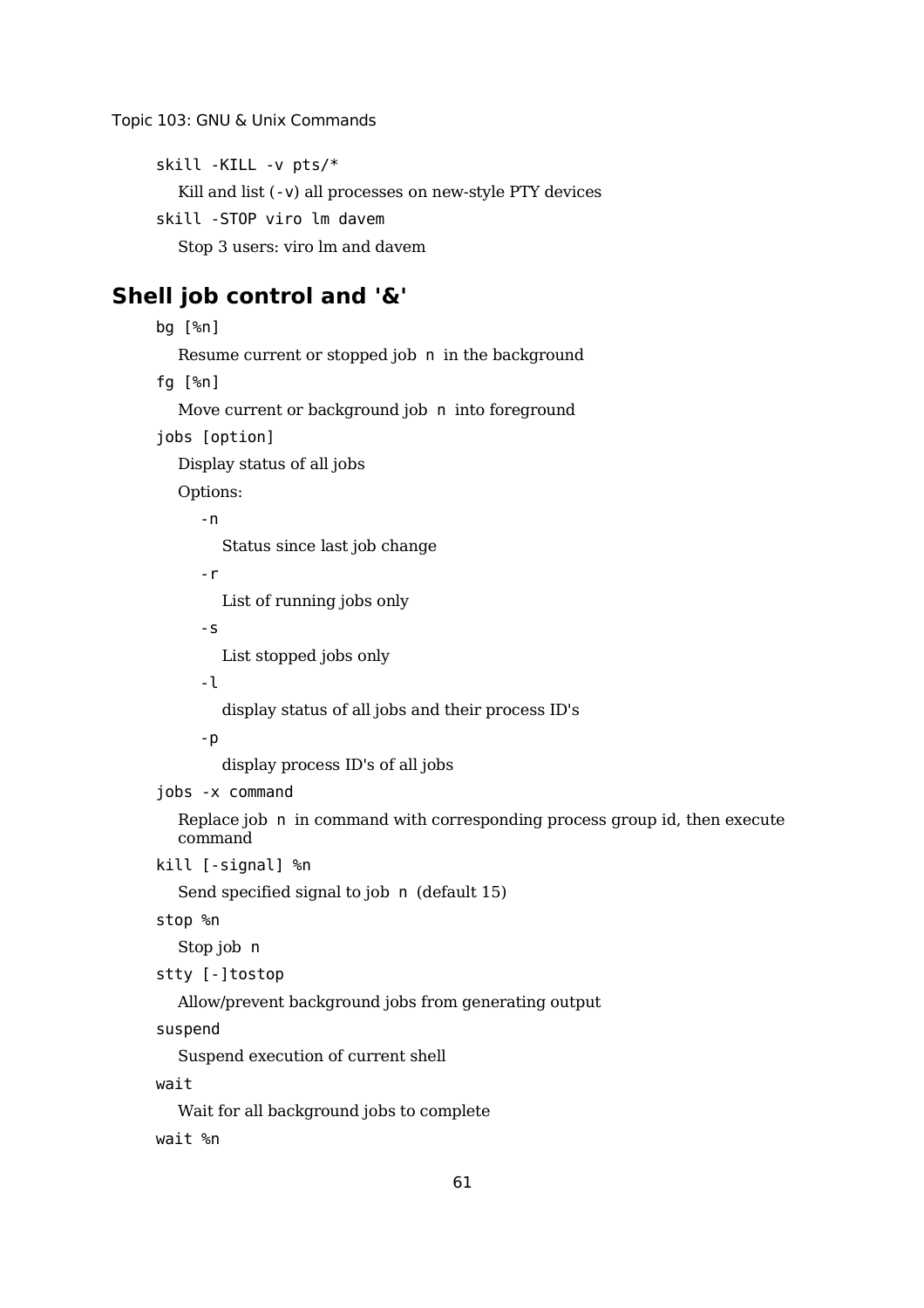Wait for background job n to complete

Ctrl-z

Stop current job

disown [option] [%n]

Disown the last activated (+) background job or job %n. Disowned job will not die when shell dies.

Options

-a

Disown all the background jobs

-r

Disown only the running jobs

-h

Disown active job (+) from shell only when shell is closed:

Job Name Format

%%, %+

current job

%n

job n

%-

previous job

%string

job whose name begins with string

%?string

job that matches part or all of string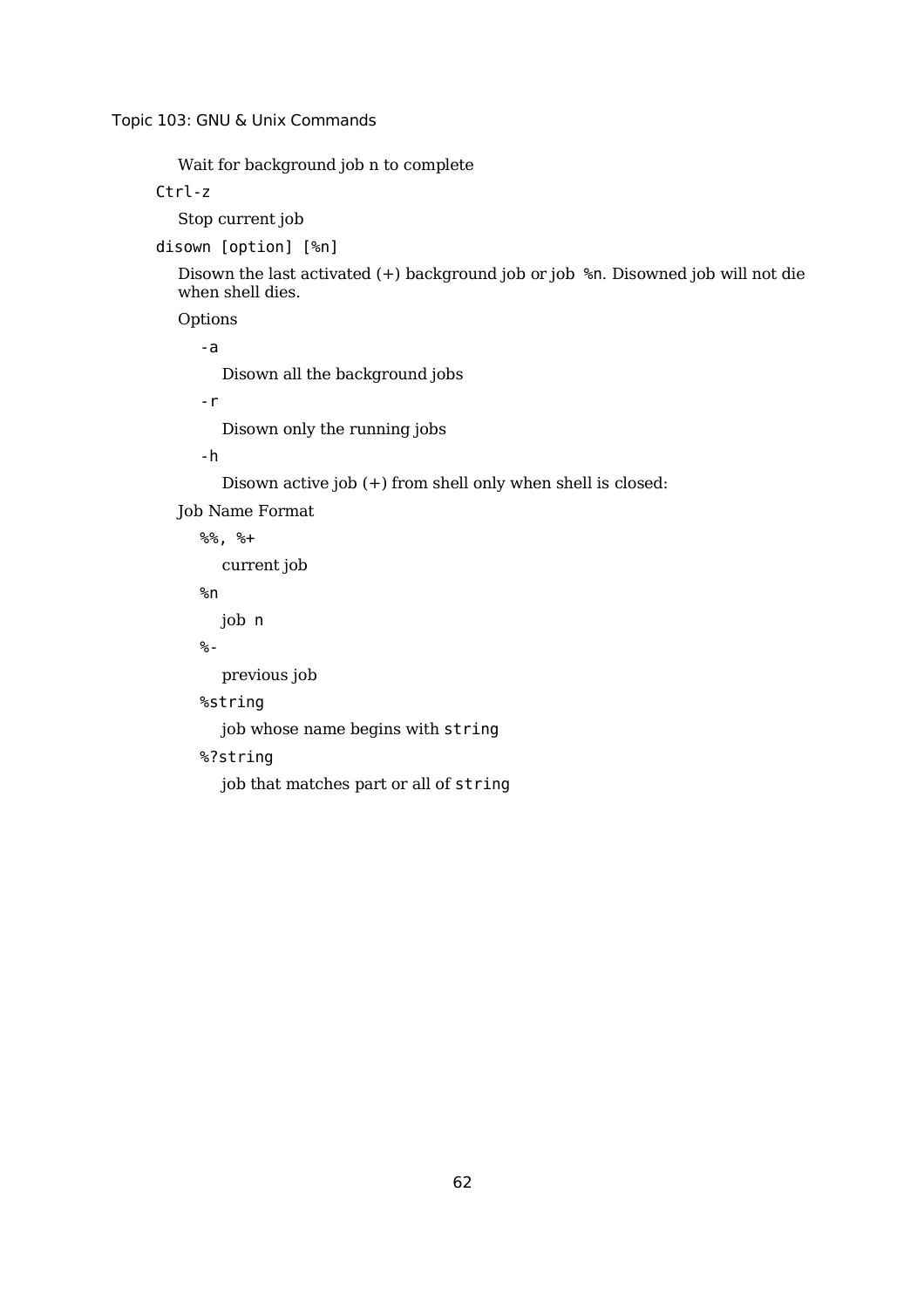### **1.103.6 Modify process execution priorities**

**Description:** Candidates should should be able to manage process execution priorities. Tasks include running a program with higher or lower priority, determining the priority of a process and changing the priority of a running process.

#### **Weight: 3**

Key files, terms, and utilities: nice ps renice top

Possible nice values: 19(min) to -20(max)

Users can only change to a lower priority than the current one

Priority when normally starting a program: 0

nice

Start a job with pre-defined priority

nice --8 prgm Start prgm with priority -8 nice -11 prgm Start prgm with priority 11

nice -n-12 prgm

Start prgm with priority 12

#### renice

Change priority of a running process

```
renice -6 1247
```
Change priority of prgm w/ PID-1247 to -6

renice 8 1247

Change priority of prgm w/ PID-1247 to 8

#### snice

Change priority of a multiple running processes by category. Syntax:

snice [newpriority] [options] category

#### e.g.

snice +7 seti crack Slow down seti and crack snice -17 root bash Give priority to root's shell.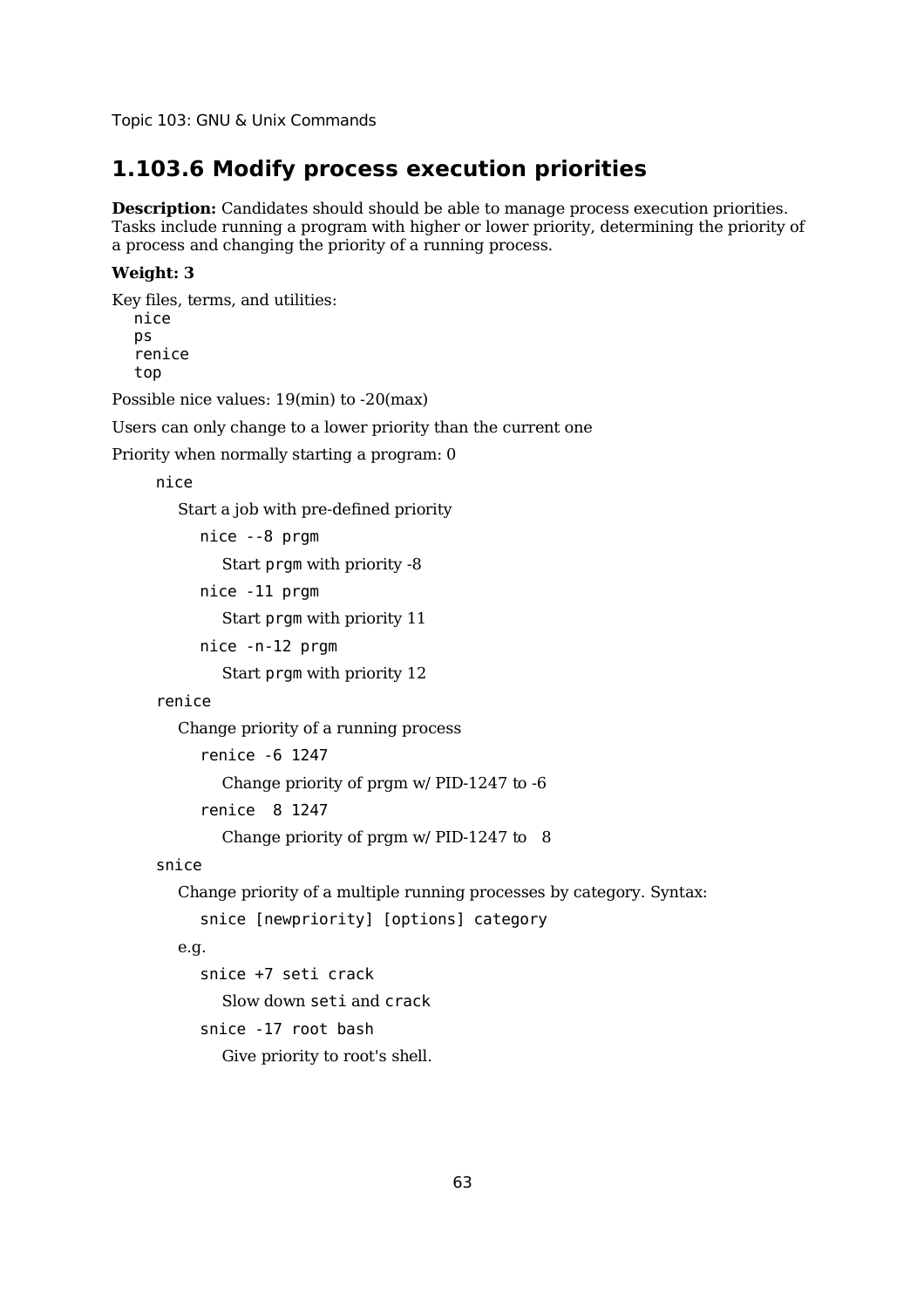### **1.103.7 Search text files using regular expressions**

**Description:** Candidates should be able to manipulate files and text data using regular expressions. This objective includes creating simple regular expressions containing several notational elements. It also includes using regular expression tools to perform searches through a filesystem or file content.

#### **Weight: 3**

```
Key files, terms, and utilities:
  grep
  regexp
  sed
     grep
        Search for patterns in text. Syntax:
          grep "regexp" filename
       See also: grep -F, grep -E
     sed
       Edit text using patterns. Ranges are declared as start, end
          sed '1,$s/^\#/##/'
             Substitute from line 1 till end($) of document
          sed -f sedscr file1
             Uses sed commands in sedsrc
          sed -e 'cmd1' -e 'cmd2' file1
             Multiple commands
          sed 's/pattern/replacement/g'
             Global substitution
          sed '/pattern/d'
             Delete matching lines or grep -v "pattern"
          sed 's/^\(.*\) \(.*\)/\1_\2/'
             Using Variables(\1 \2)Last example inserts ' ' between first 2 words in all lines.
Regular expressions (regex)
     List: . * ^ $ \< \> \b \B [..] \ (..) {..} + ? |
```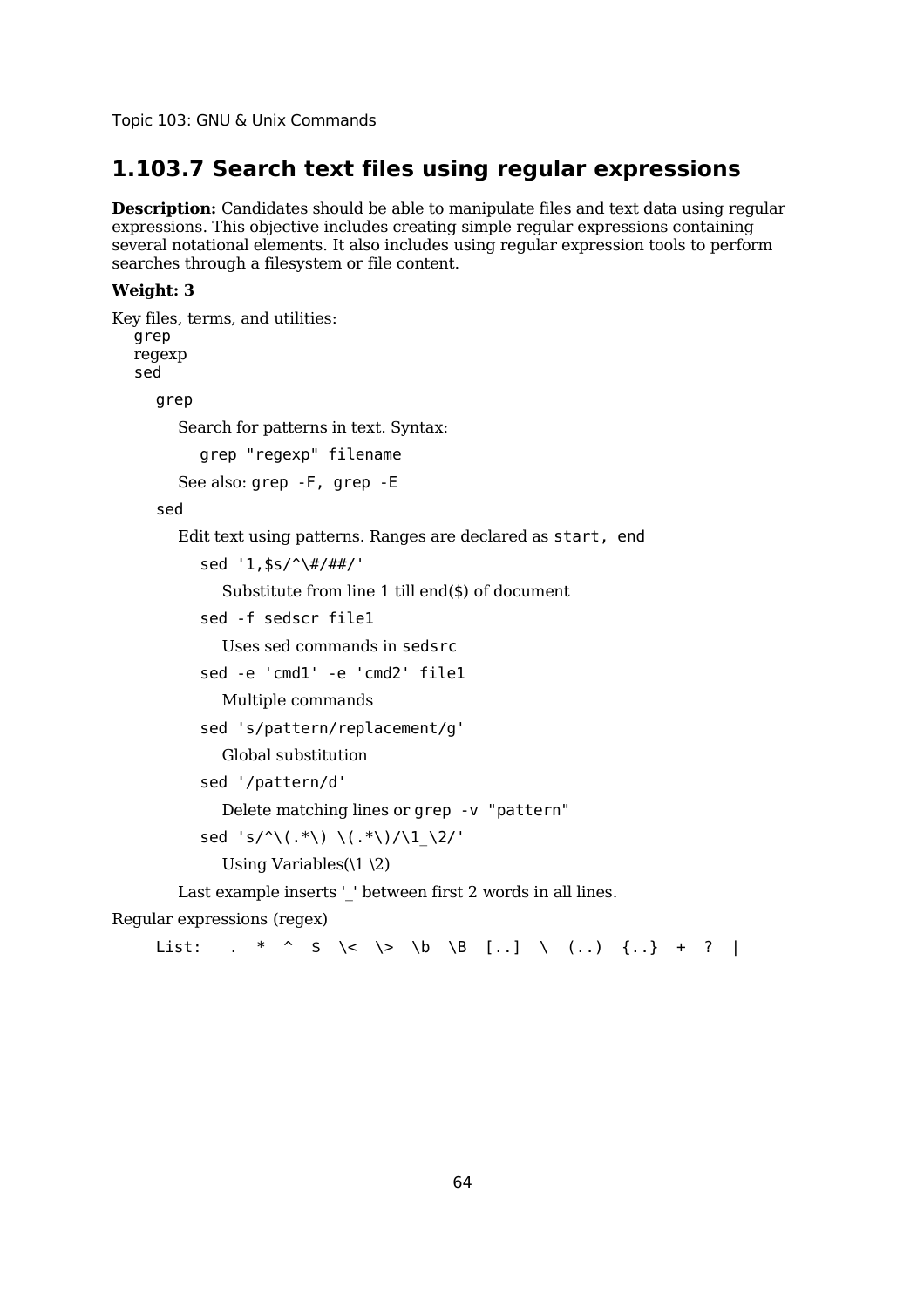# **1.103.8 Perform basic file editing operations using vi**

**Description:** Candidates should be able to edit text files using vi. This objective includes vi navigation, basic vi modes, inserting, editing, deleting, copying, and finding text.

#### **Weight: 1**

Key files, terms, and utilities:

```
vi
/, ?
h,j,k,lG, H, L
i, c, d, dd, p, o, a
ZZ, :w!, :q!, :e!
:!
```

| <b>Action</b> | <b>Keystroke</b>      | <b>Comments</b>                          |  |  |
|---------------|-----------------------|------------------------------------------|--|--|
| Search        | / <pattern></pattern> | Search forwards for <pattern></pattern>  |  |  |
|               | ? <pattern></pattern> | Search backwards for <pattern></pattern> |  |  |
| Repeat Search | Γ                     | forwards                                 |  |  |
|               | ?                     | backwards                                |  |  |
| Goto          | n                     | forward next found                       |  |  |
|               | N                     | Backward next found                      |  |  |
| Cursor move   | l                     | forward                                  |  |  |
|               | h                     | backward                                 |  |  |
|               | k                     | up                                       |  |  |
|               | j                     | down                                     |  |  |
|               | w,W                   | Forward one word                         |  |  |
|               | b, B                  | Backward one word                        |  |  |
| e             |                       | End of current word                      |  |  |
|               | 0                     | Beginning of line                        |  |  |
|               | \$                    | End of line                              |  |  |
| Goto          | 0                     | Beginning of line                        |  |  |
|               | \$                    | End of line                              |  |  |
|               | H                     | Top of screen                            |  |  |
|               | L                     | Bottom of screen                         |  |  |
|               | :1                    | First line                               |  |  |
|               | G Last line           |                                          |  |  |
|               | 23 Line 23            |                                          |  |  |
| Editing       | $<$ esc $>$           | Command mode                             |  |  |
|               | i                     | Insert mode                              |  |  |
|               | $:$ sp                | Split screen in 2                        |  |  |
|               | <ctrl>w w</ctrl>      | Change to other spilt window             |  |  |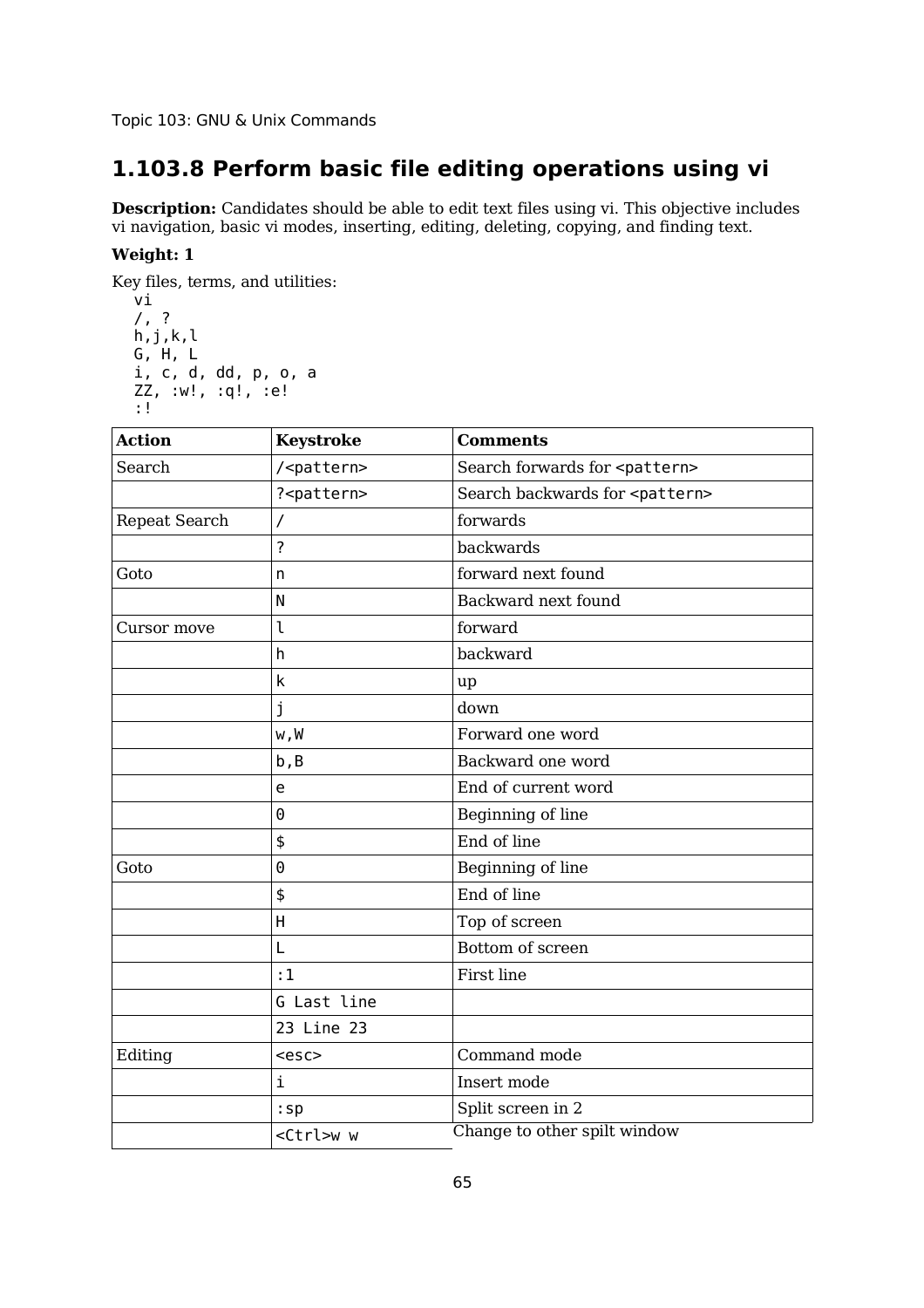| <b>Action</b>                  | <b>Keystroke</b>                 | <b>Comments</b>                                                 |
|--------------------------------|----------------------------------|-----------------------------------------------------------------|
| Delete & clipboard             | x                                | Deletes the char on the right or under the                      |
|                                |                                  | cursor (DEL)                                                    |
|                                | d                                | Delete current char or line till (incl.) next                   |
|                                | dl                               | cursor move.<br>Delete next char. on the right. Same as x       |
|                                | dk                               | Delete current line & one line above                            |
|                                | d0                               | Delete from cursor till begin of line.                          |
|                                | d\$                              | Delete from cursor till end of line.                            |
|                                | C                                | Same as d but starts inserting after                            |
|                                | ch                               | Delete 1 char backward then insert mode.                        |
|                                | сj                               | Delete current line then insert mode.                           |
|                                | C                                | Delete till end of line and then insert mode.                   |
|                                | dd                               | Delete lines                                                    |
|                                | dd<br>3dd                        | Delete current line<br>Delete 3 lines (incl. current line)      |
| Clipboard Copy and yy, nyy     |                                  | Copy current line, n lines to clipboard                         |
| Paste                          |                                  |                                                                 |
|                                | p, P                             | Paste Clipboard before, after cursor position                   |
| Start editing<br>(insert mode) | i, a, A                          | Insert text before, after cursor, at end of line                |
|                                | o, O                             | Open new line for text below, above cursor                      |
| Undoing actions                | u, <ctrl>r</ctrl>                | Undo last action in command mode.                               |
|                                | <alt>u</alt>                     | Undo last action in insert command mode.                        |
| Saving/switching<br>file       | ZΖ<br>: wq<br>$: \mathsf{X}$     | Save file and exit                                              |
|                                | :w!<br>: W                       | Save file, Save file (overwriting files)                        |
|                                | file<br>: W                      | Save file under(no overwrite)                                   |
|                                | :w! file                         | Save file under(can overwrite)                                  |
|                                | file<br>: X<br>: N<br>: n        | Save file under(no overwrite)<br>Show the next, previous buffer |
|                                | : f                              | Show name of current file                                       |
| Load/Reload/Quit               | file<br>:e                       | Loads a new file if current file is saved.                      |
|                                | e! file:                         | Loads a new file even if current file is not                    |
|                                |                                  | saved.                                                          |
|                                | r file:                          | Insert the content of file at cursor position                   |
|                                | :! cmd                           | Run shell command (cmd) and come back to                        |
|                                |                                  | current file editing.                                           |
|                                | :e!                              | Load last saved version of this file                            |
|                                | : q !                            | Quit without saving                                             |
| Substitutions                  | :1,\$s/pattern<br>/replacement/g | same as sed                                                     |
| Running a shell                | : range!                         | Runs the range of text through shell command                    |
| command                        | shellcommand                     | (filter) and replace the original with the                      |
|                                |                                  | results.                                                        |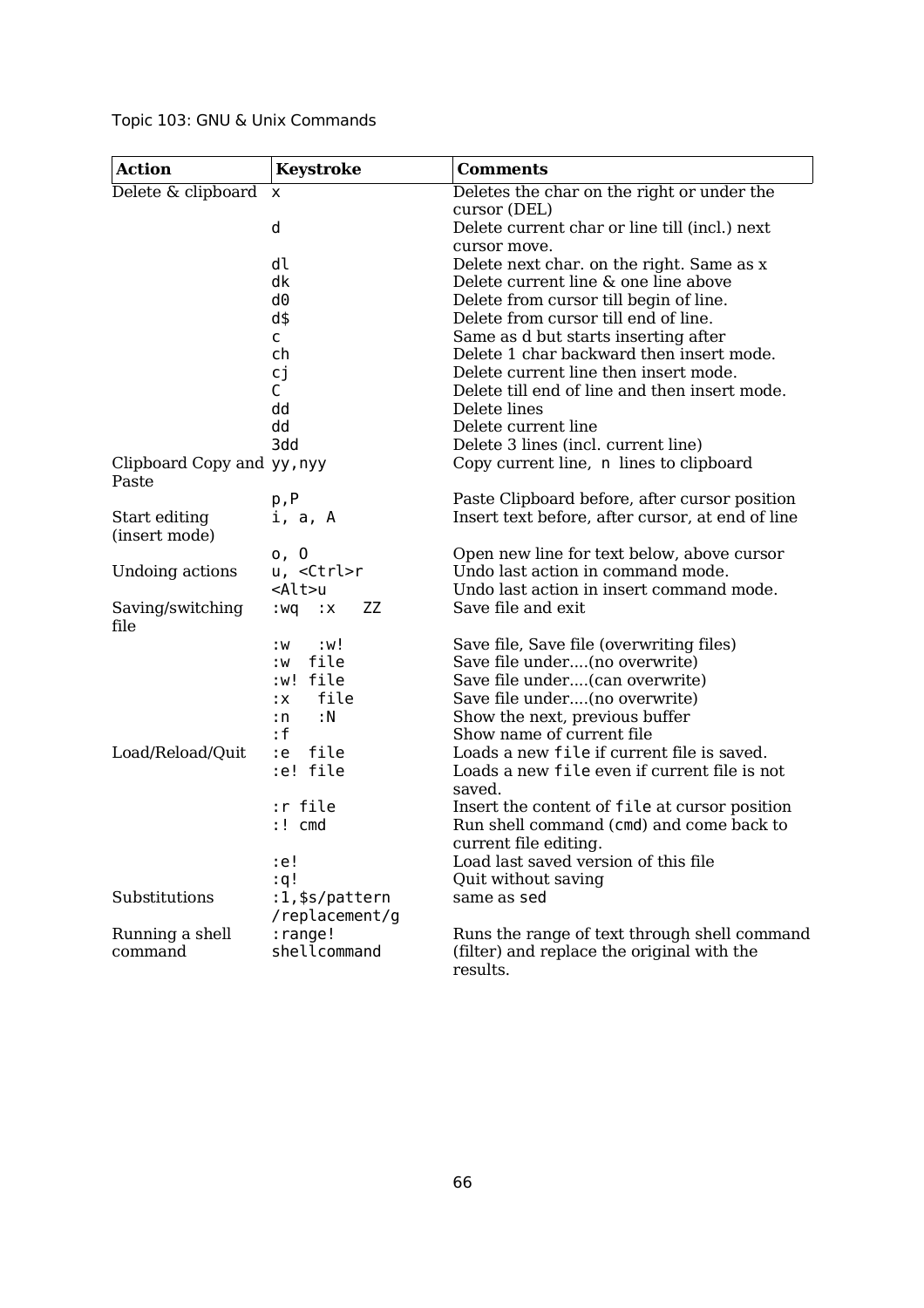#### **Total weight for this topic 24**

| 1.104.1 |                                                            |  |
|---------|------------------------------------------------------------|--|
| 1.104.2 |                                                            |  |
| 1.104.3 |                                                            |  |
| 1.104.4 |                                                            |  |
| 1.104.5 |                                                            |  |
| 1.104.6 |                                                            |  |
| 1.104.7 |                                                            |  |
| 1.104.8 | Find system files and place files in the correct location5 |  |

### **Summary**

#### **I-nodes**

A fixed number of inodes are created when a filesystem is created depending on the size of the hard disk.

Directories are files (type 'd') containing filenames and their respective inodes.

Storage element on disk are called clusters under MSDOS, and called blocks underLinux

The normal size of blocks is1024 Bytes Other possible sizes are512, 1024 & 2048 Bytes

Each Linux filesystem partition contains:

1 Boot block 1 SuperBlock inodes area Data area

#### **Content of boot Block**

Boot sector normally used to store a Boot Manager

#### **Content of Super Block (partial)**

Depending on filesystem, includes:

Number of blocks in filesystem Size of Blocks Address of first free Data Block Address of first free iNode Various status flags

tune2fs -l /dev/hda2

Full content of superblock of partition.

### **Content of Normal inodes**

Type and access rights Number of hard links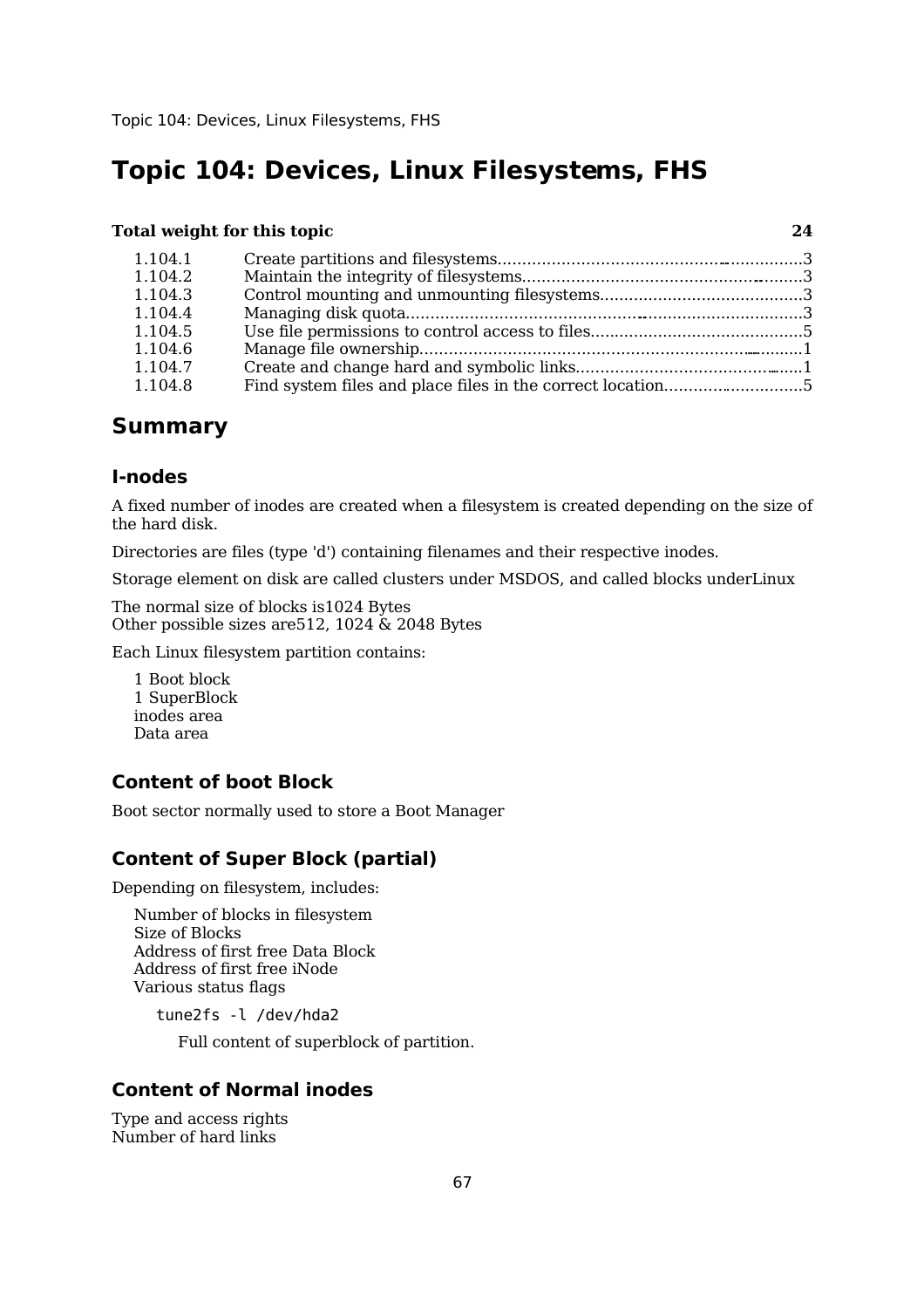UID GID Filesize in bytes mtime (last content modified) ctime(last properties modified) atime(last time accessed) Address of Block 0 .... Address of Block 9 Address of single-indirection block Address of double-indirection block Address of triple-indirection block Block 0 to 9:<br>
Block containing data<br>
Single-indirection block: Block listing up to 128 Single-indirection block: Block listing up to 128 Data Blocks<br>Double-indirection block: Block listing up to 128 Single-indire Double-indirection block: Block listing up to 128 Single-indirection Blocks Block listing up to 128 Double-indirection Blocks

#### **EXT2 Filesystem**

The main difference between other filesystems and the EXT2 is the content of the inodes which are slightly different to accommodate future expansion and special features.

Content of EXT2 inodes:

| permissions<br>Nr. of Hard links |          | owner(UID)<br>group(GID) |          |                               |  |  |  |
|----------------------------------|----------|--------------------------|----------|-------------------------------|--|--|--|
| size                             |          |                          |          | properties change time(ctime) |  |  |  |
| modification time(mtime)         |          |                          |          | access time(atime)            |  |  |  |
| deletion time(dtime)             |          |                          |          | blockcount                    |  |  |  |
| flags(attributes)                |          |                          |          | file version (NFS)            |  |  |  |
| file ACL                         |          |                          |          | dir ACL                       |  |  |  |
| fragment<br>addr.                | fr. size |                          | frag. nr | reserved                      |  |  |  |
| 1. block data                    |          |                          |          | 2. block data                 |  |  |  |
| 3. block data                    |          |                          |          | 4. block data                 |  |  |  |
| 5. block data                    |          |                          |          | 6. block data                 |  |  |  |
| 7. block data                    |          |                          |          | 8. block data                 |  |  |  |
| 9. block data                    |          |                          |          | 10. block data                |  |  |  |
| 11. block data                   |          |                          |          | 12. block data                |  |  |  |
| simple indirect                  |          |                          |          | double indirect               |  |  |  |
| triple indirect                  |          |                          |          | reserved                      |  |  |  |
| reserved                         |          |                          |          | reserved                      |  |  |  |

#### **Some differences between EXT2 and normal filesystem**

Deletion Time entry: Helpful for un-deleting files

Field for 12 attributes(flags): A,a,c,d,i,S,s,u.

Useful are:

```
Append (+a)
```

```
Allows only to append to it via redirection(>>)
```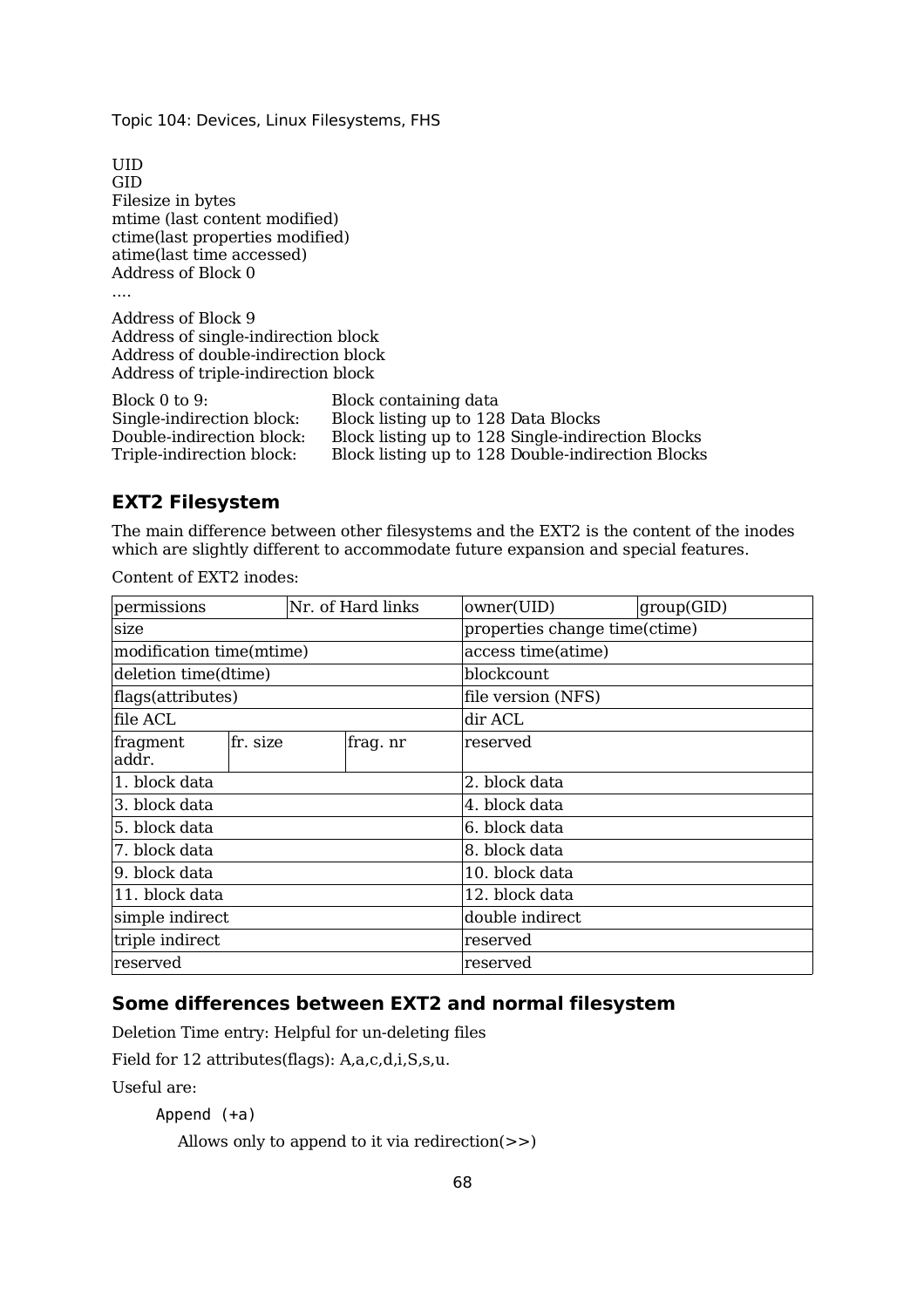Immutable (+i)

Not changeable, no new hardlinks, not deletable

Safe-delete (+s)

Fills file with '0s' before deleting it.

chattr attribute filename

Changes the file's attributes. Root only

chattr +i file

Turns attribute i ON

chattr -i file

Turns attribute i OFF

lsattr filename

Lists a file's attributes

File Version Entry: Can be used by NFS server.

File ACL and Dir ACL: (Access Control List) for better access control.

Support for fragmented files

12 Direct Block Addresses instead of 10 (standard)

The Superblock has multiple backups of itself at the start of some block groups. I found between 6 to 10 copies (backups) in 3 to 10 GB Partitions

Ext2 superblock has extra entries:

Valid-Flag Entry: if ON means the filesystem was not unmounted properly. e2fsck uses this flag to know if it should do a full check.

e2fsck -f

forces the full check.

Max-Mounts before full check and mount-count Entries: Used by e2fsck. If mountcount=Max-Mounts before full check then e2fsck does a full check at boot time.

Percent of full partition space reserved for root Entry: Normally 5%.

tune2fs can manipulate these above superblock entries.

Warning: Partition should NOT be mounted as ReadWrite if changing any of these entries.

#### **Journaling Filesystems**

| EXT3:     | Is an EXT2 filesystem with a journal file and journalling functions.                                             |
|-----------|------------------------------------------------------------------------------------------------------------------|
| Reiserfs: | Stores a report of all transactions bigger than 1 block. Up to 10 times faster<br>than EXT3 when reading.        |
| Xfs:      | Ported from IRIX system. Meant for handling very large files.<br>Max 9,000 Peta Bytes. (9 mega mega mega bytes!) |

# **1.104.1 Create partitions and filesystems**

**Description:** Candidates should be able to configure disk partitions and then create filesystems on media such as hard disks. This objective includes using various mkfs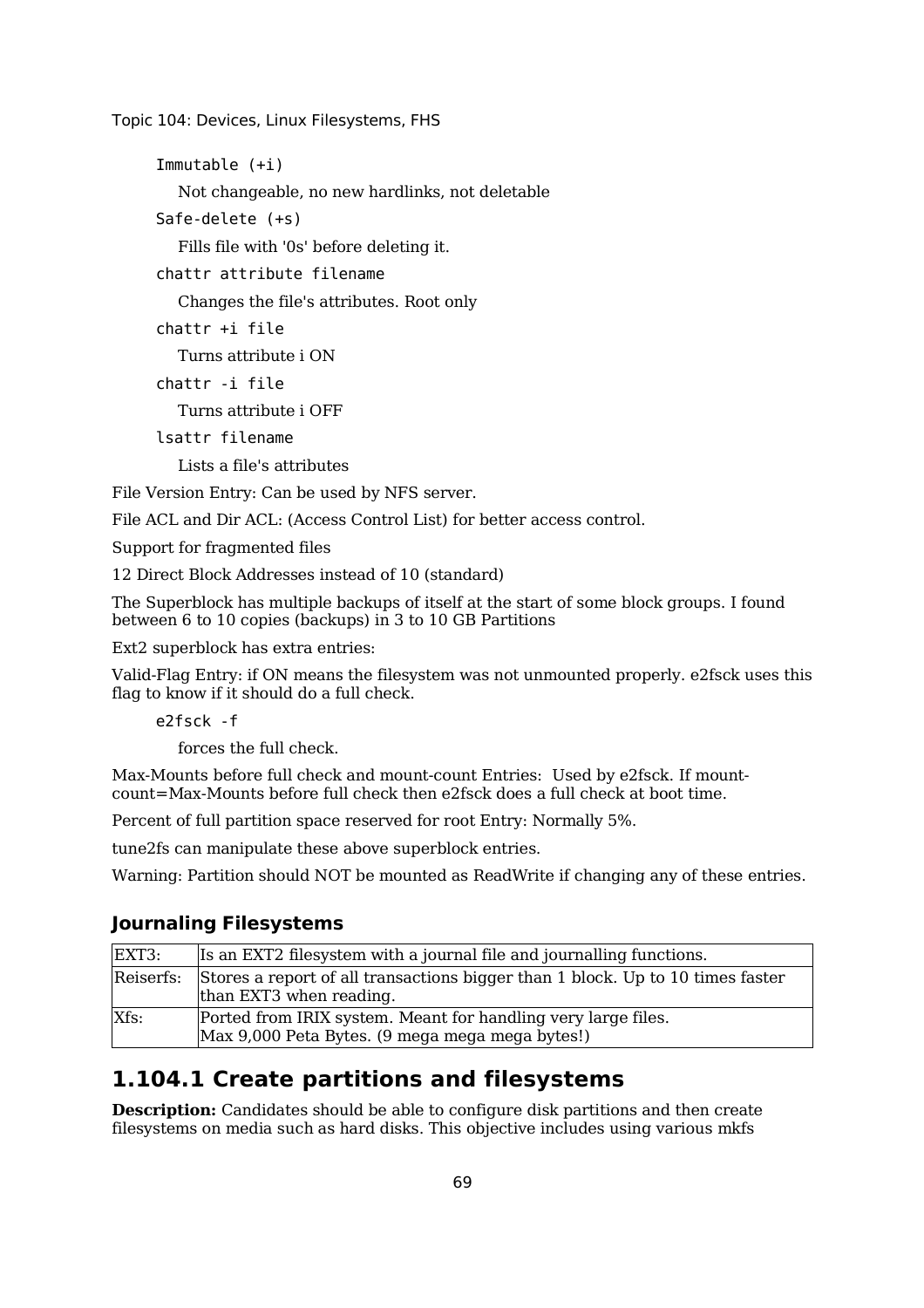commands to set up partitions to various filesystems, including ext2, ext3, reiserfs, vfat, and xfs.

#### **Weight: 3**

Key files, terms, and utilities: fdisk mkfs

### **Notes**

Max number of Primary partitions per hard disks: 4

Max number of extended partitions per hard disk: 1

Maximum number of logical partitions per hard disk: 11

Partitions names:

```
hda----IDE-Ctrl1------hdb hdc----IDE Ctrl 2-----hdd
master slave master slave slave
hda1 (pri/ext)
hda2 (pri/ext)
hda3 (pri/ext)
hda4 (pri/ext)
    hda5 (logical)
    hda6 (logical)
    ..........
    hda15 (logical)
```
## **Partitioning**

fdisk -l

Display all hard disks and partitions recognized in the system.

fdisk /dev/hda

Partition hard disk hda.

fdisk commands: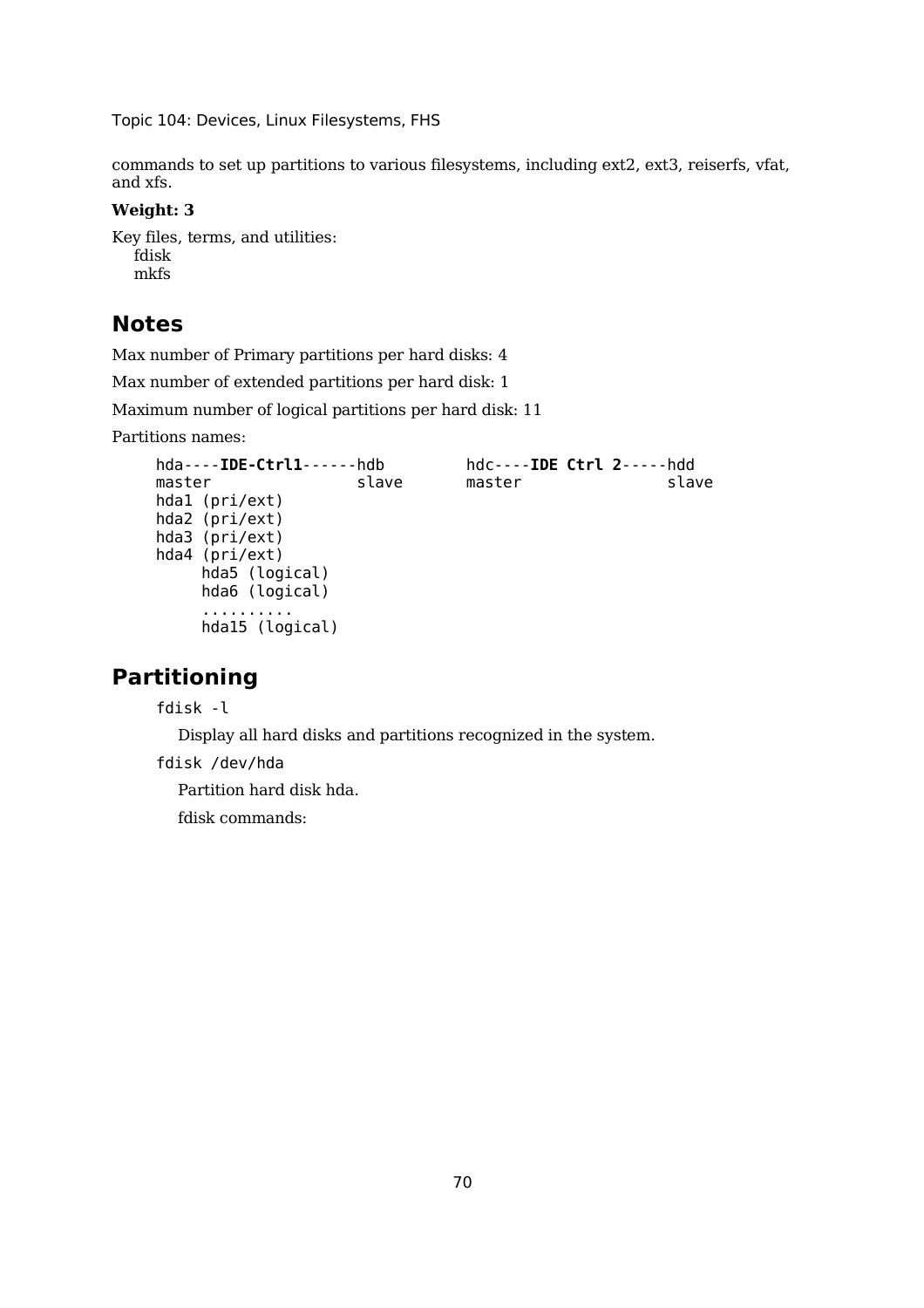```
Command (m for help):m
Command action
  a toggle a bootable flag
  b edit bsd disklabel
  c toggle the dos compatibility flag
  d delete a partition
  l list known partition types
  m print this menu
  n add a new partition
  o create a new empty DOS partition table
  p print the partition table
  q quit without saving changes
  s create a new empty Sun disklabel
  t change a partition's system id
  u change display/entry units
  v verify the partition table
  w write table to disk and exit
  x extra functionality (experts only)
```
Creating a new partition:

n --> primary-->.....

Changing its partition system id:

t--->l(list)-->83(linux) or 82(swap)

List partitions:

p Shows the partition table

When all finished:(warning: last change to verify and correct if needed )

w Writes the partition table on disk!!!

Note: Linux does not need the activation of the bootable flag, but Windows does. So if Windows is installed and the flag is on for its partition, then leave it there.

### **Creating a filesystem.**

```
mkfs -t filesystem [options] device [blocks]
or
mke2fs [options] device [blocks] (for ext2 filesystem)
  Possible commands and their synonyms:
    mke2fs = mkfs.ext2 = mkfs -t ext2mkfs.ext3 = mkfs.ext2 - j = mkfs - t ext3mkdosfs = mkfs.msdos = mkfs.vfat = mkfs -t vfatmkfs.xfs = mkfs - t xfsmkfs.bfs, mkfs.minix,, mkfs.xiafs
  filesystems:
    ext2,ext3,vfat,msdos,reiserfs,xfs,minix,bfs,xiafs
  Options:
    -b
```
Block size. Valid values: 1024, 2048, 4096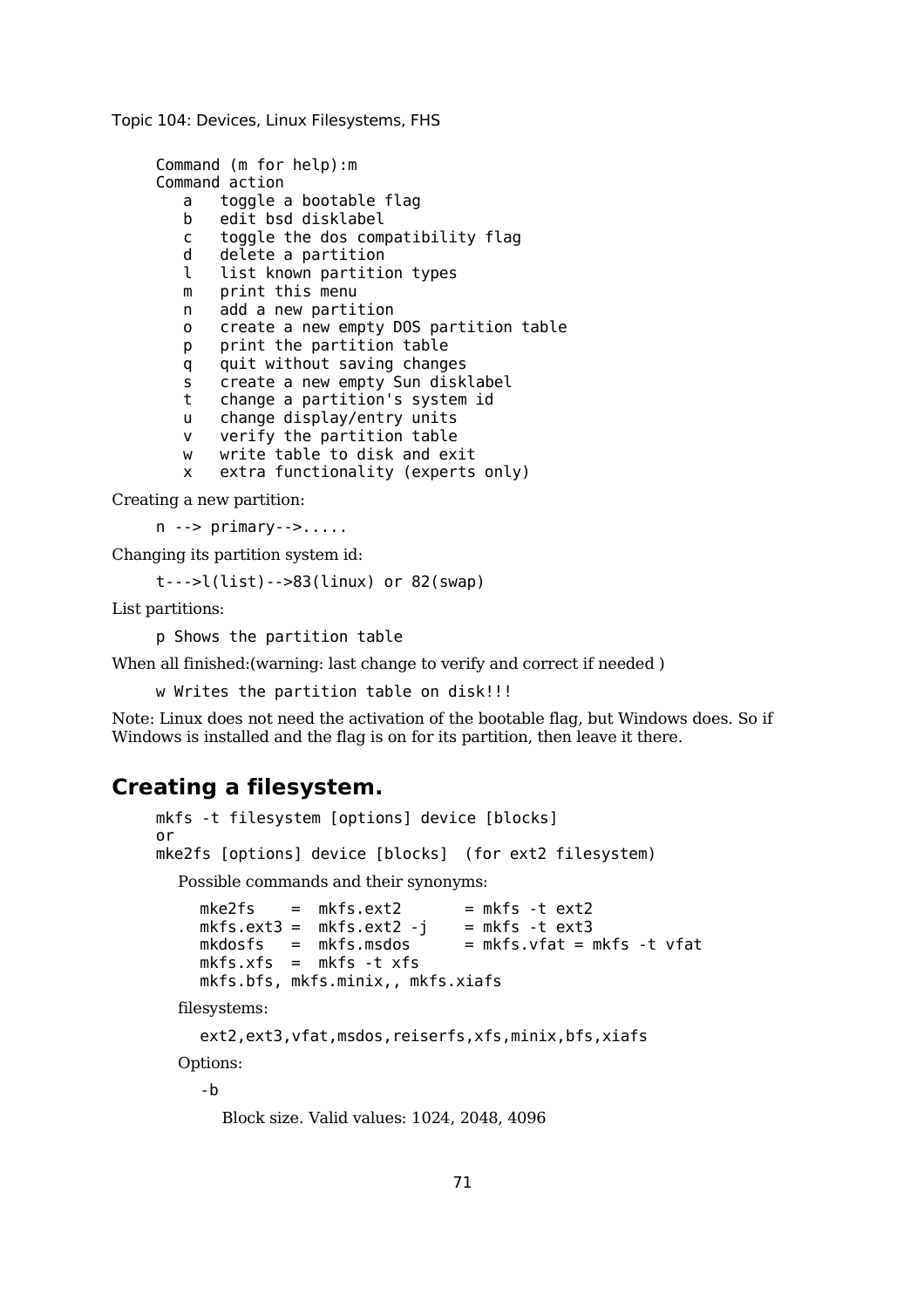-c

Before creating the filesystem, check the device for bad blocks

-i n

Specify the number(n) of bytes per inode. Min  $=$  Block size. This helps to calculate the number of inodes to create. Number of i-nodes is dependent on the size of partition.

-N n

Specify the absolute number(n) of i-nodes to create.

device:

/dev/xxxx xxxx=hda1.... hdc4 etc.

blocks:

Optional. Size in blocks of the filesystem to create. If not given the size is auto detected.

```
mkreiserfs options device
or
mkfs -t reiserfs " " " "
or
mkfs.reiserfs " " " "
```
For making a reiser filesystem.

```
tune2fs -j device
```
Converts an ext2 to ext3 filesystem.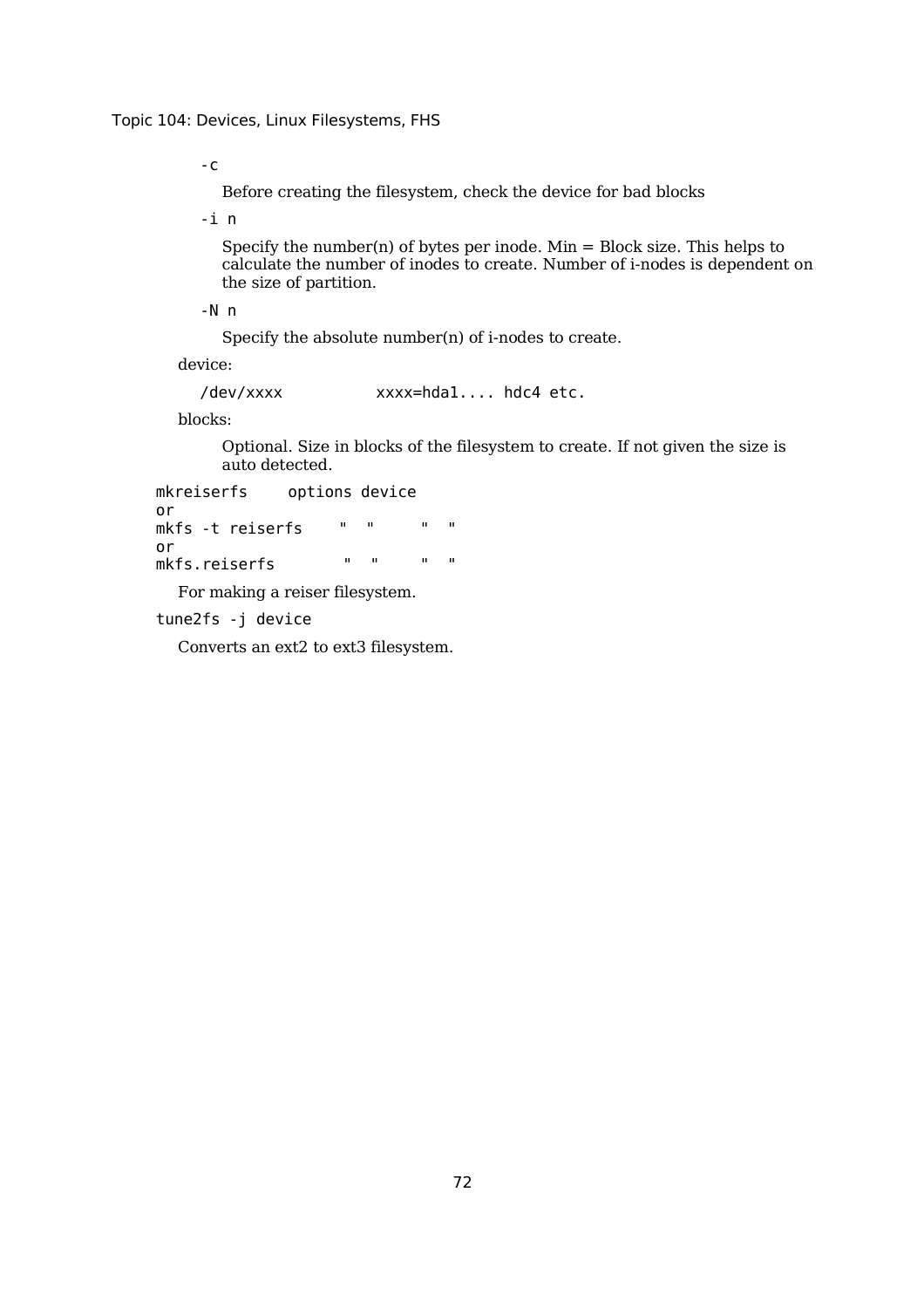### **1.104.2 Maintain the integrity of filesystems**

**Description:** Candidates should be able to verify the integrity of filesystems, monitor free space and inodes, and repair simple filesystem problems. This objective includes the commands required to maintain a standard filesystem, as well as the extra data associated with a journaling filesystem.

#### **Weight: 3**

Key files, terms, and utilities: du

df fsck e2fsck mke2fs debugfs dumpe2fs tune2fs

### **Disk Usage**

du

du is recursive by default.

du -sh /root

Display amount of space used by /root directory

du -h --max-depth=0 /home

Amount of space used by /home (non recursive)

### **Disk Free**

df

List (in kilobytes) free & used space on mounted partitions

df -h

Same as above but in human readable format (K,M,G)

df -i /dev/hda3

Show number of free inodes on hda3 Note: df -i doesn't show inode info for reiserfs or XFS, since they create inodes dynamically.

### **File system check**

fsck

Check file system

Shortcut aliases for fsck:

| $e2$ fsck = fsck.ext2 | For EXT2 and EXT3 |
|-----------------------|-------------------|
| reiserfsck            | For Reiserfs      |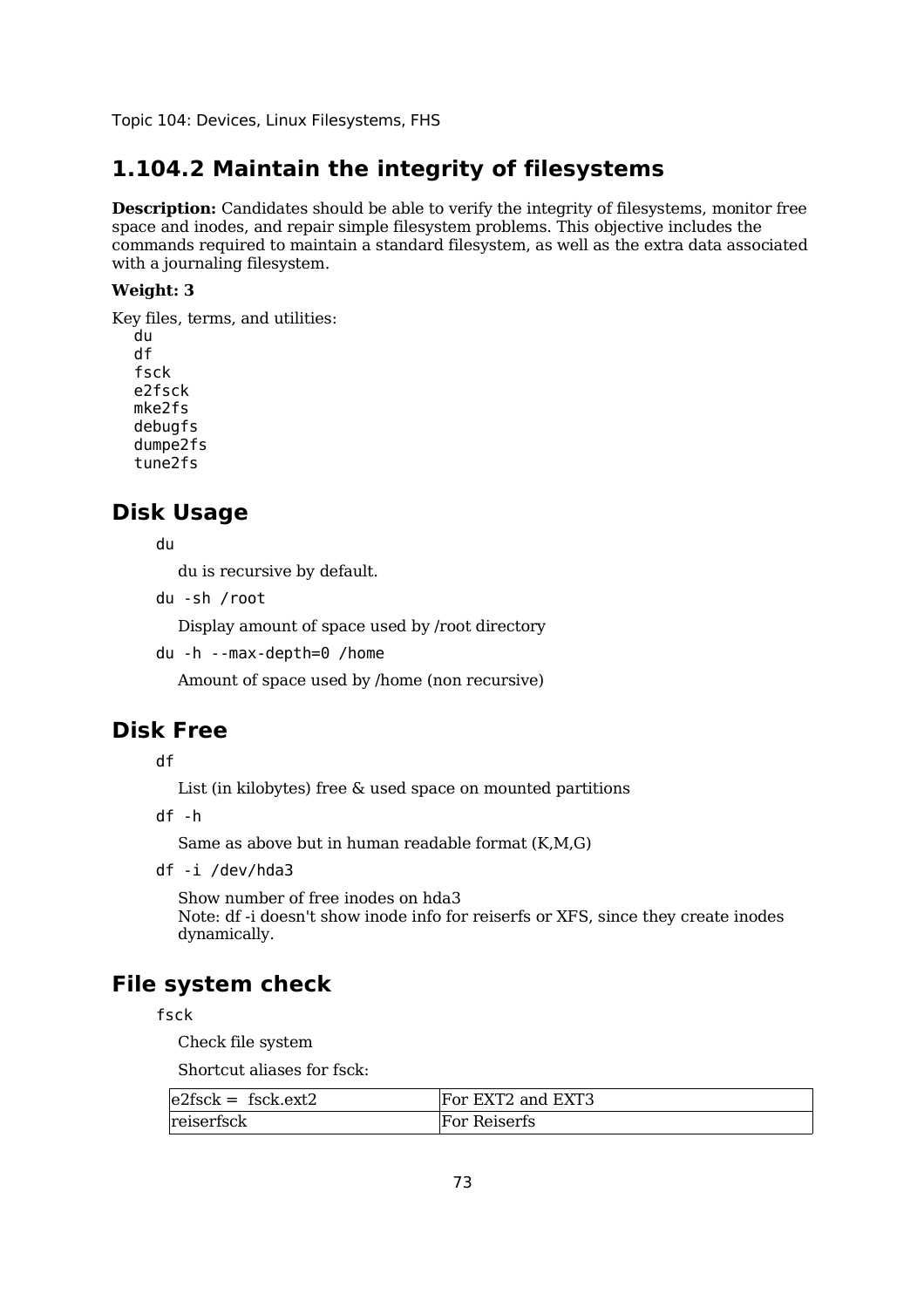| fsck.minix      | For minix      |
|-----------------|----------------|
| fsck.msdos      | For Ms DOS FAT |
| fsck.vfat       | For DOS VFAT   |
| <b>fsck.xfs</b> | For XFS        |

Note: fsck should only be run on a non-mounted or read-only mounted filesystem.

#### Syntax:

fsck options filesystem

options: (mostly for the ext2/ext3 filesystem)

| l-A  | Checks all filesystems listed for check in /etc/fstab           |
|------|-----------------------------------------------------------------|
| l-f  | Force checking even if the Valid-Flag is not set(filesystem ok) |
| -p   | Auto Repair without asking                                      |
| $-n$ | NO-Simulation. No writing of any changes on disk                |
| l-V  | YES- Answer yes to any questions coming up. Dangerous!          |

### **File system debugging**

debugfs

Interactive command driven debugging program. Created to fully control and manipulate the ext2 filesystems. Default is in read-only mode. -w option overrides this. Command help shows all valid commands.

# **File system info dump**

dumpe2fs

Displays lots of information about the structure of the ext2 filesystem. Incl: Superblock content, free inodes categorized per block groups Location(offsets) of the superblock backups, etc.

Can be useful to be saved in a file and used to recover a damaged system.

### **File system tweaking**

tune2fs

Allows manipulation of some of the parameters of the ext2 filesystem located in the superblock. Here are a few examples:

tune2fs -l /dev/hda5

List the content of the superblock

tune2fs -j /dev/hda3

Converts the ext2 filesystem to ext3

tune2fs -c 30 /dev/hda2

Change the max-mount-count to 30

tune2fs -C 0 /dev/hda9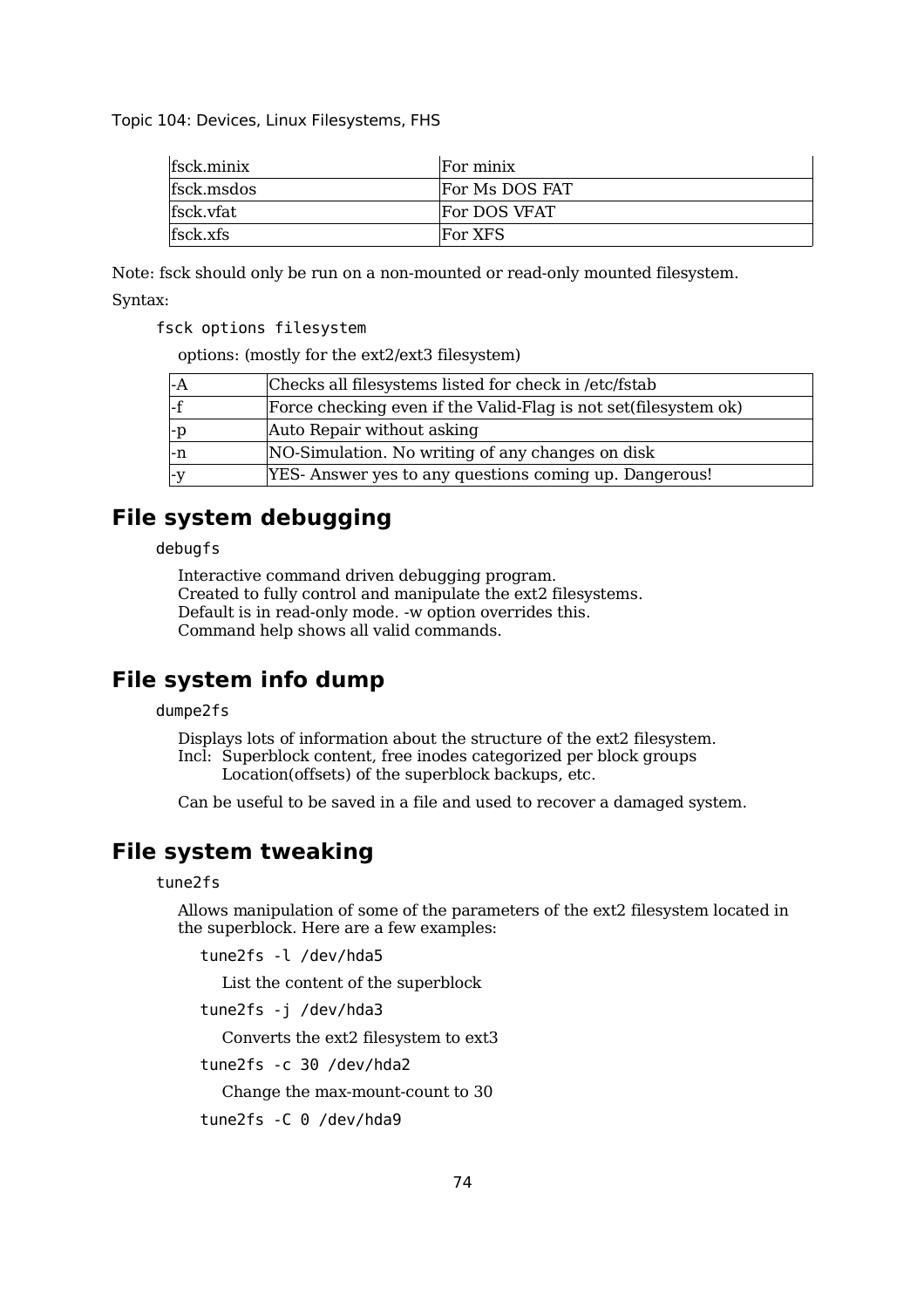Reset the number of mounts counter to 0.

Extra examples:

dumpe2fs /dev/hda7 | grep '[mM]ount count'

dumpe2fs 1.19, 13-Jul-2000 for EXT2 FS 0.5b, 95/08/09 Mount count: 7 Maximum mount count: 20

tune2fs -C 9 /dev/hda6

tune2fs 1.19, 13-Jul-2000 for EXT2 FS 0.5b, 95/08/09 Setting current mount count to 9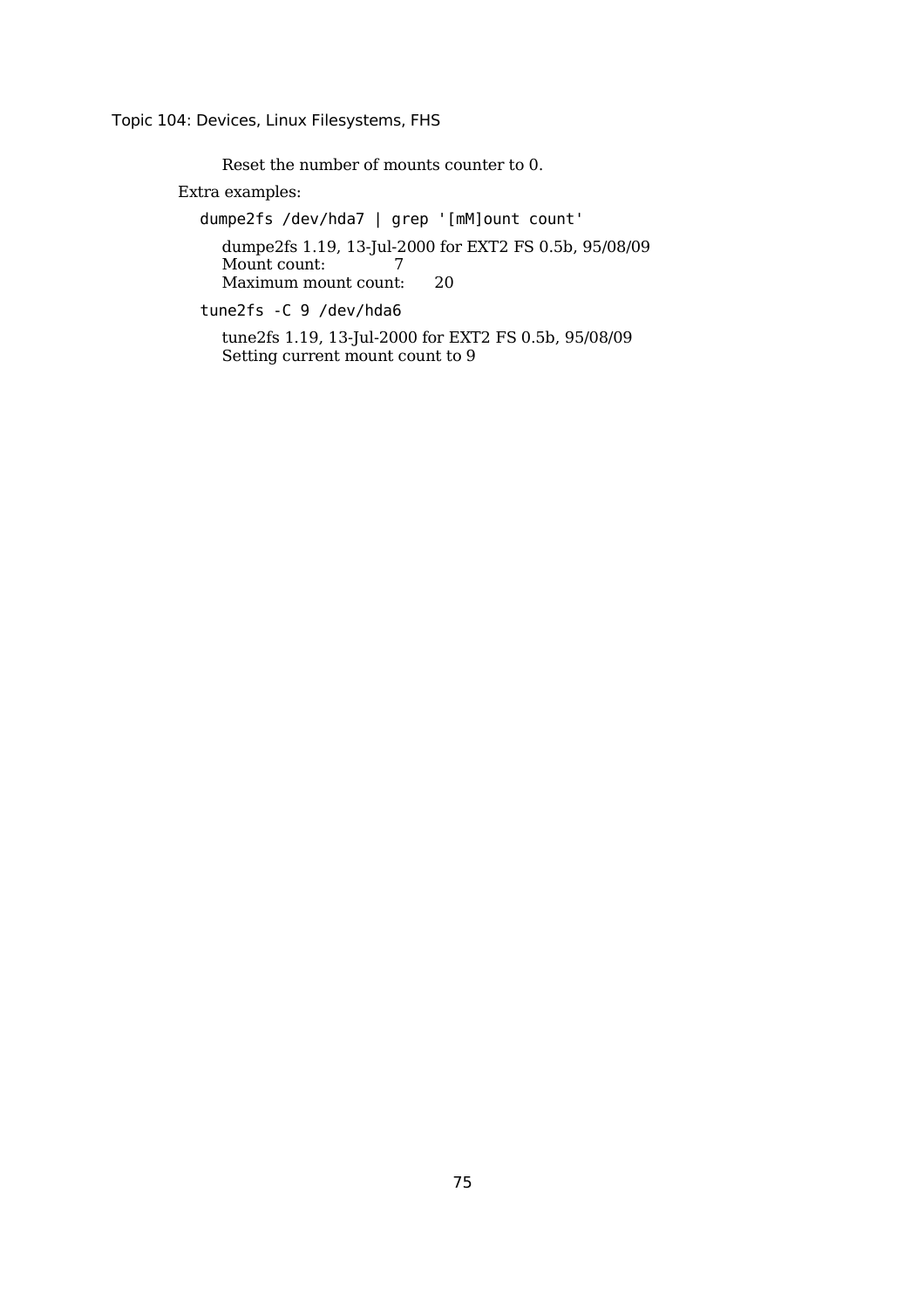### **1.104.3 Control mounting and unmounting filesystems**

**Description:** Candidates should be able to configure the mounting of a filesystem. This objective includes the ability to manually mount and unmount filesystems, configure filesystem mounting on bootup, and configure user mountable removeable filesystems such as tape drives, floppies, and CDs.

#### **Weight: 3**

Key files, terms, and utilities: /etc/fstab mount umount

Syntax of mount command

mount -t <fstype> <SourceDevice> <MountPoint> Example: mount /dev/hdc /cdrom

mount -a

Try to mount all the devices listed in fstab as it happens at boot time.

/etc/fstab file format

| <b>Device</b><br>Mount point |          | <b>Files system</b><br><b>Options</b> |                     | Dump | fsck |
|------------------------------|----------|---------------------------------------|---------------------|------|------|
| order                        |          |                                       |                     |      |      |
| /dev/hda1                    | /boot    | ext2                                  | defaults            |      |      |
| /dev/hdb1                    |          | ext2                                  | defaults            | 0    | 2    |
| /dev/hdb3                    | swap     | swap                                  | defaults            | 0    |      |
| /dev/cdrom                   | /cdrom   | iso9660                               | ro, no auto, user   | 0    |      |
| /dev/floppy                  | /floppy  | auto                                  | noauto, user        | 0    |      |
| /dev/hdc1                    | /windows | vfat                                  | $user, umask = 000$ | 0    |      |

Default options

rw,suid,dev,exec,auto,nouser,async,atime

(async=buffered)

List of all options

| auto    | noauto  | Mounting at boot time?                                      |
|---------|---------|-------------------------------------------------------------|
| exec    | noexec  | Execute binaries found on device?                           |
| sync    | async   | Buffered data when writing?                                 |
| atime   | noatime | Update inode access time when accessed?                     |
| dev     | nodev   | Accept special character and block devices?                 |
| suid    | nosuid  | Allow suid on mounted file system?                          |
| luser   | nouser  | Allow user to mount device?                                 |
| rw      | ro      | Read/Write(rw) or Read only(ro)?                            |
| remount |         | Remount the already mounted device.                         |
| lumask= |         | Sets the umask for writing on the partition (good for vfat) |

Notes: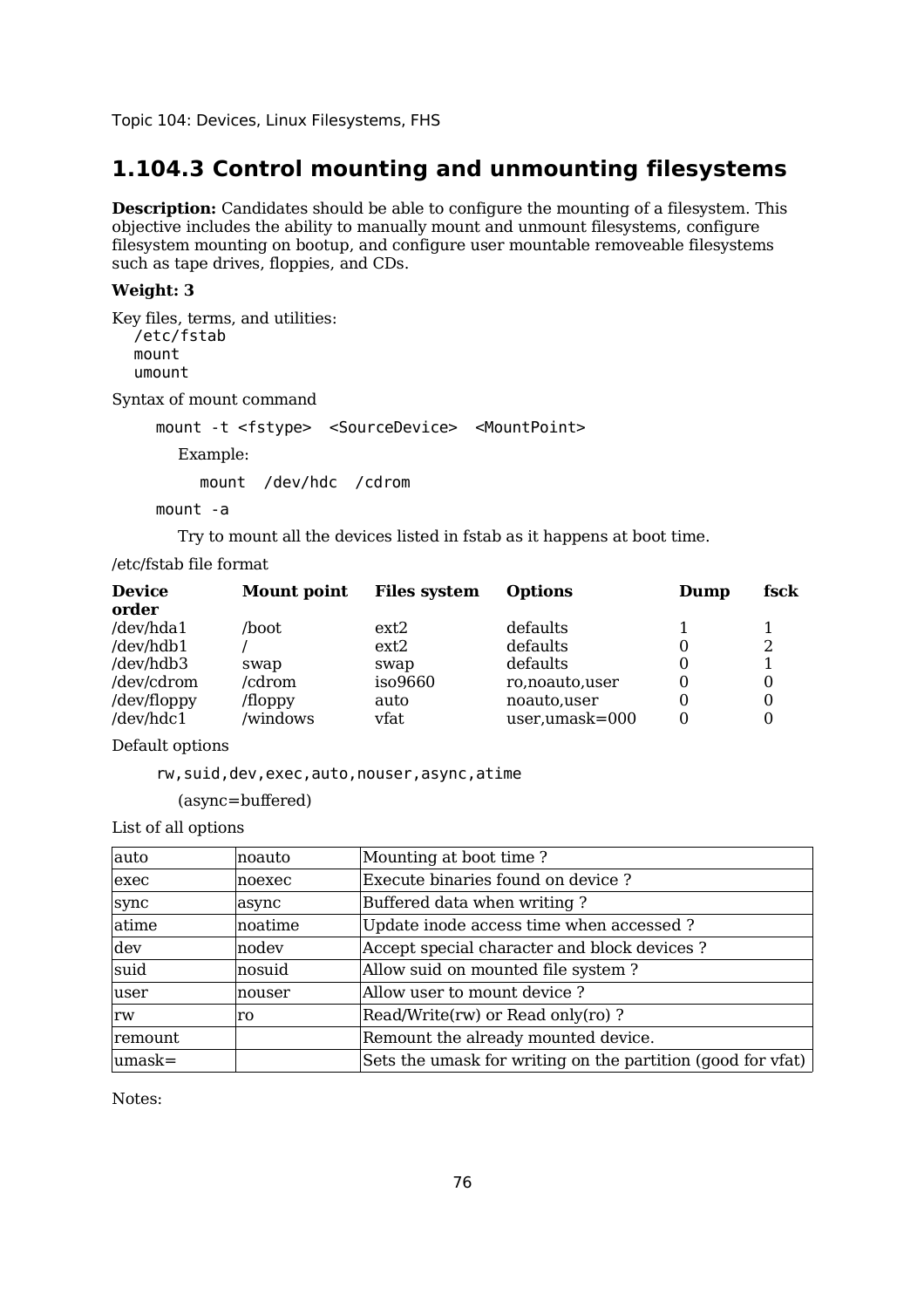The option user implies: noexec,nosuid and nodev unless overridden by subsequent contradictory options.

Normal options for vfat Partition:

user,umask=000

The option mount -w ... is the same as mount -o rw

Almost all options can also be entered using mount -o. Example:

mount -o ro,umask=000 -t vfat /dev/hdd /windows

Display already mounted devices

mount

Most complete info

cat /etc/mtab

Not always refreshed immediately

cat /proc/mounts

Always current

df -h

Mounted devices and space used/free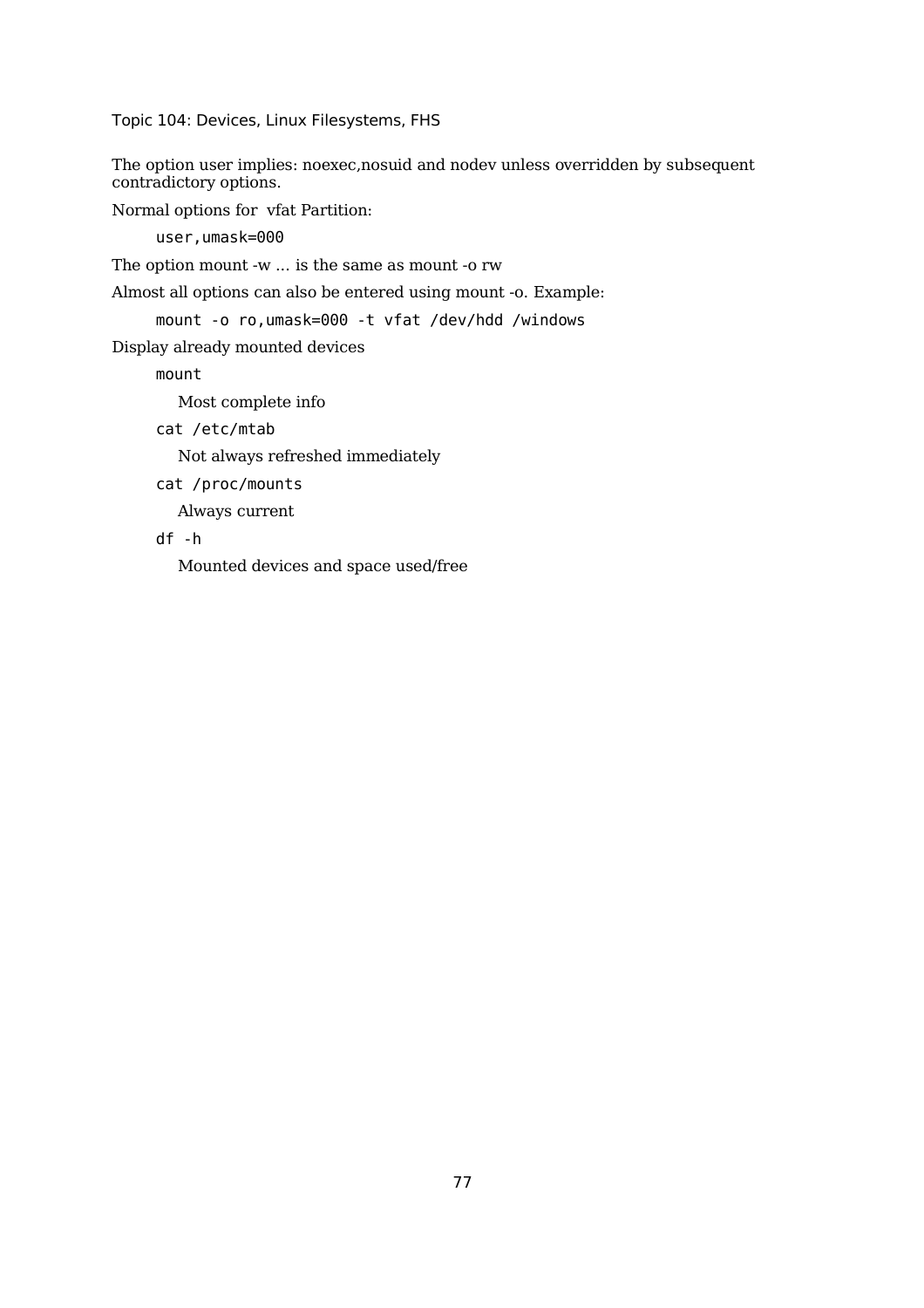## **1.104.4 Managing disk quota**

**Description:** Candidates should be able to manage disk quotas for users. This objective includes setting up a disk quota for a filesystem, editing, checking, and generating user quota reports.

#### **Weight: 3**

Key files, terms, and utilities: quota edquota repquota quotaon

### **Summary**

The user is allowed to cross the soft limit for the length of time limited by the grace period, after which he's not allowed to write anything on the partition.

The hard limit may never be exceeded by the user.

The quota limits may be expressed in number of 1k blocks or in number of inodes (total number of files and directories) or both.

### **Procedure for installing quotas**

Edit /etc/fstab and enter usrquota,grpquota in options field for filesystem

/dev/hda3 /home ext2 defaults,usrquota,grpquota 1 1

Remount the filesystem

mount -o remount /dev/hda3

Initialize the quota databases files(aquota.user,aquota.group)

quotacheck -avugm

Set quota for each user:

edquota -u paul

or

edquota paul

Edit grace period for all the users:

```
edquota -tu
```

```
Turn quotas ON:
```

```
quotaon -u /dev/hda3
```
Check quota for user:

quota paul

Create a quota report for all users:

repquota -u /dev/hda3

Create a quota report for all groups: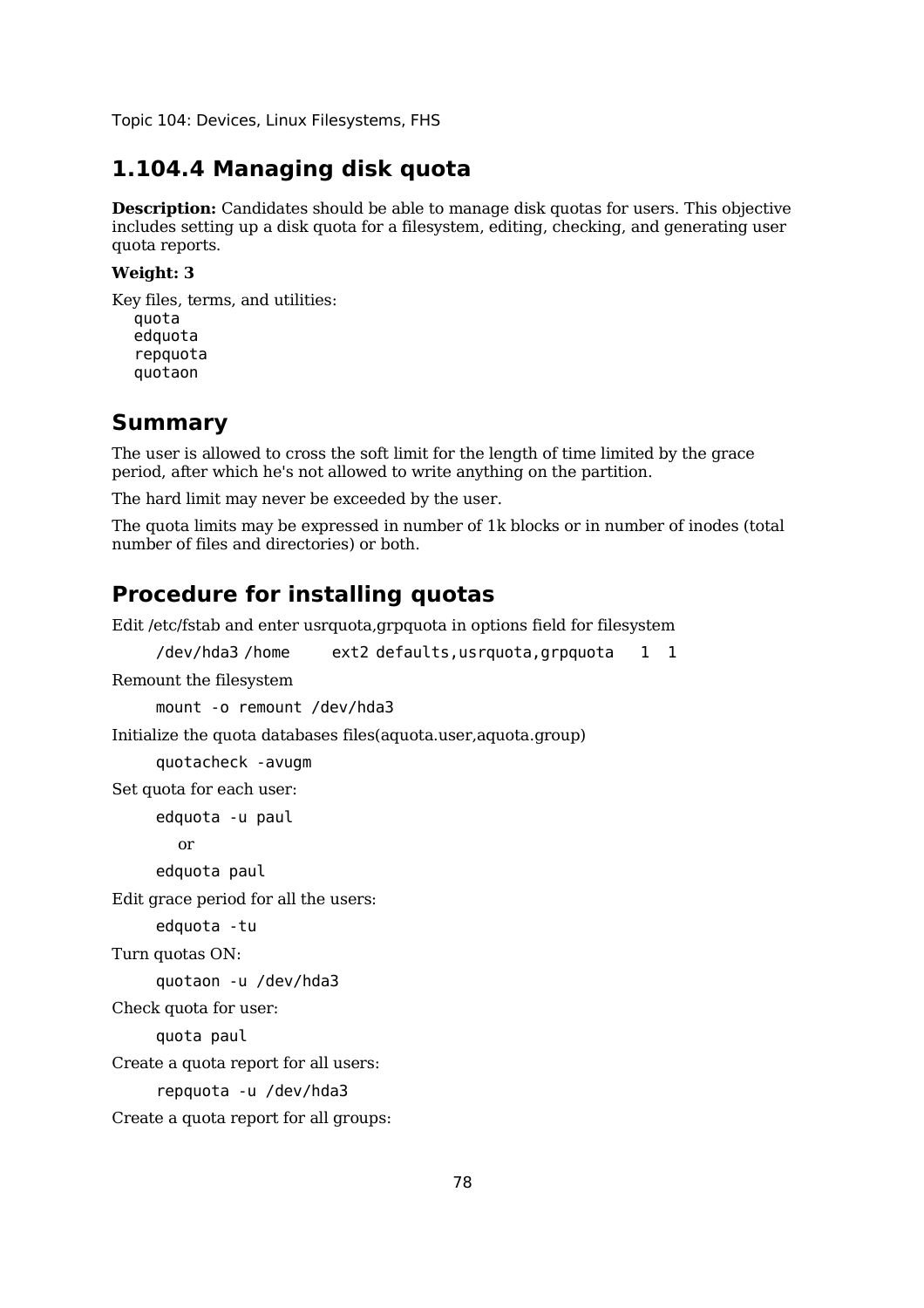repquota -g /dev/hda3 Turn quotas OFF(when needed) quotaoff -u /dev/hda3

### **Detailed preparation of quotas**

Enter the following options in /etc/fstab for the partitions that must use quotas.

/dev/hda2 /srv/www ext2 defaults,usrquota,grpquota 1 1

/dev/hda3 /home ext2 defaults,usrquota,grpquota 1 1

Remount the filesystems:

mount -o remount /srv/www

mount -o remount /home

Enter the following command to verify existing used space by each user and group:

quotacheck -avugm

This command will also update two files in the /home directory:

quota.group, and quota.user

if version 2 of quotas is used then the two files will be:

aquota.group, and aquota.user

Start editing the quota for each user:

edquota -u john

or

edquota john

Edits the filesystem quota for the user john. The quota editor(vi) will appear and will allow changes to the soft and hard quota for user john. Note: The value 0 for soft or hard quota means N O L I M I T.

| - +        |        |      |      |        |      |      |
|------------|--------|------|------|--------|------|------|
| Filesystem | blocks | soft | hard | inodes | soft | hard |
| /dev/hda7  | 3288   | 4000 | 6000 | 649    | 2000 | 3000 |
| -+         |        |      |      |        |      |      |

This above example means that john:

Already uses 3288 blocks(kb) of data on /dev/hda7 in 649 inodes (files) The soft quota is set to 4000 kB and hard to 6000 kB The soft limit is set to 2000 inodes and hard limit to 3000 inodes

#### edquota -tu

Edits grace period for all users. It is not possible to set grace period for individual users

(month(s),day(s),hour(s),min(utes),sec(onds))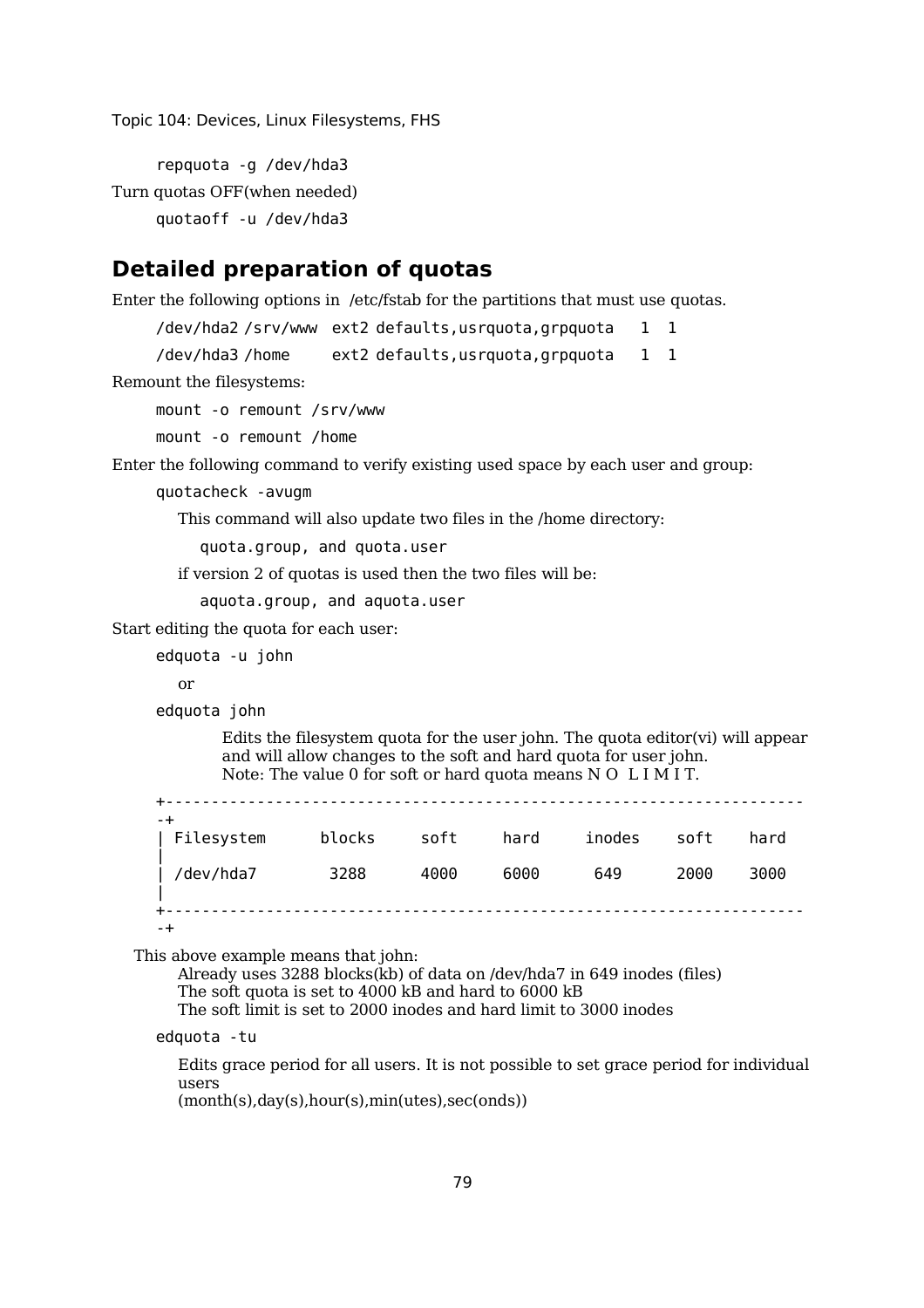+---------------------------------------------------------------------- -+ | Filesystem Block grace period Inode grace period | | /dev/hda7 7days 5days | +---------------------------------------------------------------------- -+

To copy the quota for other users with the same limit values, easiest way is:

```
edquota -p john patrick
```
This command will give patrick the same quota limits as john.

To verify the status of the quota for the user john use the commands:

 $su -$ 

quota john

The result:

```
+------------------------------------------------------------------+
| Disk quotas for user john (uid 5001): |
| Filesytem blocks quota limit grace files quota limit grace |
| /dev/hda7 3288 4000 6000 649 2000 3000 |
+------------------------------------------------------------------+
```
This means that the user john has 649 files using 3288 Kb of hard disk space. His soft limit is 4000 Kb or 2000 inodes and hard limit is 6000 kb or 3000 inodes

### **Repquota**

Repquota produces summarized quota information for a file system. Here is a sample of the output that repquota gives:

```
# repquota -a
*** Report for user quotas on device /dev/hda7
Block grace time: 7days; Inode grace time: 5days
          Block limits File limits
User used soft hard grace used soft hard grace
root -- 175419 0 0 14679 0 0
john +- 6000 4000 6000 650 2000 3000
uucp -- 729 0 0 23 0 0
user1 -- 13046 15360 19200 806 1500 2250
repquota -g /home
 Report of groups quota
repquota -u /home (same as repquota /home)
 Report of users quota
```
### **Quotaon and Quotaoff**

quotaon -u /dev/hda2

turns ON quota accounting in kernel for users(-u)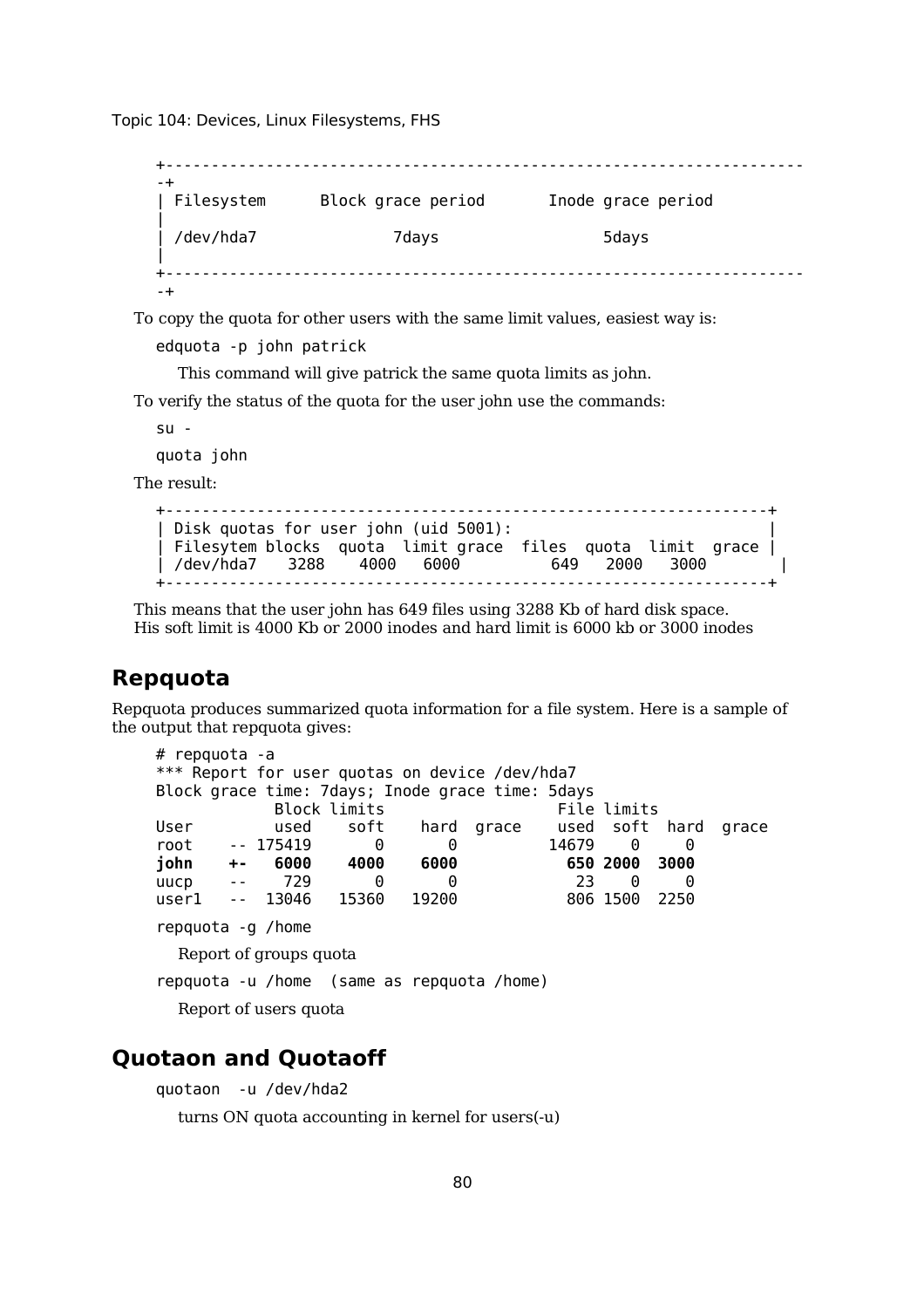quotaoff -u /dev/hda2

turns it OFF.

Actually both files are similar. They are executed at system startup and shutdown.

# **Files involved with disk quotas**

| quota $(1)$    | Display disk usage and limits. quota reports the quotas of all<br>filesystems listed in /etc/mtab. For mounted NFS filesystems, a call to<br>rpc.rquotad on the server machine is performed to get the information. |
|----------------|---------------------------------------------------------------------------------------------------------------------------------------------------------------------------------------------------------------------|
| setquota (8)   | Set disk quotas with one command without editing like edquota                                                                                                                                                       |
| edquota (8)    | Edit user quotas                                                                                                                                                                                                    |
| quotaoff (8)/  |                                                                                                                                                                                                                     |
| [quotaon]      | Turn filesystem quotas on and off                                                                                                                                                                                   |
| quotacheck (8) | Scan a file system for disk usage, create and check the files<br>aquota.user and aquota.group                                                                                                                       |
| repquota (8)   | Summarize quotas for a filesystem                                                                                                                                                                                   |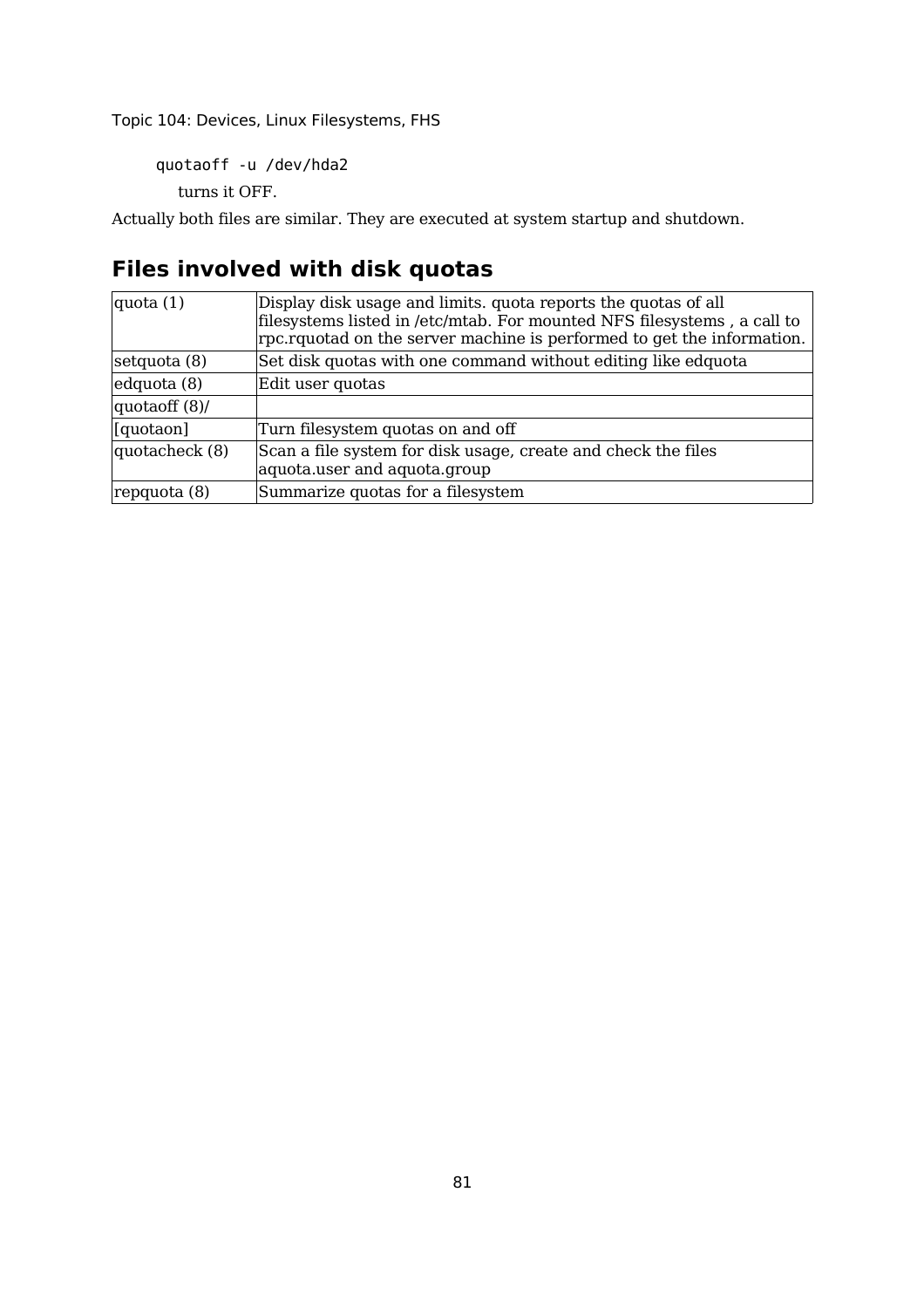### **1.104.5 Use file permissions to control access to files**

**Description:** Candidates should be able to control file access through permissions. This objective includes access permissions on regular and special files as well as directories. Also included are access modes such as suid, sgid, and the sticky bit, the use of the group field to grant file access to workgroups, the immutable flag, and the default file creation mode.

#### **Weight: 5**

Key files, terms, and utilities: chmod umask chattr

### **File type**

|              | Regular files                                    |
|--------------|--------------------------------------------------|
|              | Symbolic Links (eg. /sbin/init.d/rc2.dall files) |
| d            | Directories and sub-directories                  |
| $\mathbf b$  | Block Device Files (eg. /dev/hda1)               |
| $\mathbf C$  | Character Device Files (eg. /dev/tty1)           |
| $\mathbf{p}$ | FIFO Named pipes (eg. /dev/log, /dev/xconsole)   |
| S            | ???? (eg. /var/spool/postfix/private/bounce)     |

These are displayed against the left margin in ls -l listings

File and directory names that start with a Dot (.) are hidden from display by certain programs like ls etc.

### **Files and directory access rights**

Access rights are restrictions applied to the content of a file or directory. They don't restrict the deletion of a file or directory. Only the parent directory's access rights controls that.

#### **Changing a file's access rights**

Syntax:

```
chmod [-R] [uqoa][+-][wx stXuqo] or [0000 to 7777] file
```
Examples:

```
chmod u+w,g-x,o=wx file1
chmod 750 file2
chmod 4755 program1
  SUID=ON
chmod u+s,g+s,o+t program2
  SUID=ON, SGID=ON, StickyBit=ON
```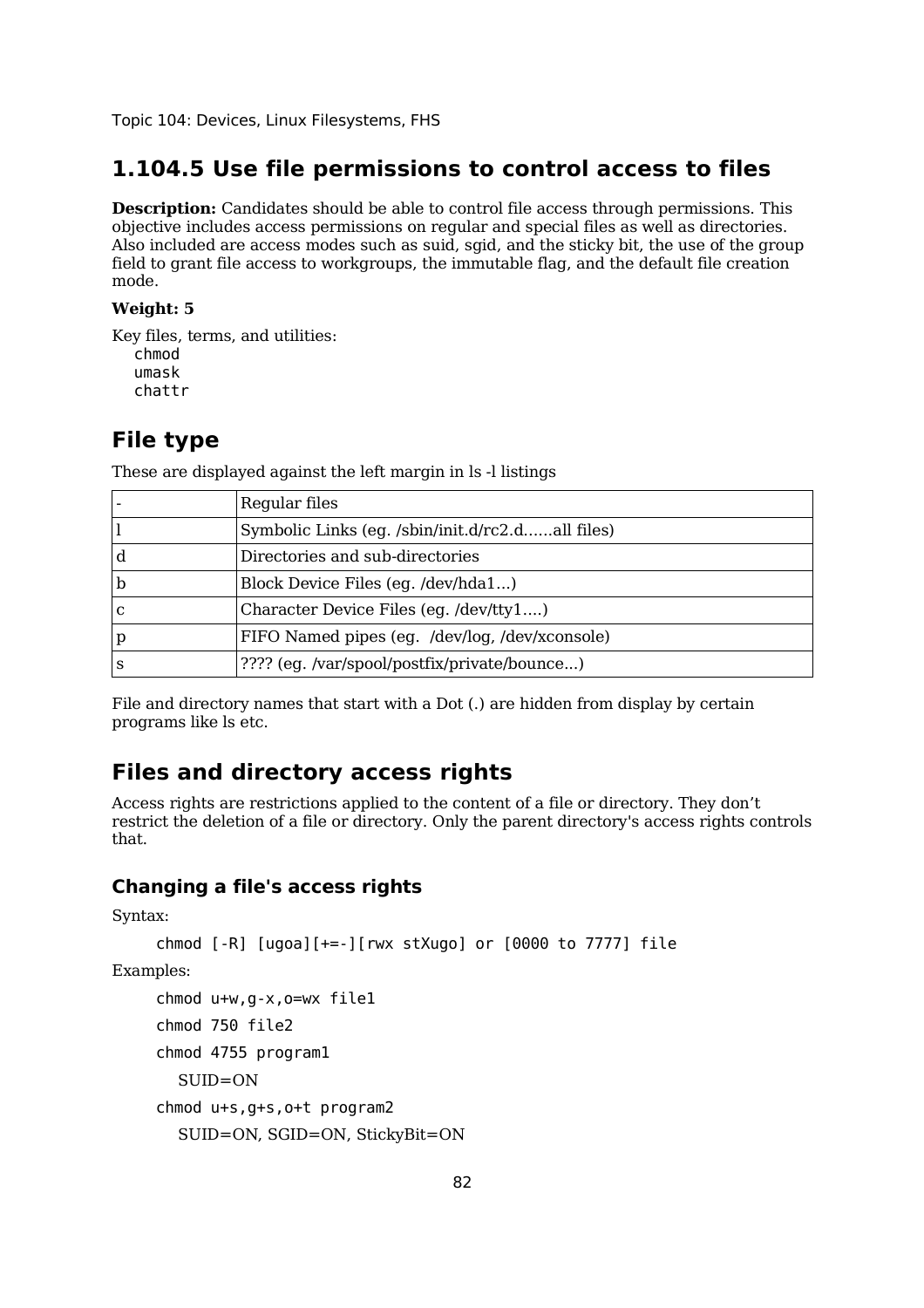chmod -R u=rwX,g=rX,o=rX dir1

Recursively set 755 for directories and 644 for files.

#### **Directory access rights**

The read (r) without the search (x) access rights for directories makes no sense and the read is ignored.

Any file in a directory set to write access for everybody can be erased by anybody, regardless of who the current user is.

| Extra access rights |             | user             |   | group |                   |  | others |    |  |   |  |
|---------------------|-------------|------------------|---|-------|-------------------|--|--------|----|--|---|--|
| <b>SUID</b><br>(S)  | SGID<br>(S) | Sticky<br>Bit(t) | r | w     | $\mathbf{v}$<br>▵ |  | w      | ٦z |  | w |  |
|                     |             |                  |   |       |                   |  |        |    |  |   |  |

SUID and SGID for programs (-rw**s**rw**s**rwx) (-rw**S**rw**S**rwx)

SUID=ON: Effective user is the owner of the program

SGID=ON: Effective group is the group owner of the program

SGID for Directories

Forces subdirectories and files created in it to have the same group as the directory's group independent of the creating user's group. Subdirectories created within this directory will inherit the same SGID.

Sticky Bit for Directories

Files in the directory can only be deleted by their owner even if the directory is set to write access for all. Sticky bit is normally set on /tmp to prevent another user's processes from deleting your files.

Note 1: Normally any file (belonging to the user or not) under a directory set to write access for group or others can be erased by any user.

Note2: The owner of the directory can erase any file in it even if the sticky bit is set.

Sticky Bit for programs:

Allows a running program to be stored in ram (buffers) until the system goes down.

Advantage: Programs load faster...

Disadvantage: Uses lots of RAM

Note: Sticky bit for programs is obsolete. Linux has never used it and no modern Unix has used it for years – swap memory does the same thing more effectively

```
chmod o+t
  Sets the sticky bit
```
result  $=$  (-rwxrwxrwt) or (-rwxrwxrwT)

chmod u+t

Sets the SUID

result = (-rwsrwxrwt) or (-rwSrwxrwT)

chmod u+t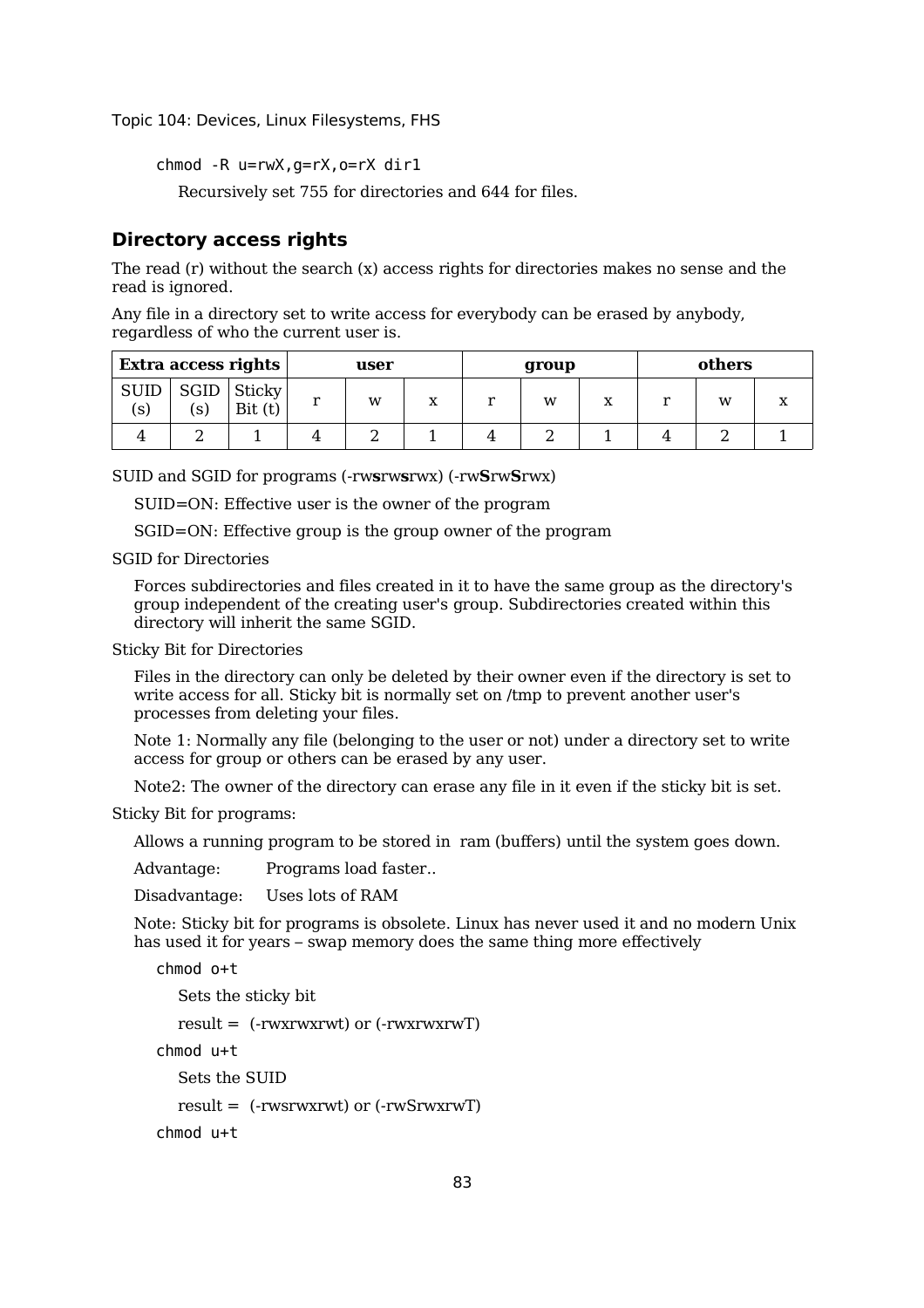Sets the SGID

result = (-rwxrwsrwt) or (-rwxrwSrwT)

Note: When adding a sticky-bit to a file/dir with an x for Others, the sticky-bit is displayed as t otherwise as T if the x was not present. The same applies to SUID and SGID (-rwSrwSrwT)

#### **Attributes (chattr & lsattr)**

Setting the 'append only' attribute on a directory or file.

chattr +a filename or directoryname

User must necessarily not be root

A file with this attribute may be appended to, but may not be deleted, and the existing contents of the file may not be overwritten. If a directory has this attribute, any files or directories within it may be modified as normal, but no files may be deleted.

Setting the 'immutable' attribute on a directory or file.

chattr +i filename or directoryname

User must be root

A file or directory with this attribute may not be modified, deleted, renamed, or (hard) linked

Display Attributes of files and directories

lsattr

List the special attributes of files and directories

Attributes list

| $\mathbf{A}$ | Atime record is not modified. Prevents too much disk access for laptops.<br>Still in testing mode                                            |
|--------------|----------------------------------------------------------------------------------------------------------------------------------------------|
| a            | Sets it to append mode only (can not erase it)<br>Only root can set this attribute                                                           |
| $\mathbf C$  | The kernel compresses this file before writing to disk, and decompresses it when<br>reading it from disk.<br>NOT Implemented yet by kernel   |
| d            | Will not be backed up by the program "dump"                                                                                                  |
| i            | Cannot be modified, erased, renamed or hard linked.<br>Only root can change this attribute                                                   |
| S            | When this file is erased, the blocks it used are over-written with '0' to prevent<br>recovery at a later date.                               |
| S            | Any change to this file will be immediately written to the disk instead of in the file<br>system buffer. (equivalent to 'sync' mount option) |
| u            | When this file is deleted, its content are saved. It can therefore be undeleted<br>later.<br>NOT implemented yet by kernel.                  |

umask for new files and directories

Sets default access rights for newly created files and directories: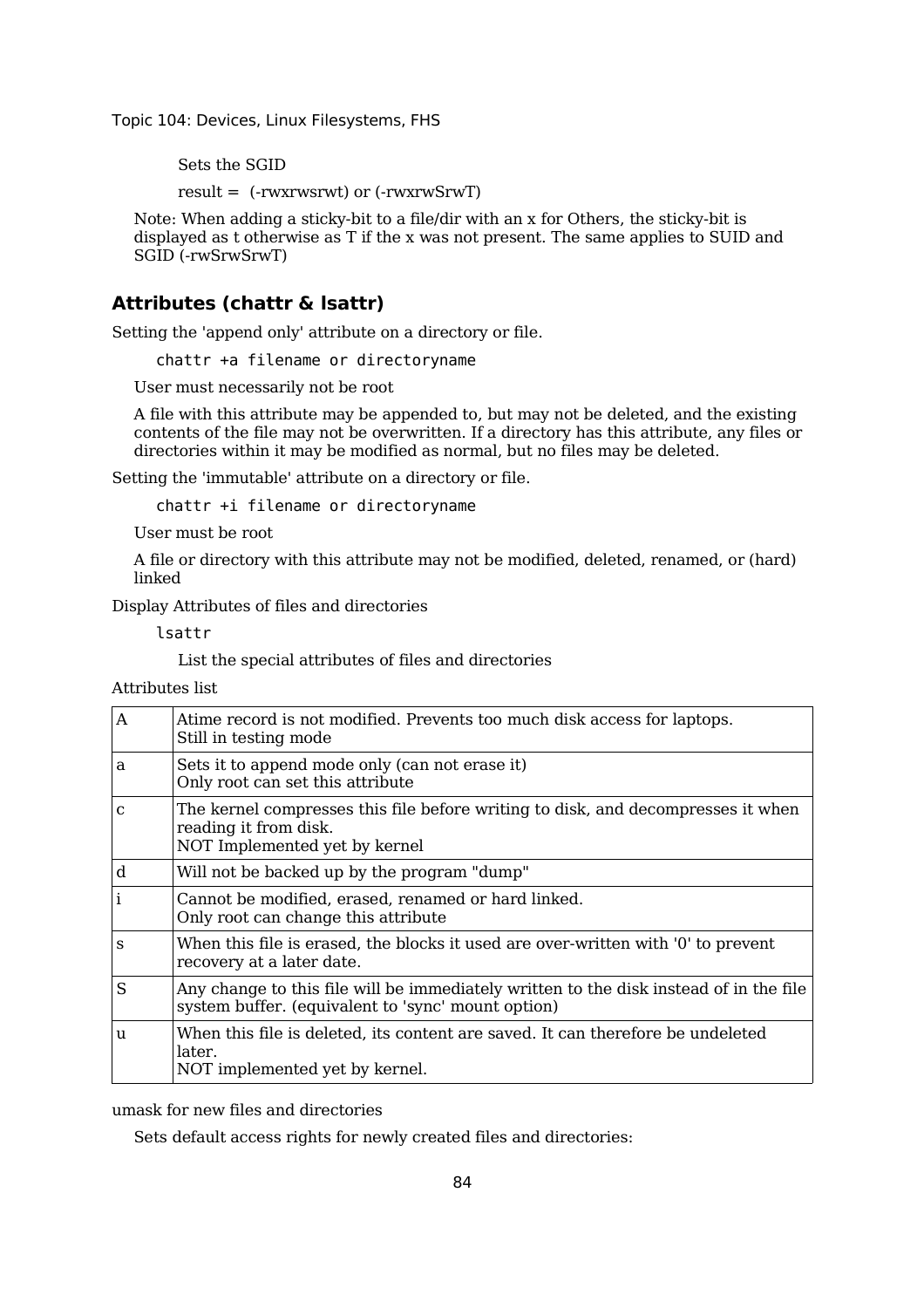New file access rights = 666 !| umask (!|=Logical NOR) New directory access rights = 777 !| umask

Note: umask specifies which attributes will NOT be applied

#### Examples:

| umask | <b>New files</b><br>(access rights 666) | <b>New Directories</b><br>(access rights 777) |
|-------|-----------------------------------------|-----------------------------------------------|
| 22    | -rw-r--r--                              | -rwxr-xr-x                                    |
| 135   | $-TW-T--W$ -                            | -rw-r---w-                                    |
| 216   | -r--rw----                              | -r-xrw---x                                    |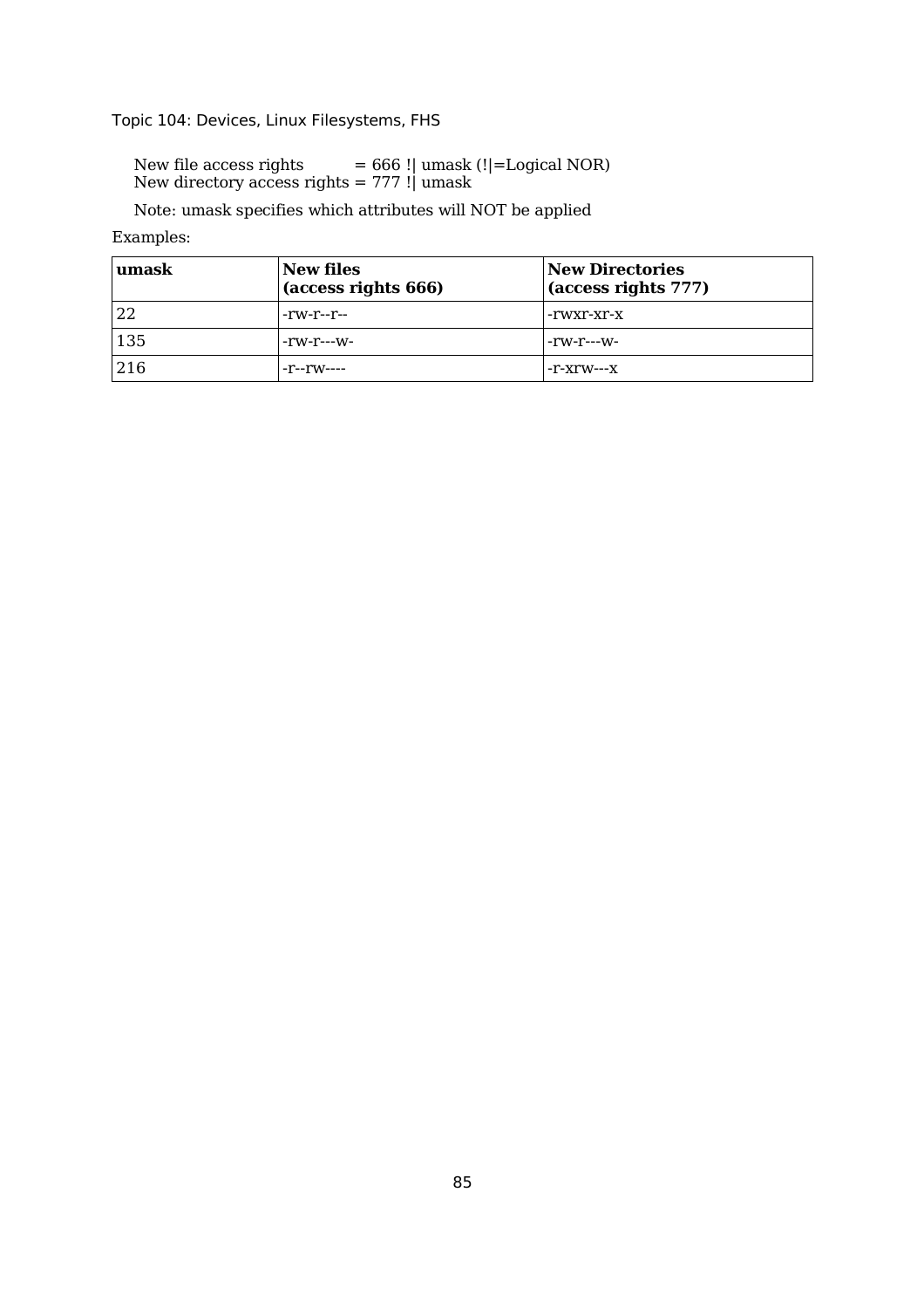### **1.104.6 Manage file ownership**

**Description:** Candidates should be able to control user and group ownership of files. This objective includes the ability to change the user and group owner of a file as well as the default group owner for new files.

#### **Weight: 1**

Key files, terms, and utilities: chown charp chmod

### **chown**

Changes user and group ownership of a file or directory

Syntax

chown [options] [user][:group] filename chown [options] [user][:group] dirname

Examples:

chown user:group filename

Change user and group ownership of file

chown user filename

Change user ownership of file

chown user. filename

Change user and **his** group ownership of file

chown user: filename

Change user and **his** group ownership of file

chown .group filename

Change group ownership of file

Important Options:(from man page)

-R –recursive

Recursively affects all files and directories inside directory trees

--dereference

Affect the referent of each symbolic link, rather than the symbolic link itself.

-h, --no-dereference

Affect symbolic links instead of any referenced file. (available only on systems that can change the ownership of a symlink)

--from=CURRENT\_OWNER:CURRENT\_GROUP

Change the owner and/or group of each file only if its current owner and/or group match those specified here. Either may be omitted, in which case a match is not required for the omitted attribute.

-f, --silent, --quiet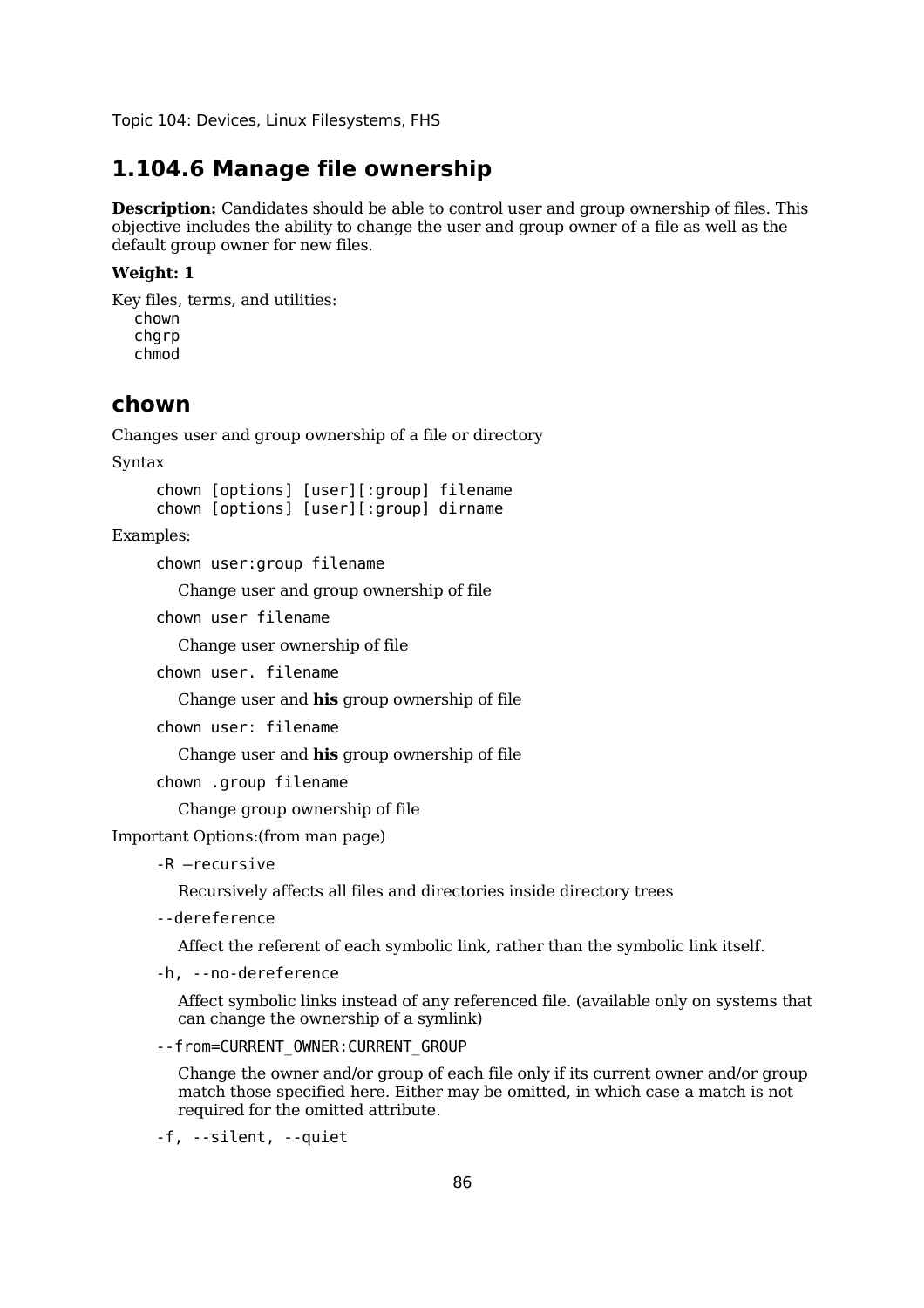Suppress most error messages

-c, --changes

Like verbose but report only when a change is made

--reference=RFILE

Use RFILE's owner and group rather than the specified OWNER:GROUP values.

-v, --verbose

Output a diagnostic for every file processed

IMPORTANT: root is the only user allowed to change ownership(chown) of files or directories.

### **chgrp**

Change group ownership of a file or directory

Syntax:

chgrp [options] newgroup filename

Examples:

chgrp -R ftp /srv/www

Changes recursively all the files and directories inside the dir. /srv/www to be owned by group ftp

```
chgrp -R --reference=/home/hans /srv/ftp
```
Changes recursively the group ownership of all the files and directories contained in /srv/ftp to the group owning the directory /home/hans

#### Options:

```
-R, --recursive
```
Operate on files and directories recursively

--dereference

Affect the referent of each symbolic link, rather than the symbolic link itself

-h, --no-dereference

Affect symbolic links instead of any referenced file (available only on systems that can change the ownership of a symlink)

```
-f, --silent, --quiet
```
Suppress most error messages

```
--reference=RFILE
```
Use RFILE's group rather than the specified GROUP value

```
-v, --verbose
```
Output a diagnostic for every file processed

```
-c, --changes
```
Like verbose but report only when a change is made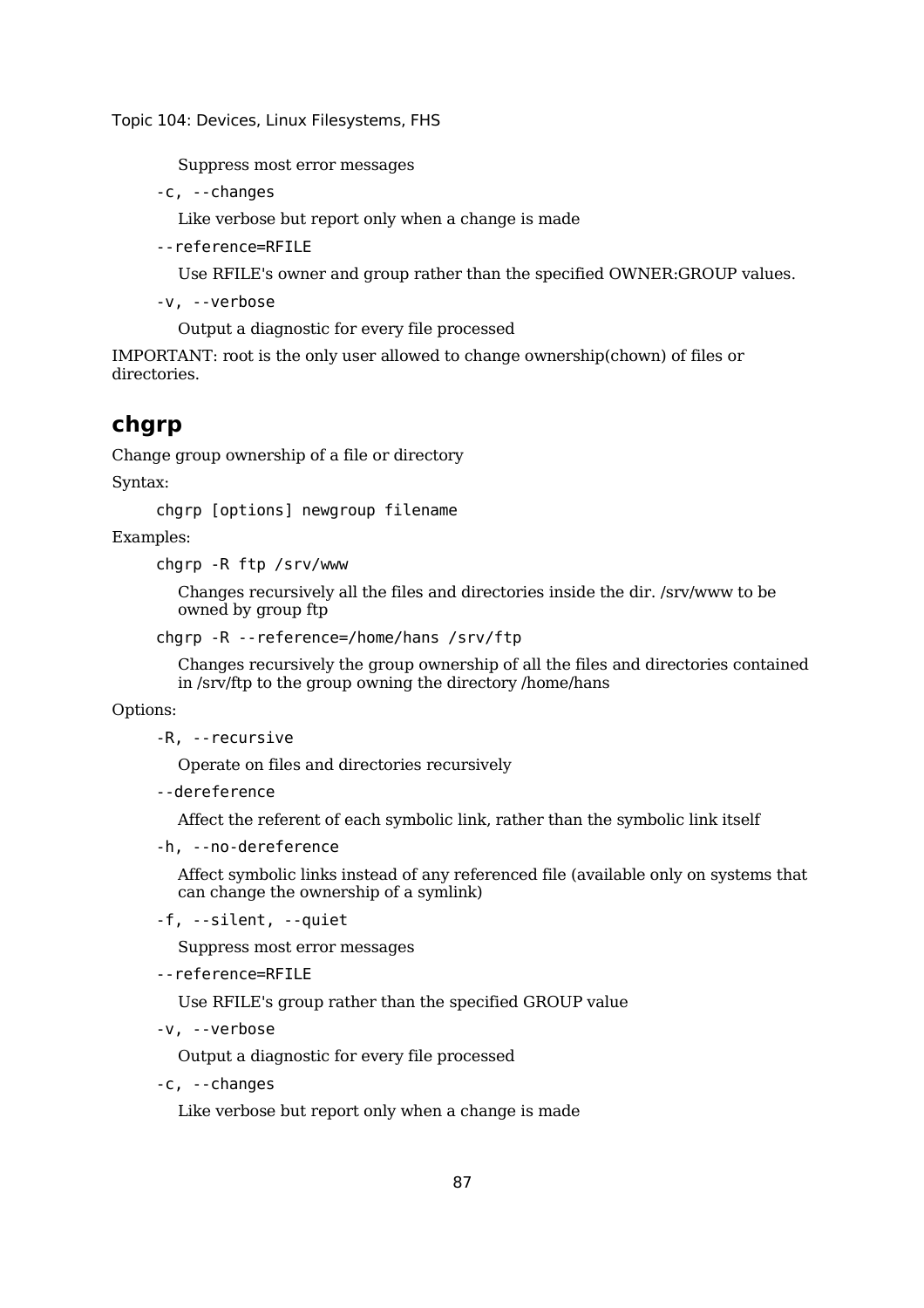# **chmod**

Change the access rights of a files or directories TODO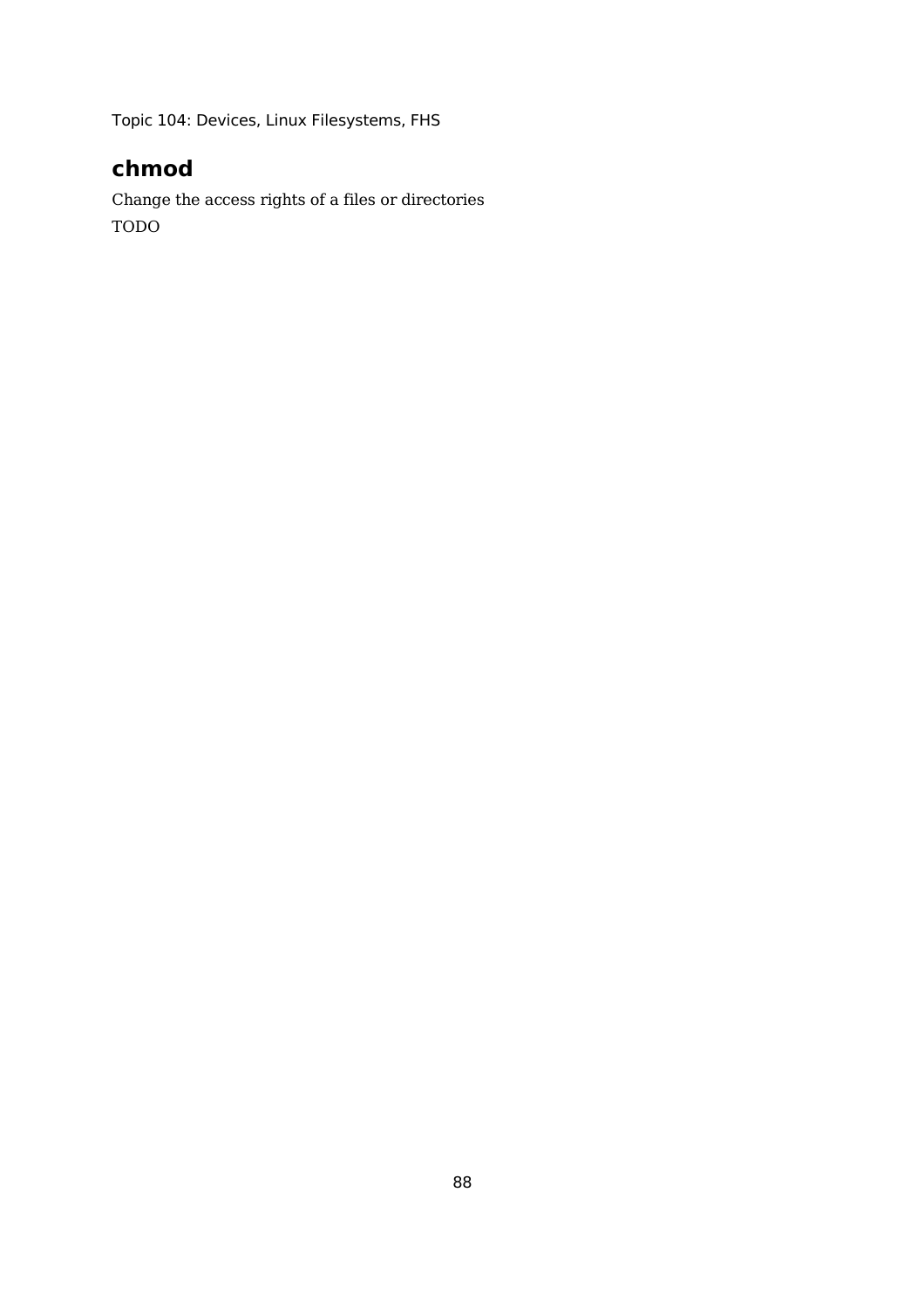### **1.104.7 Create and change hard and symbolic links**

**Description:** Candidates should be able to create and manage hard and symbolic links to a file. This objective includes the ability to create and identify links, copy files through links, and use linked files to support system administration tasks.

#### **Weight: 1**

Key files, terms, and utilities: ln

Creating a Symbolic link:

ln [options] -s source destination

or

cp -s source destination

Examples:

ln -s /bin/cat /home/hans/bin/cat

Creates a new symbolic link called /home/hans/bin/cat pointing to /bin/cat

Creating a Hard Link:

Hard links are new files which have the same inode

ln source destination

or

```
cp -l source destination
```
Examples:

ln /bin/ping /home/hans/bin/ping

Creates a new hard link called /home/hans/bin/ping pointing to /bin/ping

Options:

-f, --force

Remove existing destination files

-i, --interactive

Prompt whether to remove destinations

-s, --symbolic

Make symbolic links instead of hard links

```
--target-directory=DIRECTORY
```
Specify the DIRECTORY in which to create the links

-v, --verbose

Print name of each file before linking

Important Notes:

Although the man page says that it is possible to make a hard link to a directory, in reality it is not possible ... yet. Better to use the "bind" option when mounting:

mount /SourceDir /MountPoint -o bind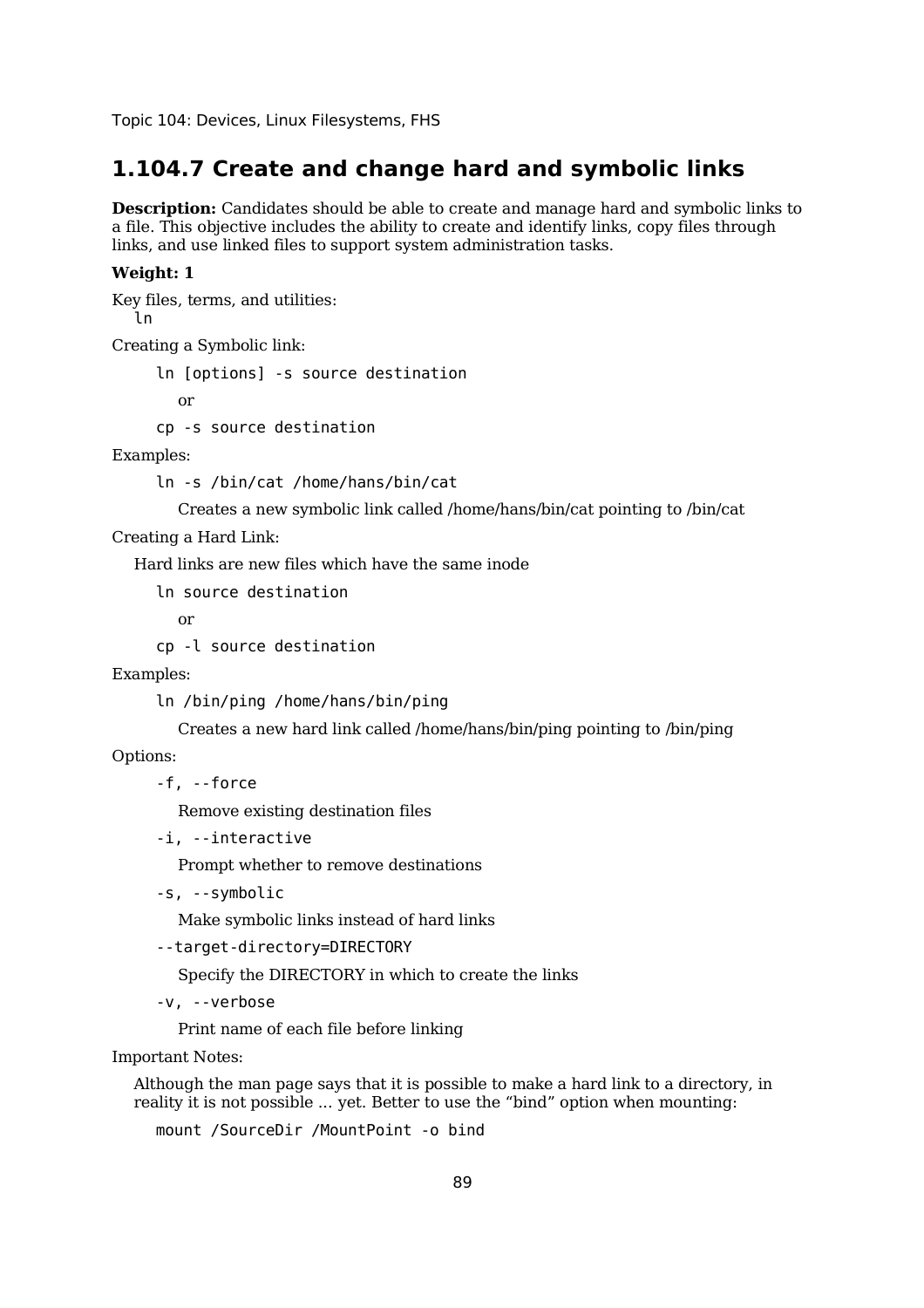Hard links are limited to the same partition as the original file

Symbolic links are NOT limited to the same partition as the original file

cp source destination

Copies the referenced file (the file that the sym link points to) when the source is a symbolic link.

Example:

cp linktest3 linktest5

(linktest3 is a symbolic link to linktest) Copies the content of linktest to linktest5 as a normal file.

The second field of the command ls -l filename shows how many files are hard linked to that inode.

```
ls -l linktest*
-rw-r--r-- 3 michel video 0 2003-11-20 08:45 linktest
-rw-r--r-- 3 michel video 0 2003-11-20 08:45 linktest2
-rw-r--r-- 3 michel video 0 2003-11-20 08:45 linktest3
```
The command stat filename also shows how many files are hard linked to that inode.

stat linktest File: `linktest'<br>Size: 0 Bloc Blocks: 0 IO Block: 4096 regular empty file Device: 305h/773d Inode: 876319 **Links: 2** Access: (0644/-rw-r--r--) Uid: ( 500/ michel) Gid:( 33/ video) Access: 2003-11-20 08:45:10.000000000 +0100 Modify: 2003-11-20 08:45:10.000000000 +0100 Change: 2003-11-20 08:45:22.000000000 +0100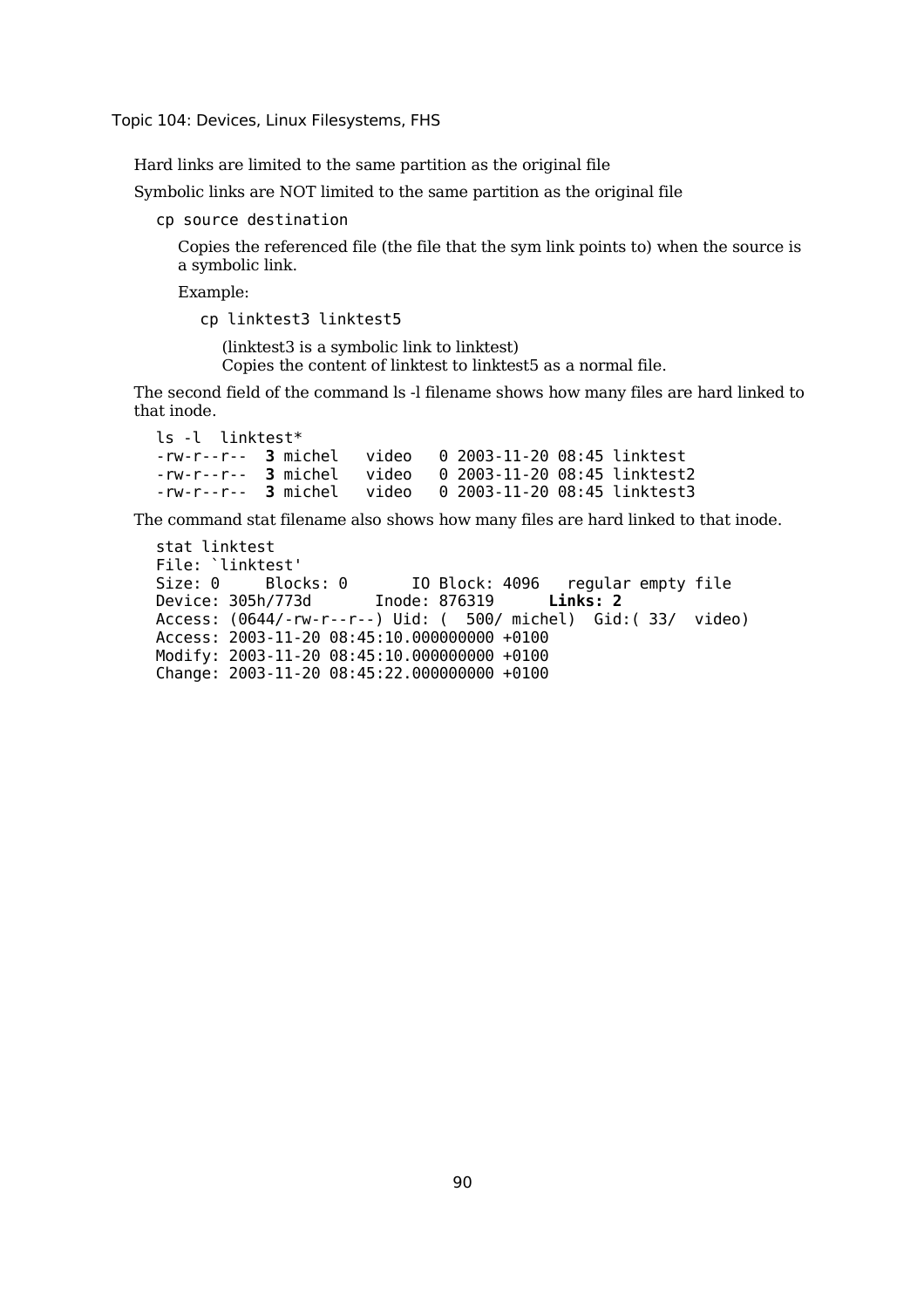### **1.104.8 Find system files and place files in the correct location**

**Description:** Candidates should be thoroughly familiar with the Filesystem Hierarchy Standard, including typical file locations and directory classifications. This objective includes the ability to find files and commands on a Linux system.

#### **Weight: 5**

Key files, terms, and utilities: find locate slocate updatedb whereis which /etc/updatedb.conf

### **find**

Recursively searches the filesystem to find files

Syntax:

```
find startdirectory [search criteria options] [-exec command \;]
```
Examples:

find . type d -maxdepth 1

Finds all directories located in the current directory

cd /etc/ ; find . -name "\*XF\*"

Recursively finds all files in directory /etc whose names include the pattern 'XF'

```
find /opt/kde -maxdepth 2 -type f -name "*edit"
```
Searches /opt/kde and subdirectories up to 2 levels deep for files whose names end with the word 'edit'

```
find . -follow -cmin -5
```
Search the current directory for files whose properties were changed less than 5 minutes ago

Timestamp syntax:

-cmin +5 Properties of file changed more than 5 minutes ago -amin -6 Content of file accessed less than 6 minutes ago<br>-mmin +8 Content of file modified more than 8 minutes ago Content of file modified more than 8 minutes ago -ctime +5 Properties of file changed more than 5 days ago -atime -7 Content of file accessed less than 7 days ago -mtime -3 Content of file modified less than 3 days ago

find /etc -type f -name '\*.conf' -exec grep -H "hosts"  $\{\} \setminus;$ 

Searches the /etc directory for files with the extension .conf. Executes grep on those files looking for the string "hosts". When found, also displays the filename it was found in.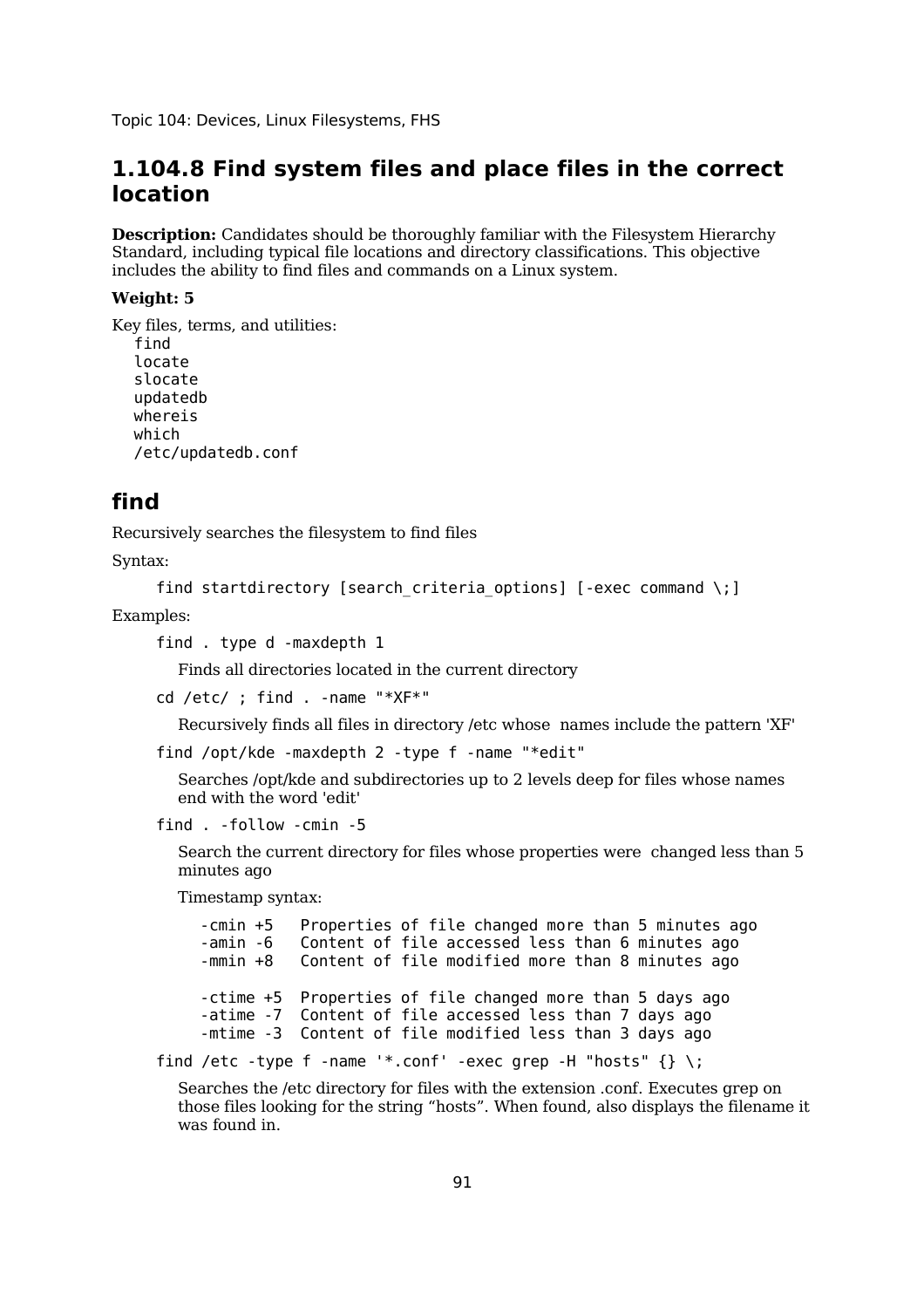```
find /etc -type f -name '*.conf' -ok grep -H "hosts" \{\} \
```
Same actions as above except that -ok option asks find to prompt for confirmation (with y) of the command before executing it.

### **locate**

Locate files in the whole system using a database of filenames.

Syntax:

locate filename

Searches the locate database for the filename This database is in /var/lib/locatedb It is updated via the command: updatedb [options] The configuration file for updatedb is /etc/updatedb.conf

Options:

-d path, --database=path

Instead of searching the default file name database, search the file name databases in path, which is a colon-separated list of database file names. You can also use the environment variable LOCATE\_PATH to set the list of database files to search.

The option overrides the environment variable if both are used.

-e, --existing

Only print out such names that currently exist (instead of such names that existed when the database was created).

Note that this may slow down the program a lot, if there are many matches in the database.

```
-i, --ignore-case
```
Ignore case distinctions in both the pattern and the file names.

### **slocate**

Secure version of locate

Secure Locate provides the same features as locate but it will also store file permissions and ownership so that users will not see files they do not have access to.

Syntax:

slocate [options] filename

The slocate database is not the same as the locate database. It needs to be built by issuing the slocate command with proper options:

Database Build Options:

-u

Create slocate database starting at path /

-U <dir>

Create slocate database starting at path <dir>

 $-e$   $<$ dir $1.d$ ir $2...$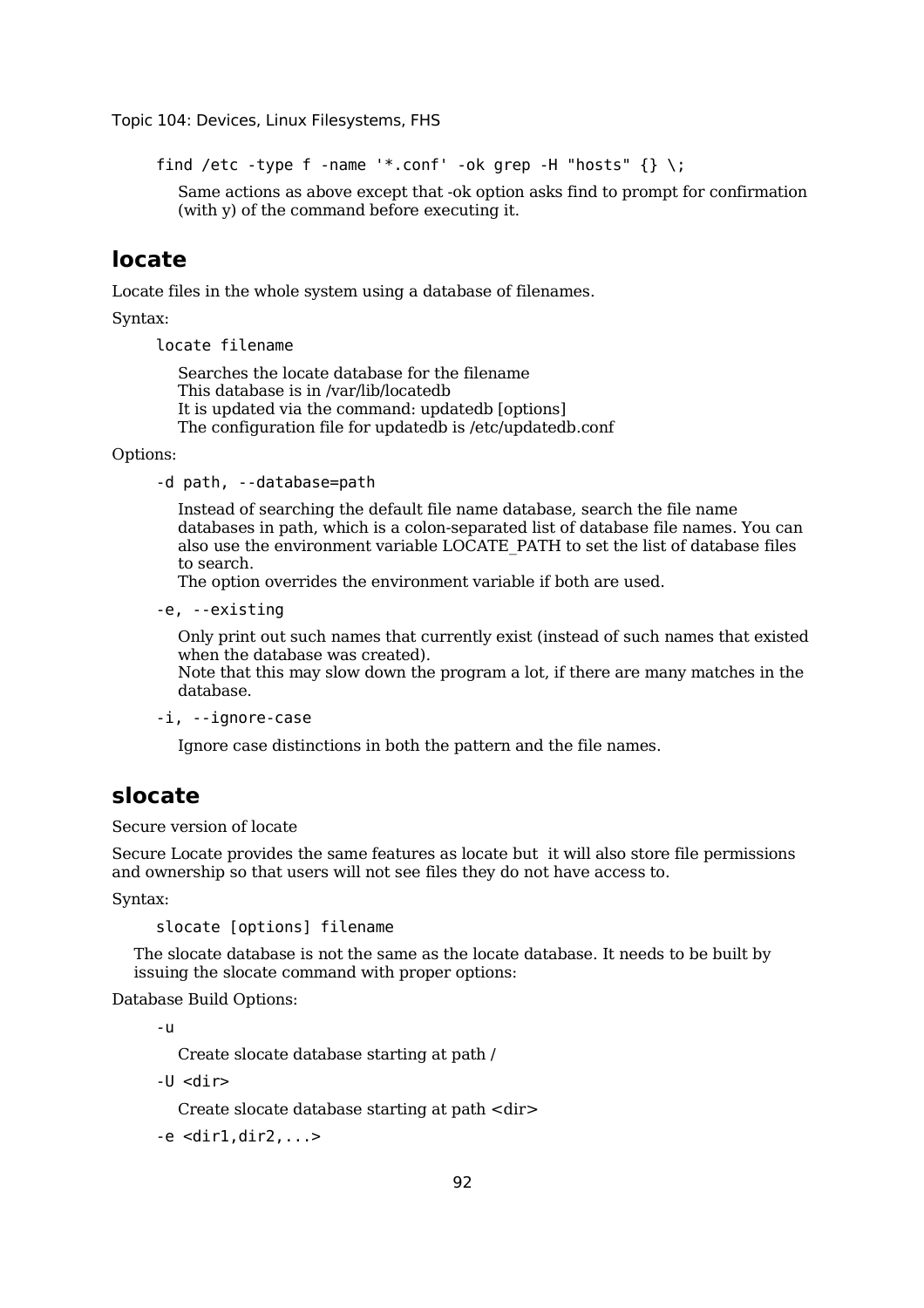Exclude directories from slocate database

 $-f$  <fstypel,... $>$ 

Exclude files on specific file systems from the slocate database.

-c

Parse /etc/updatedb.conf when updating the slocate database.

-l <level>

Security level:

- 0 Turns security checks off. This will make searches faster.<br>1 Turns security checks on This is the default
- Turns security checks on. This is the default.

```
-o <file>, --output=<file>
```
Specifies the database to create.

```
-v, --verbose
```
Verbose mode. Display files when creating database.

Slocate Search Options:

-i

Does a case insensitive search.

-q

Quiet mode. Error messages are suppressed.

-n <num>

Limit the amount of results shown to  $\langle$ num $\rangle$ .

-r <regexp>, --regexp=<regexp>

Search the database using a basic POSIX regular expression.

```
-d <path>, --database=<path>
```
Specifies the path of databases to search.

## **whereis**

Search for a program and possibly its man pages from a predefined path.

Syntax:

whereis filename

Searches a predefined (hard coded) list of directories for the filename and man pages. They must be in the path predefined during compilation of whereis program.

### **which**

Search for the first occurrence of a program in the PATH.

Syntax:

which filename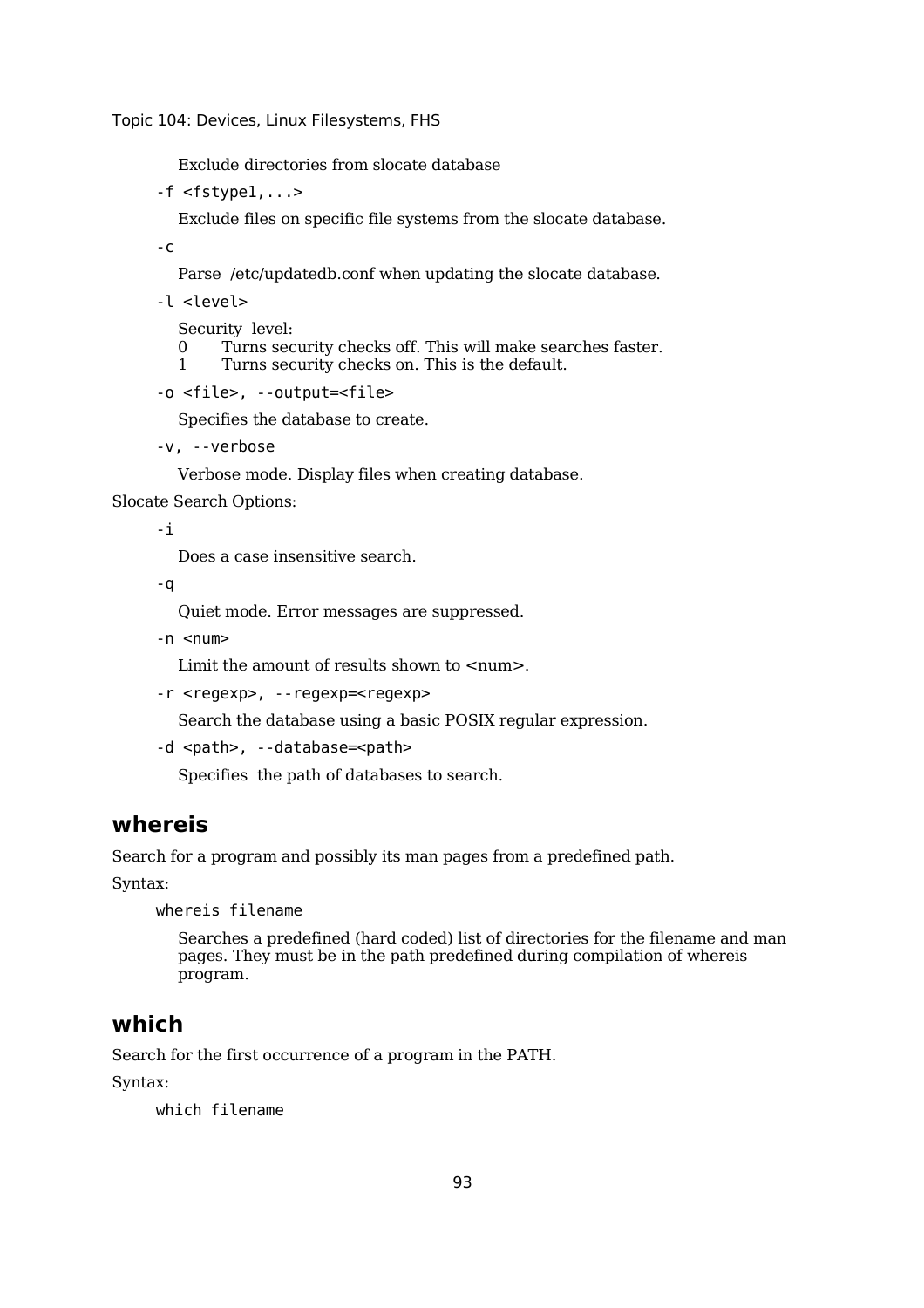Searches the PATH for the first occurance of the filename. The filename can be a list of files.

type -p filename

Same as above which filename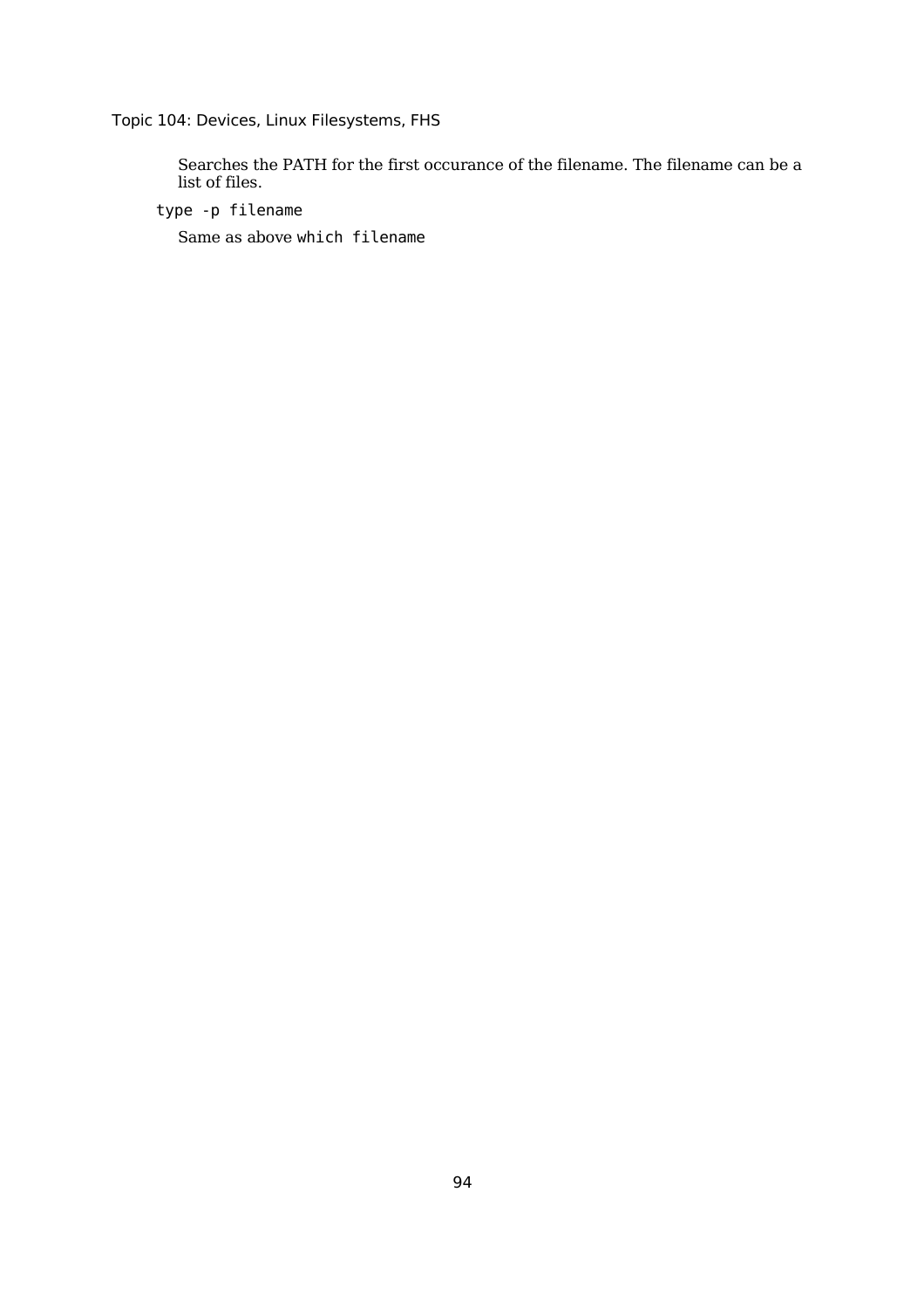# **Topic 110: The X Window System**

### **Total weight for this topic 13**

| 1.110.1 |  |
|---------|--|
| 1.110.2 |  |
| 1.110.4 |  |

# **Summary**

TODO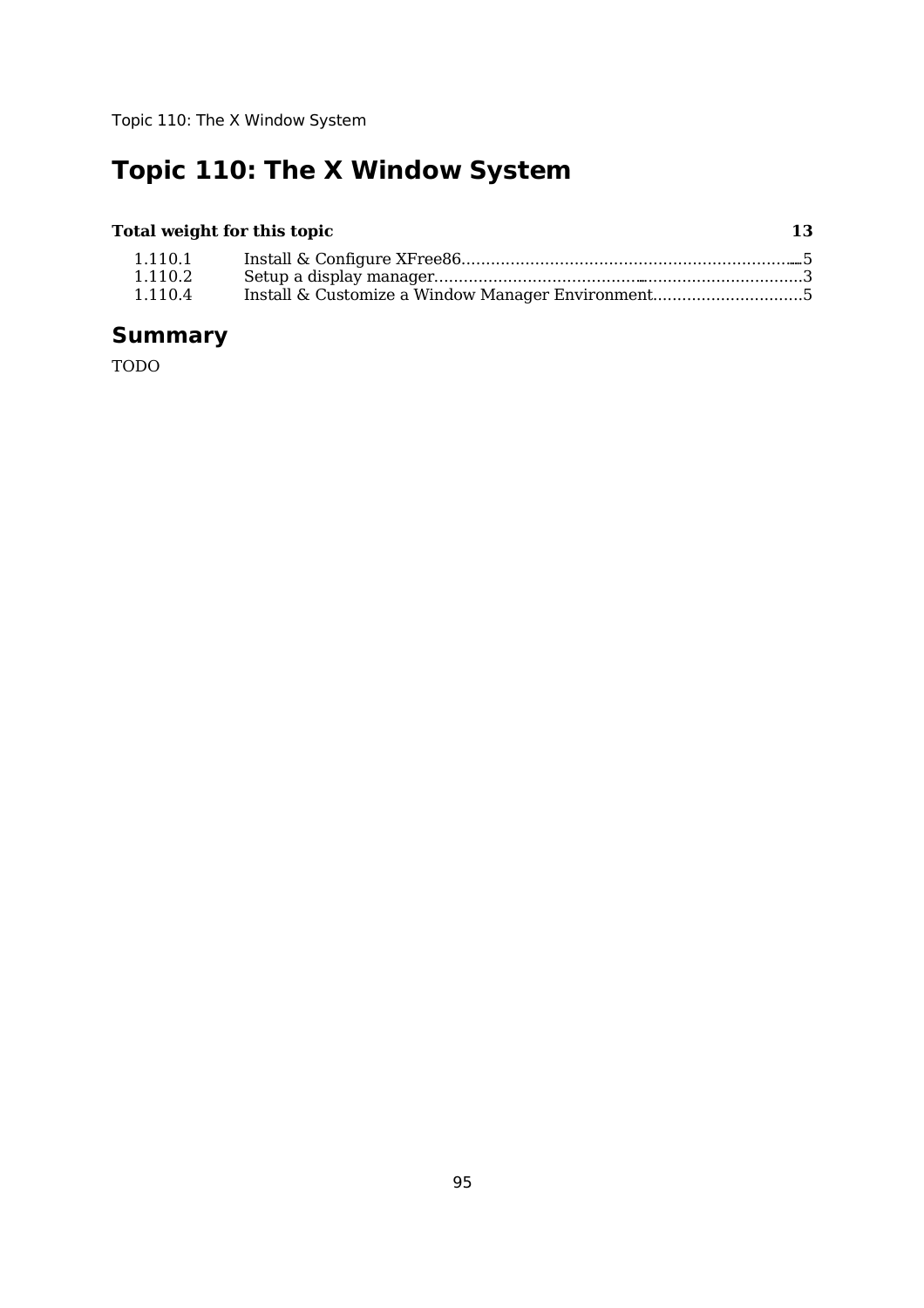Topic 110: The X Window System

### **1.110.1 Install & Configure XFree86**

**Description:** Candidate should be able to configure and install X and an X font server. This objective includes verifying that the video card and monitor are supported by an X server, as well as customizing and tuning X for the videocard and monitor. It also includes installing an X font server, installing fonts, and configuring X to use the font server (may require a manual edit of /etc/X11/XF86Config in the "Files" section).

#### **Weight: 5**

Key files, terms, and utilities: XF86Setup xf86config xvidtune /etc/X11/XF86Config /etc/.Xresources ~/.Xresources

## **X Server**

The X-Server offers an empty display where programs that support the X-Protocol will be displayed and controlled via the mouse and keyboard. The X-Server takes control of the local Graphic card, monitor, mouse and keyboard and possibly other devices like joystick, graphic tablet etc. The X-Server is a network service for local or remote clients (X-Programs).

The X-Server has been developed for many hardware platforms. Most X-Server implementations are proprietary. XFree86 is free software, and is the one explained below.

XFree86 Version 3 contained several executable X Servers for different resolutions and colour depths.

XFree86 Version 4 selects the correct resolution and colour depth at run so there is only one executable.

### **XF86Config file**

/etc/X11/XF86Config is the main XFree86 configuration file.

XF86Config search path:

When X is started as a normal user:

/etc/X11/\$XF86CONFIG /usr/X11R6/etc/X11/\$XF86CONFIG Then Common search path

When X is started as the root user.

\$XF86CONFIG /etc/X11/\$XF86CONFIG /usr/X11R6/etc/X11/\$XF86CONFIG \$HOME/XF86Config Then Common search path

Common search path:

/etc/X11/XF86Config-4 /etc/X11/XF86Config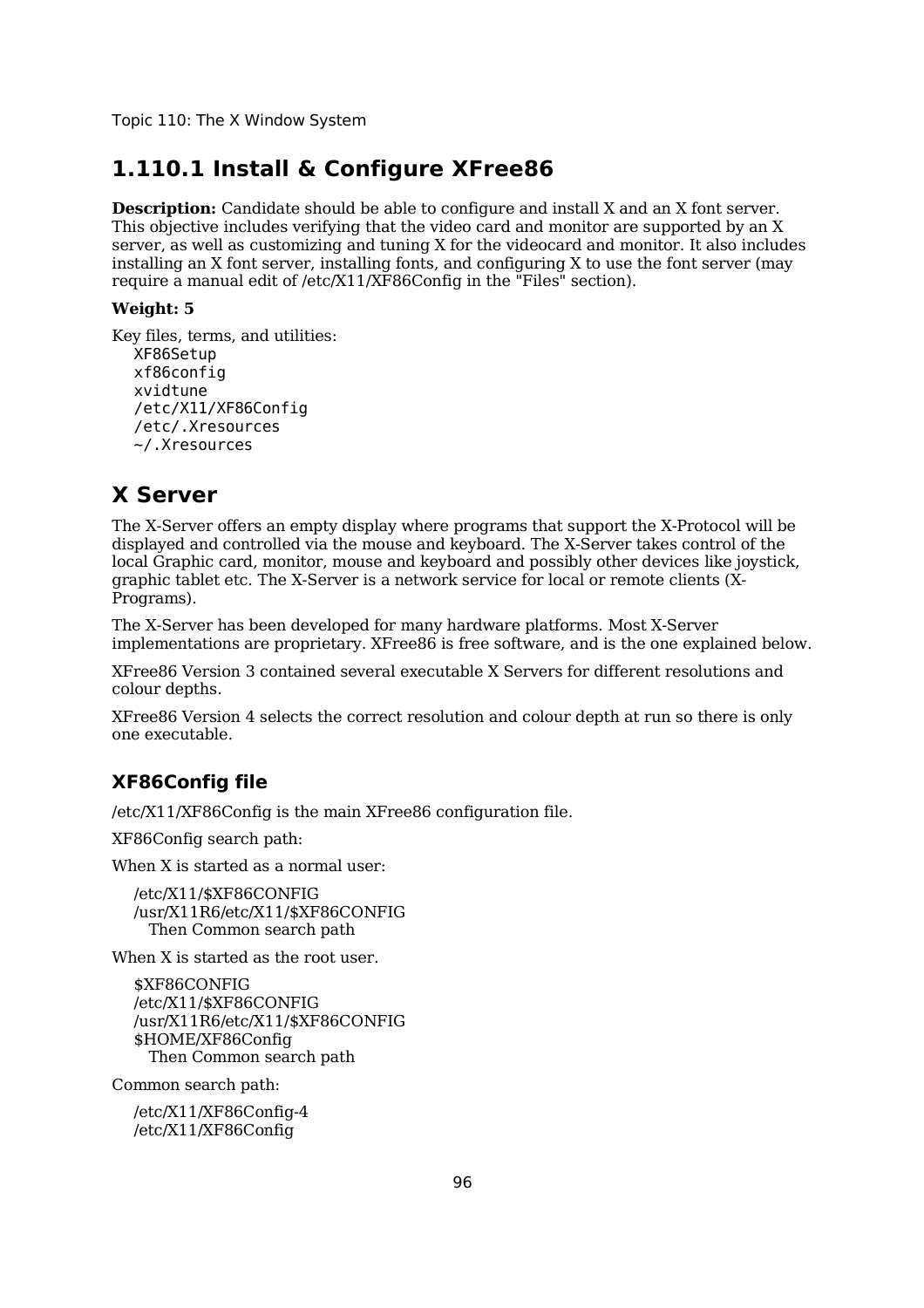/etc/XF86Config /usr/X11R6/etc/X11/XF86Config.<hostname> /usr/X11R6/etc/X11/XF86Config-4 /usr/X11R6/etc/X11/XF86Config /usr/X11R6/lib/X11/XF86Config.<hostname> /usr/X11R6/lib/X11/XF86Config-4 /usr/X11R6/lib/X11/XF86Config

Note: In the above 2 paths /X-Rootdir is normally /usr/X11R6/

Depending on distributions the configuration files of X-Server Version 3 and Version 4 are located in different locations. Often used locations and names are:

| Version 3 | /etc/XF86Config<br>/etc/X11/XF86Config               |
|-----------|------------------------------------------------------|
| Version 4 | /etc/X11/XF86Config<br>$\vert$ /etc/X11/XF86Config-4 |

### **XF86 Configuration programs**

These are helper programs that write an XF86Config file

| xf86config       | First text-based configuration program.<br>Provided and supported by the XFree86 development team.<br>Belongs to standard X-Server packages.                                                                                                                                                             |  |
|------------------|----------------------------------------------------------------------------------------------------------------------------------------------------------------------------------------------------------------------------------------------------------------------------------------------------------|--|
| XF86Setup        | Graphic-based (640x480-VGA 16 colors) configuration program.<br>Also provided and supported by XFree86 development team.                                                                                                                                                                                 |  |
| xf86cfg          | Graphic-based configuration program. More complex and more for<br>advanced administrators. Provides the possibility of dynamically tring<br>some of the settings by pressing an 'Apply' button.<br>Provides auto-detection of graphic cards.<br>Also provided and supported by XFree86 development team. |  |
| <b>SAX</b>       | SuSE graphics-based configuration programs for XFree86 Version 3<br>Provides auto-detection of graphic cards.                                                                                                                                                                                            |  |
| SAX <sub>2</sub> | SuSE graphics-based configuration programs for XFree86 Version 4.<br>Provides auto-detection of graphic cards.                                                                                                                                                                                           |  |
| Xconfigurator    | RedHat text-based configuration programs. Improved version of<br>xf86config. It does auto-detection of graphic cards. Works in<br>interactive mode or in automatic-install mode.                                                                                                                         |  |
| dexconf          | Background Debian system installation program. No user startable<br>program. To reconfigure the X-Server execute:<br>dpkg-reconfigure xserver-xfree86                                                                                                                                                    |  |

All of the above configuration programs do 2 things:

Configuration of the XF86Config file.

Creation of a symbolic link to the configured X-Server (Version 3 only)

## **Layout of the XF86Config file**

Sections: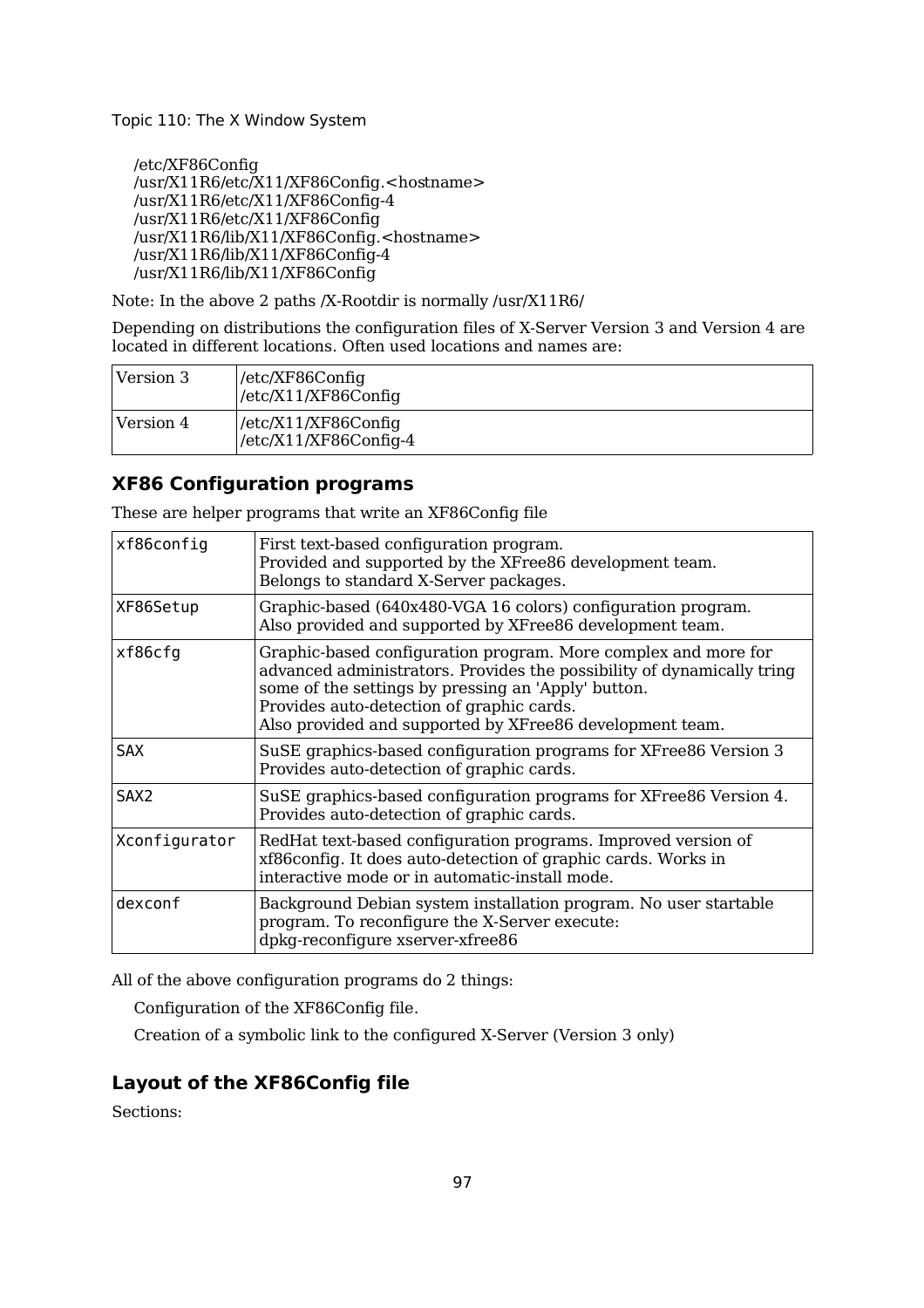| Files        | Location of fonts                    |  |
|--------------|--------------------------------------|--|
| ServerFlags  | Server flags                         |  |
| Module       | Dynamic module loading               |  |
| InputDevice  | Input device description (Version 4) |  |
| Device       | Graphics device description          |  |
| VideoAdaptor | Xv video adapter description         |  |
| Monitor      | Monitor description                  |  |
| Modes        | Video modes descriptions             |  |
| Screen       | Screen configuration                 |  |
| ServerLayout | Overall layout                       |  |
| DRI          | DRI-specific configuration           |  |
| Vendor       | Vendor-specific configuration        |  |
| Keyboard     | Keyboard configuration (Version 3)   |  |
| Pointer      | Mouse configuration (Version 3)      |  |

#### **Running the X-Server**

Create a sym link to the configured X Server

Version 3

```
/usr/X11R6/bin/X ==> /var/X11R6/bin/X ==> /
usr/X11R6/bin/XF86_Servertype
```
Version 4

/usr/X11R6/bin/X ==> /var/X11R6/bin/XFree86

Start the Xserver and window manager:

startx (script)

Fine Tune the monitor settings:

Manually with monitor's buttons Via the xvidtune program

#### **Controlling X-Server settings**

Dynamic settings:

The X-Server can be dynamically (non permanently) controlled with the xset command

xset r rate 250 30

Immediately change the keyboard's delay (250 ms) and repeat rate (30/s)

User controlled settings:

X-Server can also be controlled to provide certain configurations when X-client programs are started using the ~/.Xresources file.

Note: In SuSE  $\sim$ /.Xresources is a symbolic link to  $\sim$ /.Xdefaults

Sequence for reading resource files: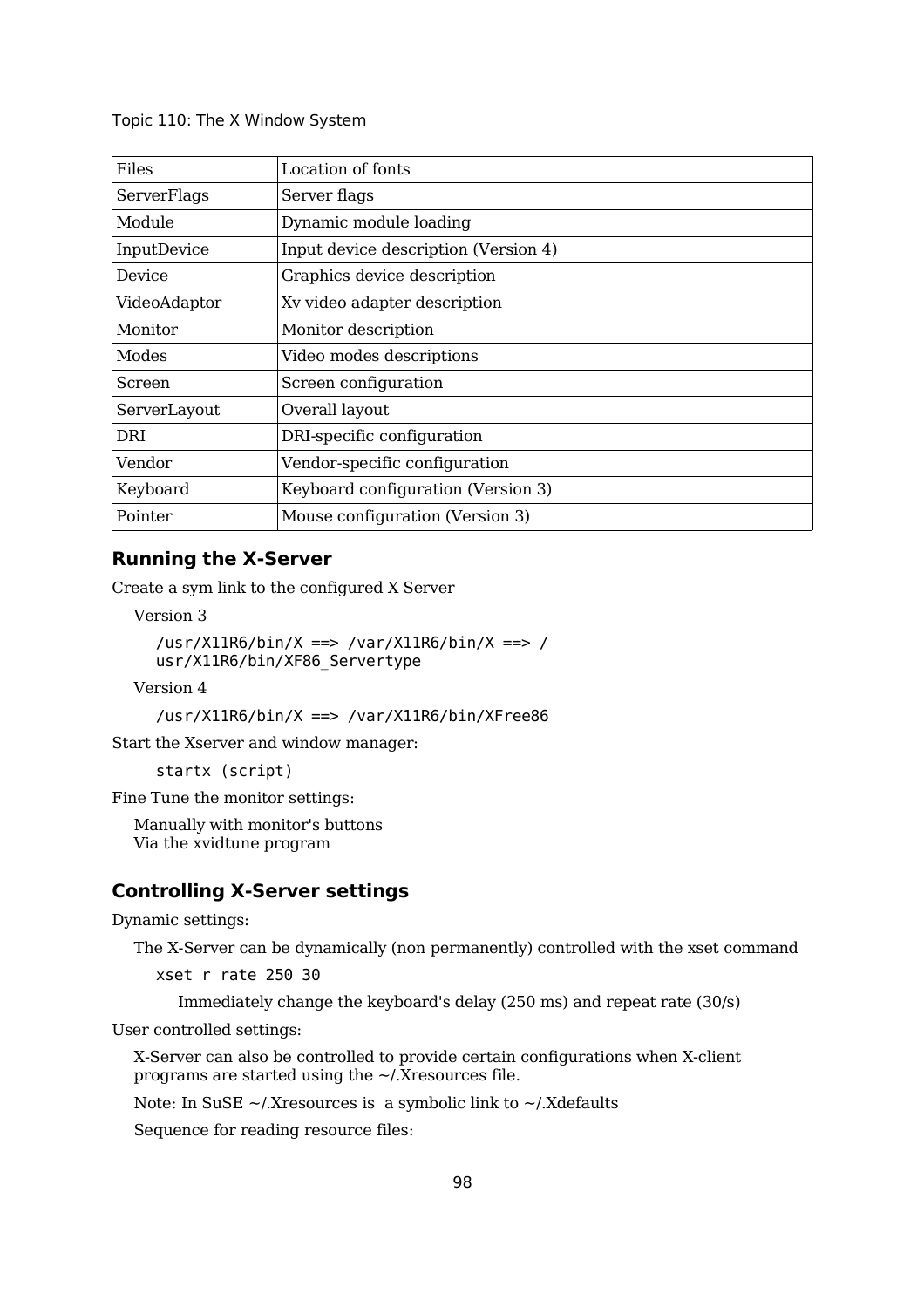Global config files for each separate X-program are first read from the directory: / usr/lib/X11/app-defaults/ $*$  and then the  $\sim$ /.Xresources file is read. Any user- and machine-specific resources may be specified by setting the XENVIRONMENT environment variable to the name of a resource file to be loaded by all applications. If this variable is not defined, a file named ~/.Xdefaults-hostname is looked for instead, where hostname is the name of the host where the application is executing.

#### **File format for resources files**

~/.Xresources

X-ProgramName\*attribute: value

Example: (commented lines start with a '!')

xterm\*background: LightYellow2 xterm.eightBitInput: true ! xterm\*font: -adobe-courier-bold-r-normal--14-140-75-75-m-90 iso8859-1

These parameters can be overridden by starting an X-Program with arguments.

```
xterm -fn 9x15bold -geometry 100x40+30+40 -bg LightYellow2 \
      -T "Test Xterm" -sb -rightbar
```
### **X11 Fonts and Fonts server**

Fonts are listed in XF86Config by the keyword FontPath in the Files section

```
FontPath "/usr/X11R6/lib/X11/fonts/TrueType"
```
FontPath "/usr/X11R6/lib/X11/fonts/75dpi:unscaled"

Font servers can also be listed but MUST be first in the list:

```
FontPath "unix/:7100"
```
Font server on local Unix socket – runs on port 7100

#### **xset**

Temporarily change the X-Server's FontPath settings as it runs:

xset +fp /usr/X11R6/lib/X11/fonts/TrueType

or

- xset fp+/usr/X11R6/lib/X11/fonts/TrueType Adds a FontPath
- xset -fp /usr/X11R6/lib/X11/fonts/TrueType or
- xset fp-/usr/X11R6/lib/X11/fonts/TrueType Deletes a FontPath

#### **Setting-up a Font server (xfs)**

xfs is the standard Font Server which listens for requests on port 7100. (do not confuse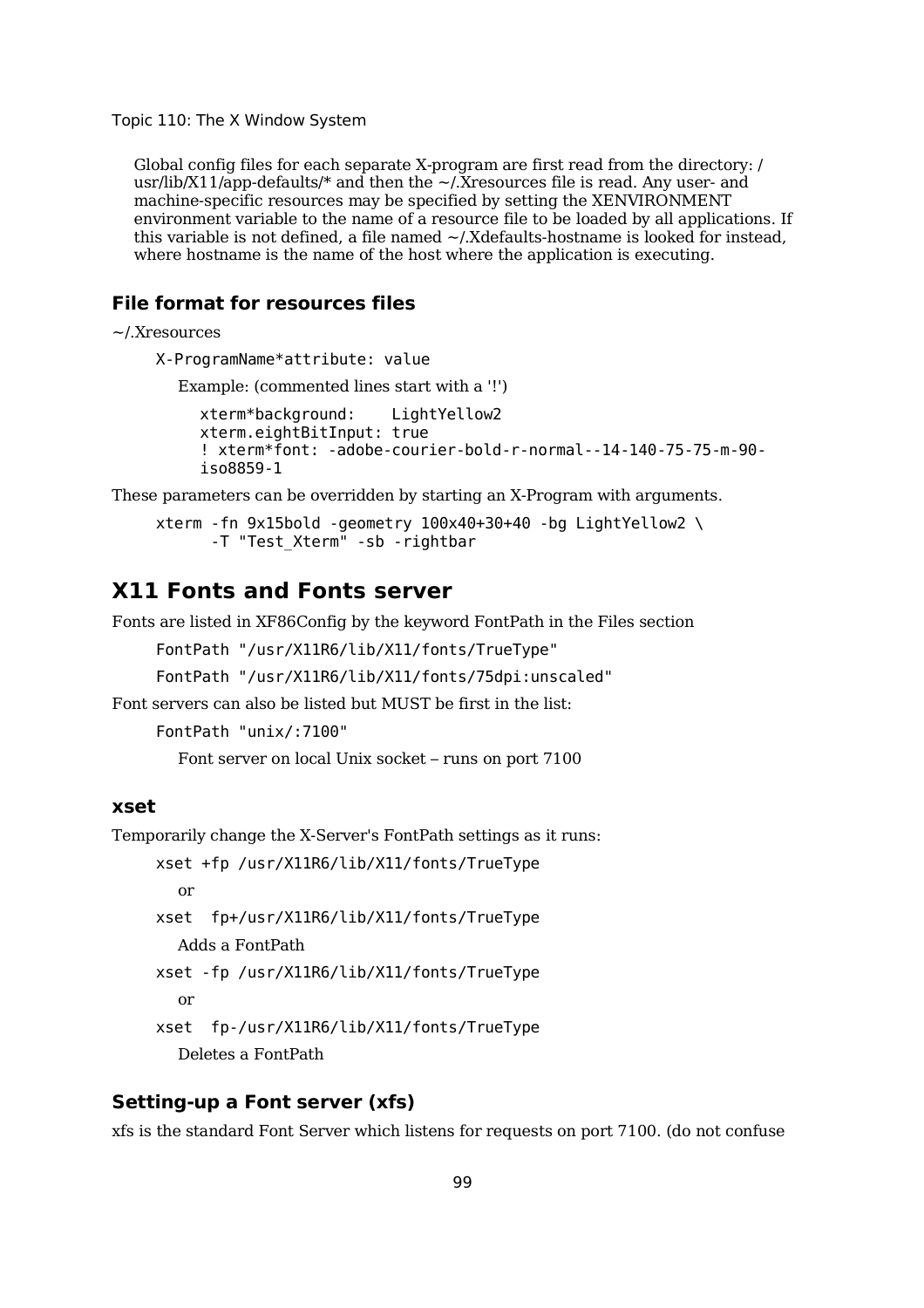the name of the font server (xfs) with the filesystem from SGI (XFS) – note the capitalization

Settings of client XF86Config configuration file:

FontPath "unix/:7100"

Local Font server on Unix socket

#FontPath "tcp/myserver.fd.com:7100"

Remote font server

xfs configuration file:

/etc/X11/fs/config

or

```
/etc/X11/xfs.conf
```
Starting the font server as a daemon:

xfs -config /etc/X11/fs/config -daemon

Example xfs configuration file: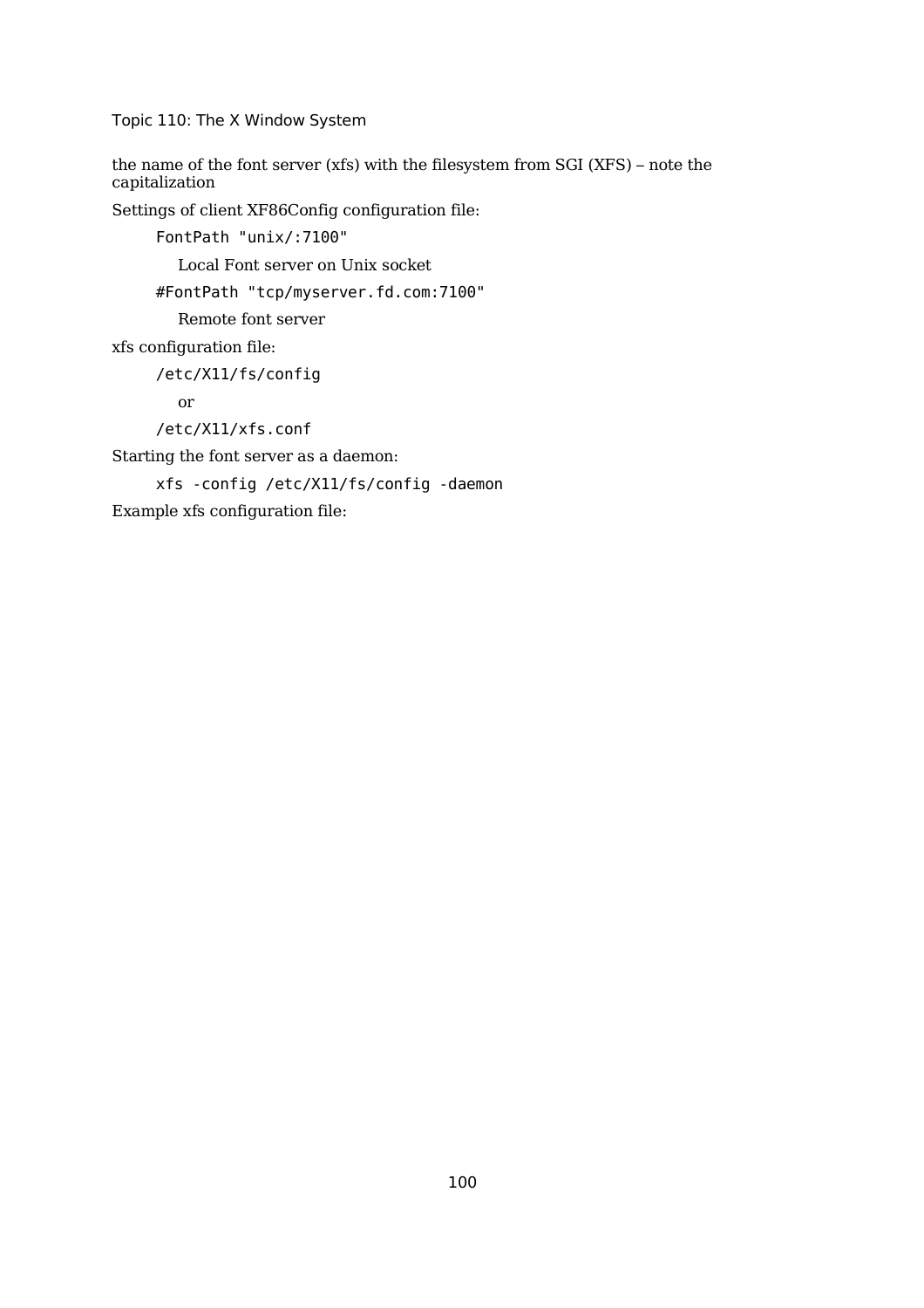```
no-listen = tcp
port = 7100client-limit = 10
clone-self = on
use-syslog = on
deferglyphs = 16catalogue = /usr/X11R6/lib/X11/fonts/misc:unscaled,
            /usr/X11R6/lib/X11/fonts/75dpi:unscaled,
            /usr/X11R6/lib/X11/fonts/100dpi:unscaled,
            /usr/X11R6/lib/X11/fonts/japanese:unscaled,
            /usr/X11R6/lib/X11/fonts/baekmuk:unscaled,
            /usr/X11R6/lib/X11/fonts/Type1,
            /usr/X11R6/lib/X11/fonts/URW,
            /usr/X11R6/lib/X11/fonts/Speedo,
            /usr/X11R6/lib/X11/fonts/CID,
            /usr/X11R6/lib/X11/fonts/PEX,
            /usr/X11R6/lib/X11/fonts/cyrillic,
            /usr/X11R6/lib/X11/fonts/latin2/misc,
            /usr/X11R6/lib/X11/fonts/latin2/75dpi,
            /usr/X11R6/lib/X11/fonts/latin2/100dpi,
            /usr/X11R6/lib/X11/fonts/latin2/Type1,
            /usr/X11R6/lib/X11/fonts/latin7/75dpi,
            /usr/X11R6/lib/X11/fonts/kwintv,
            /usr/X11R6/lib/X11/fonts/truetype,
            /usr/X11R6/lib/X11/fonts/uni,
            /usr/X11R6/lib/X11/fonts/ucs/misc,
            /usr/X11R6/lib/X11/fonts/ucs/75dpi,
            /usr/X11R6/lib/X11/fonts/ucs/100dpi,
            /usr/X11R6/lib/X11/fonts/hellas/misc,
            /usr/X11R6/lib/X11/fonts/hellas/75dpi,
            /usr/X11R6/lib/X11/fonts/hellas/100dpi,
            /usr/X11R6/lib/X11/fonts/hellas/Type1
# in decipoints
```

```
default-point-size = 120default-resolutions = 75,75,100,100# font cache control, specified in KB
cache-hi-mark = 2048cache-low-mark = 1433
cache-balance = 70
```
#### **Format of font names**

```
Author Weight Width Pixels XRes Spacing ISO-Standard
   | | | | | | |
 -b&h-lucida-medium-r-normal-sans-18-180-75-75-p-106-iso8859-1
       | | | | | | |
   Fontname Attribute Style Points YRes Average Options
             (i \text{ or } * = \text{Italic}) (1/72 \text{ in}) Width
             (r =roman)
```
#### **Installing new fonts**

New fonts need some preparation before they can be used. Besides the font files (with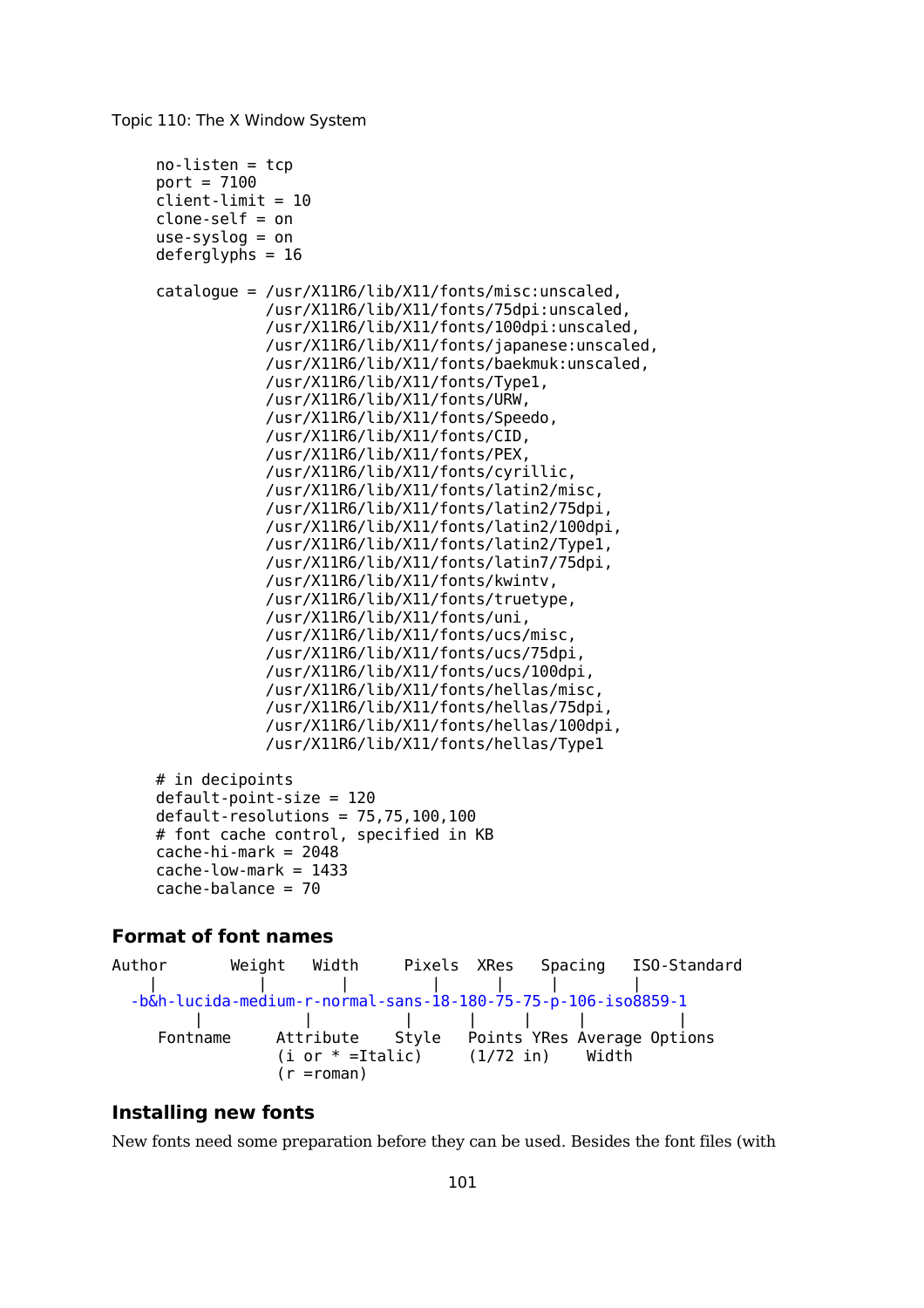extensions .bdf .snf .pcf) located in the font directories, some extra files need attention:

fonts.dir

Contains the number of fonts available in this directory (on first line) and one line per font description. The format is:

```
First line: Number of fonts listed in this file. (eg. 439)
Rest of file: FontFilename Font Description
```
Example:

```
439
putbi.pfa -adobe-Utopia-bold-i-normal—0-0-0-0-p-0-adobe-standard
putbi.pfa -adobe-Utopia-bold-i-normal—0-0-0-0-p-0-iso10646-1
putbi.pfa -adobe-Utopia-bold-i-normal—0-0-0-0-p-0-iso8859-1
...
```
To create this file the program mkfontdir must be run

Syntax:

```
mkfontdir /path/to/font/directory
```
Valid font types: PCF (.pcf), SNF (.snf) and BDF (.bdf)

fonts.alias

List entered by manually assigning a non existing font name to an existing one. Format:

```
alias_name existing_name
```
Example:

| fixed<br>iso8859-1           | -misc-fixed-medium-r-semicondensed-13-120-75-75-c-60-                                                                                                                                                                                                     |
|------------------------------|-----------------------------------------------------------------------------------------------------------------------------------------------------------------------------------------------------------------------------------------------------------|
| variable<br>5x7<br>5x8<br>x9 | $-*-helvetica-body - r-normal - * - * - 120 - * - * - * - * - iso8859 - 1$<br>-misc-fixed-medium-r-normal--7-70-75-75-c-50-iso8859-1<br>$-misc$ -fixed-medium-r-normal-8-80-75-75-c-50-iso8859-1<br>-misc-fixed-medium-r-normal-9-90-75-75-c-60-iso8859-1 |
| 6x10<br>6x12<br>iso8859-1    | $-misc$ -fixed-medium-r-normal-10-100-75-75-c-60-iso8859-1<br>-misc-fixed-medium-r-semicondensed-12-110-75-75-c-60-                                                                                                                                       |
| 6x13<br>iso8859-1            | -misc-fixed-medium-r-semicondensed-13-120-75-75-c-60-                                                                                                                                                                                                     |
| 6x13bold<br>iso8859-1        | -misc-fixed-bold-r-semicondensed-13-120-75-75-c-60-                                                                                                                                                                                                       |
| .                            |                                                                                                                                                                                                                                                           |

fonts.scale

List of fonts that are scalable. The format is:

```
First line: Number of fonts listed in this file.(eg. 439)
Rest of file: FontFilename Font Description
```
Example

```
439
putbi.pfa -adobe-Utopia-bold-i-normal—0-0-0-0-p-0-adobe-standard
putbi.pfa -adobe-Utopia-bold-i-normal—0-0-0-0-p-0-iso10646-1
putbi.pfa -adobe-Utopia-bold-i-normal—0-0-0-0-p-0-iso8859-1
...
```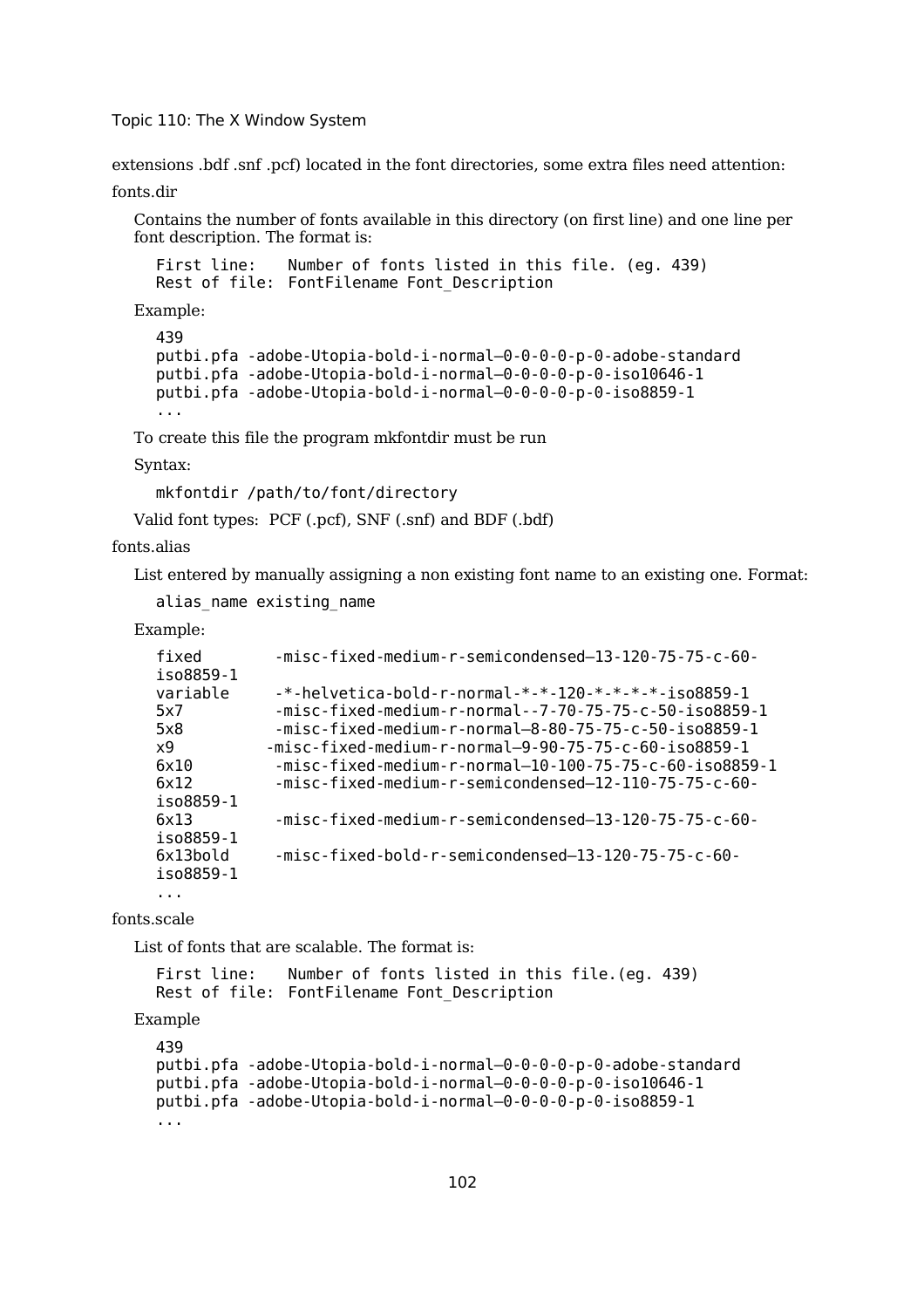## **1.110.2 Set up a display manager**

**Description:** Candidate should be able setup and customize a Display manager. This objective includes turning the display manager on or off and changing the display manager greeting. This objective includes changing default bitplanes for the display manager. It also includes configuring display managers for use by X-stations. This objective covers the display managers XDM (X Display Manger), GDM (Gnome Display Manager) and KDM (KDE Display Manager).

#### **Weight: 3**

Key files, terms, and utilities: /etc/inittab /etc/X11/xdm/\* /etc/X11/kdm/\* /etc/X11/gdm/\*

## **Starting an X session**

An X session can be started in 2 ways:

Log in from a virtual terminal (text based) and then run the script startx.

startx in turns starts xinit.

xinit configuration file:

\$HOME/.xinitrc

if found otherwise

/var/X11R6/lib/xinit/xinitrc

Via an X-Display-Manager (XDM): The user log-in in is done graphically.

The display manager is started at boot time (runlevel 5) in the background as a daemon and provides graphical logins to users.

Note: For this we need to make sure that default runlevel is set to 5 in /etc/inittab

## **Display managers**

Popular display managers are

| <b>Name</b> | Config file directory         | <b>Description</b>  |
|-------------|-------------------------------|---------------------|
| xdm         | /etc/X11/xdm/                 | Provided by XFree86 |
| kdm         | kde rootdir/share/config/kdm/ | Provided by KDE     |
| gdm         | gnome rootdir/gdm/            | Provided by Gnome   |

kde\_rootdir

Main root directory for kde desktop system. For kde3 it is:

```
/etc/opt/kde3
```
gnome\_rootdir

Main root directory for Gnome desktop system. For Gnome 2 it is:

/etc/opt/gnome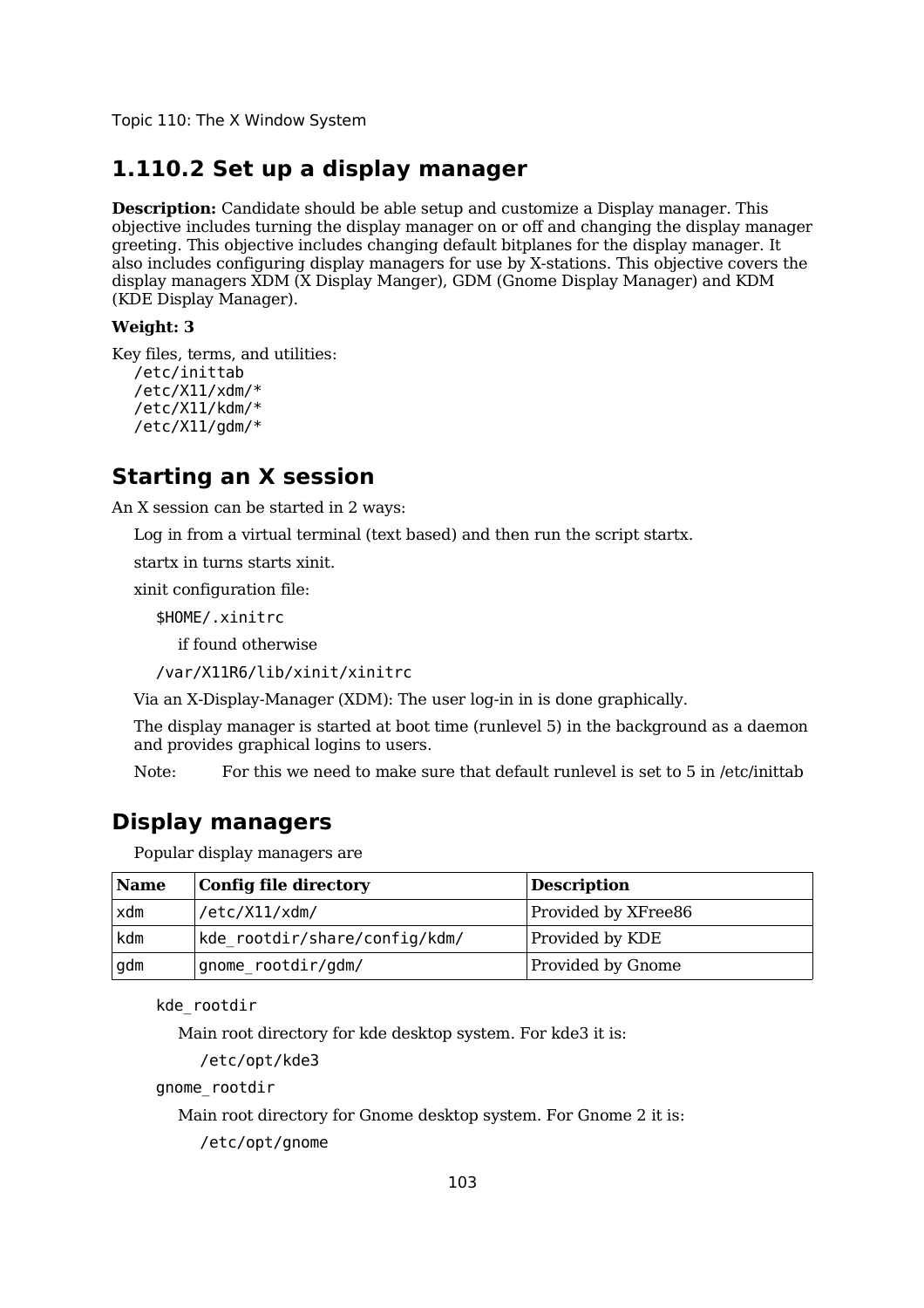Properties of the Display Managers

kdm is based on xdm and uses many of its configuration files.

gdm is ta new development and is therefore independant from xdm.

#### **xdm configuration**

xdm is a typical X11 program and offers only a logo, background and login fields. The parameters to change its behaviour are in:

/etc/X11/xdm/Xresources

Example:

| Welcome at CLIENTHOST                                       |
|-------------------------------------------------------------|
| \040\040\040\040\040\040\040Login:                          |
| Login incorrect                                             |
| *-FAMILY-bold-SLANT-normal--*-140-*-*-*-*-                  |
| $*$ -FAMILY-bold-r-normal-- $*$ -120- $*$ - $*$ - $*$ - $*$ |
| *-FAMILY-medium-r-normal--*-120-*-*-*-*-                    |
| /xxxxx.xpm                                                  |
| true                                                        |
| CadetBlue                                                   |
| red                                                         |
| 0                                                           |
| 5                                                           |
| $\mathcal{P}$                                               |
| black                                                       |
| #c0c0c0                                                     |
| #828282                                                     |
| #e0e0e0                                                     |
|                                                             |

xdm runs a script called /etc/X11/xdm/Xsetup each time it presents a login window. There we can run programs that change the background etc.

Some examples of programs: xpmroot , xsetbg etc

/usr/sbin/xpmroot /etc/X11/xdm/background.xpm

#### **kdm configuration**

kdm works quite similar to xdm and uses many of its configuration files in:

/etc/X11/xdm/

The main kdm configuration file is:

kde\_rootdir/share/config/kdm/kdmrc

The pictures of the users shown in kdm login are (valid formats: .xpm or .png)

```
kde_rootdir/share/apps/kdm/pics/users/username.png
```
The default is default.png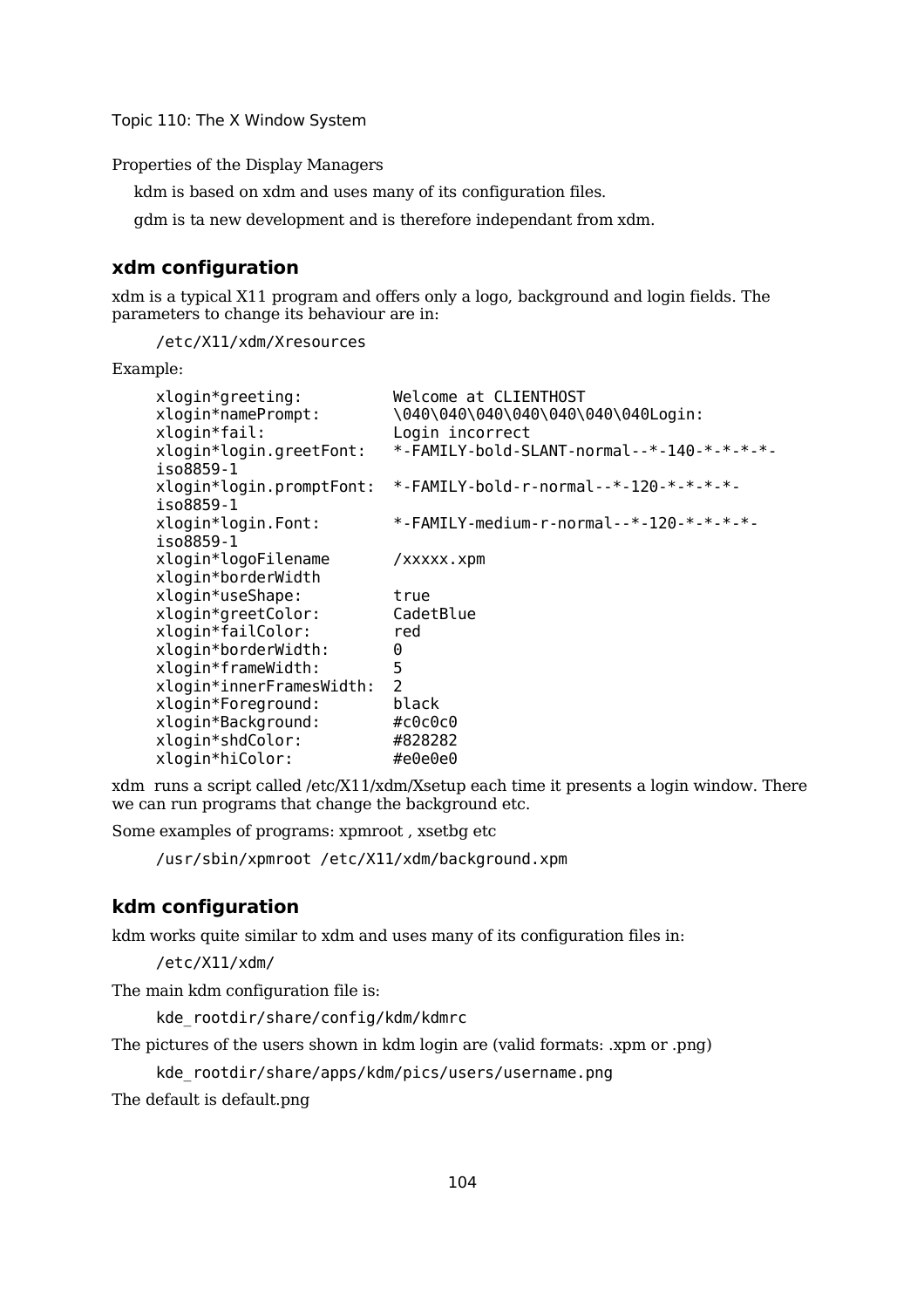#### **gdm configuration**

gdm has its own configuration files separate from xdm/kdm. Main configuration file:

gnome\_rootdir/gdm/gdm.conf

Method of configuring gdm.conf:

manual (editor) and (much better) through the config program: gdmconfig

Other tool for configuring individual user's pictures in gdm login:

gdmphotosetup

## **Running XTerminals using xdm/kdm**

Note 1: The display port number (:2 etc) can be chosen at will from the client as long as the same port is not chosen multiple times in the same client host. This number can also be eg. :2.0 which means the first graphic card used (0). Since it's mostly the case we only use eg. :2 and it's enough.

Note 2: For these configuration files changes to take effect kdm/xdm needs to be restarted.

#### **Activate XDMCP (XDM Control Protocol)**

Edit /etc/X11/xdm/xdm-config, add a '!' at the beginning of the following line (normally the last line):

```
!DisplayManager.requestPort: 0
```
Edit the file /etc/opt/kde3/share/config/kdm/kdmrc: to enable Xdmcp and restrict the shutdown to only Root

[Xdmcp] Enable=true [X-\*-Core] AllowShutdown=Root

#### **Allow access through the network**

Edit /etc/X11/xdm/xaccess:

#### **For direct query from a client**

On server:

Enter or activate (remove the '#') the following lines:

```
* #Allow any host to remotely login
 or
*.linux.local #Allow any host from my domain
```
or

myhost.linux.local #allow only myhost to remotely login

The client uses a command like

X -query kdmserver :1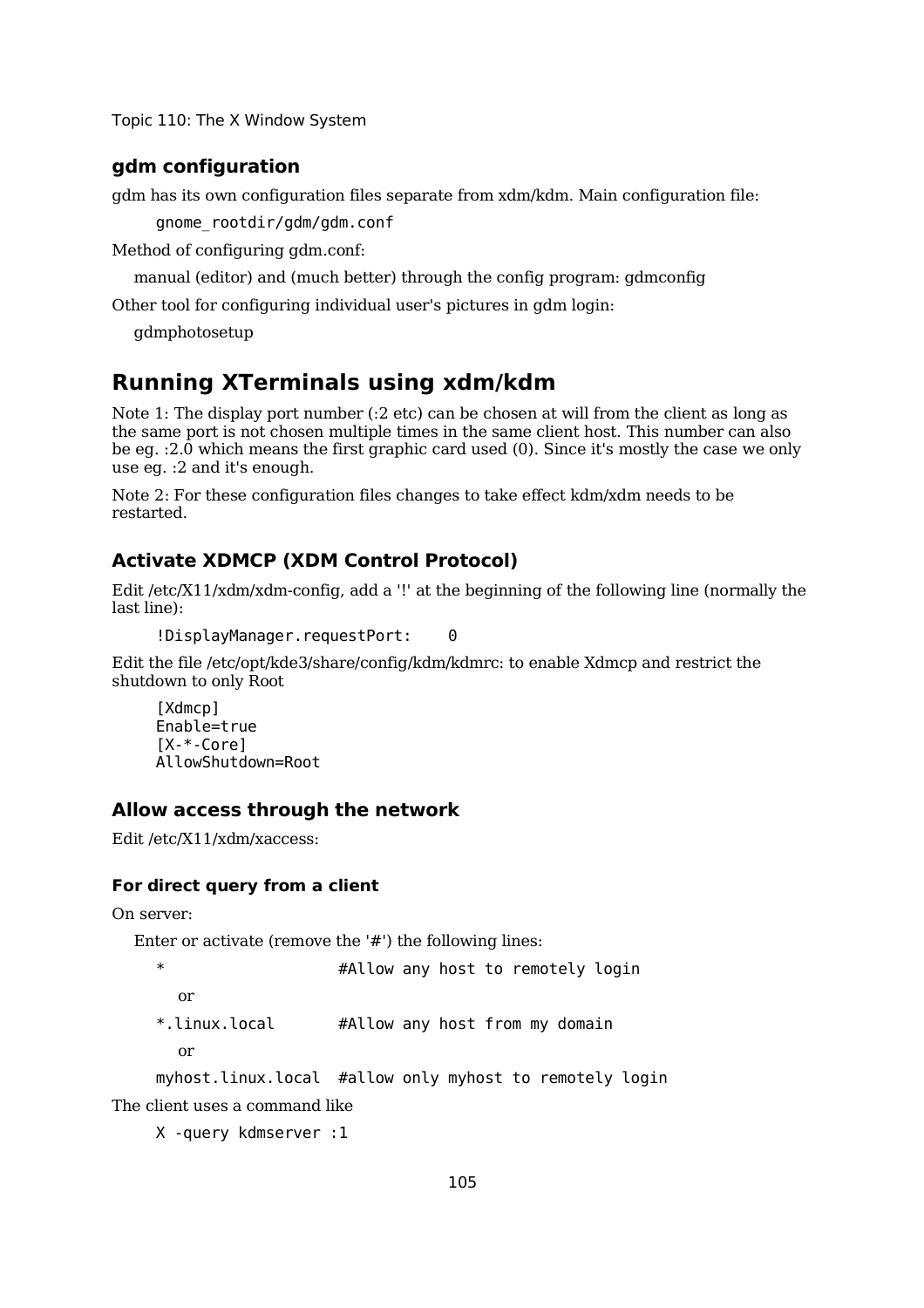#### **For Broadcast or indirect queries from clients**

On server:

Enter or activate (remove the '#') the following lines:

```
* CHOOSER BROADCAST
 or
*.linux.local CHOOSER BROADCAST
 or
myhost.linux.local CHOOSER BROADCAST
```
The client uses the command:

X -broadcast :2 or X -indirect kdmserver :2

#### **For Unattended x-login**

xdm/kdm actively initiates the contact with the client. The client doesn't have to make a request: He only needs to start his X-Server on the right display port is necessary.

On server:

Edit the file

kde\_rootdir/share/config/kdm/Xservers

enter the following line:

XTerminalName:2 foreign

where XTerminalName=Client Host name or IPNr.

The client uses the command:

 $X : 2$ 

# **gdm XDMCP configuration**

```
Use the program
```

```
gdmconfig ---> Expert sub-menu ---> Activate XDMCP
```
or

Edit the file gnome\_rootdir/gdm/gdm.conf

Enable the Xdmcp:

[xdmcp] Enable=true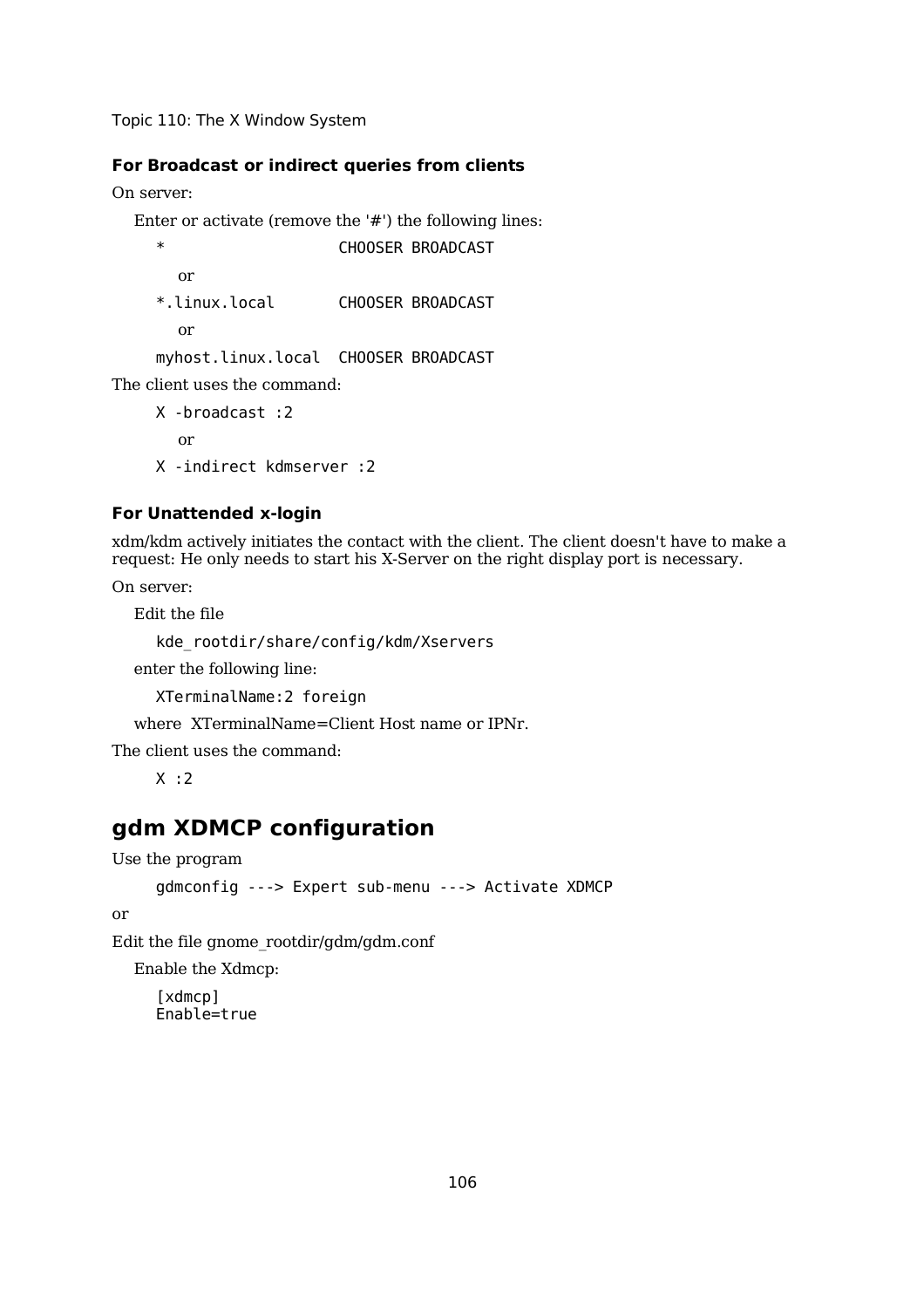## **1.110.4 Install & Customize a Window Manager Environment**

**Description:** Candidate should be able to customize a system-wide desktop environment and/or window manager, to demonstrate an understanding of customization procedures for window manager menus and/or desktop panel menus. This objective includes selecting and configuring the desired x-terminal (xterm, rxvt, aterm etc.), verifying and resolving library dependency issues for X applications, exporting X-display to a client workstation.

#### **Weight: 5**

```
Key files, terms, and utilities:
   .xinitrc
   .Xdefaults
  xhost
  DISPLAY environment variable
```
## **Window manager**

The window managers allow application windows to be moved, resized or iconified. Most display a window title bar, some also display a menu system or allow drag-&- drop between applications.

Common window managers

```
twm
mwm
olwm
fvwm
kwin
windowmaker,
etc
```
Configuration files of window managers:

Different for each one but most seem to have a .xxxxrc format. They are normally in the \$HOME directory. Examples:

.mwmrc .fvwm2rc .olwmrc etc.

# **Configuration of X Clients (X programs)**

Many X Clients will accept many of the following X11 standard parameters:

xterm -T "Title" -fn 9x15 -display :0 -geometry 100x40+30+40

#### **-geometry**

This option positions and sizes the window when starting an X Client Syntax:

```
-geometry <Hsize>x<Vsize><Hpos><Vpos>
```
<Hsize> and <Vsize> are numbered in characters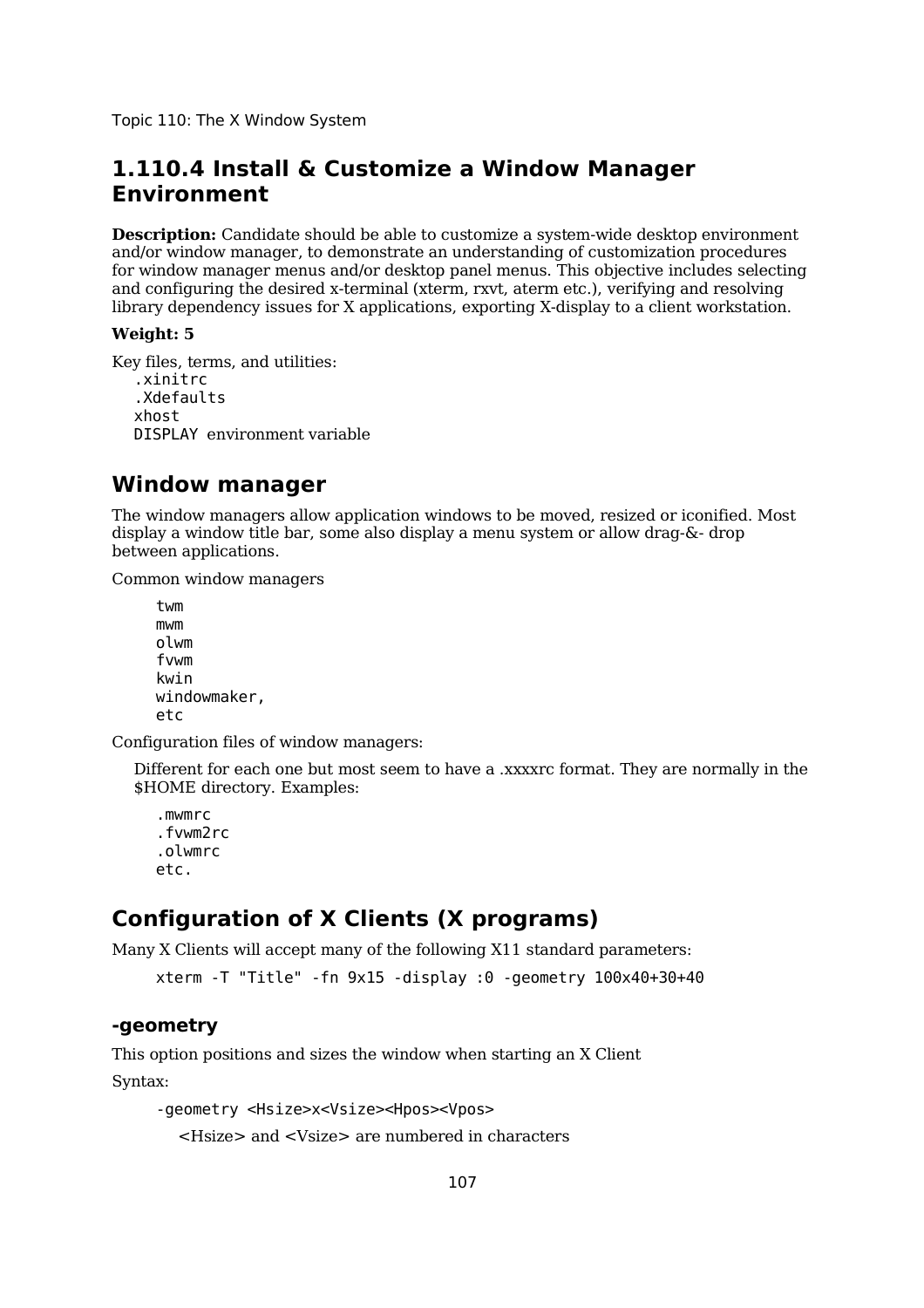```
\langleHpos>'+' is down, '-' is up (in screen pixels). E.g. +10 is down 10 pixels
<Vpos> '+' is right, '-' is left (in screen pixels). E.g. +10 is right 10 pixels
```
Examples:

```
-geometry 1x1+0+0
```
1 char Horiz, 1 char Vert, top left corner

-geometry 5x20-10+30

```
5 characters wide horizontally,
20 characters tall vertically,
Positioned in top right corner
      10 pixels horizontally to the left
      30 pixels down vertically
```
Note: The geometry can also be set for individual X clients by editing ~/.Xresources. Example:

Xterm\*geometry: 90x30

## **Selecting a font for X Clients**

#### **-fn fontname**

Specifies a font to use in the window

Short list of some fixed-sized fonts:

```
7x14 6x10 6x13 8x13 9x15 10x20
  xterm -fn 10x20
    or
  xterm -fn -misc-fixed-medium-r-normal--20-200-75-75-c-100-iso8859-1
```
Note: Fonts can also be set for individual X clients by editing  $\sim$ /.Xresources Xterm\*font: 90x30

## **~/.Xresources or ~/.Xdefaults file**

Note: in SuSE ~/.Xresources is a symbolic link to ~/.Xdefaults File syntax:

ProgramName\*Resource: Value Examples of Xterm settings in ~/.Xresources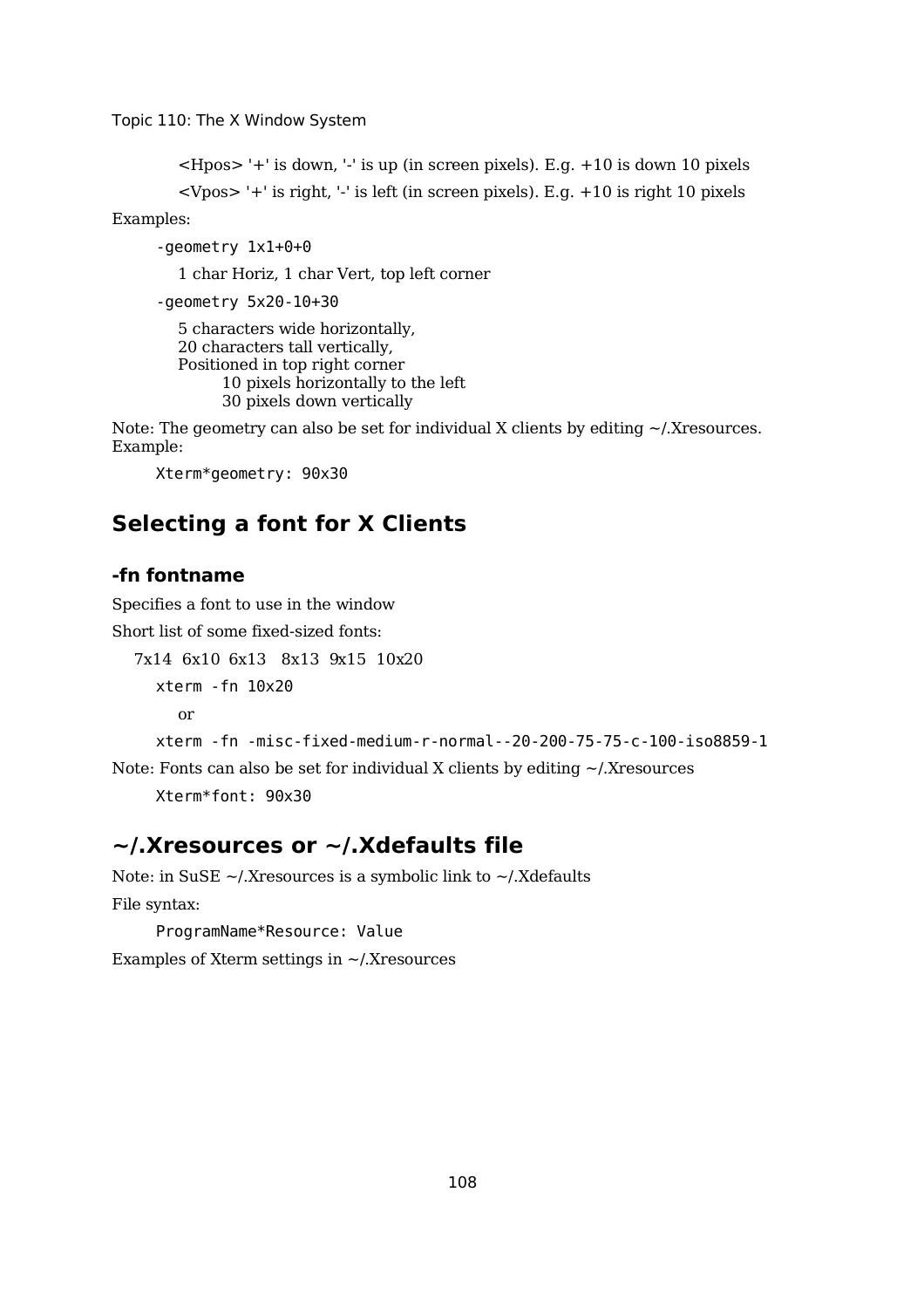```
xterm*background: LightYellow2
xterm*Foreground: Blue
xterm.eightBitInput: true
xterm*multiScroll: on
xterm*jumpScroll: on
xterm*font: -adobe-courier-bold-r-normal-14-140-75-75-m-90--
xterm*ScrollBar: on
xterm*SaveLines: 2000
xterm*VisualBell: true
xterm.eightBitOutput: true
Xterm*geometry: 90x30
```
Actualizing changes made in the ~/.Xresources file without restarting the X Server:

xrdb -merge .Xresources

### **Starting an X session with startx**

Log in from a virtual terminal (text based) and then run the script startx.

startx in turns starts xinit.

xinit startx the X Server then starts the xinitrc script file (\$HOME/.xinitrc if found otherwise /var/X11R6/lib/xinit/xinitrc)

Content of xinitrc script:

System wide configured key definitions are loaded. Definitions are in:

/etc/X11/Xmodmap

and

~/.Xmodmap

System wide configured Resources definitions are loaded. Definitions are in:

```
/etc/X11/Xresources,
~/.Xresources,
~/.Xfefaults
```
A user's manually entered programs may start here

The selected window manager is started.

#### **Starting an X session with xdm/kdm/gdm**

When a user does login via a display manager, a similar process to startx will occur, the difference is the script that will be run is:

/etc/X11/xdm/Xsession and

~/.Xsession

(if it exists)

Note: Some distributions are running the  $\sim$ /xinitrc from Xsession to keep the same environment consistent.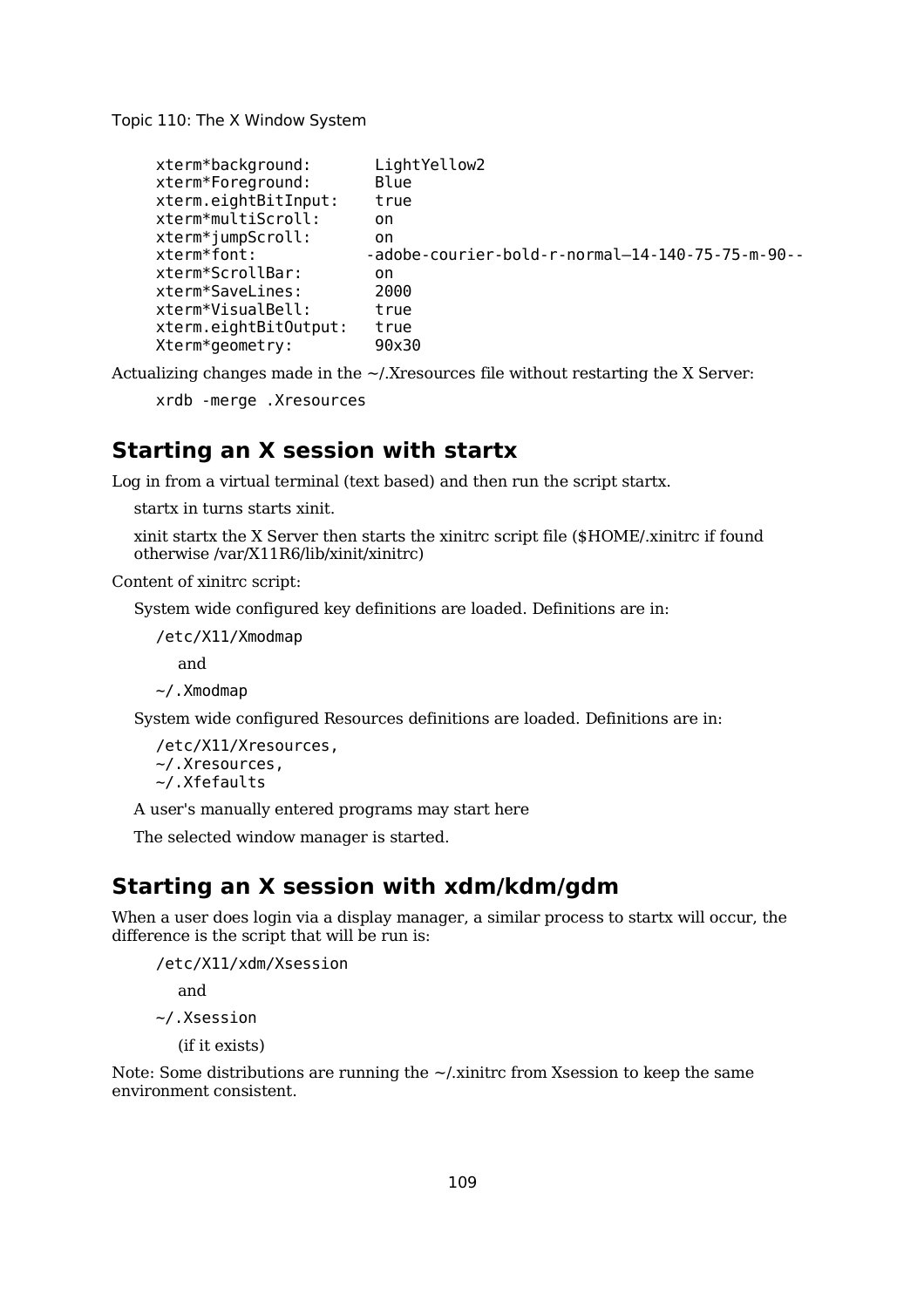## **X11 on the network**

#### **Preparing the X Client**

Since almost all X Client programs can use the argument -display :xx, we can start a client program and send its output to any existing X server that will allow the connection.

All X Client programs need to know where the X Server intended to host the program is located. This information is given to the program when we start it either via the above argument (-display :xx.xx) or via the environment variable DISPLAY.

To do so the following command prepares the content of this variable:

export DISPLAY=X-ServerHost:xx

then run the X client program.

#### **Preparing the X-Server**

X-Servers by default allow only the localuser's programs to be displayed. For other users or hosts to be allowed to display their X-Client programs on it, the X-Server needs to be told to do so. The notification is done with command xhost.

Syntax:

xhost [+|-] ClientHostName

Examples:

xhost + localhost

Allows other users X-clients on the local host to use this X-server.

xhost +

Allows everybody from anywhere to use this X-Server. Dangerous!!!

 $x$ host + myfriend

Allows XClient programs on the host myfriend to use this local X-Server.

```
xhost – bugger
```
Disallows host "bugger" to use this X-Server.

Note 1: Only the owner of the X-Server process is allowed to issue the xhost command.

#### **Permanently allowing access to an X-Server**

There are 2 regular methods to permanently a list of hosts access to the local X-Server:

1. Edit the file enter the command xhost for all the hosts allowed in ~/.xinitrc script, or

2. Create a file called /etc/Xn.hosts and enter all the hosts allowed to use the local X-Server. (n=X-Server display port number.)

## **Checking library dependencies for X-Client programs**

In the matter of library dependencies, there is no difference between normal programs and X-Client programs. The program ldd does the job.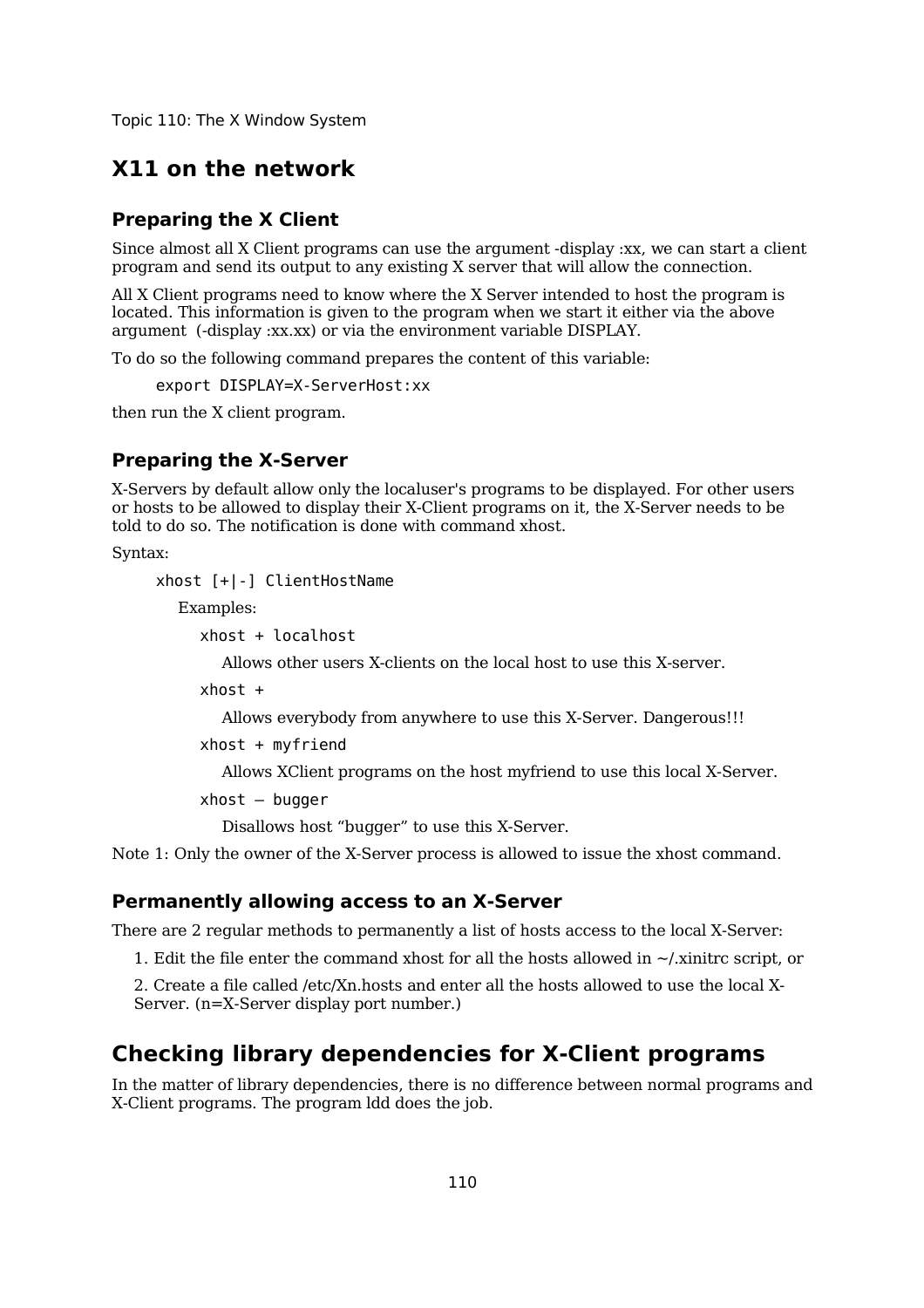# **Glossary of Terms**

This list contains the complete list of terms assumed by LPI tests. Knowledge of these terms will be important in preparing for LPI exams, but no exam question should depend on knowledge gleaned solely from this list.

Note that the list will be updated occasionally (so it is not yet exhaustive). If you have any additions or comments, please let us know.

The purpose of this list is to delineate the terms (jargon and acronyms) that will be used in the LPI Linux certification exams. Before writing or reviewing items, please review this list (and check it out periodically afterwards as updates occur).

Any jargon term or acronym which does not appear on this list, or is in the "deprecated alternatives" column, should NOT be used in an LPI test.

If this is not perfectly clear or if you need help deciding whether something is jargon or an acronym, please contact an appropriate LPI coordinator, the list maintainer or us.

Other useful and authoritative glossaries of terms can be found in these RFC's:

RFC1208: A Glossary of Networking Terms

RFC1983: Internet User's Glossary

RFC2828: Internet Security Glossary (also see http://freesoft.org/CIE/RFC/Orig/rfc2828.txt)

For explanation of PC hardware components, see:

| Term          | <b>Deprecated</b><br><b>Alternatives</b> | <b>Comment</b>                                                                                                                                                                                                     |
|---------------|------------------------------------------|--------------------------------------------------------------------------------------------------------------------------------------------------------------------------------------------------------------------|
| $*NIX$        |                                          | A term for any operating system resembling<br>$UNIX(R)(TM)$ , including Linux and a large<br>number of free and commercial systems; also<br>UN*X.                                                                  |
| 10Base2       |                                          | So-called Thin Ethernet, using RG-58 coax<br>cables and BNC connectors to construct a<br>chain of cables, which must be terminated by<br>resistors; supports a maximum (theoretical)<br>transmission of 10 Mbit/s. |
| 10Base5       |                                          | The older Thick Ethernet, which used vampire<br>taps into a single cable; supports a maximum<br>(theoretical) transmission of 10 Mbit/s.                                                                           |
| $10$ Base $T$ |                                          | Ethernet over UTP cables, using hubs to<br>produce a star topology; supports a maximum<br>(theoretical) transmission of 10 Mbit/s.                                                                                 |
| 100BaseT      |                                          | Ethernet over UTP cables, using hubs to<br>produce a star topology; supports a maximum<br>(theoretical) transmission of 100 Mbit/s.                                                                                |
| access        |                                          | To connect to and utilize a device (computer,<br>printer) or file.                                                                                                                                                 |
| account       |                                          | The symbol or number that refers to a user for<br>accounting purposes.                                                                                                                                             |

http://www.pcguide.com/ref/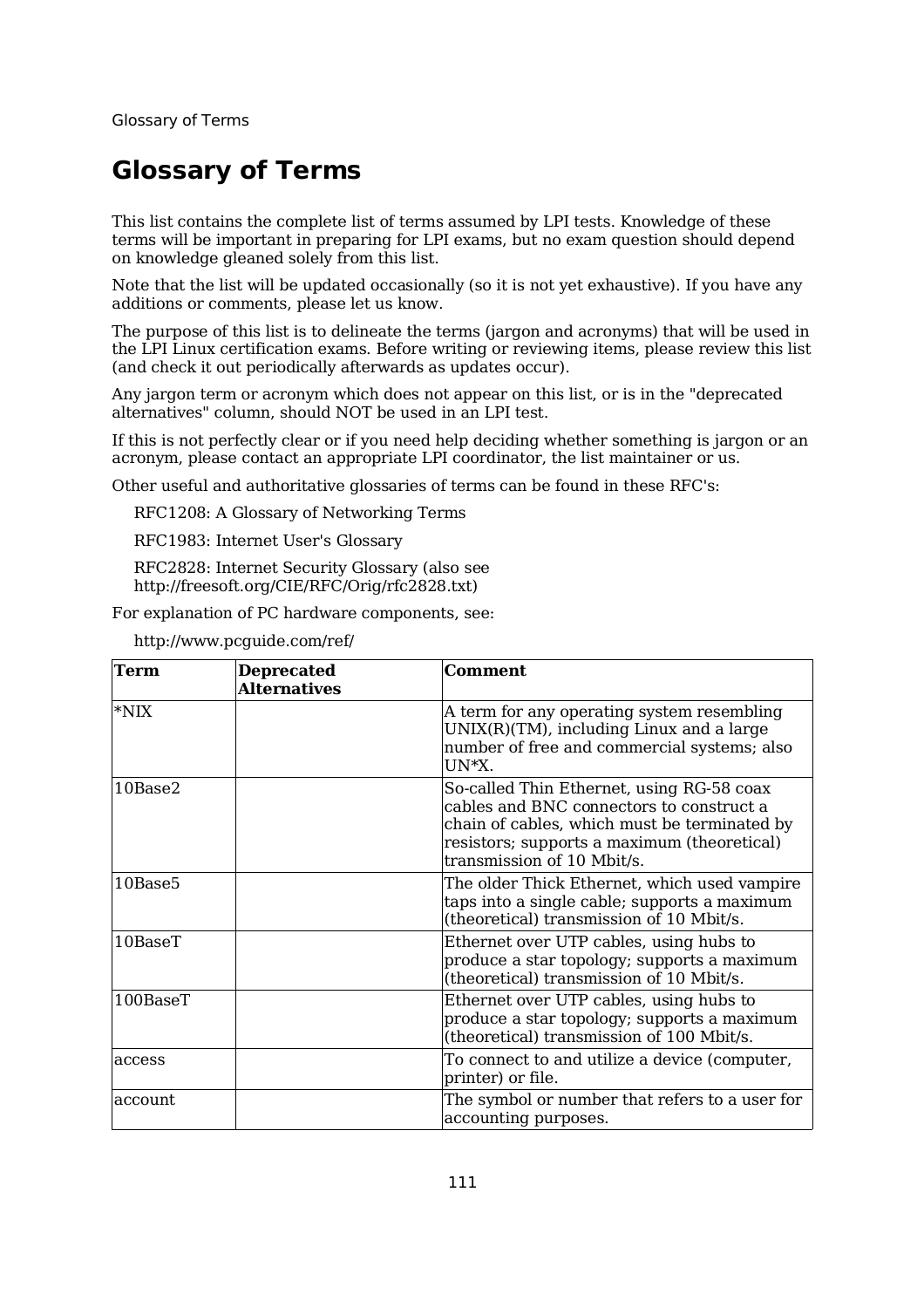| Term                 | <b>Deprecated</b><br><b>Alternatives</b>               | <b>Comment</b>                                                                                                                                                                                                                                                                                                   |
|----------------------|--------------------------------------------------------|------------------------------------------------------------------------------------------------------------------------------------------------------------------------------------------------------------------------------------------------------------------------------------------------------------------|
| address [1]          |                                                        | A location in memory; specifically, the I/O-port<br>used by a device to communicate with the<br>processor.                                                                                                                                                                                                       |
| address [2]          |                                                        | A unique identifier assigned to an interface on<br>a network-attached device such as a network<br>interface card. Notice: a host can have multiple<br>interfaces, hence multiple addresses.                                                                                                                      |
| address [3]          |                                                        | The name number both given to a computer,<br>device or resource so it can be identified,<br>found and accessed on a network.                                                                                                                                                                                     |
| administer           |                                                        | (to make it work. ;-) To control the operation<br>and use of a computer or other device; the task<br>of a system administrator.                                                                                                                                                                                  |
| algorithm            |                                                        | A formal description of a procedure that, when<br>suitable input is entered, will generate output<br>as a result that satisfies specific requirements.                                                                                                                                                           |
| alias [1]            |                                                        | Within a shell, a substitute word for a<br>command string (e.g.: alias $dir = "ls -color".$                                                                                                                                                                                                                      |
| alias [2]            |                                                        | An additional IP address on an interface.                                                                                                                                                                                                                                                                        |
| alias [3]            |                                                        | Refers to another name given to an e-mail<br>account, in order to accept mail for one e-mail<br>address and forward it to another.                                                                                                                                                                               |
| <b>ALT</b>           |                                                        | the Alternative key on a keyboard                                                                                                                                                                                                                                                                                |
| analog               |                                                        | Refers to a physical measure that can take any<br>value within a continuous range; e.g., the<br>voltage used to encode loudness when<br>transmitting a signal over a conventional<br>copper telephone line. cf. digital.                                                                                         |
| <b>ANSI</b>          | <b>American National</b><br><b>Standards Institute</b> | A standards body responsible for many<br>protocols.                                                                                                                                                                                                                                                              |
| API                  | <b>Application Programming</b><br>Interface            | A specification which allows simple access to<br>functionality of a library or other system<br>resources when writing a program; operating<br>system functionality is made available through<br>an API.                                                                                                          |
| application          |                                                        | A program that runs on top of an operating<br>system.                                                                                                                                                                                                                                                            |
| application<br>layer |                                                        | The name of the top layer of both the seven-<br>layer ISO/OSI model, and the four-layer TCP/IP<br>protocol stack; although some of the<br>functionality of the session and presentation<br>layers of the former may be assigned to the<br>latter. It includes protocols such as telnet, FTP,<br>HTTP, SMTP, etc. |
| archive [1]          |                                                        | A backup of data to be preserved.                                                                                                                                                                                                                                                                                |
| archive [2]          | tarball                                                | A file that contains one or more components<br>and an index (e.g. in tar, cpio, rpm or deb<br>format).                                                                                                                                                                                                           |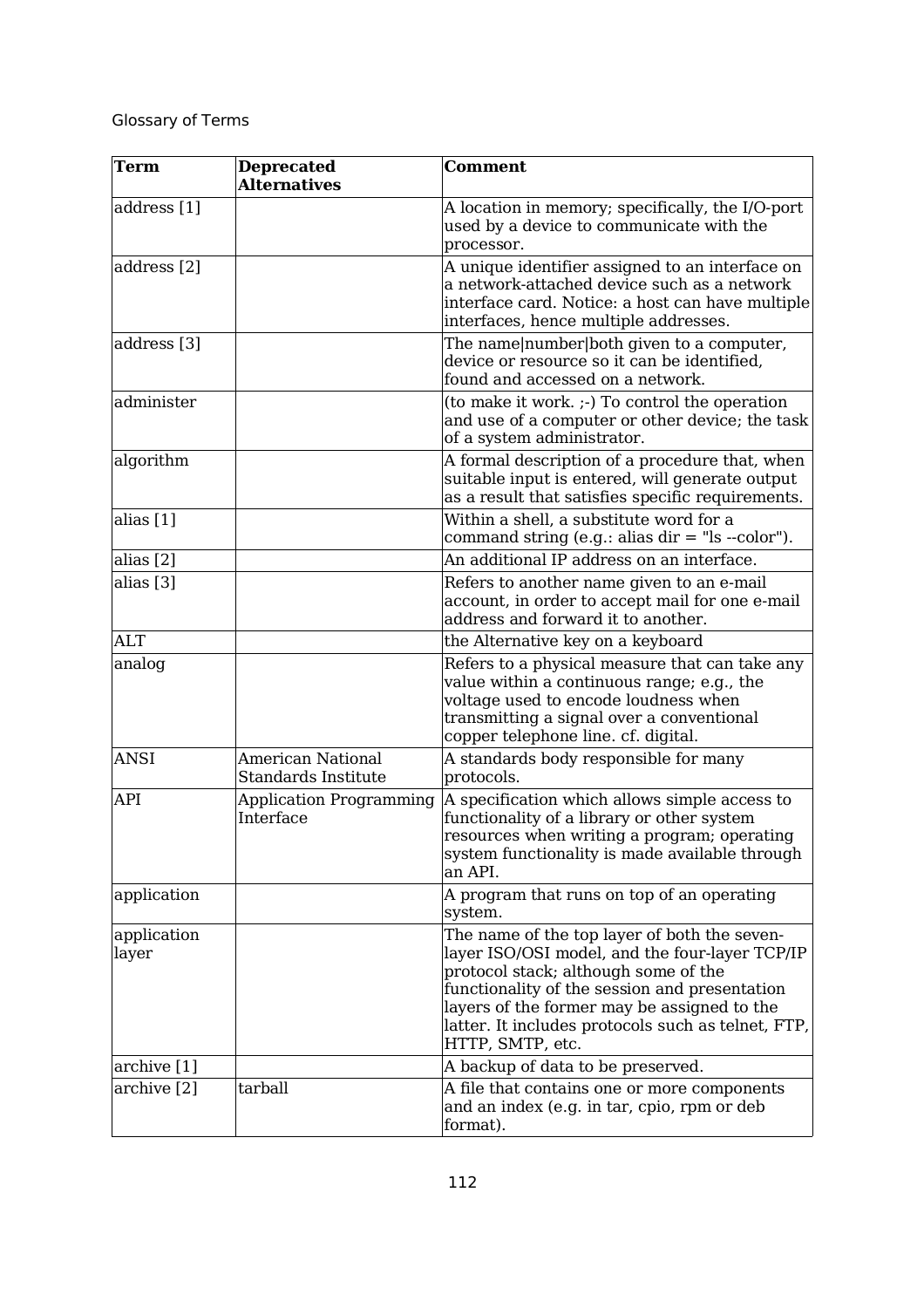| <b>Term</b>          | <b>Deprecated</b><br><b>Alternatives</b>                                 | <b>Comment</b>                                                                                                                                                                                                                                                               |
|----------------------|--------------------------------------------------------------------------|------------------------------------------------------------------------------------------------------------------------------------------------------------------------------------------------------------------------------------------------------------------------------|
| argument             |                                                                          | A piece of information passed to a command or<br>function (usually typed in behind it), that<br>modifies its behaviour, or that is operated upon<br>by the command or function. e.g. in `cat<br>motd', "motd" is the argument. cf. parameter.                                |
| ARP                  | <b>Address Resolution</b><br>Protocol, arp                               | See RFC826. A low-level protocol which, given<br>an IP address on the local network, returns the<br>Ethernet MAC address of the corresponding<br>interface. cf. RARP.                                                                                                        |
| <b>ASCII</b>         | American national<br><b>Standard Code for</b><br>Information Interchange | A specification of characters widely used in the<br>UNIX world and beyond.                                                                                                                                                                                                   |
| aspect ratio         |                                                                          | The ratio between the width and the height of<br>a pixel on a computer display.                                                                                                                                                                                              |
| assembler            |                                                                          | A program that compiles programs written in<br>assembly language into object code.                                                                                                                                                                                           |
| assembly<br>language | assembler                                                                | A low-level computer language that can be<br>translated directly to the object code of the<br>computer processor.                                                                                                                                                            |
| <b>ATA</b>           | <b>AT Attachment</b>                                                     | A popular 16-bit interface standard that<br>extends the ISA bus of the IBM PC-AT to attach<br>peripherals; it has evolved through over 5<br>generations; the original ATA is better known<br>as IDE.                                                                         |
| <b>ATAPI</b>         | <b>AT Attachment Packet</b><br>Interface                                 | An enhancement of the ATA protocol to be able<br>to connect CD drives etc.                                                                                                                                                                                                   |
| Authors              | Super heroes, men and<br>women of gold                                   | This list was compiled by (in alpha order): Les<br>Bell, David DeLano, Alan Mead, Tom Peters,<br>Richard Rager.                                                                                                                                                              |
| background [1]       |                                                                          | A state of process execution which does not<br>produce output to the terminal (execution may<br>stop if the process tries to write to the<br>terminal); it is common to run system<br>processes and long running user applications<br>in the background; cf. foreground [1]. |
| backup [1]<br>(noun) |                                                                          | A copy of essential data stored on- or off-site as<br>insurance against failures of system hardware,<br>software or user.                                                                                                                                                    |
| backup [2]<br>(verb) |                                                                          | To make a backup.                                                                                                                                                                                                                                                            |
| binary [1] (adj)     |                                                                          | taking two discrete values (e.g. bits), as<br>opposed to decimal (= taking ten discrete<br>values).                                                                                                                                                                          |
| binary [2]<br>(noun) |                                                                          | A file that is not intended to be read by humans<br>but by applications or the operating system;<br>especially in plural ("binaries") for compiled<br>sources; cf. text.                                                                                                     |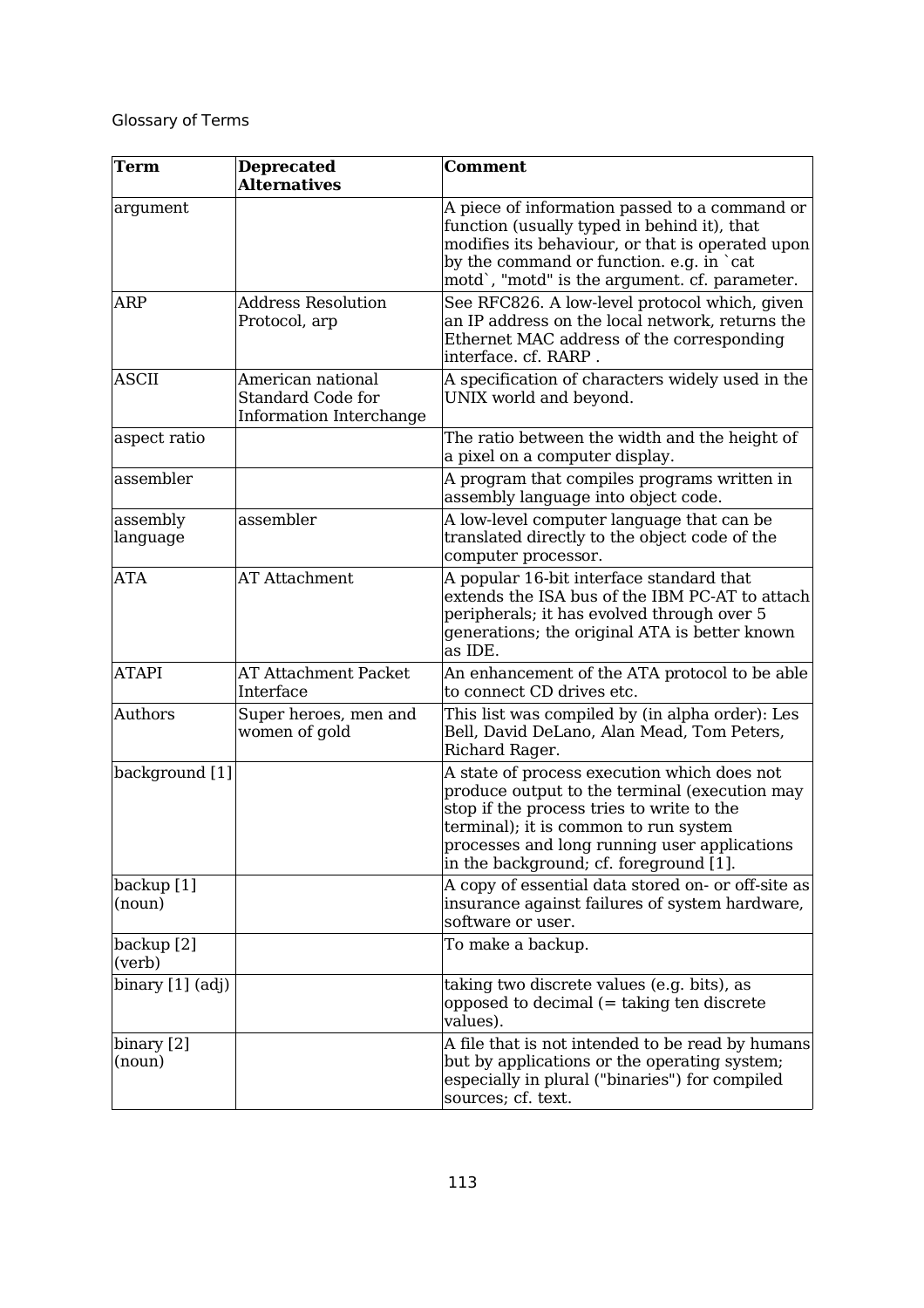| <b>Term</b>         | <b>Deprecated</b><br><b>Alternatives</b>      | <b>Comment</b>                                                                                                                                                                                                                               |
|---------------------|-----------------------------------------------|----------------------------------------------------------------------------------------------------------------------------------------------------------------------------------------------------------------------------------------------|
| <b>BIOS</b>         | Basic Input/Output<br><b>Operating System</b> | A simple, low-level operating system which<br>supplies a uniform API to higher-level<br>operating systems; BIOS is generally<br>implemented in ROM of some sort.                                                                             |
| bit                 |                                               | The smallest entity of information: can have<br>one of two states (0-1, on-off, open-closed,<br>etc.).                                                                                                                                       |
| bitplanes           | bit planes, bit-planes                        | The number of bits available for each display<br>pixel to code for visual appearance (color,<br>proximity, etc.).                                                                                                                            |
| block device        |                                               | A device that exchanges data with the<br>operating system in sizable blocks (e.g., 512)<br>bytes) at a time.                                                                                                                                 |
| boot loader         |                                               | Software, usually installed on the MBR of Intel<br>machines, which exists to load the operating<br>system kernel and begin its functioning.                                                                                                  |
| boot                |                                               | To cause the operating system to begin to<br>function. Takes its name from "pulling oneself<br>up by the bootstraps", a whimsical analogy<br>applied to the BIOS loading itself and then<br>running the "boot loader". (Also reboot).        |
| <b>BOOTP</b>        |                                               | See RFC951; cf. DHCP.                                                                                                                                                                                                                        |
| bridge              |                                               | A device that propagates packets between two<br>computer networks; it operates at the second,<br>data link layer within the ISO/OSI model, and<br>broadcasts packets based on the address, but<br>does not do routing. cf. repeater, router. |
| broadcast<br>(noun) |                                               | A frame or datagram addressed to all<br>interfaces on a network.                                                                                                                                                                             |
| <b>BSD</b>          | <b>Berkeley Systems</b><br>Distribution       | A variant of UNIX originally developed at the<br>University of California, Berkeley. The BSD<br>TCP/IP stack is the model for most subsequent<br>TCP/IP implementations.                                                                     |
| buffer              |                                               | temporary storage; cf. cache                                                                                                                                                                                                                 |
| <b>BUGTRAQ</b>      |                                               | A mailing list for discussions regarding<br>network security (daemons, programs,<br>operating systems, routers).                                                                                                                             |
| build               |                                               | To run a sequence of compile and link steps to<br>produce a new version of an executable<br>program.                                                                                                                                         |
| bus                 |                                               | A cable for transmitting signals between<br>various components within one computer<br>system.                                                                                                                                                |
| byte                |                                               | A data type of 8 bits.                                                                                                                                                                                                                       |
| C                   |                                               | A compiled computer language closely<br>associated with UNIX.                                                                                                                                                                                |
| $C++$               |                                               | An object-oriented computer language derived<br>from C, that needs a compiler.                                                                                                                                                               |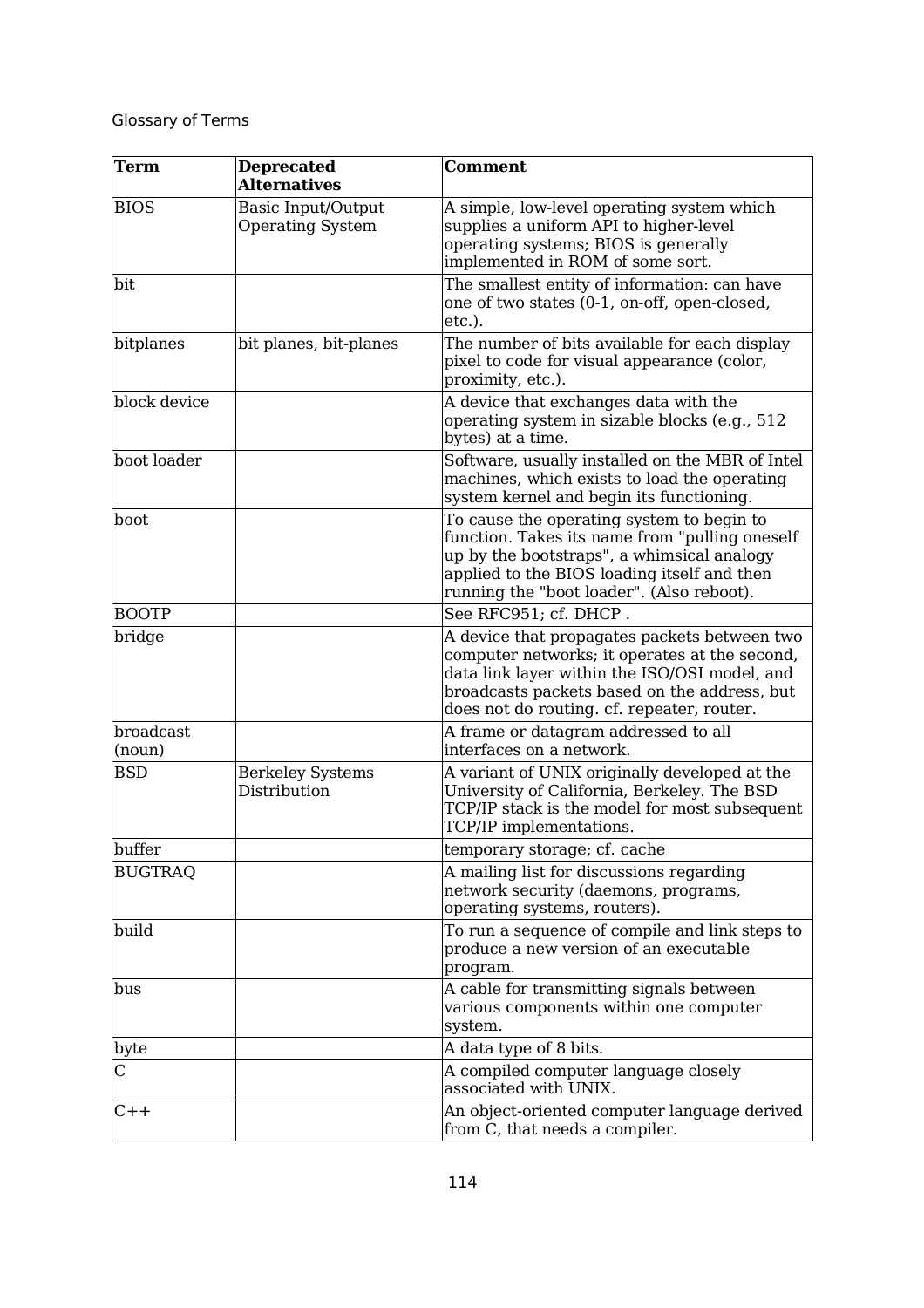| <b>Term</b>                | <b>Deprecated</b><br><b>Alternatives</b>              | <b>Comment</b>                                                                                                                                                                                                                               |
|----------------------------|-------------------------------------------------------|----------------------------------------------------------------------------------------------------------------------------------------------------------------------------------------------------------------------------------------------|
| cache                      |                                                       | Any readily accessible storage area used to<br>keep data handy which is (somehow) indicated<br>to be needed again shortly; the purpose being<br>to speed up the access of that data and<br>improve system performance.                       |
|                            |                                                       | Specifically: the fast computer memory that is<br>used as a buffer for data and program<br>instructions between the CPU and the slower<br>main memory (cf. RAM).                                                                             |
| caching-only<br><b>DNS</b> |                                                       | A domain name server that does not have any<br>domains files.                                                                                                                                                                                |
| Caldera<br>OpenLinux       | Caldera, OpenLinux,<br>CSOL                           | A commercial Linux distribution.                                                                                                                                                                                                             |
| card                       |                                                       | Any device that can be plugged into a<br>computer expansion slot.                                                                                                                                                                            |
| CD-ROM                     | <b>Compact Disc Read Only</b><br>Memory               | A removable medium of considerable<br>popularity which comes in several variations,<br>the most popular being ISO9660.                                                                                                                       |
| <b>CERT</b>                | <b>Computer Emergency</b><br>Response Team            | A team of people that study Internet security,<br>and provide incident response services; see<br>http://www.cert.org/                                                                                                                        |
| cf.                        |                                                       | "confer", which means "consult" in the<br>meaning of "also see" or "compare". N.B.:<br>Avoid this. Use only in parenthetical examples<br>(cf. e.g., i.e.) but avoid "cf." by putting<br>examples in text like this. Also see "e.g.", "i.e.". |
| CGI                        | Common Gateway<br>Interface                           | A standard for allowing server applications to<br>be executed as part of a HTTP request.                                                                                                                                                     |
| <b>CHAP</b>                | Challenge Handshake<br><b>Authentication Protocol</b> |                                                                                                                                                                                                                                              |
| char                       | character                                             | C data type (usually one byte) used to store<br>letters (cf. character).                                                                                                                                                                     |
| character                  | char                                                  | A letter or sign usually represented by 1 byte<br>in ASCII code.                                                                                                                                                                             |
| character<br>device        |                                                       | A device which exchanges data with the<br>operating system in one character (or byte or<br>even word) at a time.                                                                                                                             |
| child process              |                                                       | Any process created by another, so-called<br>parent process; usually used in reference to a<br>particular parent process.                                                                                                                    |
| <b>CIDR</b>                | Classless Inter-Domain<br>Routing                     | See RFC1519; cf. variable length subnet mask                                                                                                                                                                                                 |
| <b>CIFS</b>                | Common Internet File<br>System                        | Microsoft's successor to SMB, a suite of<br>protocols for sharing file and print services<br>(among Windows machines or UN*X machines<br>running CIFS servers like Samba).                                                                   |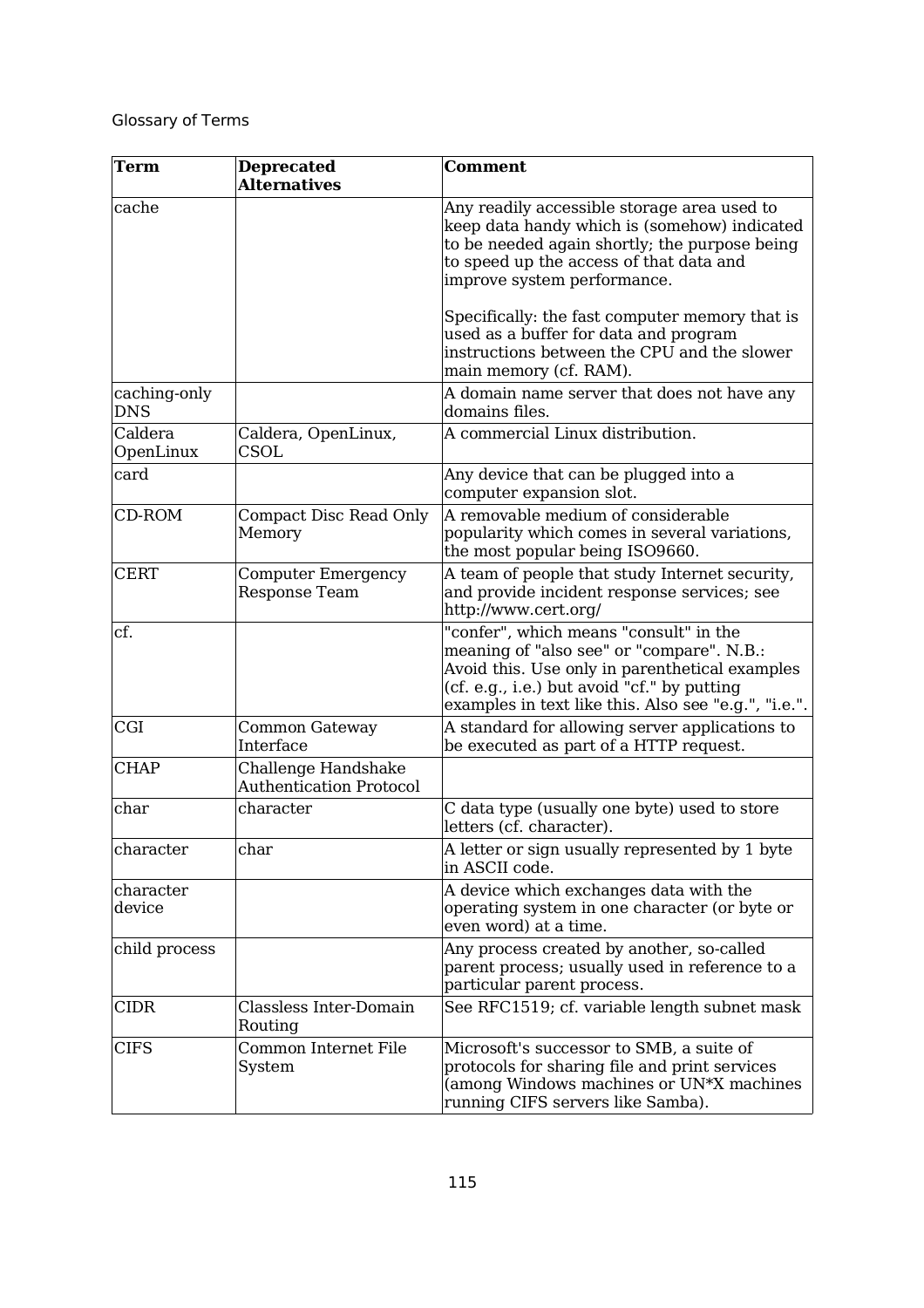| Term                      | <b>Deprecated</b><br><b>Alternatives</b> | <b>Comment</b>                                                                                                                                                                                                                                                                                               |
|---------------------------|------------------------------------------|--------------------------------------------------------------------------------------------------------------------------------------------------------------------------------------------------------------------------------------------------------------------------------------------------------------|
| clean                     |                                          | In reference to a drive being mounted, clean<br>means that the drive was unmounted properly<br>and thus (theoretically) does not need to be<br>checked; otherwise a drive is dirty                                                                                                                           |
| client                    |                                          | A computer or process which connects to and<br>receives a service from a server computer or<br>process.                                                                                                                                                                                                      |
| coax                      | co-axial cable                           | Cable with inner and outer conductors used for<br>TV cables and for Ethernet LANs, where the<br>computers usually have T-joints to attach to a<br>single chain of cables which needs to be<br>terminated by resistors.                                                                                       |
| colormap                  | color map, color-map,<br>color table     | A table used to encode a palette of colors for<br>images.                                                                                                                                                                                                                                                    |
| command line<br>interface | <b>CLI</b>                               | An interactive user interface which allows<br>commands to be given to a computer program<br>or shell through a text-based terminal (or<br>terminal emulator in a window within a<br>graphical user interface).                                                                                               |
| compiler                  |                                          | A program which examines program source<br>code and translates it into an equivalent object<br>code file; cf. interpreter.                                                                                                                                                                                   |
| compression               |                                          | Removal of redundant information from a file<br>or data stream, to reduce its size, the storage<br>space it needs, or the time needed for<br>transmission. Lossy compression actually<br>discards information that is considered not<br>essential, and is only appropriate for data like<br>images or sound. |
| computer                  |                                          | A digital, electronic, general-purpose,<br>programmable, information processing<br>automate.                                                                                                                                                                                                                 |
| console                   |                                          | The primary, directly attached, user interface<br>of a computer. Some system administration<br>functions may only be performed at a console.                                                                                                                                                                 |
| control panel             |                                          | A collection of buttons, switches, lights or<br>display used to configure and control a router,<br>printer, computer or other device.                                                                                                                                                                        |
| core dump                 | coredump                                 | The content of memory written to a file on disk<br>(usually called "core") when a program<br>crashes.                                                                                                                                                                                                        |
| corrupted                 |                                          | damaged (said of a file or disk contents)                                                                                                                                                                                                                                                                    |
| <b>CPU</b>                | <b>Central Processing Unit</b>           | The main component that makes a computer<br>work; these days usually a "micro-processor"<br>on a single silicon chip (cf. processor).                                                                                                                                                                        |
| crack                     |                                          | To gain access to a computer system without<br>proper authorization (e.g. by guessing a<br>legitimate user's password), and possibly<br>interfere with its normal operation or integrity.                                                                                                                    |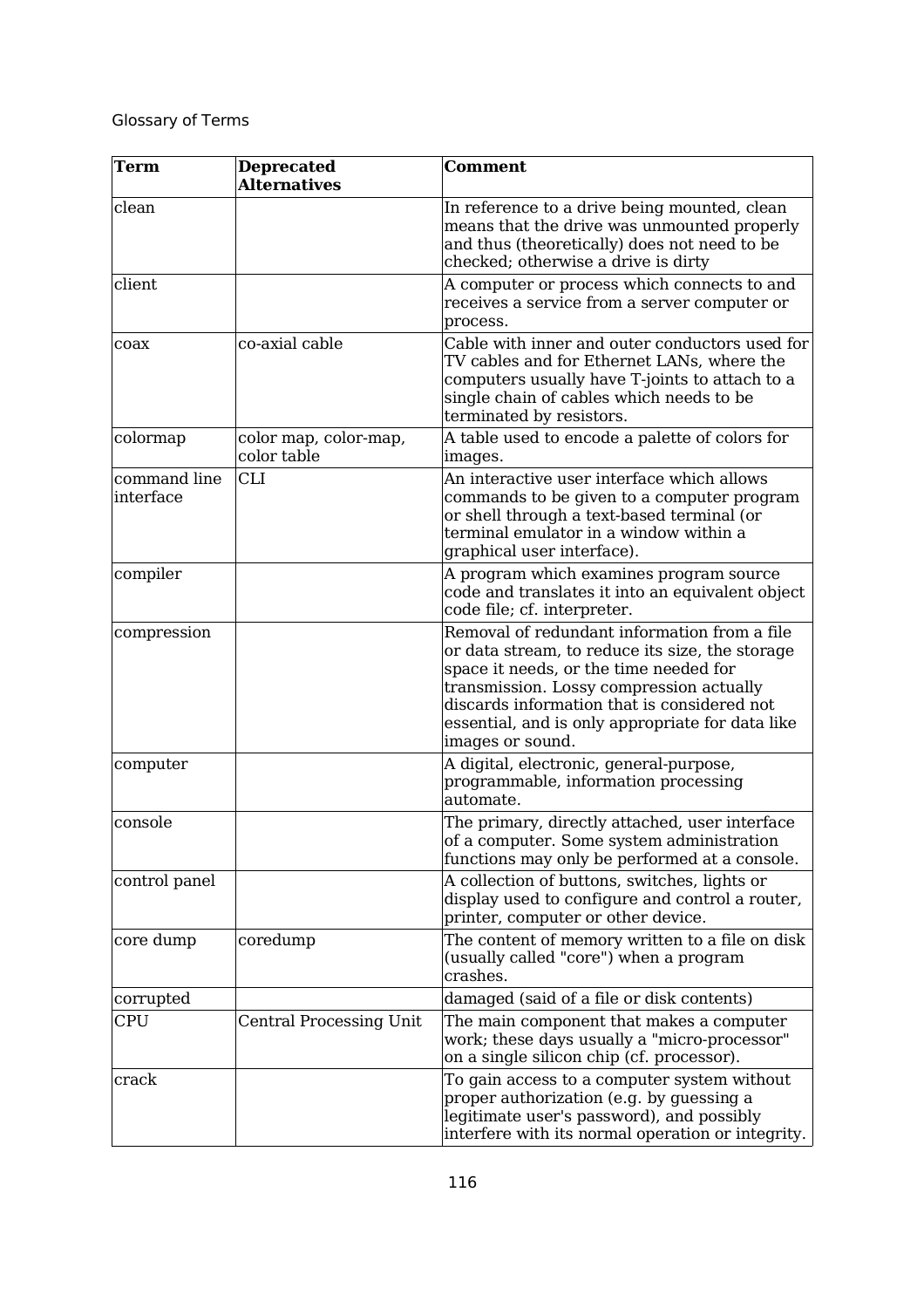| <b>Term</b>                     | <b>Deprecated</b><br><b>Alternatives</b> | <b>Comment</b>                                                                                                                                                                                                                                                                                                                                                                                                                    |
|---------------------------------|------------------------------------------|-----------------------------------------------------------------------------------------------------------------------------------------------------------------------------------------------------------------------------------------------------------------------------------------------------------------------------------------------------------------------------------------------------------------------------------|
| cracker [1]                     |                                          | Someone who tries to crack; cf. hacker.                                                                                                                                                                                                                                                                                                                                                                                           |
| cracker [2]                     | crack                                    | A software program used to crack, for instance<br>by guessing passwords.                                                                                                                                                                                                                                                                                                                                                          |
| crash                           |                                          | A sudden stop of normal operation.<br>Supposedly, the original hard drives would<br>sometimes experience a catastrophic failure in<br>which the read/write heads would crash into<br>the media, possibly sending the media flying;<br>hence a crash is a unintentional termination of<br>software or hardware due to some failure or<br>error - especially a termination in a final,<br>catastrophic, or unpleasant way.          |
| <b>CSLIP</b>                    | <b>Compressed Serial Line</b><br>IΡ      | SLIP with added VJ compression of IP headers.<br>See RFC1144.                                                                                                                                                                                                                                                                                                                                                                     |
| <b>CTRL</b>                     |                                          | the Control key on a keyboard                                                                                                                                                                                                                                                                                                                                                                                                     |
| current<br>working<br>directory | cwd                                      |                                                                                                                                                                                                                                                                                                                                                                                                                                   |
| cylinder                        |                                          | A number of tracks located at the same radius<br>on the several surfaces of a hard disk. A hard<br>disk with four platters has eight surfaces, so<br>that at each position of the read-write heads,<br>eight tracks can be read without head<br>movement and these eight tracks form a<br>cylinder.                                                                                                                               |
| daemon                          |                                          | A program that runs in the background to offer<br>system services.                                                                                                                                                                                                                                                                                                                                                                |
| data                            |                                          | "that which is given", for instance as input to a<br>computer; cf. information.                                                                                                                                                                                                                                                                                                                                                   |
| data link layer                 |                                          | Layer two of the ISO/OSI seven-layer model.<br>Responsible for establishing an error-free<br>communication path between network nodes<br>over the physical link layer, it frames messages<br>for transmission, checks the integrity of<br>received messages, manages access to and use<br>of the media, and ensures proper sequencing<br>of transmitted data. These functions are<br>generally provided by a network card driver. |
|                                 |                                          | The IEEE in its 802.x series of standards splits<br>this layer in two: the LLC layer and the<br>underlying MAC layer.                                                                                                                                                                                                                                                                                                             |
| database [1]                    |                                          | A usually large collection of ordered and<br>readily accessible data.                                                                                                                                                                                                                                                                                                                                                             |
| database [2]                    |                                          | A program to manage a database and extract<br>information from it.                                                                                                                                                                                                                                                                                                                                                                |
| datagram                        |                                          | packet, especially as used in UDP (Note: not<br>IP-specific - other protocols use the term<br>datagram in their documentation).                                                                                                                                                                                                                                                                                                   |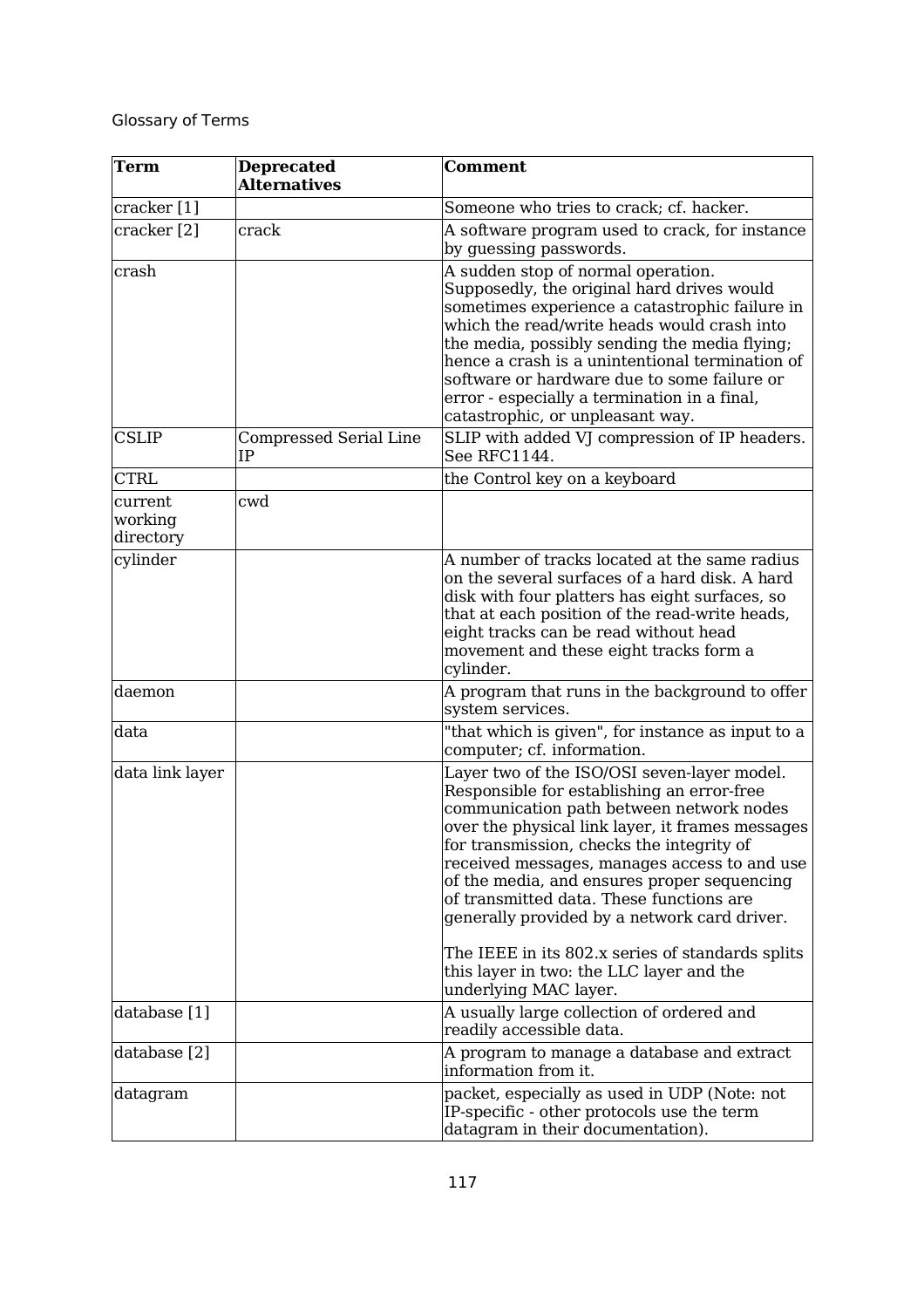| <b>Term</b>                         | <b>Deprecated</b><br><b>Alternatives</b>                                                                                                                       | <b>Comment</b>                                                                                                                                                                                                                                                |
|-------------------------------------|----------------------------------------------------------------------------------------------------------------------------------------------------------------|---------------------------------------------------------------------------------------------------------------------------------------------------------------------------------------------------------------------------------------------------------------|
| Debian                              | DEBorah & IAN<br>(Murdock)                                                                                                                                     | A GNU/Linux distribution built by a volunteer<br>organization.                                                                                                                                                                                                |
| default                             |                                                                                                                                                                | The value of a parameter that a program uses<br>if it is not explicitly given a value.                                                                                                                                                                        |
| <b>DEL</b>                          |                                                                                                                                                                | the Delete key on a keyboard                                                                                                                                                                                                                                  |
| delete                              |                                                                                                                                                                | remove or erase a file character directory.                                                                                                                                                                                                                   |
| dependency                          |                                                                                                                                                                | A state in which other libraries programs<br>packages are required to make a program<br>work.                                                                                                                                                                 |
| <b>DES</b>                          |                                                                                                                                                                | Data Encryption Standard A USA government-sanctioned standard for the<br>encryption of data now considered insecure to<br>high-end brute force attacks.                                                                                                       |
| desktop                             |                                                                                                                                                                | The screen from which all programs are<br>started and run on X.                                                                                                                                                                                               |
| device [1]                          |                                                                                                                                                                | A "peripheral" piece of hardware that is an<br>optional part or can be attached to a computer<br>(even one that is actually housed within the<br>computer's casing): interface cards, drives,<br>printers etc.                                                |
| device [2]                          |                                                                                                                                                                | The software interface used within Unix<br>(Linux) to represent a computer peripheral:<br>interface cards, drives, printers, etc.; see the /<br>dev/directory.                                                                                                |
| <b>DHCP</b>                         | Dynamic Host<br><b>Configuration Protocol</b>                                                                                                                  | Provides for automatic downloading of IP<br>address and other configuration data from a<br>server to a client. Allows for reuse of IP<br>addresses so that the number of hosts can<br>exceed the number of available IP addresses.<br>See RFC2131, cf. BOOTP. |
| dial-in, dial-up,<br>dial-out (adj) | Refers to a connection<br>made over the Public<br><b>Switched Telephone</b><br>Network (PSTN), as<br>opposed to a permanent,<br>or leased-line,<br>connection. |                                                                                                                                                                                                                                                               |
| die                                 |                                                                                                                                                                | To cease execution, especially in a final or<br>complete manner.                                                                                                                                                                                              |
| digital                             |                                                                                                                                                                | Refers to an entity that can assume only a<br>limited number of discrete states and not an<br>arbitrary value; e.g. binary. cf. analog.                                                                                                                       |
| directory                           |                                                                                                                                                                | A special type of file which contains<br>information about other files, such as file<br>name, location, permissions, size etc.<br>not clean                                                                                                                   |
| dirty                               |                                                                                                                                                                |                                                                                                                                                                                                                                                               |
| disk                                |                                                                                                                                                                | Rotating magnetic media which supports direct<br>or random access; cf. floppy disk, hard disk.                                                                                                                                                                |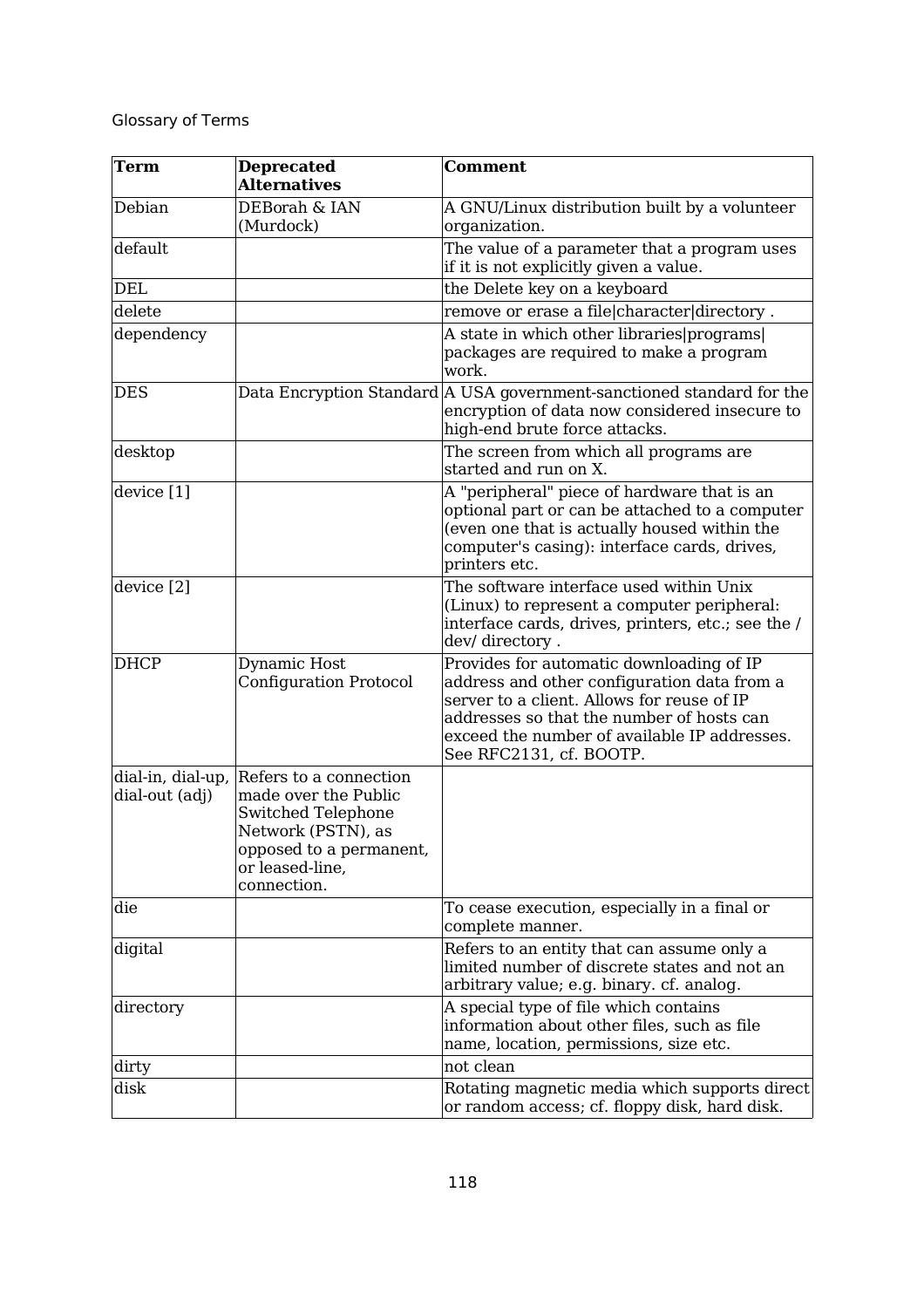| Term                  | <b>Deprecated</b><br><b>Alternatives</b> | <b>Comment</b>                                                                                                                                                                                                                   |
|-----------------------|------------------------------------------|----------------------------------------------------------------------------------------------------------------------------------------------------------------------------------------------------------------------------------|
| display               | screen                                   | A human readable device to display text,<br>graphics or other data.                                                                                                                                                              |
| distribution          |                                          | A (usually) complete collection of software<br>needed to operate a computer including the<br>Linux kernel and various utilities and<br>applications.                                                                             |
| <b>DMA</b>            | <b>Direct Memory Access</b>              | A hardware protocol which allows a special<br>controller circuit (DMA controller) to transfer a<br>block of data from a peripheral device's buffer<br>memory directly to main memory without CPU<br>involvement; cf. PIO.        |
| <b>DNS</b>            | Domain Name System                       | A hierarchically-structured distributed<br>directory service which translates human-<br>intelligible names like www.lpi.org into the<br>corresponding IP addresses. See RFC's 1034<br>and 1035 and also 1032 and 1033.           |
| documentation         |                                          |                                                                                                                                                                                                                                  |
| domain name<br>server | DNS, nameserver                          |                                                                                                                                                                                                                                  |
| domain [1]            |                                          | One or more computer networks that serve an<br>organizational group.                                                                                                                                                             |
| domain [2]            |                                          | The name assigned to a network domain.                                                                                                                                                                                           |
| drive                 |                                          | Any device that can store and retrieve data in a<br>relatively permanent fashion on media (which<br>may be removable or built into the device).                                                                                  |
| driver                |                                          |                                                                                                                                                                                                                                  |
| dynamic               |                                          |                                                                                                                                                                                                                                  |
| e.g.                  |                                          | "for example" (Latin: "exemplum gratii"). N.B.:<br>Avoid this. Use only in parenthetical examples<br>(e.g., like this) but avoid "e.g." by putting<br>examples in text like this. Do not confuse with<br>"i.e.". Also see "cf.". |
| editor                |                                          |                                                                                                                                                                                                                                  |
| EIDE                  | <b>Enhanced IDE</b>                      | Western Digitals proprietary extension of the<br>IDE interface standard with ATA-2 and ATAPI<br>features, used to connect hard drives and CD-<br>ROMS to a PC.                                                                   |
| e-mail                | email, electronic mail                   |                                                                                                                                                                                                                                  |
| emulate               |                                          | To simulate the actions of a device or program<br>so that the simulation can actually perform the<br>same functions as the original.                                                                                             |
| emulator              |                                          | A program that emulates the functions of some<br>device or other program.                                                                                                                                                        |
| environment           |                                          | A collection of variables associated with a<br>process so that it knows about the user<br>preferences and configuration of the system;<br>they are inherited by a child process.                                                 |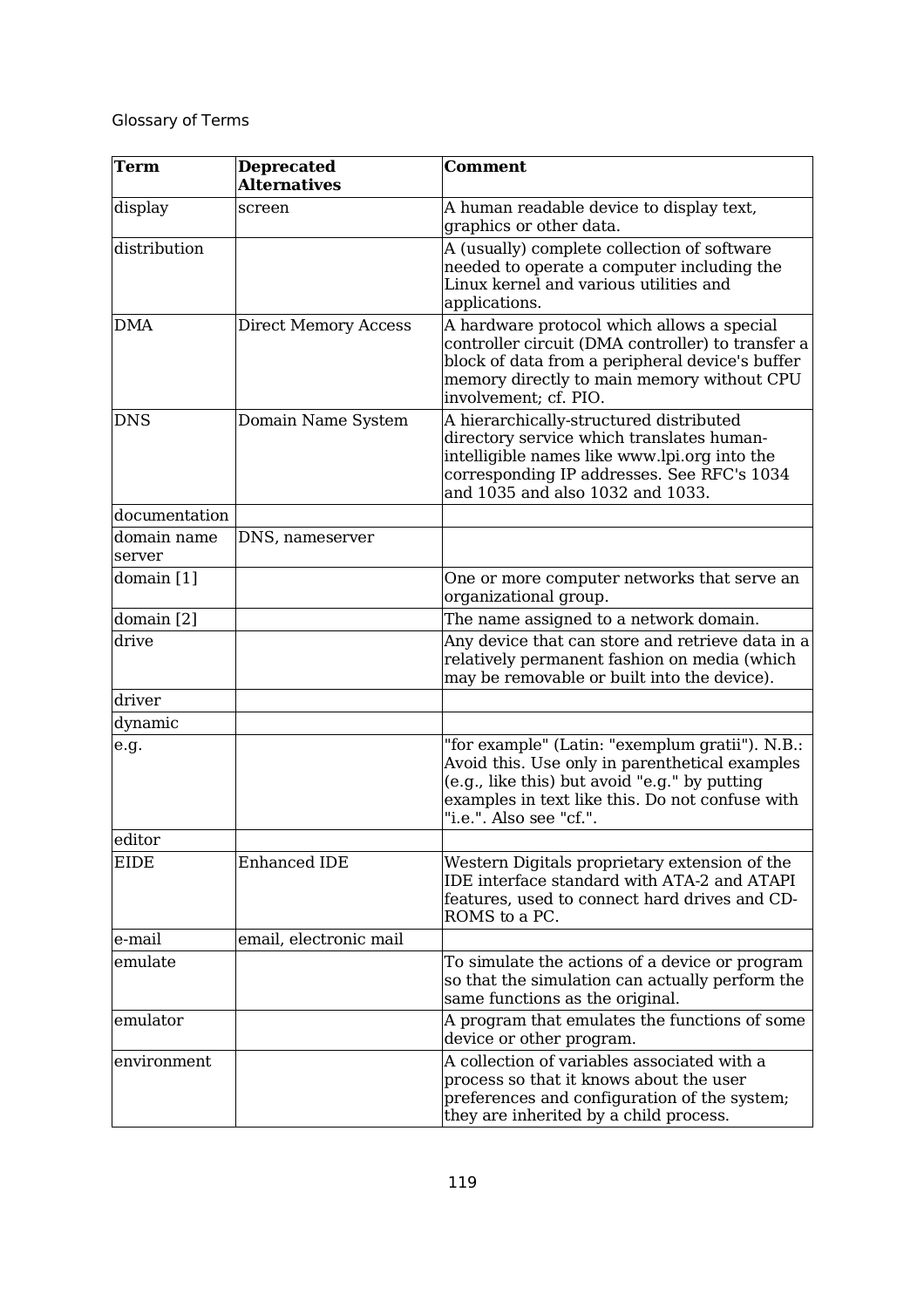| Term                     | <b>Deprecated</b><br><b>Alternatives</b> | <b>Comment</b>                                                                                                                                                                                                     |
|--------------------------|------------------------------------------|--------------------------------------------------------------------------------------------------------------------------------------------------------------------------------------------------------------------|
| environment<br>variables | envars, environmental<br>variables       | The variables that define an environment.                                                                                                                                                                          |
| ergonomic                |                                          | easy to use by humans                                                                                                                                                                                              |
| <b>ESC</b>               |                                          | the Escape key on a keyboard                                                                                                                                                                                       |
| Ethernet                 |                                          | A type of LAN computer network interface<br>using coax (10Base2 or 10Base5) or UTP<br>cables (10BaseT or 100BaseT). The<br>specifications are described in IEEE standard<br>802.2 . cf. MAC.                       |
| event                    |                                          |                                                                                                                                                                                                                    |
| execute                  |                                          | To set to work (a program); cf. run.                                                                                                                                                                               |
| execute<br>permission    |                                          | Permission set on a file on a Unix filesystem so<br>that it may be run as a program by the<br>"operating system.                                                                                                   |
| executable               |                                          | A file that is a binary or a script that can be<br>run as a program (may assume execute<br>permission).                                                                                                            |
| export                   |                                          |                                                                                                                                                                                                                    |
| <b>FAT</b>               | <b>File Allocation Table</b>             | A simple filesystem using a table to index files<br>on a block device (floppy or hard disk). It<br>comes in the varieties of FAT-12 (MS-DOS),<br>FAT-16 (MS-DOS, MS-Windows 3.x) and "FAT-<br>32" (MS-Windows 9x). |
| <b>FHS</b>               | Filesystem Hierarchy<br>Standard         | A proposed standard for the location of files on<br>a Unix system. See<br>http://www.pathname.com/fhs/.                                                                                                            |
| file                     |                                          | A named sequence or stream of bytes at a<br>known location in storage.                                                                                                                                             |
| filesystem               | file system                              | The data structures placed on a logical disk or<br>partition (by mkfs) which allow the operating<br>system to record information about files stored<br>there.                                                      |
| filter                   |                                          | To remove unwanted data.                                                                                                                                                                                           |
| firewall                 |                                          | A gateway that restricts data communication<br>between the "inside" network and the Internet<br>"outside" the firewall.                                                                                            |
| floating-point<br>(adj)  |                                          | used with numbers that may represent a<br>fraction; cf. integer                                                                                                                                                    |
| floppy disk              | floppy, diskette                         | A magnetic storage medium with a flexible disk<br>inside; cf. hard disk.                                                                                                                                           |
| floppy drive             | floppy                                   | A device that can read and write floppy disks.                                                                                                                                                                     |
| font                     |                                          | The shape of each of the letters in a character<br>set.                                                                                                                                                            |
| foreground [1]           |                                          | The context in which a process is having<br>access to a terminal for output, i.e. is not<br>running in the background.                                                                                             |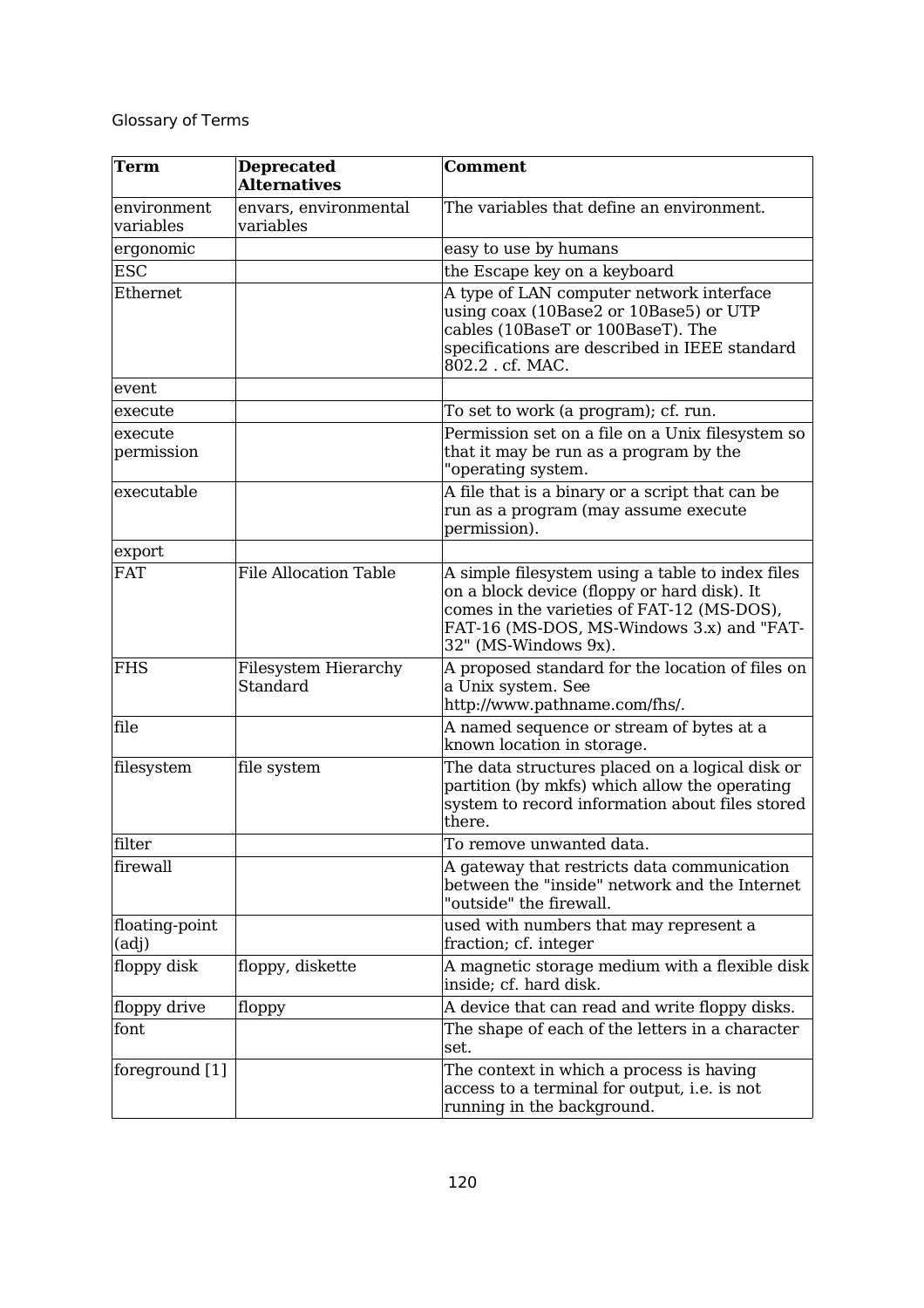| <b>Term</b>            | <b>Deprecated</b><br><b>Alternatives</b>         | <b>Comment</b>                                                                                                                                                                                                                                                                                                                                                                                                                                                                                                                                                                             |
|------------------------|--------------------------------------------------|--------------------------------------------------------------------------------------------------------------------------------------------------------------------------------------------------------------------------------------------------------------------------------------------------------------------------------------------------------------------------------------------------------------------------------------------------------------------------------------------------------------------------------------------------------------------------------------------|
| foreground [2]         |                                                  | The color of text on a computer display (as<br>opposed to the text's background).                                                                                                                                                                                                                                                                                                                                                                                                                                                                                                          |
| foreground [3]         |                                                  | Refers to the window 'in front of' all others and<br>with which the user is interacting.                                                                                                                                                                                                                                                                                                                                                                                                                                                                                                   |
| fork (verb)            |                                                  | When an executing process creates an exact<br>executing duplicate (except for the different<br>PID) of itself; see child process, spawn.                                                                                                                                                                                                                                                                                                                                                                                                                                                   |
| format [1]<br>(noun)   |                                                  | Specification regarding how data are stored.                                                                                                                                                                                                                                                                                                                                                                                                                                                                                                                                               |
| format $[2]$<br>(verb) |                                                  | To apply the requisite format to storage media<br>in preparation to making a filesystem.                                                                                                                                                                                                                                                                                                                                                                                                                                                                                                   |
| forwarding             |                                                  | The act of receiving an e-mail and then<br>resending it to another destination.                                                                                                                                                                                                                                                                                                                                                                                                                                                                                                            |
| frame                  |                                                  | A packet as assembled and transmitted over<br>the physical layer of a network (e.g. Ethernet,<br>Token Ring, etc.).                                                                                                                                                                                                                                                                                                                                                                                                                                                                        |
| free $[1]$             |                                                  | Not costing anything.                                                                                                                                                                                                                                                                                                                                                                                                                                                                                                                                                                      |
| free $[2]$             |                                                  | Not inhibited. As applied to source code it<br>allows modification, study and adaptation, not<br>inhibited by excessively restrictive commercial<br>license terms. cf. GPL, Free Software<br>Foundation.                                                                                                                                                                                                                                                                                                                                                                                   |
| <b>FSF</b>             |                                                  | Free Software Foundation: a tax-exempt<br>charity that raises funds for work on the GNU<br>project; see http://www.fsf.org.                                                                                                                                                                                                                                                                                                                                                                                                                                                                |
| <b>FSSTND</b>          | FileSystem StaNdarD                              | A standard for the location of files on a Linux<br>system; replaced by the FHS.                                                                                                                                                                                                                                                                                                                                                                                                                                                                                                            |
| <b>FTP</b>             | <b>File Transfer Protocol</b>                    | A protocol for transferring files over the<br>Internet and the software to accomplish the<br>transfer. See RFC959.                                                                                                                                                                                                                                                                                                                                                                                                                                                                         |
| gateway                |                                                  | A device or relay mechanism that connects two<br>or more computer networks and which directs<br>packets between the networks in an internet.<br>In common usage today, a gateway is a<br>general-purpose computer with a general-<br>purpose operating system [e.g. Linux] which<br>*may* be performing other functions, and in<br>that role it operates at the third, network layer<br>in the ISO/OSI model; while a router is a<br>special-purpose computer with a special<br>purpose operating system [e.g. IOS], generally<br>from a specialist supplier [e.g. Cisco]). cf.<br>bridge. |
| GB                     | giga-byte, gigabyte, Giga-<br>Byte, GigaByte, Gb | 1000 (or rarely 1024) MB (1,000,000,000 or<br>1,048,576,000 or 1,073,741,824 bytes)                                                                                                                                                                                                                                                                                                                                                                                                                                                                                                        |
| GID                    |                                                  | Group ID                                                                                                                                                                                                                                                                                                                                                                                                                                                                                                                                                                                   |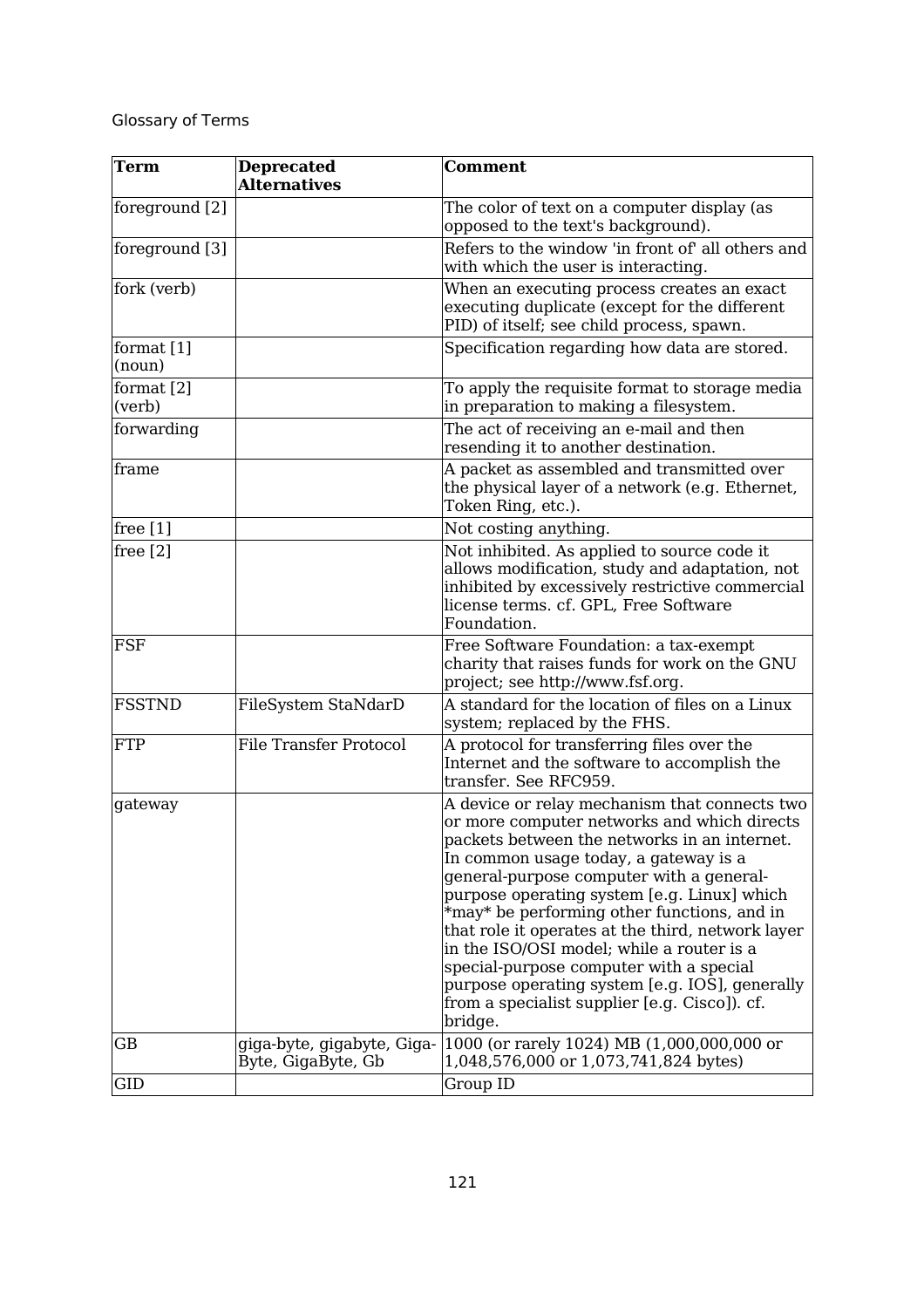| <b>Term</b>                 | <b>Deprecated</b><br><b>Alternatives</b> | <b>Comment</b>                                                                                                                                                                                                                                                                                                                                  |
|-----------------------------|------------------------------------------|-------------------------------------------------------------------------------------------------------------------------------------------------------------------------------------------------------------------------------------------------------------------------------------------------------------------------------------------------|
| global                      |                                          | A variable, configuration section, procedure<br>etc. having a scope which is unlimited (i.e.,<br>applies everywhere unless contradicted locally)                                                                                                                                                                                                |
| <b>GNU</b>                  | <b>GNU's Not Unix</b>                    | A Free Software Foundation project to build<br>$Unix(R)(TM)$ -compatible utilities and programs<br>exclusively based on free program source code.                                                                                                                                                                                               |
| <b>GPL</b>                  | General Public License                   | A license for distribution of free software<br>which permits copying, modification and<br>redistribution. It was created by the Free<br>Software Foundation for its projects like GNU,<br>and has been applied to Linux as well. See<br>http://www.gnu.org/copyleft/gpl.html                                                                    |
| graphics                    |                                          | images, pictures; in contrast to text                                                                                                                                                                                                                                                                                                           |
| graphical user<br>interface | GUI                                      | An interactive interface using a graphics<br>display. N.B.: refer to a "graphical user<br>interface" only if there actually is a graphical<br>interface (like X), and do not use it for<br>interactive programs on text terminals (based<br>on ncurses or slang). Use "interactive<br>interface" as a catch-all. cf. command line<br>interface. |
| group                       |                                          | Refers to a list of one or more users having the<br>same access rights; see /etc/groups.                                                                                                                                                                                                                                                        |
| hack                        |                                          | To accomplish a result in an unorthodox way.                                                                                                                                                                                                                                                                                                    |
| hacker                      |                                          | Someone who hacks: a title assigned to people<br>with remarkable computing skills; cf. cracker.                                                                                                                                                                                                                                                 |
| hang                        |                                          | cf. crash                                                                                                                                                                                                                                                                                                                                       |
| hard disk                   |                                          | A computer device that uses solid disks as<br>magnetic medium to store data. cf. floppy disk.                                                                                                                                                                                                                                                   |
| hard link                   |                                          | In Unix filesystems, an entry in a directory that<br>points to a file in another directory on the same<br>disk or partition, and shares the inode of that<br>file; cf. symbolic link.                                                                                                                                                           |
| hardware                    |                                          | All physical parts making up the computer<br>("the parts that can be kicked" ;-)                                                                                                                                                                                                                                                                |
| <b>HDLC</b>                 | High-level Data Link<br>Control          | ISO/IEC 3309 standard; relevant in PPP.                                                                                                                                                                                                                                                                                                         |
| high-level (adj)            |                                          | Refers to a computer language with a higher<br>level of abstraction from the computer<br>architecture than a low-level language.                                                                                                                                                                                                                |
| host                        |                                          | Any computer attached to an IP-based internet,<br>especially computers that can act as a server to<br>a client program or computer.                                                                                                                                                                                                             |
| <b>HOWTO</b>                |                                          | A series of documents, each on a particular<br>topic, which form a significant portion of the<br>documentation for Linux. HOWTO's originated<br>with, and are generally published by, the Linux<br>Documentation Project.                                                                                                                       |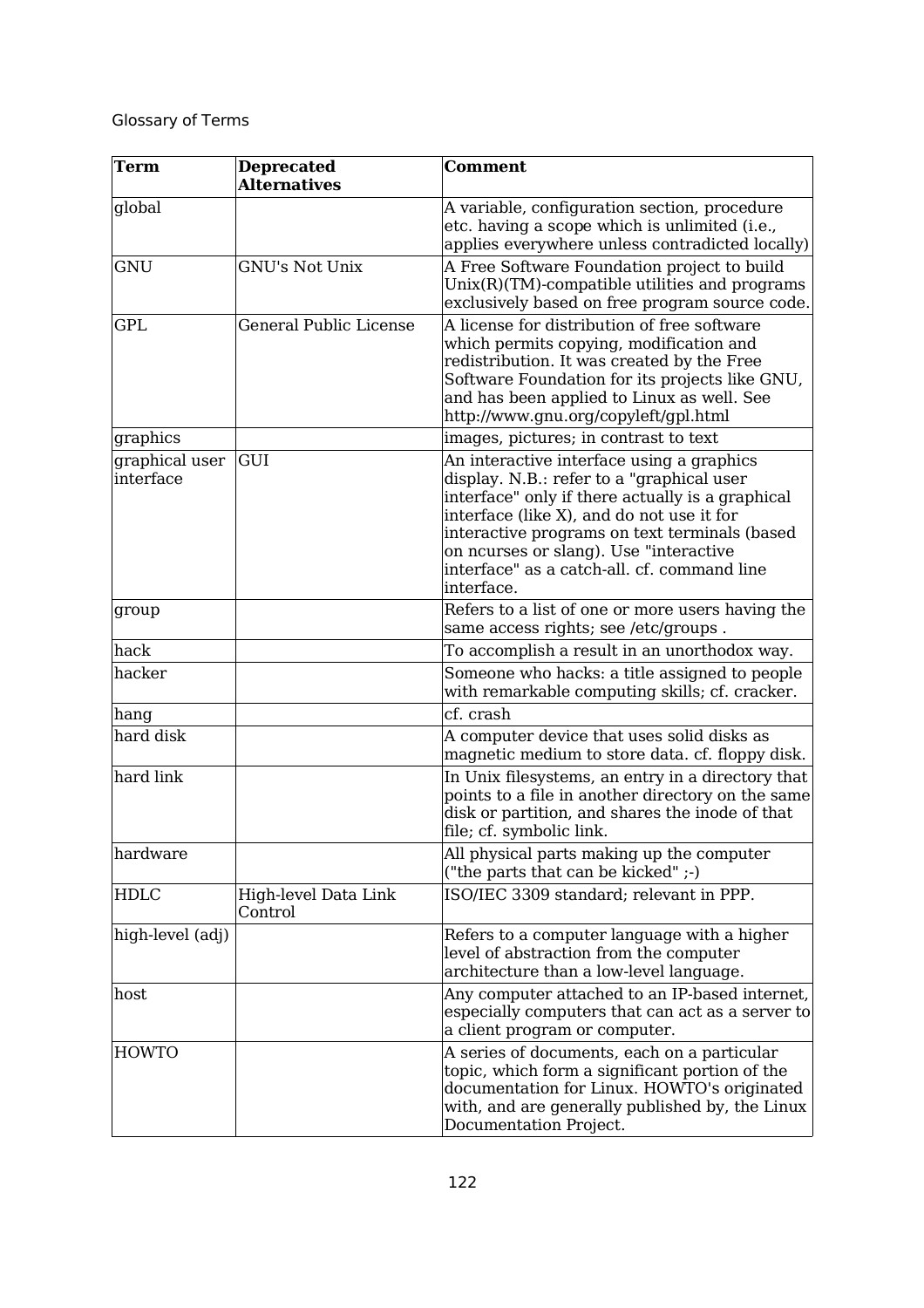| <b>Term</b>                              | <b>Deprecated</b><br><b>Alternatives</b>                    | <b>Comment</b>                                                                                                                                                                                                                                                                                                                                                                                                                                                                                                                                                                                                                                                                                                             |
|------------------------------------------|-------------------------------------------------------------|----------------------------------------------------------------------------------------------------------------------------------------------------------------------------------------------------------------------------------------------------------------------------------------------------------------------------------------------------------------------------------------------------------------------------------------------------------------------------------------------------------------------------------------------------------------------------------------------------------------------------------------------------------------------------------------------------------------------------|
| <b>HTML</b>                              | HyperText Markup<br>Language                                | A standard for specifying the structure of a<br>document indicated by tags in the document<br>text; used on the World Wide Web with HTTP.                                                                                                                                                                                                                                                                                                                                                                                                                                                                                                                                                                                  |
| <b>HTTP</b>                              | <b>HyperText Transfer</b><br>Protocol                       | The succession of application layer protocols<br>used for communication between a WWW<br>browser and a WWW server. See RFC2616.                                                                                                                                                                                                                                                                                                                                                                                                                                                                                                                                                                                            |
| hub                                      |                                                             | Generally, a device connected to several other<br>devices; specifically in computer networks, a<br>repeater in the center of a network with star<br>topology, usually with 10BaseT or 100BaseT<br>Ethernet.                                                                                                                                                                                                                                                                                                                                                                                                                                                                                                                |
| i.e.                                     |                                                             | "that is" (Latin: "id est"). N.B.: Avoid this. Use<br>it only in parenthetical asides (i.e., asides like<br>this one) and then only to clarify a point. Do<br>not confuse with "e.g.". Also see "cf.".                                                                                                                                                                                                                                                                                                                                                                                                                                                                                                                     |
| I/O                                      | Input/Output                                                |                                                                                                                                                                                                                                                                                                                                                                                                                                                                                                                                                                                                                                                                                                                            |
| <b>ICMP</b><br>ID                        | <b>Internet Control Message</b><br>Protocol                 | A required protocol (RFC792) for the<br>notification of errors between gateways and<br>hosts on IP-based internets. It operates at the<br>level of the IP protocol in the internet layer.<br>Interestingly, although ICMP is required<br>(*must* be implemented), hosts and gateways<br>are not required to generate ICMP messages,<br>and hosts are not required to respond or react<br>to incoming ICMP messages (in fact, mostly,<br>they don't, relying on higher-level protocols<br>like TCP to simply time-out and retransmit, so<br>you can't say that ICMP handles errors).<br>Also, because IP is a packet-oriented<br>connectionless protocol, there's no concept of<br>duration of transmissions.<br>IDentifier |
| IDE                                      | <b>Integrated Drive</b><br>Electronics                      | A popular interface to attach hard drives to<br>PC's, where the electronics of the controller<br>are integrated with the drive instead of on a<br>separate PC card; also see ATA.                                                                                                                                                                                                                                                                                                                                                                                                                                                                                                                                          |
| Integrated<br>Development<br>Environment | <b>IDE</b>                                                  | A programming environment integrated into an<br>application; rare on Linux.                                                                                                                                                                                                                                                                                                                                                                                                                                                                                                                                                                                                                                                |
| idle                                     |                                                             | inactive; waiting for a task or a wake up call                                                                                                                                                                                                                                                                                                                                                                                                                                                                                                                                                                                                                                                                             |
| IEEE                                     | Institute of Electrical and<br><b>Electronics Engineers</b> | USA based, international organization of<br>professional engineers; also an important<br>standards body                                                                                                                                                                                                                                                                                                                                                                                                                                                                                                                                                                                                                    |
| IMAP[1]                                  | <b>Interactive Mail Access</b><br>Protocol                  | See RFC1203                                                                                                                                                                                                                                                                                                                                                                                                                                                                                                                                                                                                                                                                                                                |
| IMAP <sub>[2]</sub>                      | <b>Internet Message Access</b><br>Protocol                  | See RFC2060 on IMAP4 (beats me why there's<br>two names for the same thing, with the same<br>acronym yet).                                                                                                                                                                                                                                                                                                                                                                                                                                                                                                                                                                                                                 |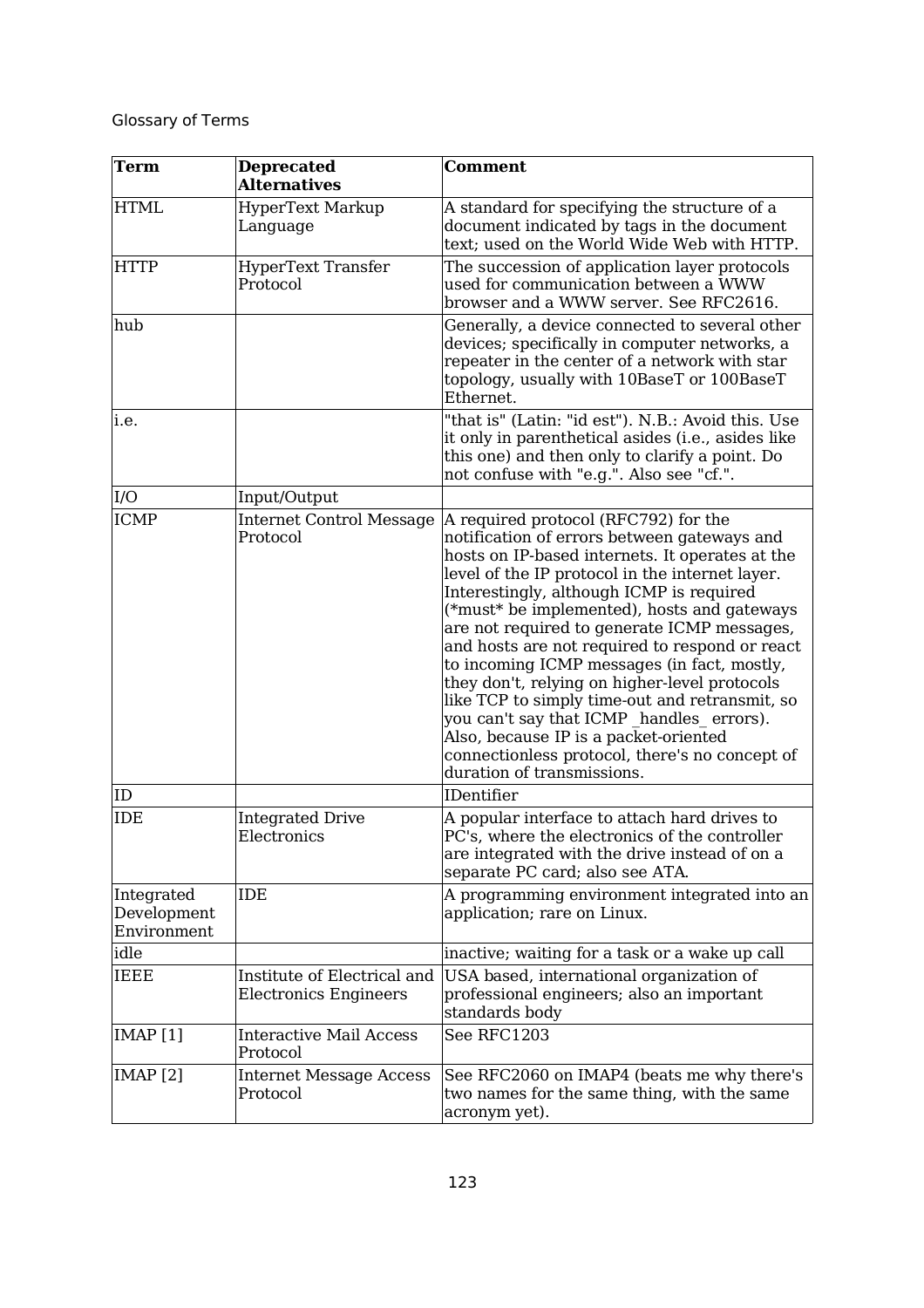| <b>Term</b>                     | <b>Deprecated</b><br><b>Alternatives</b> | <b>Comment</b>                                                                                                                                                                                                                                                                                                                                                 |
|---------------------------------|------------------------------------------|----------------------------------------------------------------------------------------------------------------------------------------------------------------------------------------------------------------------------------------------------------------------------------------------------------------------------------------------------------------|
| implement                       |                                          | To create an actual object (program, device)<br>that conforms to abstract specifications.                                                                                                                                                                                                                                                                      |
| include file                    |                                          | A file which contains constants and<br>parameters, possibly shared between two or<br>more programs, and included into the source<br>code when these programs are compiled.                                                                                                                                                                                     |
| information                     | info                                     | Something worth knowing, in contrast to just<br>plain data.                                                                                                                                                                                                                                                                                                    |
| inode                           |                                          | In Unix filesystems, a block of administrative<br>data for a file on the disk partition.                                                                                                                                                                                                                                                                       |
| input                           |                                          | Any data that are entered into a running<br>program, or into a file.                                                                                                                                                                                                                                                                                           |
| install                         |                                          | Transferring a new program to a computer's<br>permanent storage (e.g., hard disk) and<br>performing any necessary configuration or<br>administration.                                                                                                                                                                                                          |
| integer                         |                                          | A data type used to represent a whole (integer,<br>non-fraction) number within a limited range.                                                                                                                                                                                                                                                                |
| integrity                       |                                          | correctness                                                                                                                                                                                                                                                                                                                                                    |
| interactive                     |                                          | Adjective, meaning: having the property to be<br>able to interact, i.e. respond to stimulation<br>from the outside. Used in the context of<br>programs or interfaces.                                                                                                                                                                                          |
| interactive<br>interface        | CLI and or GUI                           | An interface between a computer and a user<br>which allows them to interact and exchange<br>input and output (commands and data).                                                                                                                                                                                                                              |
| interface                       |                                          | A connection (through a hardware device or<br>through a software program) between different<br>components of a computer system (usually<br>performing some kind of translation between<br>protocols internal to the components); used<br>especially in the contexts of network<br>communication, or communication between<br>computer systems and their users. |
| Internet                        | internet, (the) net                      | The worldwide distributed network of<br>computers linked by the Internet Protocol.                                                                                                                                                                                                                                                                             |
| internet layer                  |                                          | The network layer in the TCP/IP protocol stack:<br>this alternative name may be used to<br>distinguish it from the underlying network<br>access (physical) layer. cf. Internet Protocol.                                                                                                                                                                       |
| Internet<br>service<br>provider | ISP, IAP, Internet Access<br>Provider    | A company which provides connections to the<br>Internet.                                                                                                                                                                                                                                                                                                       |
| interpreter                     |                                          | A program which examines a script or program<br>source code and executes it, line by line; cf.<br>compiler.                                                                                                                                                                                                                                                    |
| interrupt                       |                                          |                                                                                                                                                                                                                                                                                                                                                                |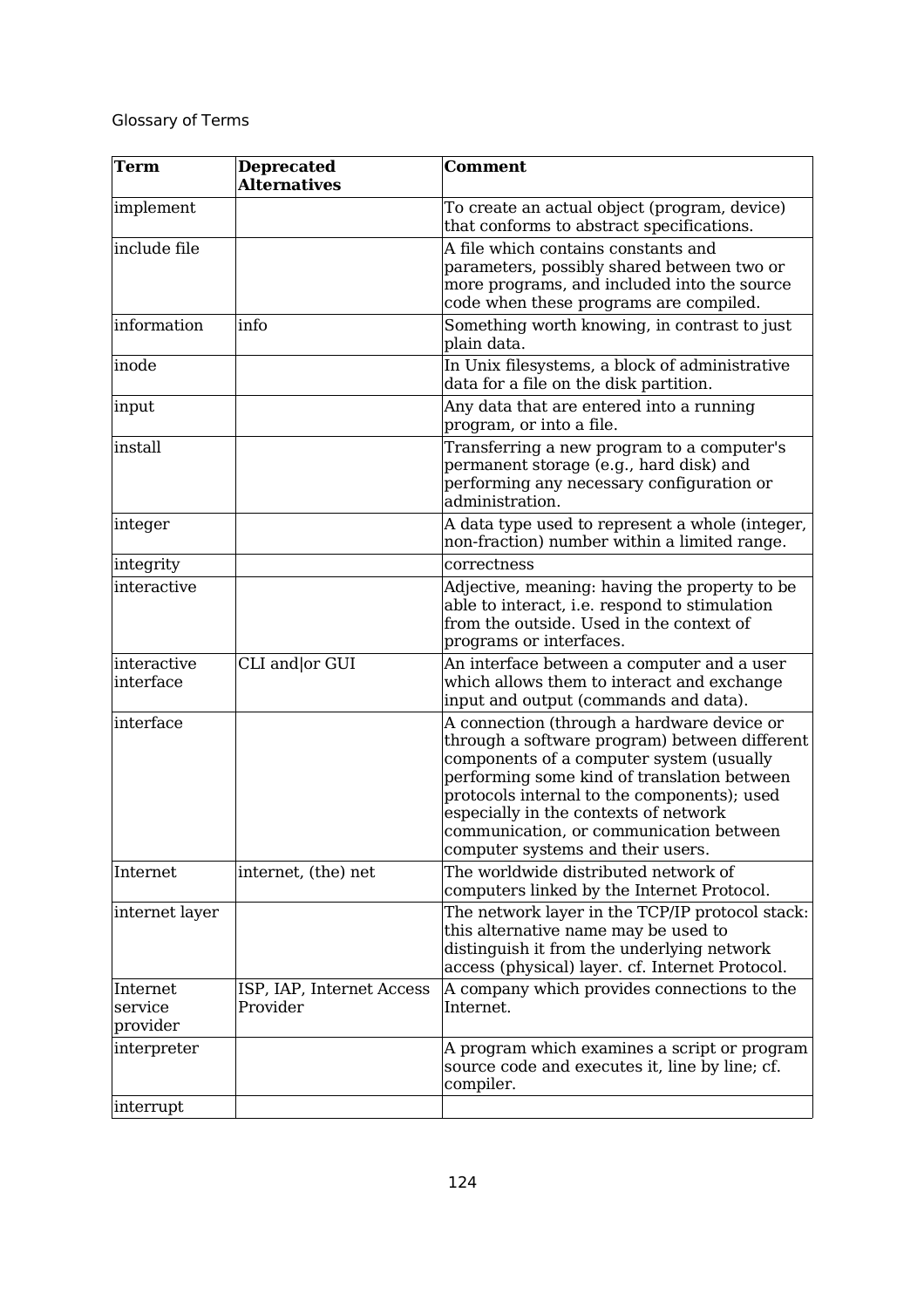| Term        | <b>Deprecated</b><br><b>Alternatives</b>       | <b>Comment</b>                                                                                                                                                                                                                                                                         |
|-------------|------------------------------------------------|----------------------------------------------------------------------------------------------------------------------------------------------------------------------------------------------------------------------------------------------------------------------------------------|
| intranet    |                                                | A network (usually a LAN) based on IP but,<br>unlike the Internet, allows only restricted<br>access.                                                                                                                                                                                   |
| invoke      |                                                | induce execution of; call                                                                                                                                                                                                                                                              |
| ioport      | address                                        | The memory address peripheral devices use to<br>communicate with the CPU; see /proc/ioports.                                                                                                                                                                                           |
| IP          | <b>Internet Protocol</b>                       | The network layer protocol used on IP-based<br>internets. See RFC791.                                                                                                                                                                                                                  |
| IRQ         | Interrupt ReQuest                              |                                                                                                                                                                                                                                                                                        |
| <b>ISA</b>  | <b>Industry Standard</b><br>Architecture       | An increasingly obsolete PC bus standard.                                                                                                                                                                                                                                              |
| <b>ISDN</b> | <b>Integrated Services</b><br>Digital Network  | A baseband protocol used by telephone<br>companies to offer one, two or more B-channel<br>(Bearer channel) lines of 64 Kbit/s each on a<br>single copper pair of up to 5.5 km length. Each<br>B-channel can be used to provide a high-<br>quality voice line, or fax or data services. |
| <b>ISO</b>  | <b>International Standards</b><br>Organization | One of several bodies which exist to promote<br>standards, including computer standards.                                                                                                                                                                                               |
| job         |                                                | A task which has been sent to the background<br>or has been submitted for later execution.                                                                                                                                                                                             |
| k           | K, kilo                                        | a factor of 1000, but with computers usually<br>$1024(2^{\textstyle\wedge}10)$                                                                                                                                                                                                         |
| KB          | kilo-byte, kilobyte, kb, kB                    | 1024 bytes                                                                                                                                                                                                                                                                             |
| kbit/s      | kilobit per second, kbps,<br>Kbps, Kbit/s      | Data transfer rate in units of 1000 bits per<br>second.                                                                                                                                                                                                                                |
| Kbyte/s     | Kbps, KBps, KB/s, kbyte/s                      | kilobyte per second, kbps, Data transfer rate in units of 1024 bytes per<br>second.                                                                                                                                                                                                    |
| kernel      |                                                | The core of an operating system, which<br>provides multitasking (process creation,<br>interprocess protection, interprocess<br>communication), memory management, and<br>basic I/O management.                                                                                         |
| key[1]      |                                                | A token which is used to encrypt plain text or<br>decrypt cipher text in an encryption system.                                                                                                                                                                                         |
| key[2]      |                                                | A database field which may be used as the<br>basis of a query.                                                                                                                                                                                                                         |
| key[3]      |                                                | A marked switch on a keyboard which used to<br>be a common computer input device before<br>they were eaten by mice ;-).                                                                                                                                                                |
| keyboard    |                                                | An input device having many keys marked with<br>letters and other symbols.                                                                                                                                                                                                             |
| LAN         | <b>Local Area Network</b>                      | A small network, usually with one or a few<br>segments, which supports broadcasting and<br>direct connections between hosts; e.g.<br>Ethernet, Token Ring, Appletalk and ARCNet;<br>cf. WAN.                                                                                           |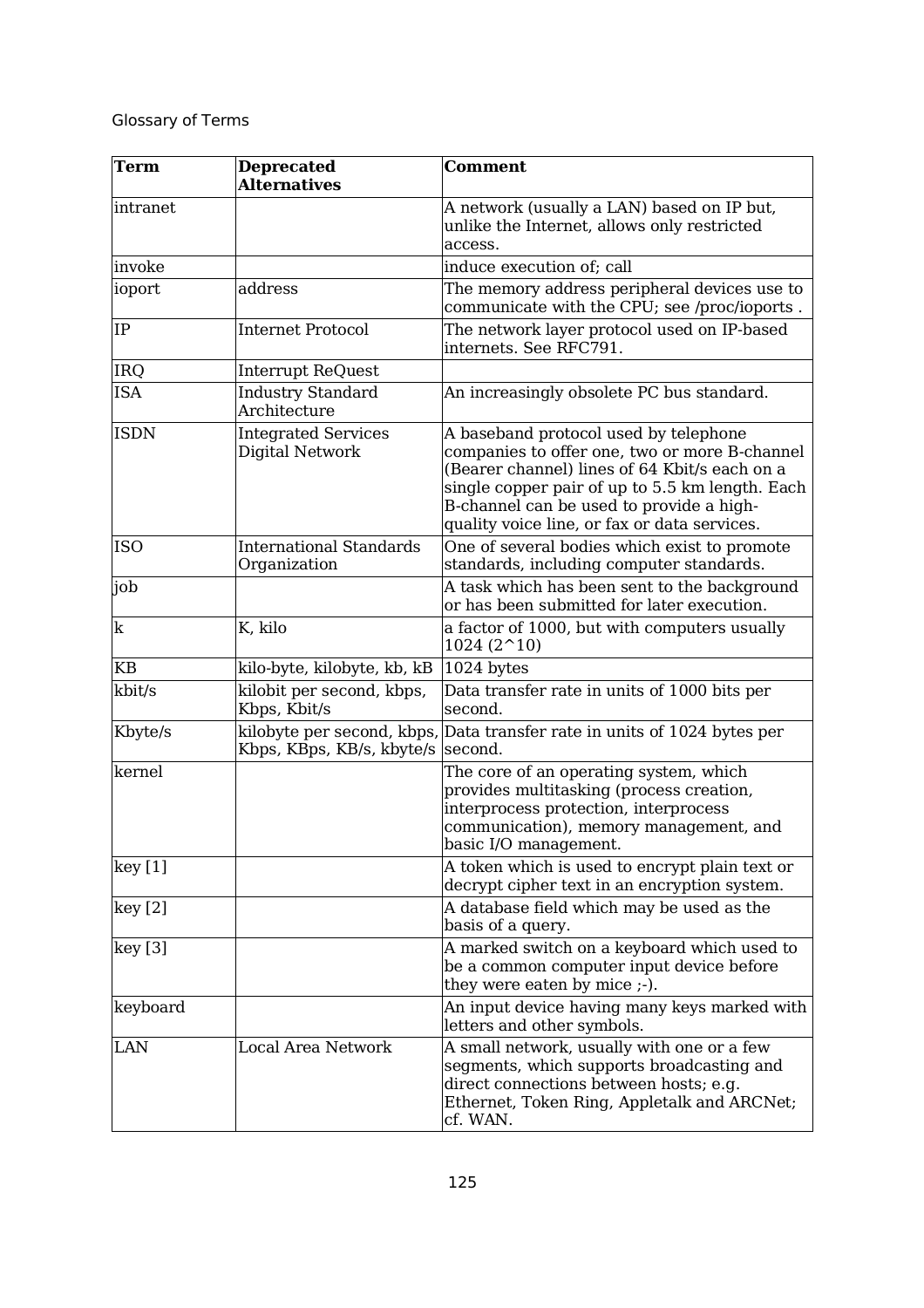| <b>Term</b>     | <b>Deprecated</b><br><b>Alternatives</b> | <b>Comment</b>                                                                                                                                                                                                                                                                      |
|-----------------|------------------------------------------|-------------------------------------------------------------------------------------------------------------------------------------------------------------------------------------------------------------------------------------------------------------------------------------|
| <b>LDP</b>      | <b>Linux Documentation</b><br>Project    |                                                                                                                                                                                                                                                                                     |
| library         |                                          | A collection of (often related) subroutines to be<br>linked to a program.                                                                                                                                                                                                           |
| <b>LILO</b>     | LInux LOader                             | A boot loader: a program that loads the kernel<br>so Linux can boot; can also boot other<br>operating systems.                                                                                                                                                                      |
| link            |                                          | To bind a program to the subroutines it<br>references (calls). These are typically located<br>in object modules or libraries.                                                                                                                                                       |
| Linux           | Linux Is Not UniX?                       | A Unix-like operating system first developed,<br>still maintained by, and named after Linus<br>Torvalds. It is freely available under the<br>General Public License. But if you didn't know<br>all that already, what are you doing here?                                           |
| <b>LLC</b>      | Logical Link Control                     | An IEEE network standard (#802.2) that fits<br>within the ISO/OSI Layer 2: data link layer, on<br>top of the MAC sub-layer. It deals with error<br>detection, flow control, and frame formats.                                                                                      |
| load            |                                          | To transfer from disk into memory.                                                                                                                                                                                                                                                  |
| local           |                                          | within easy reach, on the local area network,<br>not remote.                                                                                                                                                                                                                        |
| logfile         | log                                      | record of activities                                                                                                                                                                                                                                                                |
|                 | logic                                    | In the jargon of electronics engineers: the<br>electronic components and circuitry of a<br>device. This use of the term should be avoided<br>because of the confusion with the conventional<br>meaning of: abstract formal reasoning, which<br>is involved in computer programming. |
| login           |                                          |                                                                                                                                                                                                                                                                                     |
| logoff          |                                          |                                                                                                                                                                                                                                                                                     |
| logon           |                                          |                                                                                                                                                                                                                                                                                     |
| logout          |                                          |                                                                                                                                                                                                                                                                                     |
| loopback        |                                          |                                                                                                                                                                                                                                                                                     |
| low-level (adj) |                                          | Refers to a computer language in which<br>statements are similar to instructions for the<br>processor (or: in which statements are more<br>like object code than in a high-level language).                                                                                         |
| LPI             | Linux Professional<br>Institute          | Non-profit organization founded to create a<br>widely supported certification program for<br>Linux; see http://www.lpi.org/                                                                                                                                                         |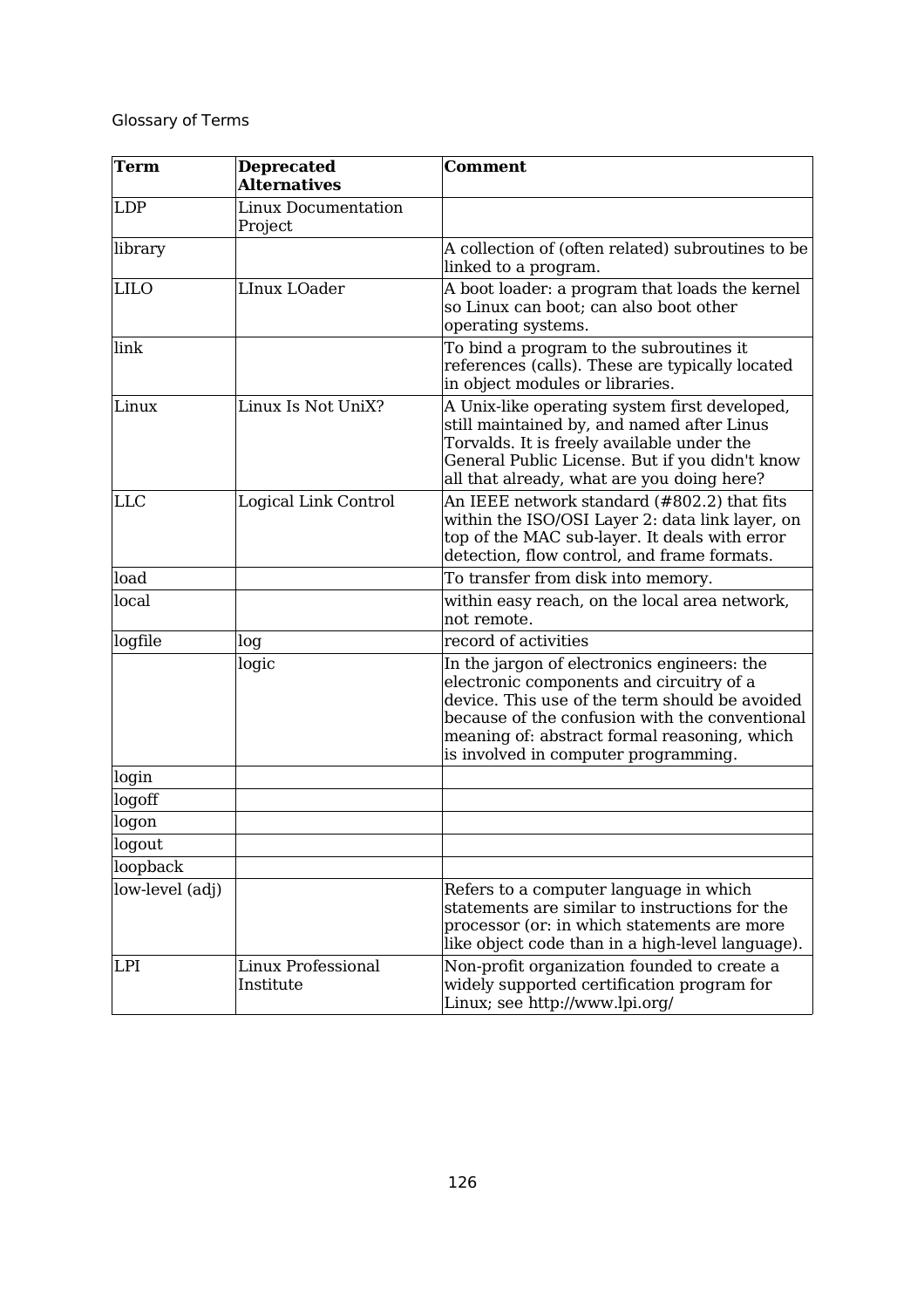| Term                   | <b>Deprecated</b><br><b>Alternatives</b>   | <b>Comment</b>                                                                                                                                                                                                                                                                                                                                                                                                                                                                                                                                                                                                                           |
|------------------------|--------------------------------------------|------------------------------------------------------------------------------------------------------------------------------------------------------------------------------------------------------------------------------------------------------------------------------------------------------------------------------------------------------------------------------------------------------------------------------------------------------------------------------------------------------------------------------------------------------------------------------------------------------------------------------------------|
| <b>MAC</b>             | Media Access Control                       | A layer of IEEE network standards (#802.x)<br>that fits within the ISO/OSI Layer 2: data link<br>layer, below the LLC sub-layer. It deals with<br>access methods, error detection, and<br>transmission unit formats. Well-known IEEE<br>MAC specifications are Ethernet in its various<br>incarnations (#802.2) and Token Ring<br>$(\#802.5?)$ .                                                                                                                                                                                                                                                                                         |
| Mail User<br>Agent     | message user agent,<br>MUA, UA, user agent | An end-user program used to access, process,<br>read, archive, compose and send e-mail<br>messages. See RFC1711. Such e-mail<br>programs often include some "MTA"<br>functionality, in particular the ability to use<br>SMTP to send e-mail to an outgoing mail<br>server, and POP3 or IMAP4 protocol to<br>download mail from an inbound mail server, cf.<br>Message Transfer Agent.                                                                                                                                                                                                                                                    |
| maintain               |                                            |                                                                                                                                                                                                                                                                                                                                                                                                                                                                                                                                                                                                                                          |
| manual $[1]$<br>(noun) |                                            | A document, often of book-length, discussing<br>the design or operation of a software package<br>or device.                                                                                                                                                                                                                                                                                                                                                                                                                                                                                                                              |
| manual [2]<br>(adj)    |                                            | by hand (as opposed to some more automated<br>means)                                                                                                                                                                                                                                                                                                                                                                                                                                                                                                                                                                                     |
| man page               | manual page                                | Standard Unix manual page (usually available<br>on the computer system in nroff format, called<br>with the command `man`).                                                                                                                                                                                                                                                                                                                                                                                                                                                                                                               |
| masquerade             |                                            | To pretend to be another host for the purposes<br>of sharing one IP address among several local<br>hosts hidden to the outside world for reasons<br>of resource shortages or security. cf. NAT                                                                                                                                                                                                                                                                                                                                                                                                                                           |
| MB                     | mega-byte, megabyte,<br>meg, Mb            | 1000 (or sometimes 1024) KB (1,000,000 or<br>1,024,000 or 1,048,576 bytes).                                                                                                                                                                                                                                                                                                                                                                                                                                                                                                                                                              |
| Mbit/s                 | Megabit per second,<br><b>Mbps</b>         | Data transfer rate in units of 1,000,000 bits per<br>second.                                                                                                                                                                                                                                                                                                                                                                                                                                                                                                                                                                             |
| <b>MBR</b>             | Master Boot Record                         | An area of the outermost cylinder of a PC hard<br>disk which contains the partition table. This<br>contains four entries identifying the types,<br>starting cylinder and sizes of up to four<br>partitions on the hard disk. One of the entries<br>is flagged as 'active'; this marks the partition<br>from which the machine will boot. (Floppy<br>disks don't have an MBR, since they don't have<br>a partition table. Instead, they just have a boot<br>sector (same as a logical disk), which contains<br>a Media Descriptor Table (MDT) and bootstrap<br>loader. The MDT describes the format of a<br>floppy disk or logical disk). |
| media                  |                                            | The physical device by which data are<br>transmitted or (more commonly) stored.                                                                                                                                                                                                                                                                                                                                                                                                                                                                                                                                                          |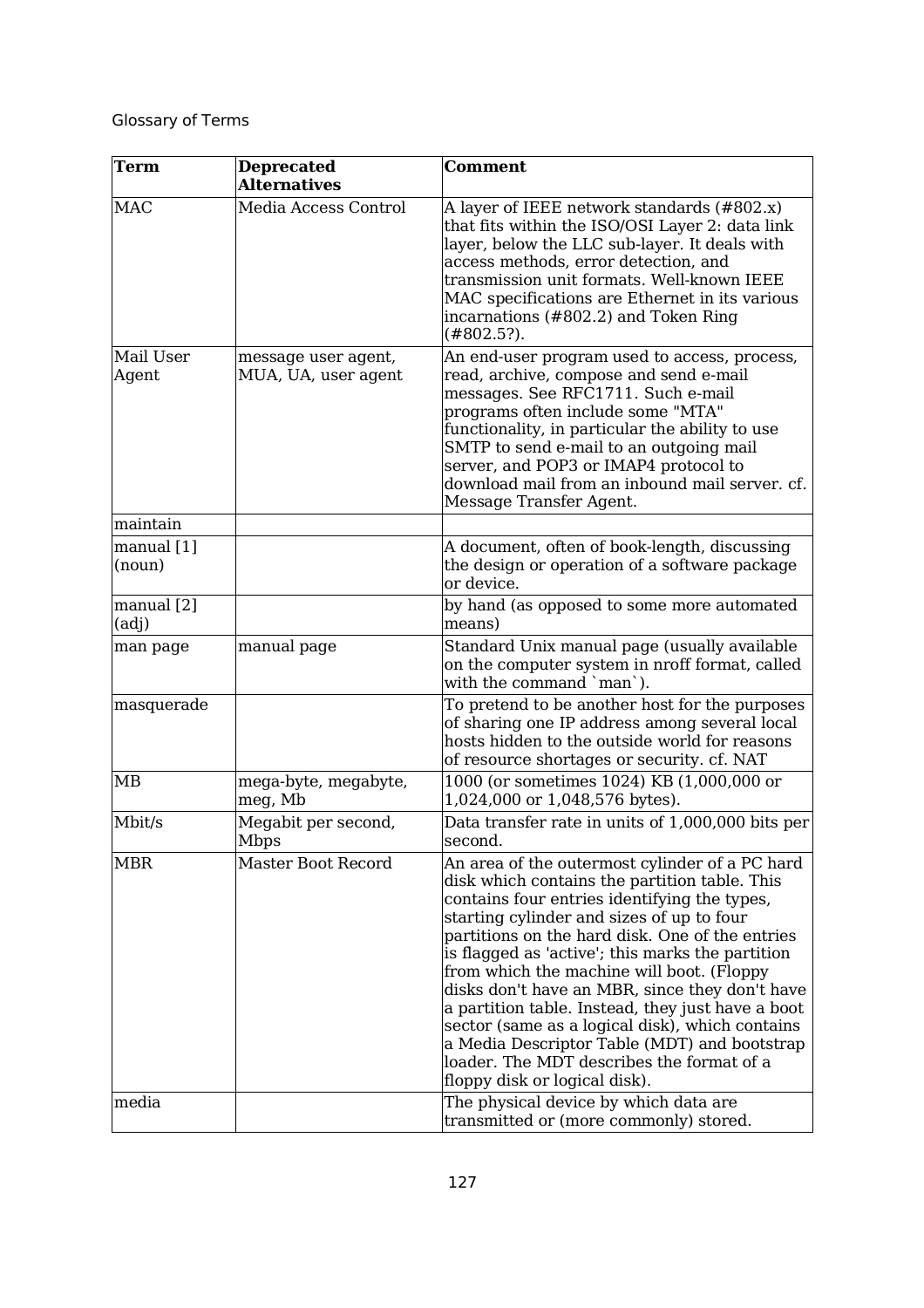| <b>Term</b> | <b>Deprecated</b><br><b>Alternatives</b>                                                                                                             | <b>Comment</b>                                                                                                                                                                                                                                                                                                                                                                                                                                                                                                                                                                                                              |
|-------------|------------------------------------------------------------------------------------------------------------------------------------------------------|-----------------------------------------------------------------------------------------------------------------------------------------------------------------------------------------------------------------------------------------------------------------------------------------------------------------------------------------------------------------------------------------------------------------------------------------------------------------------------------------------------------------------------------------------------------------------------------------------------------------------------|
| memory      |                                                                                                                                                      | The place where a computer stores data and or<br>programs for direct access by the CPU: RAM<br>or ROM (and also cache memory), not disks.                                                                                                                                                                                                                                                                                                                                                                                                                                                                                   |
| menu        |                                                                                                                                                      |                                                                                                                                                                                                                                                                                                                                                                                                                                                                                                                                                                                                                             |
| Message     | mail transfer agent, mail<br>Transfer Agent transport agent, message<br>transport agent, MTA,<br>MDA, mail delivery agent,<br>message delivery agent | (by L.B.?) A program which routes e-mail<br>based on the RFC822 header and invokes the<br>correct delivery agent, especially SMTP<br>$(RFC821)$ in order to route the mail towards its<br>ultimate destination. For example: exim, qmail,<br>sendmail, smail. Also see RFC1711 and Mail<br>User Agent.                                                                                                                                                                                                                                                                                                                      |
|             |                                                                                                                                                      | The term "Mail Transport Agent" is used in the<br>online "Network Administrator's Guide" to<br>refer to rmail, which, of course, is used to<br>process incoming mail from UUCP before<br>passing it onto sendmail. This usage is at least<br>confusing, if not incorrect.                                                                                                                                                                                                                                                                                                                                                   |
|             |                                                                                                                                                      | On MDA (Message Delivery Agent):<br>This one really has me going. I'm not sure<br>whether it is:<br>"A protocol, or its implementing program,<br>responsible for transferring messages from one<br>host to another. For example, SMTP.";<br>or:                                                                                                                                                                                                                                                                                                                                                                             |
|             |                                                                                                                                                      | "A program responsible for delivering mail to<br>the correct user mailbox on a host. For<br>example, sendmail."                                                                                                                                                                                                                                                                                                                                                                                                                                                                                                             |
|             |                                                                                                                                                      | I've been researching this in my paper library<br>and on the net for the last half hour, and have<br>not come up with any consistent or reasonably<br>definitive examples. Personally, but based on<br>what evidence I can't remember, I lean to the<br>first definition, but Aileen Frisch uses the<br>second in her "Essential System<br>Administration" book. Hold on - after a search<br>at http://www.imc.org, I've discovered RFC<br>1711, which defines MTA and UA, but has no<br>mention of (M)DA. I think this one is what we<br>in Australia would call "a furphy". - Hence the<br>use of "MDA" is to be AVOIDED. |
| mini-HOWTO  |                                                                                                                                                      | A slimmer, more focused document otherwise<br>like a HOWTO.                                                                                                                                                                                                                                                                                                                                                                                                                                                                                                                                                                 |
| modem       | MOdulator/DEModulator                                                                                                                                | A device that converts between digital signals<br>from the computer and analog signals for<br>communication over a telephone line.                                                                                                                                                                                                                                                                                                                                                                                                                                                                                          |
| monitor     |                                                                                                                                                      |                                                                                                                                                                                                                                                                                                                                                                                                                                                                                                                                                                                                                             |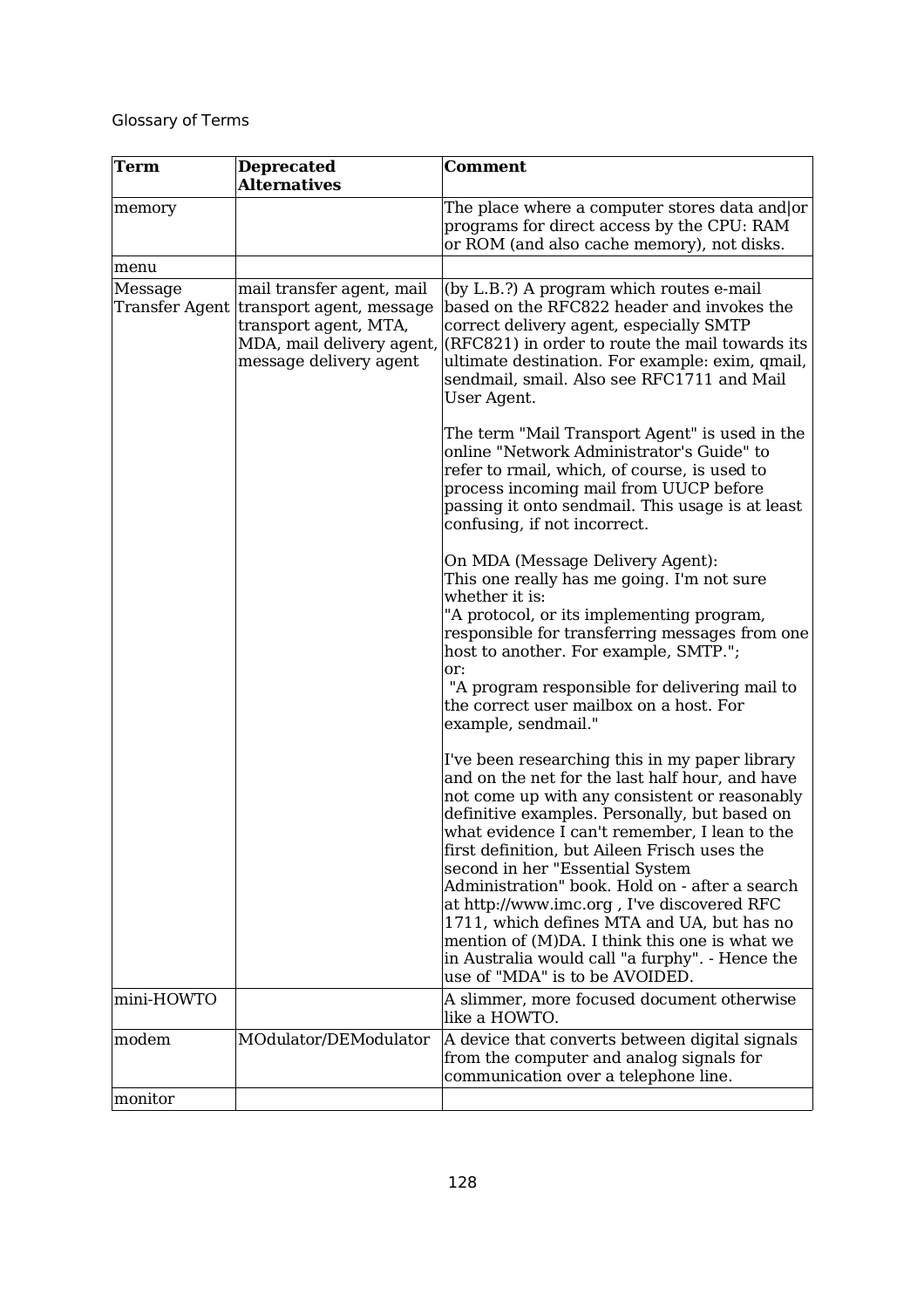| Term                   | <b>Deprecated</b><br><b>Alternatives</b>  | <b>Comment</b>                                                                                                                                                                                                                                                                                                                                                                                                                                                                                                                                                                                                                                                                                                   |
|------------------------|-------------------------------------------|------------------------------------------------------------------------------------------------------------------------------------------------------------------------------------------------------------------------------------------------------------------------------------------------------------------------------------------------------------------------------------------------------------------------------------------------------------------------------------------------------------------------------------------------------------------------------------------------------------------------------------------------------------------------------------------------------------------|
| mouse                  |                                           | An input device which allows pointing to,<br>selecting and activating objects, usually<br>displayed in a graphical user interface.                                                                                                                                                                                                                                                                                                                                                                                                                                                                                                                                                                               |
| MS-Windows<br>NT       | NT, Windows NT                            | A 32-bit operating system from Microsoft(C)(R)<br>(TM).                                                                                                                                                                                                                                                                                                                                                                                                                                                                                                                                                                                                                                                          |
| <b>MTU</b>             | Maximum Transfer Unit                     | Maximum size of an IP packet that will be<br>accepted for transmission without fragmenting<br>it into smaller datagrams. Usually an optimal<br>size is determined automatically; typical sizes<br>are 296 bytes $(40 \text{ header} + 256 \text{ data for phone})$<br>lines), and 1500 bytes (the maximum for<br>ethernet connections).                                                                                                                                                                                                                                                                                                                                                                          |
| <b>NAT</b>             | <b>Network Address</b><br>Translation     | A generic description of the process whereby<br>the IP address of a host on a private internet is<br>translated into an IANA-assigned unique<br>address on the wider Public Internet. This can<br>be accomplished by several techniques:<br>masquerading, circuit-level gateways such as<br>SOCKS, transparent proxying or application-<br>level gateways.                                                                                                                                                                                                                                                                                                                                                       |
| N.B.                   |                                           | "take good notice" (Latin: "nota bene").                                                                                                                                                                                                                                                                                                                                                                                                                                                                                                                                                                                                                                                                         |
| <b>NetBEUI</b>         | <b>NetBIOS Extended User</b><br>Interface | The current implementation of the NetBIOS<br>protocol used in MS-DOS, MS-Windows and<br>$OS/2$ .                                                                                                                                                                                                                                                                                                                                                                                                                                                                                                                                                                                                                 |
| NetBIOS over<br>TCP/IP |                                           | A layer of code which implements the NetBIOS<br>API, but utilizing TCP and UDP datagrams,<br>which are of course encapsulated in IP<br>datagrams. Since IP is routable, this overcomes<br>the most significant limitation of NetBIOS. See<br>RFC's 1001, 1002, 1088.                                                                                                                                                                                                                                                                                                                                                                                                                                             |
| <b>NetBIOS</b>         | <b>Network BIOS</b>                       | A lightweight transport protocol developed by<br>Sytek, IBM and Microsoft for use on personal<br>computers. NetBIOS defines three things: the<br>protocol on the wire (datagram formats); the<br>code which implements the protocol; the API<br>used to employ the protocol. The major<br>example of an application which uses the<br>NetBIOS API is Microsoft Networks, the<br>workstation and server code implemented in<br>MS-DOS 3.0 and later, OS/2 and various<br>Windows incarnations - though other<br>applications do exist. NetBIOS employs name<br>registration and broadcast discovery, rather<br>than addressing, and is consequently a non-<br>routable protocol. cf. SMB, NetBIOS over<br>TCP/IP. |
| netmask                |                                           | network mask: the network part of an IP<br>address; cf. variable length subnet mask                                                                                                                                                                                                                                                                                                                                                                                                                                                                                                                                                                                                                              |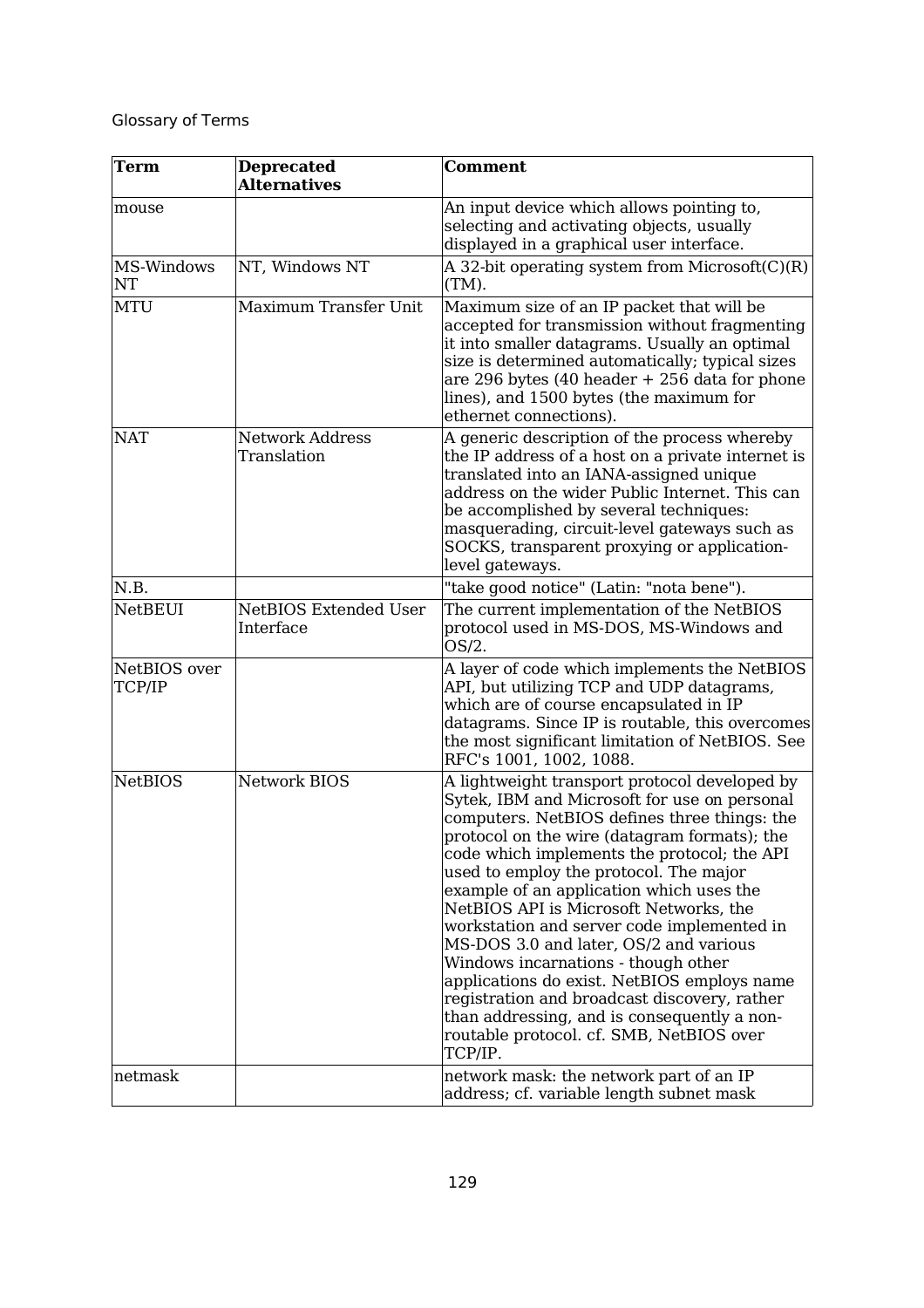| <b>Term</b>               | <b>Deprecated</b><br><b>Alternatives</b> | <b>Comment</b>                                                                                                                                                                                                                                                                                                                                                                                                                                 |
|---------------------------|------------------------------------------|------------------------------------------------------------------------------------------------------------------------------------------------------------------------------------------------------------------------------------------------------------------------------------------------------------------------------------------------------------------------------------------------------------------------------------------------|
| network                   |                                          | An interconnected set of hosts and other<br>network devices which share a common<br>physical layer such as Ethernet, X.25, etc.; cf.<br>LAN, WAN.                                                                                                                                                                                                                                                                                              |
| network access<br>layer   |                                          | The lowest layer of the TCP/IP protocol stack,<br>also known as the "physical" or "hardware"<br>layer. Consists of the cables, connectors and<br>associated hardware such as driver chips to<br>implement a network such as Ethernet or<br>Token Ring, as well as the drivers for the<br>hardware. It approximately spans the lowest<br>two layers of the theoretical ISO/OSI network<br>protocol stack: the physical and data link<br>layers. |
| network<br>interface card | NIC, Ethernet card, LAN<br>adapter       | An expansion board allowing a computer to<br>access a network.                                                                                                                                                                                                                                                                                                                                                                                 |
| network layer             |                                          | The layer of a network protocol stack that is<br>concerned with addressing and delivery of<br>datagrams across a network or internet. It is<br>layer three in the IS O/OSI seven-layer model.<br>In the TCP/IP protocol stack, the main network<br>layer protocol is the Internet Protocol (IP);<br>therefore this layer is also known as internet<br>layer.                                                                                   |
| <b>NFS</b>                | Network File System                      | A protocol (developed by Sun Microsystems)<br>enabling a UN <sup>*</sup> X machine to mount a remote<br>disk area as part of its local filesystem; widely<br>considered of questionable security.                                                                                                                                                                                                                                              |
| <b>NIS</b>                | Network Information<br>System            | Protocols to provide network services (such as<br>authentication) for NFS.                                                                                                                                                                                                                                                                                                                                                                     |
| object code               | machine code                             | Instructions that can be executed by the<br>computer processor.                                                                                                                                                                                                                                                                                                                                                                                |
| offline                   | off-line                                 | not connected to a computer system or<br>network; cf. online                                                                                                                                                                                                                                                                                                                                                                                   |
| online [1]                | on-line                                  | connected to a computer system or network;<br>cf. offline                                                                                                                                                                                                                                                                                                                                                                                      |
| online [2]                | on-line                                  | stored on and accessible through a computer<br>system or network                                                                                                                                                                                                                                                                                                                                                                               |
| operating<br>system       | <b>OS</b>                                | Central set of programs that manage the<br>various components and devices of the<br>computer, and its interaction with application<br>programs and users; e.g. MS-DOS, MS-<br>Windows NT, MacOS, Unix, Linux.                                                                                                                                                                                                                                  |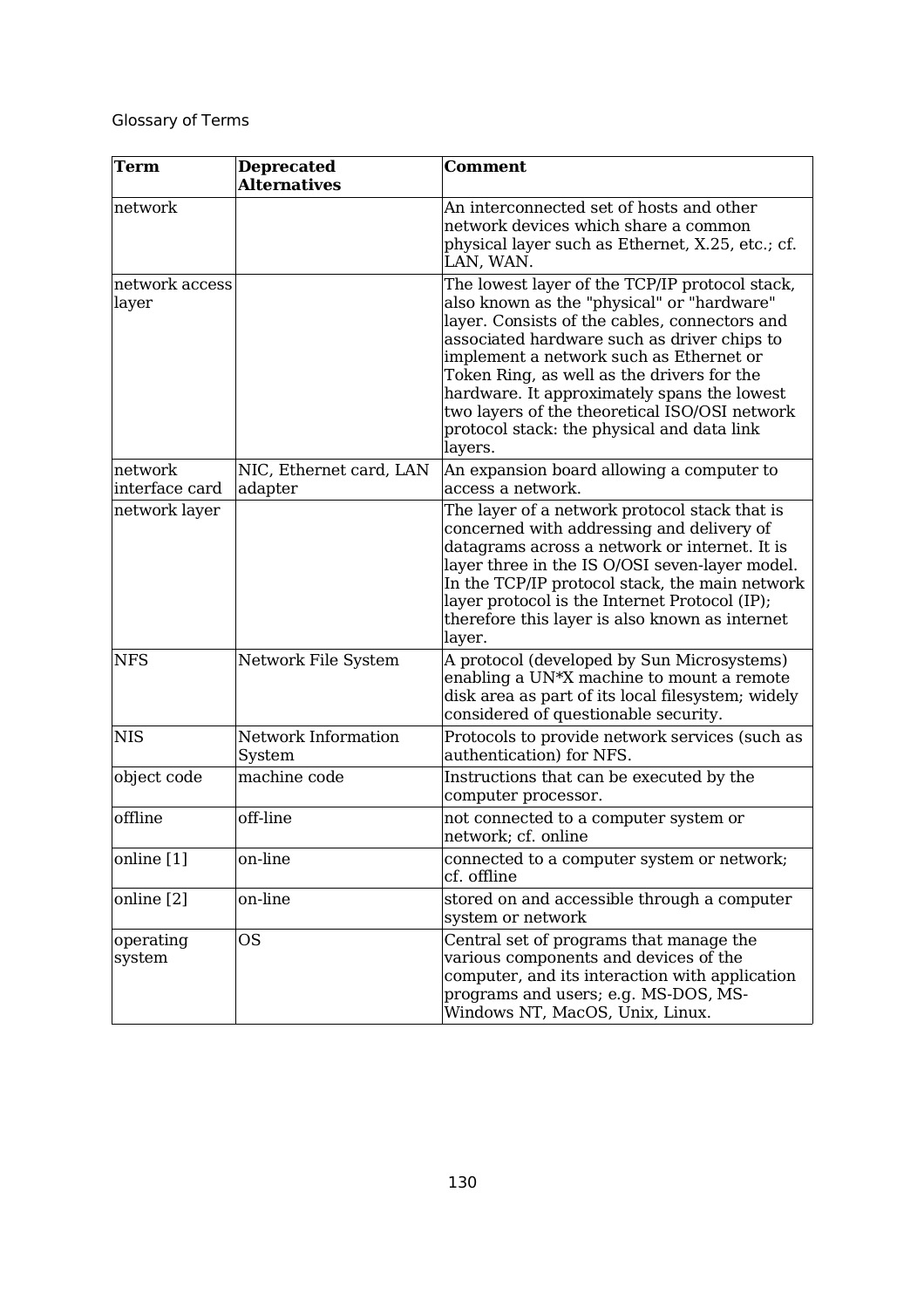| <b>Term</b>             | <b>Deprecated</b><br><b>Alternatives</b>   | <b>Comment</b>                                                                                                                                                                                                                                                                                                                                                                                                                                               |
|-------------------------|--------------------------------------------|--------------------------------------------------------------------------------------------------------------------------------------------------------------------------------------------------------------------------------------------------------------------------------------------------------------------------------------------------------------------------------------------------------------------------------------------------------------|
| <b>OSI</b>              | Open Systems<br>Interconnection            | The concept of a "stack" of protocols (hence<br>"TCP/IP stack" as in "This damn Microsoft<br>TCP/IP stack is so broken") is due to the OSI<br>seven-layer model, even though TCP/IP has<br>only about four distinct layers (certain layers<br>are combined). See physical, data link,<br>network, transport, session, presentation, and<br>application layers (OSI model); network access,<br>internet, transport, and application layers<br>(TCP/IP stack). |
| outbound                |                                            |                                                                                                                                                                                                                                                                                                                                                                                                                                                              |
| output                  |                                            | Any data that are generated by a process.                                                                                                                                                                                                                                                                                                                                                                                                                    |
| owner                   |                                            | The account that has its UID number<br>associated with a file.                                                                                                                                                                                                                                                                                                                                                                                               |
| package                 |                                            | A set of related files and programs; especially a<br>single archive file (tar, rpm) that contains<br>them.                                                                                                                                                                                                                                                                                                                                                   |
| packet                  |                                            | A quantum of data transmitted over a network;<br>specifically: a unit of TCP traffic carrying the<br>information necessary to deliver itself,<br>especially using the UDP protocol (datagram).                                                                                                                                                                                                                                                               |
| PAP                     | <b>Password Authentication</b><br>Protocol |                                                                                                                                                                                                                                                                                                                                                                                                                                                              |
| parallel                |                                            | Several bits at the same time, over time (over<br>multiple wires).                                                                                                                                                                                                                                                                                                                                                                                           |
| parameter               |                                            | A variable with a specific value that has a<br>meaning or function, which belongs to a<br>program function or command; cf. argument.                                                                                                                                                                                                                                                                                                                         |
| parent process          |                                            | A process that started one or more other, so-<br>called child processes.                                                                                                                                                                                                                                                                                                                                                                                     |
| partition [1]<br>(noun) |                                            | An arbitrary region of a storage device (almost<br>always a hard drive) created by partitioning<br>software before data were stored. Specifically<br>on IBM PC-compatibles: one of up to four<br>distinct areas on a hard drive which can be<br>dedicated to different operating systems. One<br>of the partition types, "extended", supports<br>further "partitioning" into a maximum of four<br>logical disks.                                             |
| partition [2]<br>(verb) |                                            | To make a partition.                                                                                                                                                                                                                                                                                                                                                                                                                                         |
| password                |                                            | A token which authenticates a user at login<br>time.                                                                                                                                                                                                                                                                                                                                                                                                         |
| paste                   |                                            |                                                                                                                                                                                                                                                                                                                                                                                                                                                              |
| patch level             |                                            |                                                                                                                                                                                                                                                                                                                                                                                                                                                              |
| path                    |                                            |                                                                                                                                                                                                                                                                                                                                                                                                                                                              |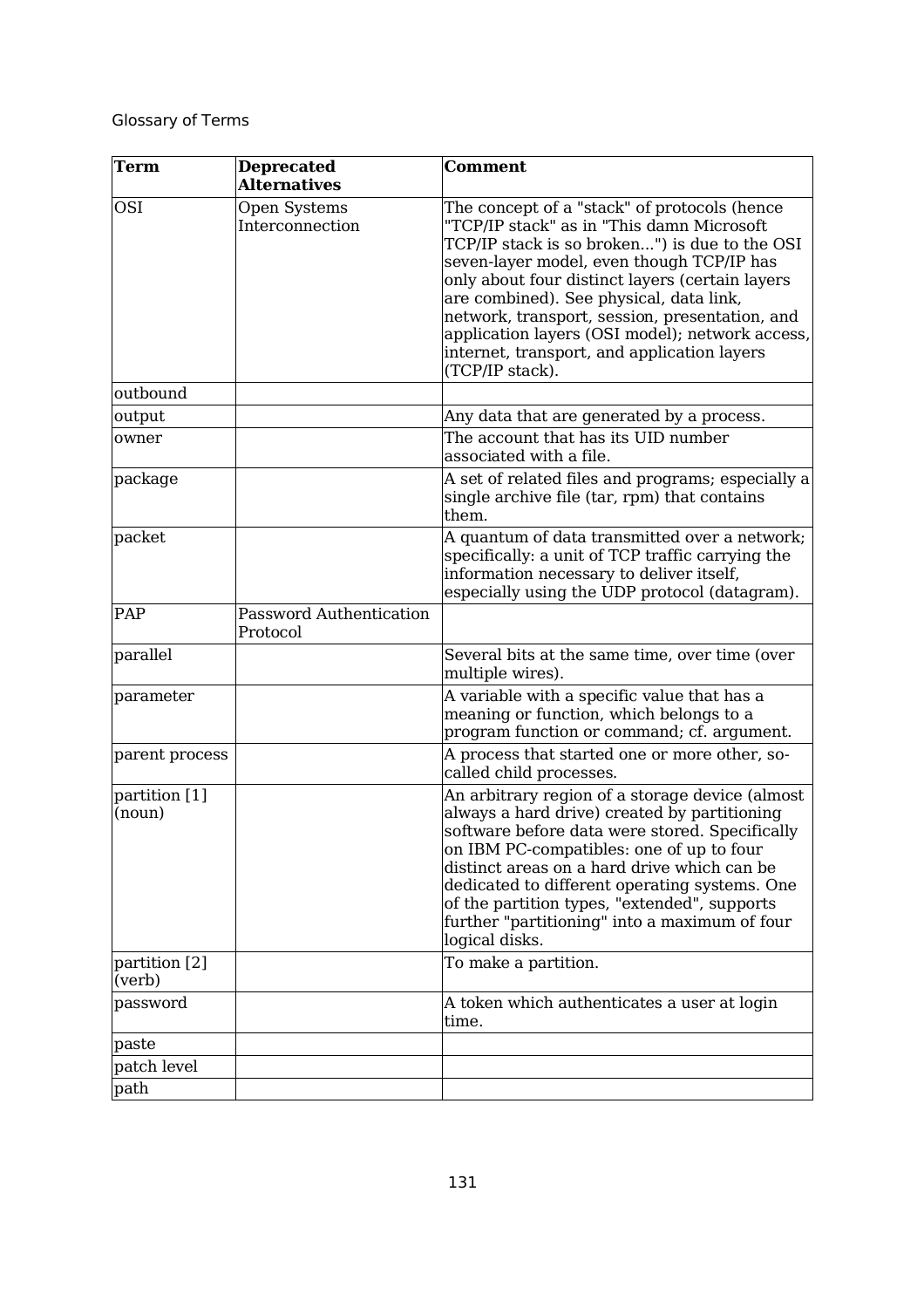| <b>Term</b>     | <b>Deprecated</b><br><b>Alternatives</b> | <b>Comment</b>                                                                                                                                                                                                                                                                                                                                                  |
|-----------------|------------------------------------------|-----------------------------------------------------------------------------------------------------------------------------------------------------------------------------------------------------------------------------------------------------------------------------------------------------------------------------------------------------------------|
| PC              | Personal Computer                        | A computer designed to be used by one<br>individual at a time; specifically, one<br>compatible with the architecture of the original<br>IBM microcomputer.                                                                                                                                                                                                      |
| PCI             | Peripheral Components<br>Interface       | A PC bus to connect cards to the processor,<br>replacing the original ISA bus.                                                                                                                                                                                                                                                                                  |
| peripheral      |                                          | A device that is an optional attachment to the<br>core components of a computer (CPU and<br>memory).                                                                                                                                                                                                                                                            |
| permission      |                                          |                                                                                                                                                                                                                                                                                                                                                                 |
| physical layer  |                                          | The lowest layer of the seven-layer ISO/OSI<br>network protocol stack. Consists of the cables,<br>connectors and associated hardware such as<br>driver chips to implement a network such as<br>Ethernet or Token Ring. The corresponding<br>layer of the TCP/IP protocol stack is also known<br>as "hardware" or network access layer and has<br>a wider scope. |
| PID             | process ID                               | A numerical identifier used to track processes<br>by the kernel.                                                                                                                                                                                                                                                                                                |
| PIO             | Programmed I/O                           | A technique whereby the CPU executes a<br>tightly coded loop in which it copies data from<br>a peripheral device's buffer memory and writes<br>it back out to main memory; used with earlier<br>versions of ATA, but replaced by DMA.                                                                                                                           |
| pipe            |                                          | A data structure which connects a file handle<br>in one process to a file handle in another; by<br>convention stdout of one process to stdin of the<br>next. Established on the shell command line by<br>the ' ' symbol.                                                                                                                                        |
| pixel           |                                          | picture element: a dot, a grid point on a<br>computer display, the smallest entity that can<br>be drawn on a computer display                                                                                                                                                                                                                                   |
| PLIP            | Parallel Line IP                         | IP protocol over a parallel cable (between two<br>machines physically connected and not too<br>distant).                                                                                                                                                                                                                                                        |
| PnP             | Plug and Play                            |                                                                                                                                                                                                                                                                                                                                                                 |
| <b>POMS</b>     | Program Objective<br>Management System   | Set of Python scripts to offer a web-interface to<br>manage the LPI test objectives. See<br>http://www.lpi.org/cgi-bin/poms.py.                                                                                                                                                                                                                                 |
| POP             | Post Office Protocol                     | Protocol to retrieve mail from a mail server.<br>See RFC1939 (POP3). Various software servers<br>typically have names derived from 'pop' like<br>ipop3d, ipop2d, and popper.                                                                                                                                                                                    |
| port [1] (noun) |                                          | The name given to an individual, numbered<br>"slot" which is available to Internetworking<br>software. For example, HTTP servers generally<br>listen to port 80. See /etc/services ; also see<br>ioport.                                                                                                                                                        |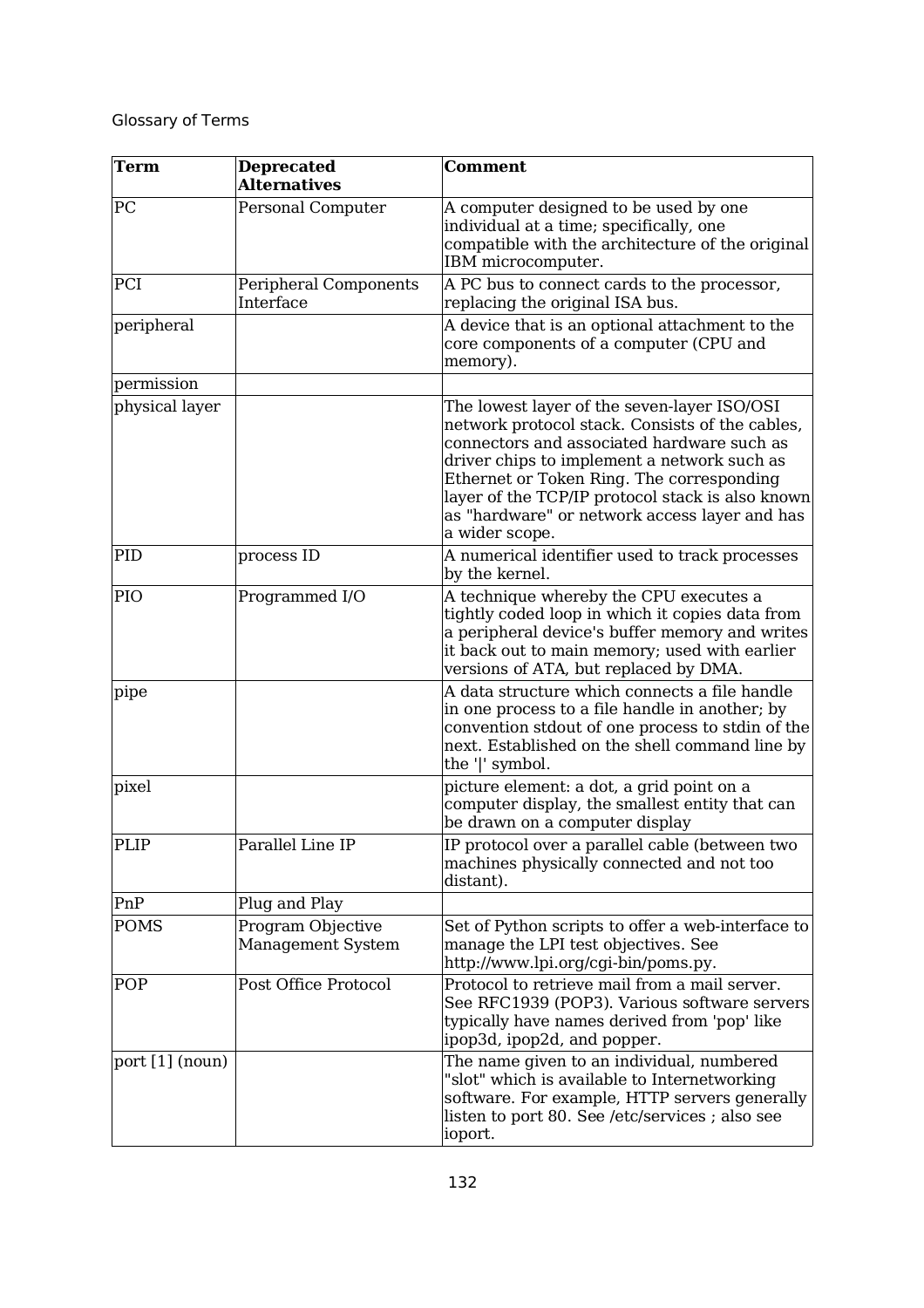| Term                      | <b>Deprecated</b><br><b>Alternatives</b> | <b>Comment</b>                                                                                                                                                                                                                                                                                                                                                                                                                                                           |
|---------------------------|------------------------------------------|--------------------------------------------------------------------------------------------------------------------------------------------------------------------------------------------------------------------------------------------------------------------------------------------------------------------------------------------------------------------------------------------------------------------------------------------------------------------------|
| port [2] (verb)           |                                          | To adapt a computer program to operate in a<br>new computing environment and or in a new<br>programming language.                                                                                                                                                                                                                                                                                                                                                        |
| <b>POSIX</b><br>compliant |                                          |                                                                                                                                                                                                                                                                                                                                                                                                                                                                          |
| Postscript                |                                          | A page description language developed and<br>marketed by Adobe Inc. Widely implemented in<br>laser printers, especially where high-quality<br>output is required (e.g. photo typesetters) and,<br>under Linux, widely emulated in software for<br>non-Postcript printers.                                                                                                                                                                                                |
| PPID                      | <b>Parent Process ID</b>                 | The PID of a process' parent process (cf. PID,<br>parent, child process).                                                                                                                                                                                                                                                                                                                                                                                                |
| <b>PPP</b>                | Point-to-Point Protocol                  | A physical layer protocol (RFC1661) which can<br>be used to encapsulate IP and other network<br>protocols, making it an excellent way of<br>extending LAN protocols to dial-in users. PPP<br>comprises an HDLC-like framing protocol<br>(RFC1662), a link control protocol, and a<br>family of network control protocols, each of<br>which corresponds to a network protocol which<br>PPP can encapsulate. PPP can also use PAP or<br>CHAP (RFC1994) for authentication. |
| presentation<br>layer     |                                          | The sixth layer of the ISO/OSI seven-layer<br>model, which specifies character<br>representation (e.g. ASCII) and graphics<br>formats, such as NAPLPS (North American<br>Presentation Layer Protocols). In TCP/IP, the<br>presentation layer is subsumed into the<br>application layer, but perhaps the closest<br>equivalent standards are ASN.1, ANSI and<br>HTML/XML.                                                                                                 |
| priority                  |                                          |                                                                                                                                                                                                                                                                                                                                                                                                                                                                          |
| process                   |                                          | A running program; an instance of program<br>execution.                                                                                                                                                                                                                                                                                                                                                                                                                  |
| processor                 |                                          | The main component that makes a computer<br>work; these days usually a "micro-processor"<br>on a single silicon chip (cf. CPU)                                                                                                                                                                                                                                                                                                                                           |
| program                   |                                          | A sequence of instructions for the computer<br>that implements an algorithm, especially when<br>stored in a file in the form of either directly-<br>executable object code, or source code for an<br>interpreter or compiler. When loaded into<br>memory and executed, the object-code<br>program typically becomes a process.                                                                                                                                           |
| prompt                    |                                          | An indication produced by a shell or<br>application program that it is ready for further<br>user commands or input.                                                                                                                                                                                                                                                                                                                                                      |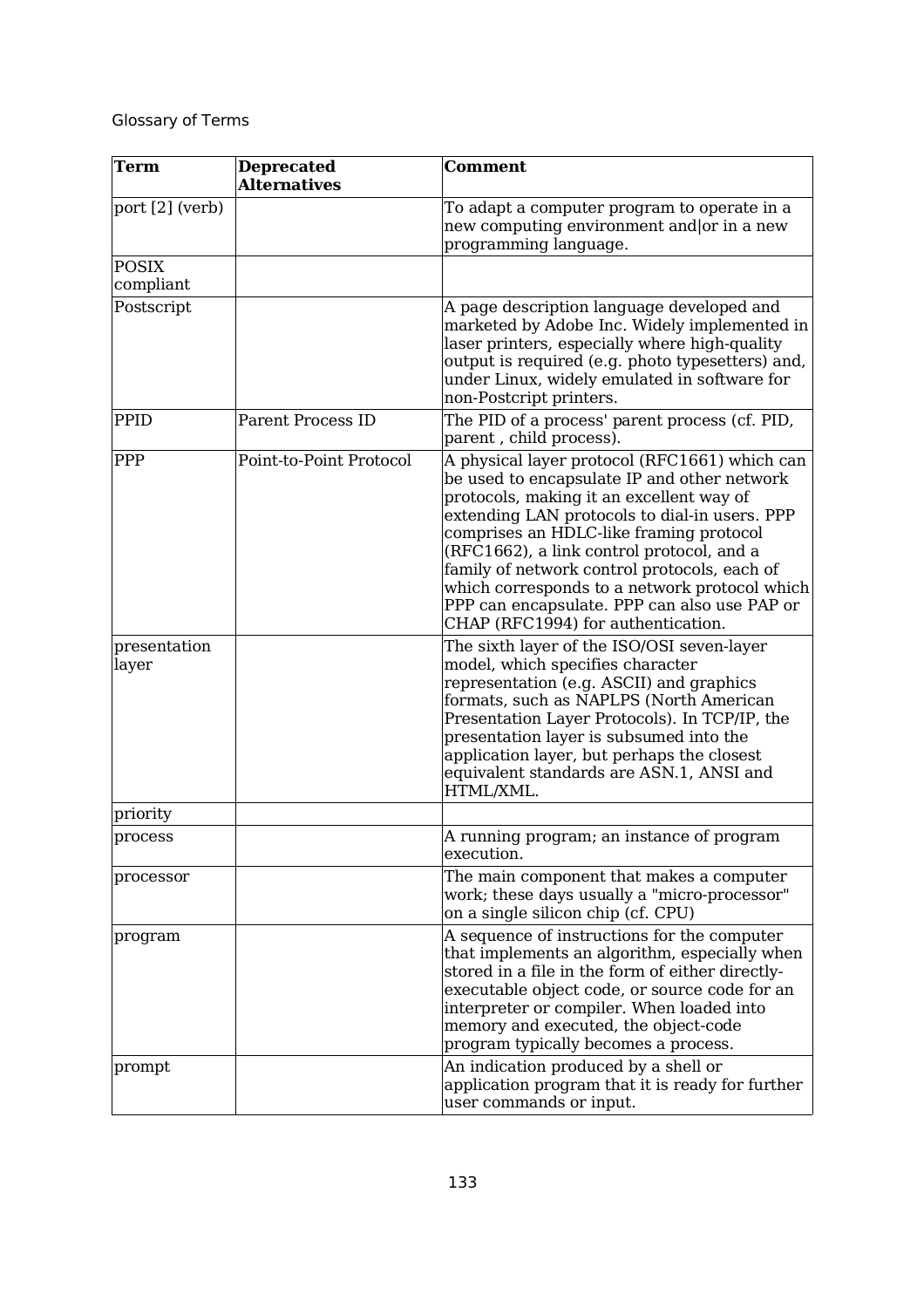| Term                  | <b>Deprecated</b><br><b>Alternatives</b>            | <b>Comment</b>                                                                                                                                                                                                                                        |
|-----------------------|-----------------------------------------------------|-------------------------------------------------------------------------------------------------------------------------------------------------------------------------------------------------------------------------------------------------------|
| protocol              |                                                     | A definition of data structures and formats to<br>be exchanged by two programs over a network.                                                                                                                                                        |
| proxy server          |                                                     | A computer process, usually as part of a<br>firewall, that relays a protocol between client<br>and server computer systems, by appearing to<br>the client to be the server and appearing to the<br>server to be the client (adapted from<br>RFC2828). |
| queue                 |                                                     | A data structure which implements a first-in,<br>first-out list; e.g. print queue, which contains a<br>list of jobs to be printed in order.                                                                                                           |
| <b>RAM</b>            | <b>Random Access Memory</b>                         | Volatile, writable memory that a computer uses<br>as its main memory. Comes in flavors like EDO,<br>ECC, SDRAM, etc. which are not equivalent<br>but from the perspective of a sysadmin are<br>very similar under normal use. cf. ROM.                |
| <b>RARP</b>           | <b>Reverse Address</b><br>Resolution Protocol, rarp | A low-level protocol which, given a hardware<br>(Ethernet MAC) address on the local network,<br>returns the corresponding IP address. cf. ARP.                                                                                                        |
| read<br>permission    |                                                     |                                                                                                                                                                                                                                                       |
| <b>README</b>         | readme                                              | An important document that usually comes<br>with a software package to call attention to<br>important issues; usually has its name in<br>capitals, so that it appears at the top of a<br>directory listing.                                           |
| Red Hat               | RedHat, RH                                          | A commercial Linux distribution.                                                                                                                                                                                                                      |
| redundant             |                                                     | superfluous; said of information in the contexts<br>of compression, or the preservation of data<br>integrity.                                                                                                                                         |
| regular<br>expression |                                                     | A formal expression of a string pattern which<br>can be searched for and processed by a<br>pattern-matching program such as vi, grep,<br>awk or perl.                                                                                                 |
| repeater              |                                                     | A device that propagates signals between<br>cables; in case of computer networks it<br>operates at the first, physical layer within the<br>ISO/OSI model, and does not do packet<br>filtering or makes routing decisions. cf. hub,<br>bridge, router. |
| resolution            |                                                     |                                                                                                                                                                                                                                                       |
| resource              |                                                     |                                                                                                                                                                                                                                                       |
| restore               |                                                     |                                                                                                                                                                                                                                                       |
| return                |                                                     |                                                                                                                                                                                                                                                       |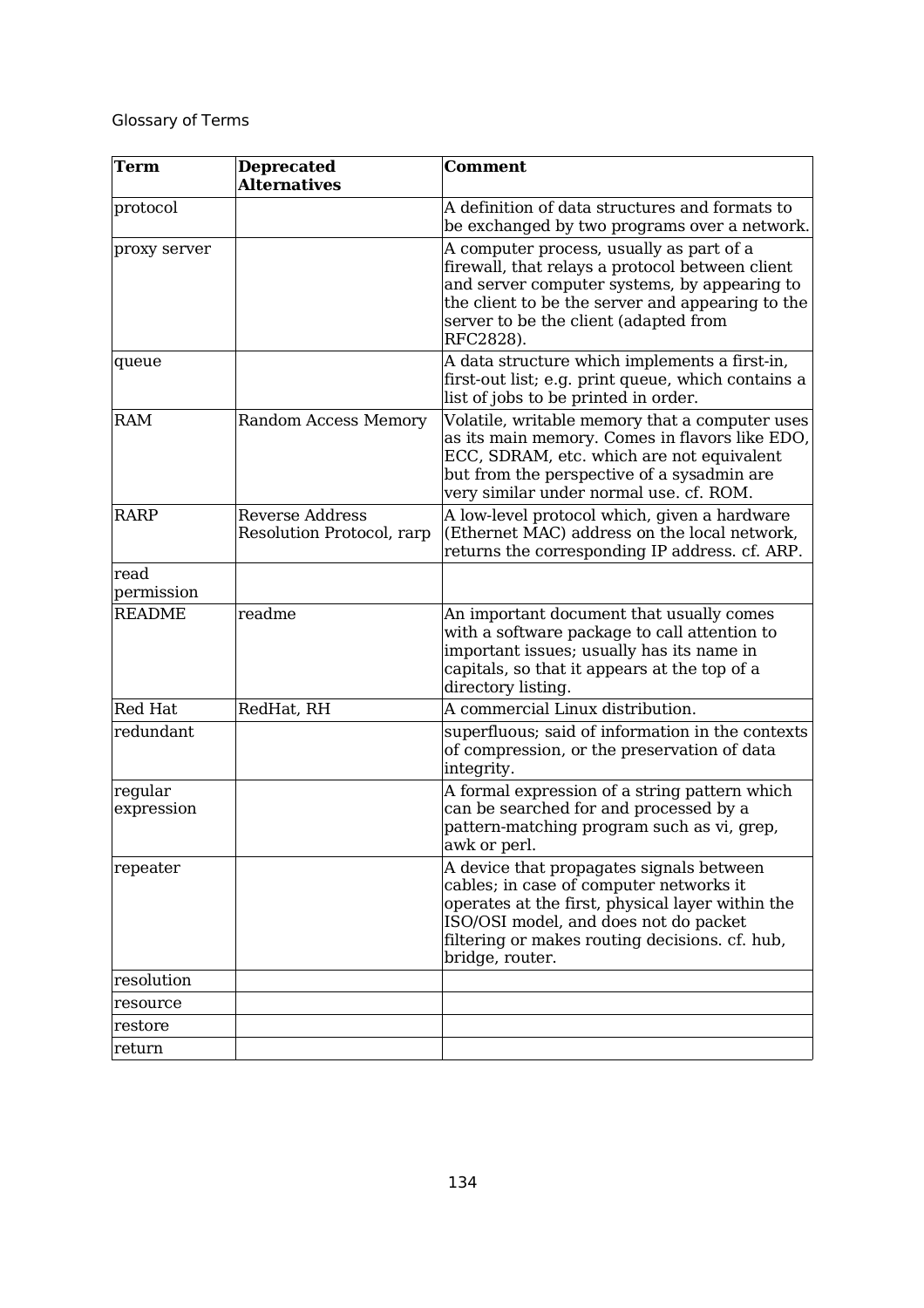| Term                | <b>Deprecated</b><br><b>Alternatives</b> | <b>Comment</b>                                                                                                                                                                                                                                                                                                                                                                                                                                                                                                                                                                                        |
|---------------------|------------------------------------------|-------------------------------------------------------------------------------------------------------------------------------------------------------------------------------------------------------------------------------------------------------------------------------------------------------------------------------------------------------------------------------------------------------------------------------------------------------------------------------------------------------------------------------------------------------------------------------------------------------|
| <b>RFC</b>          | <b>Request For Comments</b>              | Despite the name, a "de facto" official<br>specification of Internet protocols and<br>standards. See http://www.rfc-editor.org/ or<br>http://www.cis.ohio-<br>state.edu/hypertext/information/rfc.html.                                                                                                                                                                                                                                                                                                                                                                                               |
| <b>ROM</b>          | <b>Read Only Memory</b>                  | Computer memory, usually involving some<br>enduring medium like a silicon chip or a burnt<br>laser disc which can be read but not altered;<br>this is inconvenient when the data can change<br>and, just to be confusing, some special ROMs<br>can be modified under certain circumstances.<br>cf. RAM.                                                                                                                                                                                                                                                                                               |
| root $[1]$          |                                          | The administrative account (UID 0) on a $*$ nix<br>system that has all privileges; cf. superuser.                                                                                                                                                                                                                                                                                                                                                                                                                                                                                                     |
| root $[2]$          |                                          | The top-most or first or originating node or<br>object (e.g.: root directory, "/").                                                                                                                                                                                                                                                                                                                                                                                                                                                                                                                   |
| route [1]<br>(noun) |                                          | The path across one or more networks from<br>one host to another.                                                                                                                                                                                                                                                                                                                                                                                                                                                                                                                                     |
| route [2] (verb)    |                                          | To examine the destination network IP address<br>in a datagram, and by consulting a table, direct<br>the datagram to the next router along the path<br>to the destination, or to the destination itself.                                                                                                                                                                                                                                                                                                                                                                                              |
| router              |                                          | A gateway which directs IP datagrams between<br>networks in an internet; it operates at the<br>third, network layer in the ISO/OSI model, and<br>assumes that the address implies a particular<br>path (the route) to reach the destination. In<br>common usage today, a gateway is a general-<br>purpose computer with a general-purpose<br>operating system [e.g. Linux] which *may* be<br>performing other functions; while a router is a<br>special-purpose computer with a special<br>purpose operating system [e.g. IOS], generally<br>from a specialist supplier [e.g. Cisco]). cf.<br>bridge. |
| <b>RPC</b>          | Remote Procedure Call                    |                                                                                                                                                                                                                                                                                                                                                                                                                                                                                                                                                                                                       |
| <b>RPM</b>          | Red Hat Package<br>Management            | A system which eases installation, verification,<br>upgrading, and uninstalling Linux packages.<br>See the HOWTO for more information.                                                                                                                                                                                                                                                                                                                                                                                                                                                                |
| run                 |                                          | To let it work (a program); cf. execute.                                                                                                                                                                                                                                                                                                                                                                                                                                                                                                                                                              |
| runlevel            | run-level                                | Mode of operation of a Unix system, offering<br>different services on each level; see /etc/inittab                                                                                                                                                                                                                                                                                                                                                                                                                                                                                                    |
| scan                |                                          |                                                                                                                                                                                                                                                                                                                                                                                                                                                                                                                                                                                                       |
| script              |                                          | A computer program that is written in an<br>interpreted programming language, and<br>therefore stays in human-readable text format;<br>cf. executable, binary.                                                                                                                                                                                                                                                                                                                                                                                                                                        |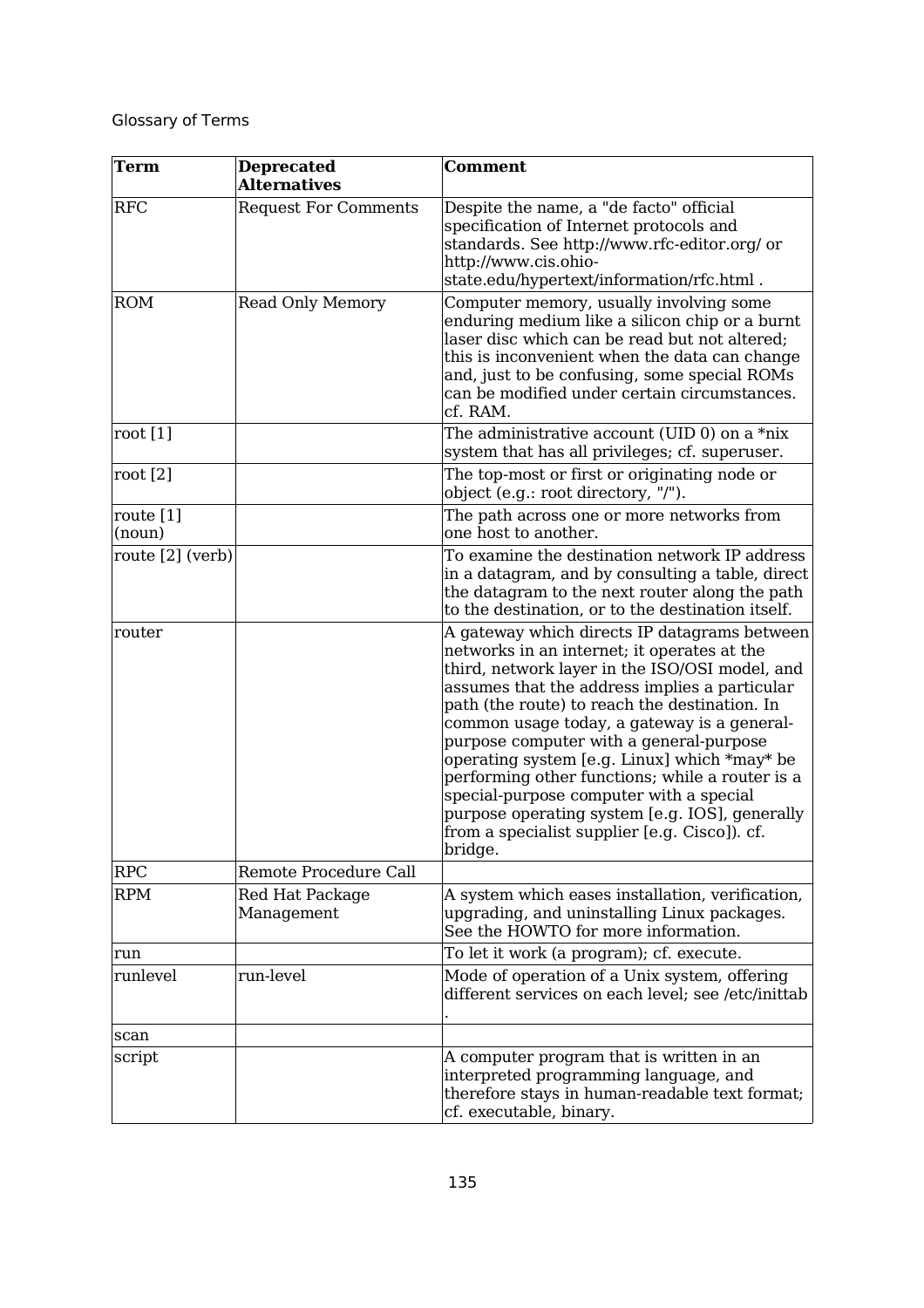| <b>Term</b>   | <b>Deprecated</b><br><b>Alternatives</b>   | <b>Comment</b>                                                                                                                                                                                                                                                                                                                                                                                                                                                                                                                                       |
|---------------|--------------------------------------------|------------------------------------------------------------------------------------------------------------------------------------------------------------------------------------------------------------------------------------------------------------------------------------------------------------------------------------------------------------------------------------------------------------------------------------------------------------------------------------------------------------------------------------------------------|
| <b>SCSI</b>   | <b>Small Computer Systems</b><br>Interface | A multi-drop bus cable architecture<br>particularly suitable for both internal and<br>external attachment of mass storage devices<br>such as hard drives, tape drives and CD-<br>ROMS.                                                                                                                                                                                                                                                                                                                                                               |
| sector        |                                            |                                                                                                                                                                                                                                                                                                                                                                                                                                                                                                                                                      |
| segment       |                                            | A (limited) length of cable - segments can be<br>joined by repeaters (rare), bridges (common),<br>routers or switches (which are hardware logic<br>bridges and routers).                                                                                                                                                                                                                                                                                                                                                                             |
| serial        |                                            | One bit after another, over time (over a single<br>wire).                                                                                                                                                                                                                                                                                                                                                                                                                                                                                            |
| server        |                                            | A process, or a host computer, which provides<br>a particular service to client processes; e.g.<br>web server, print server.                                                                                                                                                                                                                                                                                                                                                                                                                         |
| service       |                                            | A process which accepts requests and returns<br>responses in an almost endless loop; a daemon.                                                                                                                                                                                                                                                                                                                                                                                                                                                       |
| session layer |                                            | The fifth ISO/OSI layer is the session control<br>layer. It establishes and controls system-<br>dependent aspects of communications sessions<br>between specific nodes in the network. It<br>bridges the gap between the services provided<br>by the transport layer and the logical functions<br>running on the operating system in a<br>participating node. In the TCP/IP network<br>stack, there is no session control layer, and its<br>functions are partially implemented in the<br>transport layer and partially in the application<br>layer. |
| <b>SGID</b>   | Set Group ID, sgid                         |                                                                                                                                                                                                                                                                                                                                                                                                                                                                                                                                                      |
| shadow        |                                            |                                                                                                                                                                                                                                                                                                                                                                                                                                                                                                                                                      |
| shell         |                                            | A program which mediates between the user<br>and the operating system, typically accepting<br>commands and invoking the corresponding<br>programs. In the UNIX world, the term shell is<br>conventionally applied to command-line driven<br>interfaces with scripting capabilities, such as<br>bash, csh and zsh; however, graphical shells<br>exist, such as Windowmaker, KDE and<br>GNOME.                                                                                                                                                         |
| shutdown      |                                            |                                                                                                                                                                                                                                                                                                                                                                                                                                                                                                                                                      |
| signal        |                                            | A logical interrupt to a process, which the<br>process must generally deal with<br>synchronously. A form of interprocess<br>communications.                                                                                                                                                                                                                                                                                                                                                                                                          |
| single mode   |                                            | single user mode, runlevel 1                                                                                                                                                                                                                                                                                                                                                                                                                                                                                                                         |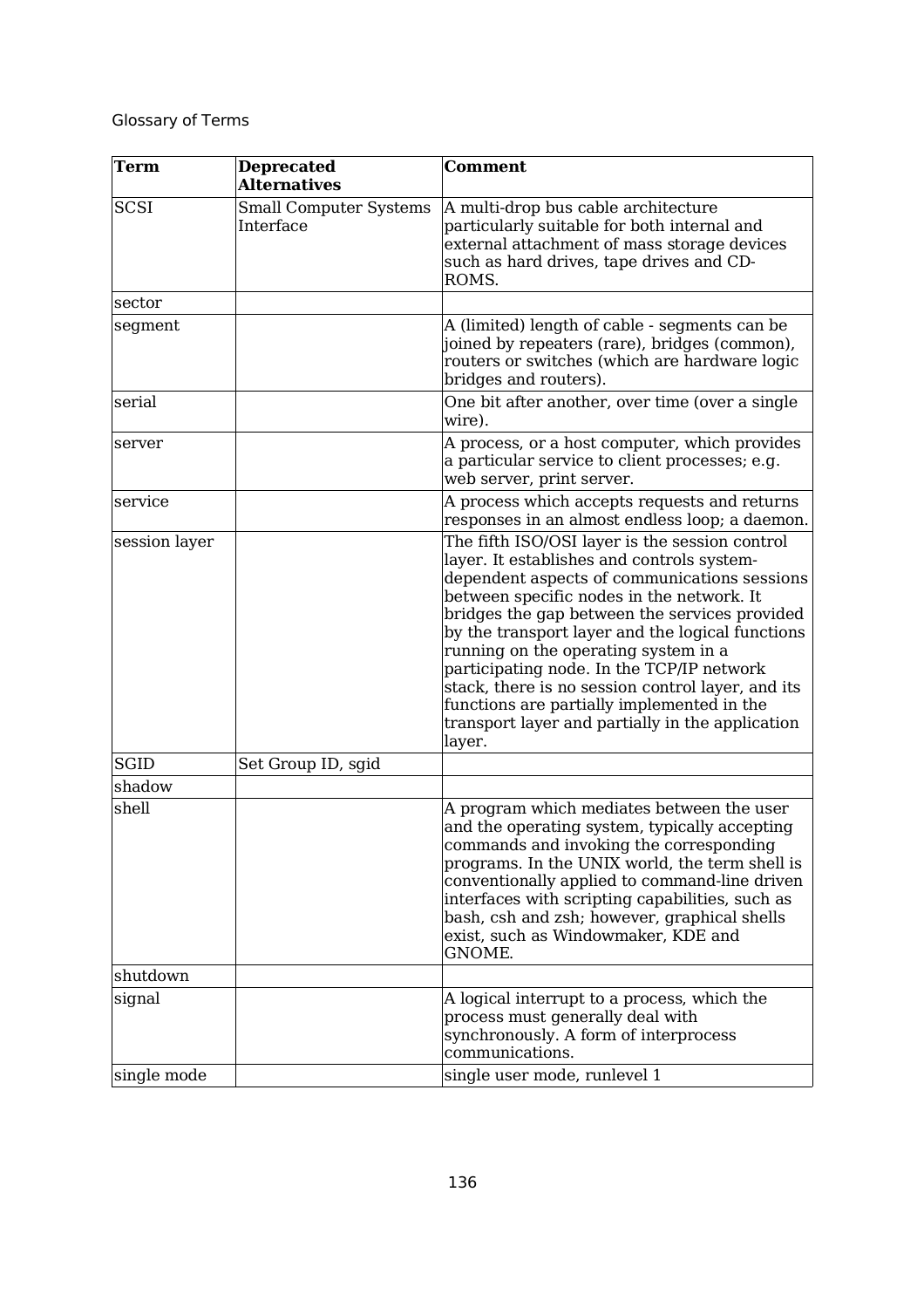| Term        | <b>Deprecated</b>                | <b>Comment</b>                                                                                                                                                                                                                                          |
|-------------|----------------------------------|---------------------------------------------------------------------------------------------------------------------------------------------------------------------------------------------------------------------------------------------------------|
|             | <b>Alternatives</b>              |                                                                                                                                                                                                                                                         |
| <b>SLIP</b> | Serial Line IP                   | A way of encapsulating IP datagrams for<br>transmission over asynchronous modem<br>connections. See RFC1055, "A Non-Standard<br>for Transmission of IP Datagrams over Serial<br>Lines"; cf. PPP                                                         |
| <b>SMB</b>  | Server Message Block             | A Microsoft protocol developed to transport<br>originally MS-DOS, later OS/2 and MS-<br>Windows, API calls and their arguments across<br>a NetBIOS LAN; primarily used under Linux as<br>a protocol for file and print sharing with<br>Windows machines |
| <b>SMTP</b> | Simple Mail Transfer<br>Protocol | A conversational protocol used by mail servers<br>for delivery of e-mail over the Internet. See<br>RFC821.                                                                                                                                              |
| <b>SNMP</b> |                                  |                                                                                                                                                                                                                                                         |
| <b>SNR</b>  | Signal-to-Noise-Ratio            | The relative amount of useful information in a<br>signal, as compared to the noise it carries.                                                                                                                                                          |
| socket      |                                  | A TCP application layer connection.                                                                                                                                                                                                                     |
| software    | SW                               | computer programs                                                                                                                                                                                                                                       |
| source code |                                  | The plain text (usually typed in by a human)<br>specifying the detailed operation of a program,<br>written in a programming language. It needs to<br>be processed by a compiler to produce a<br>program that can be run (executed) by the<br>computer.  |
| sources     |                                  | The files containing the source code for a<br>program or program system, from which the<br>executable program or library can be built or<br>ported to another computer platform.                                                                        |
| spawn       |                                  | To create a child process by means of a fork()<br>and an exec().                                                                                                                                                                                        |
| spooler     |                                  |                                                                                                                                                                                                                                                         |
| static      |                                  |                                                                                                                                                                                                                                                         |
| stderr      |                                  | The standard Unix error output device (by<br>default to the terminal display).                                                                                                                                                                          |
| stdin       |                                  | The standard Unix input device (by default the<br>terminal keyboard).                                                                                                                                                                                   |
| stdout      |                                  | The standard Unix output device (by default<br>the terminal display).                                                                                                                                                                                   |
| sticky bit  |                                  | A permission bit on an executable file which<br>causes the kernel to keep the memory image of<br>the process after it has terminated, in order to<br>avoid the overhead of reloading it when it is re-<br>invoked.                                      |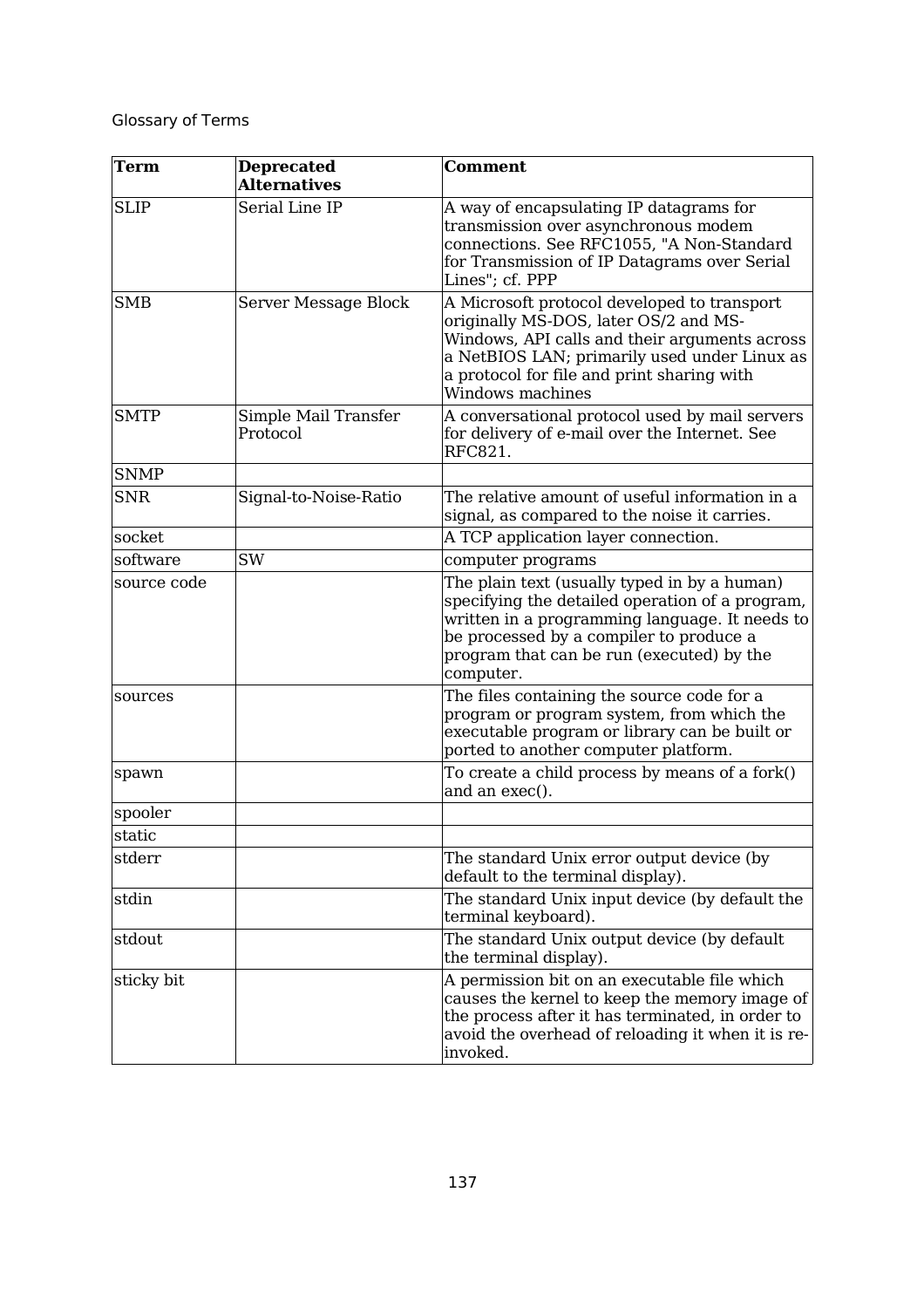| <b>Term</b>     | <b>Deprecated</b><br><b>Alternatives</b> | <b>Comment</b>                                                                                                                                                                                                                                                                              |
|-----------------|------------------------------------------|---------------------------------------------------------------------------------------------------------------------------------------------------------------------------------------------------------------------------------------------------------------------------------------------|
| stream          |                                          | A sequence of data bytes with sequencing and<br>flow control. The TCP/IP stream protocol is<br>TCP. (Isn't there a System V stream concept as<br>well as the network protocol? Does Linux<br>implement it?)                                                                                 |
| subnet mask     | mask                                     | A value used in configuring the TCP/IP stack<br>which specifies which part of a 32-bit IP<br>address is the network address and which part<br>the host address.                                                                                                                             |
| <b>SUID</b>     | Set User ID, suid                        | A permission bit for files in Unix-compatible<br>filesystems which causes the resultant process<br>(i.e., assuming the file is executable) to enjoy<br>access rights to other resources based on the<br>UID of the user who owns the file, rather than<br>the user who created the process. |
| superuser       | super user, su, wheel                    | The user of the root account.                                                                                                                                                                                                                                                               |
| <b>SuSE</b>     | S.u.S.E.                                 | A commercial Linux distribution.                                                                                                                                                                                                                                                            |
| swap space      | swap                                     | virtual memory; called swap space because<br>processes swap location between fast RAM and<br>slow virtual memory if their priority changes.                                                                                                                                                 |
| switch [1]      |                                          | a two-state (on off) input device                                                                                                                                                                                                                                                           |
| switch [2]      |                                          | In computer networks, a bridge or router that<br>uses dedicated hardware to quickly shunt<br>packets through the network.                                                                                                                                                                   |
| symlink         | soft link                                | Symbolic link: in Unix filesystems, an entry in a<br>directory that points to another file name in the<br>filesystem; cf. hard link.                                                                                                                                                        |
| synchronize [1] |                                          | To make the events in two separate sequences<br>happen at the same time (used in<br>communications).                                                                                                                                                                                        |
| synchronize [2] |                                          | To make the content and state of data stored in<br>two separate locations identical (e.g. cache,<br>FTP sites).                                                                                                                                                                             |
| syntax          |                                          | The formal rules which determine how<br>keywords or commands and their components<br>need to be combined when writing the source<br>code of a computer program or forming shell<br>commands.                                                                                                |
| sysadmin        | sysadm                                   | system administrator: a person who<br>administers a computer system and keeps it<br>working.                                                                                                                                                                                                |
| system          | box                                      | A computer system; a term loosely used to<br>refer to hardware and   or software: cf.<br>operating system.                                                                                                                                                                                  |
| <b>TCP</b>      | <b>Transmission Control</b><br>Protocol  | A session-oriented streaming transport<br>protocol which provides sequencing, error<br>detection and correction, flow control,<br>congestion control and multiplexing; cf. UDP.<br>See RFC793.                                                                                              |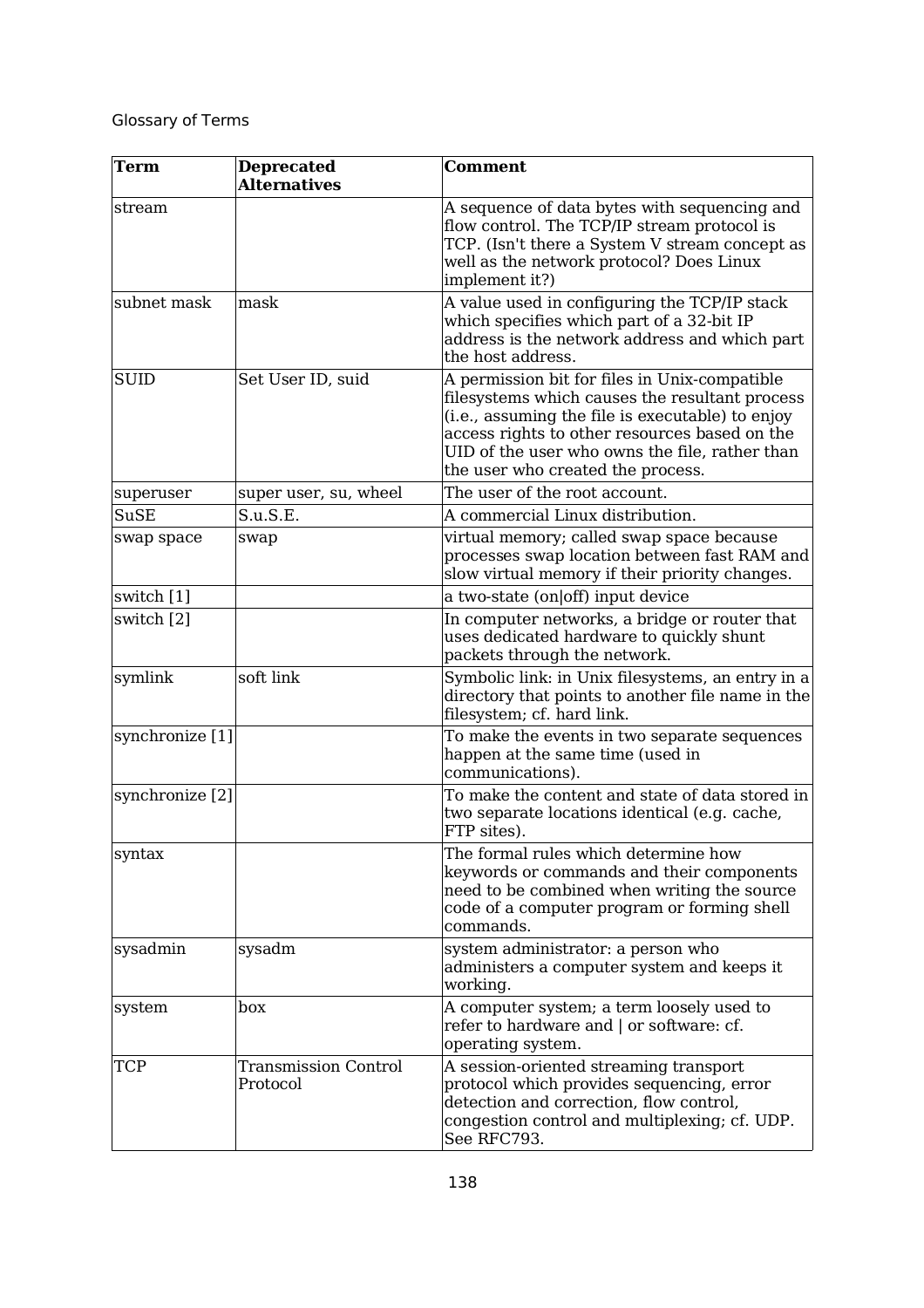| <b>Term</b>     | <b>Deprecated</b><br><b>Alternatives</b>                       | <b>Comment</b>                                                                                                                                                                                                                                                                                                                                                                                                                                                                                                                                                                                                                                                                                       |
|-----------------|----------------------------------------------------------------|------------------------------------------------------------------------------------------------------------------------------------------------------------------------------------------------------------------------------------------------------------------------------------------------------------------------------------------------------------------------------------------------------------------------------------------------------------------------------------------------------------------------------------------------------------------------------------------------------------------------------------------------------------------------------------------------------|
| TCP/IP          | <b>Transmission Control</b><br>Protocol / Internet<br>Protocol | A suite of protocols basic to Internet<br>transmissions.                                                                                                                                                                                                                                                                                                                                                                                                                                                                                                                                                                                                                                             |
| terminal        | tty                                                            | The outlet of a computer, usually consisting of<br>a display for output of text (or possibly<br>graphics), and a keyboard (and possibly a<br>mouse) for input, used as a device for<br>interaction between the computer and a user.<br>cf. workstation.                                                                                                                                                                                                                                                                                                                                                                                                                                              |
| terminate       |                                                                | to disconnect, end, finish, quit, stop, etc.                                                                                                                                                                                                                                                                                                                                                                                                                                                                                                                                                                                                                                                         |
| terminator      |                                                                | A resistive load to indicate the end a chain of<br>devices, usually a SCSI chain or a coax<br>network chain.                                                                                                                                                                                                                                                                                                                                                                                                                                                                                                                                                                                         |
| text            |                                                                | A series of characters that can be displayed on<br>a terminal display or printed on paper for<br>human reading.                                                                                                                                                                                                                                                                                                                                                                                                                                                                                                                                                                                      |
| TIPS            | <b>Test Item Processing</b><br>System                          | Set of Python scripts to offer a web-interface to<br>manage the LPI test items. See<br>http://www.lpi.org/cgi-bin/tips.py.                                                                                                                                                                                                                                                                                                                                                                                                                                                                                                                                                                           |
| TFTP            | <b>Trivial FTP</b>                                             | A protocol like FTP but much simpler and even<br>less secure; used mainly for cracking<br>computers and booting diskless network<br>clients. See RFC1350.                                                                                                                                                                                                                                                                                                                                                                                                                                                                                                                                            |
| third-party     |                                                                |                                                                                                                                                                                                                                                                                                                                                                                                                                                                                                                                                                                                                                                                                                      |
| tools           |                                                                |                                                                                                                                                                                                                                                                                                                                                                                                                                                                                                                                                                                                                                                                                                      |
| topology        |                                                                | As used with computer networks: the<br>schematic shape formed by the connections<br>between the hosts.                                                                                                                                                                                                                                                                                                                                                                                                                                                                                                                                                                                               |
| transport layer |                                                                | The transport layer is the central layer $(\#4)$ in<br>the ISO/OSI seven-layer model. It provides<br>end-to-end control of a communication session<br>once the path has been established, allowing<br>processes to exchange data reliably and<br>sequentially, independent of which systems are<br>communicating and their locations in the<br>network. The transport layer in the TCP/IP<br>stack is not defined in the same way; although<br>TCP provides sequencing and error correction,<br>UDP - which is also a transport layer protocol -<br>does not have a session concept and is<br>unreliable. The TCP/IP transport layer<br>primarily provides multiplexing through the<br>use of ports. |
| troubleshoot    |                                                                | The process of finding the reason(s) of the<br>problem(s) with networking programming<br>hardware.                                                                                                                                                                                                                                                                                                                                                                                                                                                                                                                                                                                                   |
| tune            |                                                                | To make small changes to configuration in<br>order to produce more efficient operation.                                                                                                                                                                                                                                                                                                                                                                                                                                                                                                                                                                                                              |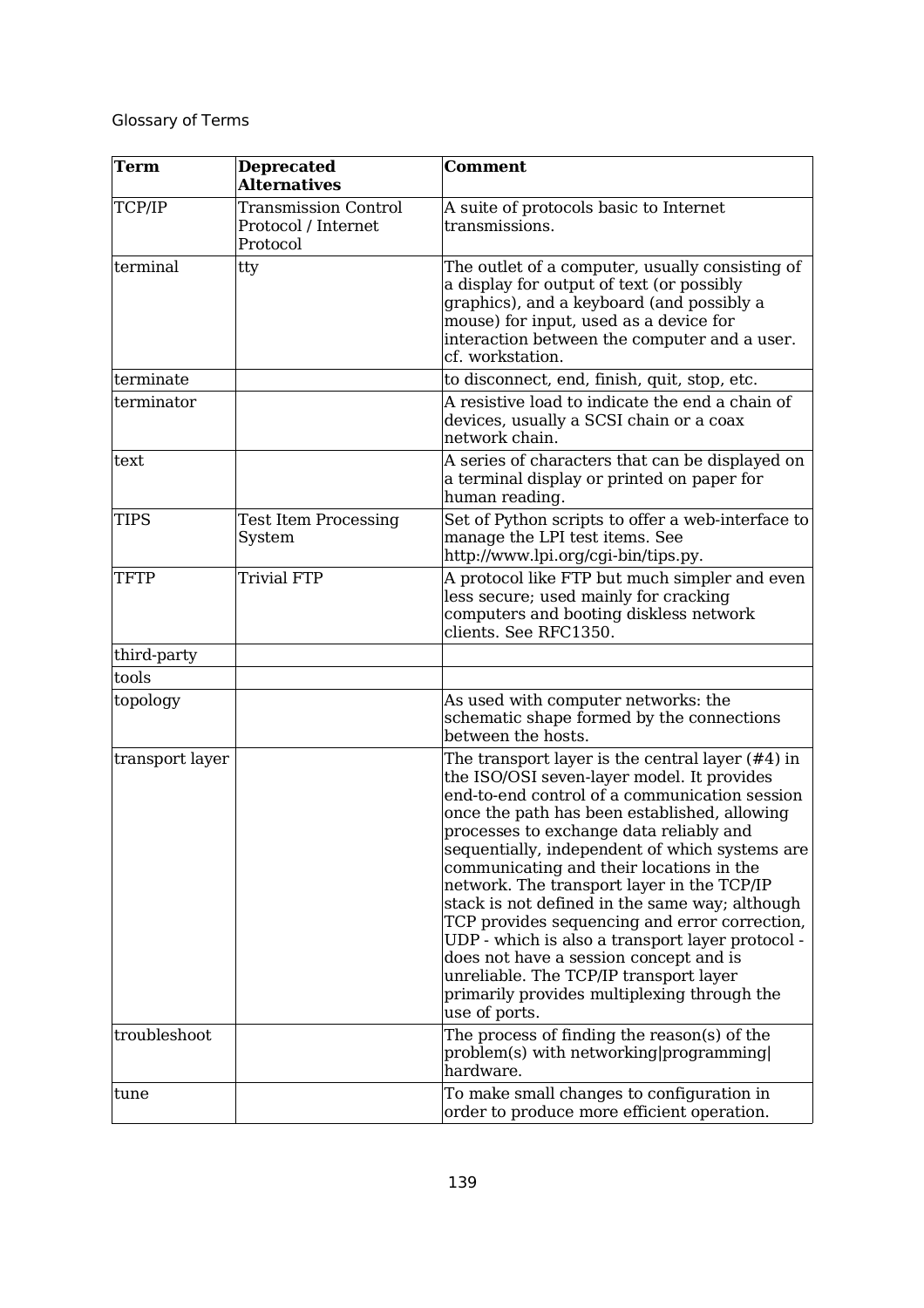| <b>Term</b>                    | <b>Deprecated</b><br><b>Alternatives</b>                          | <b>Comment</b>                                                                                                                                                                                                                      |
|--------------------------------|-------------------------------------------------------------------|-------------------------------------------------------------------------------------------------------------------------------------------------------------------------------------------------------------------------------------|
| TurboLinux                     | Pacific HighTech Linux,<br>PHT                                    | A commercial Linux distribution.                                                                                                                                                                                                    |
| <b>UDP</b>                     | <b>User Datagram Protocol</b>                                     | A connection-less, unreliable, transport<br>protocol which provides multiplexing and error<br>detection for applications which require a low-<br>cost protocol for one-shot transactions; cf.<br>datagram, packet, TCP. See RFC768. |
| UID                            |                                                                   | User ID                                                                                                                                                                                                                             |
| $UN*X$                         |                                                                   | A term for any variant of the UNIX(R)(TM)<br>operating system, including Linux and a large<br>number of free and commercial systems; also<br>*NIX.                                                                                  |
| uninstall                      |                                                                   | Remove hardware or software from a computer<br>system.                                                                                                                                                                              |
| unload                         |                                                                   | Remove services or software from a server so<br>that more resources (CPU time, disk space,<br>etc.) become available.                                                                                                               |
| unreliable                     |                                                                   | In the TCP/IP sense of the term, a protocol<br>which does not perform error correction<br>(relying on "upper" layers to detect and correct<br>errors, usually through retransmission).                                              |
| upgrade                        |                                                                   | To update hardware or software to a better<br>state.                                                                                                                                                                                |
| URL                            | <b>Universal Resource</b><br>Locator                              | An identifier for an address on the Internet,<br>preceded by the name of the protocol that must<br>be used to reach that address (e.g.:<br>ftp://ftp.kernel.org/).                                                                  |
| <b>USB</b>                     | <b>Universal Serial Bus</b>                                       | A recently developed bus standard for<br>connecting peripheral devices in a chain.                                                                                                                                                  |
| user[1]                        |                                                                   | The person that is using the resources of a<br>computer.                                                                                                                                                                            |
| user [2]                       |                                                                   | A person's account or process; identification<br>listed in /etc/passwd.                                                                                                                                                             |
| user interface                 | UI, GUI                                                           | see interactive interface                                                                                                                                                                                                           |
| user mask                      | mask                                                              |                                                                                                                                                                                                                                     |
| <b>UTC</b>                     | <b>Coordinated Universal</b><br>Time, GMT, Greenwich<br>Mean Time | Official world time.                                                                                                                                                                                                                |
| utility                        |                                                                   | A program to help you to do a task easier.                                                                                                                                                                                          |
| UTP                            | <b>Unshielded Twisted Pair</b>                                    | Type of network cables with several parallel<br>wires used for Ethernet. The network usually<br>has a star topology with hubs and does not<br>need terminators.                                                                     |
| variable length<br>subnet mask | <b>VLSM</b>                                                       | cf. CIDR                                                                                                                                                                                                                            |
| vendor                         |                                                                   | A company that provides a service or a<br>product.                                                                                                                                                                                  |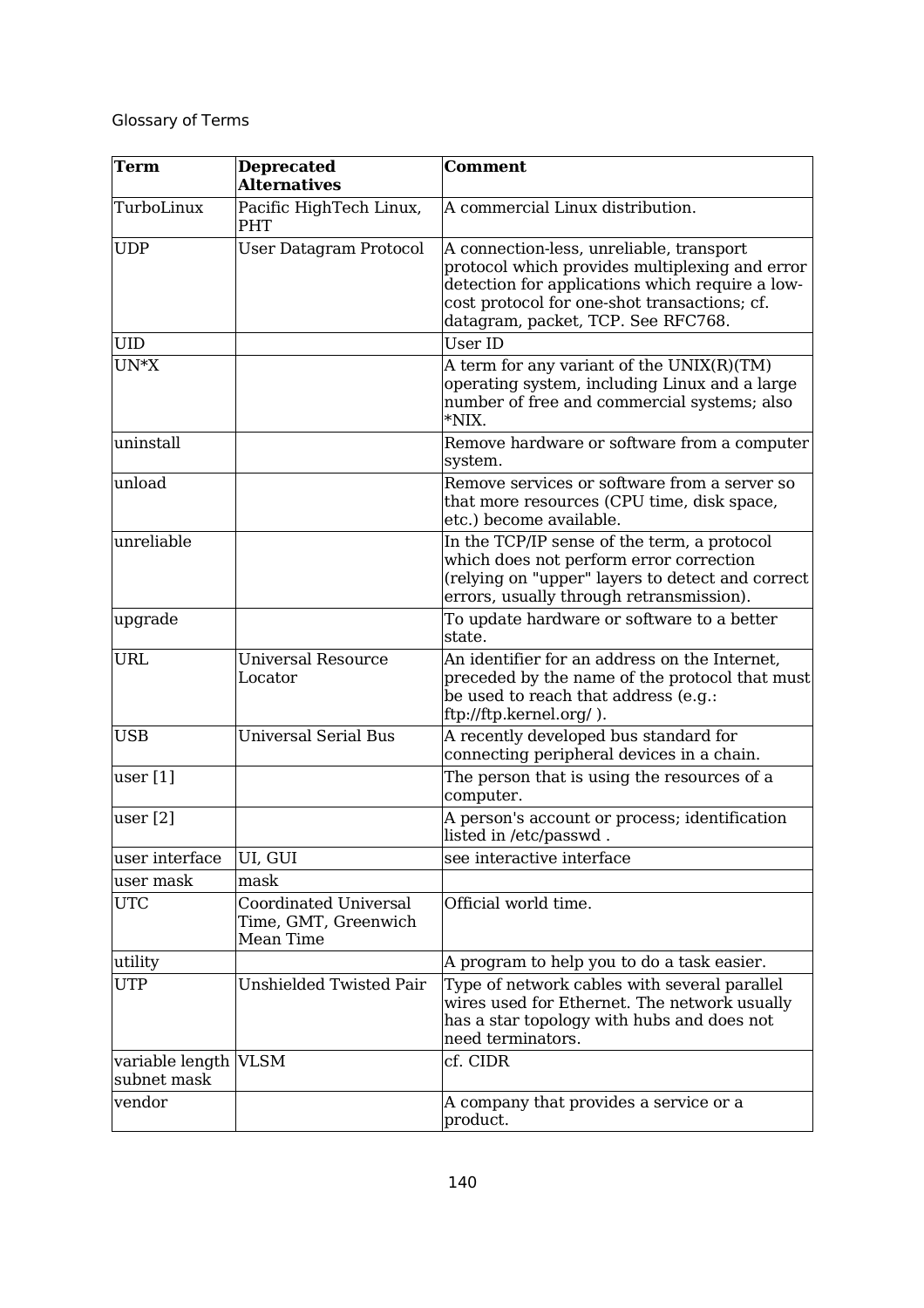| <b>Term</b>       | <b>Deprecated</b><br><b>Alternatives</b> | <b>Comment</b>                                                                                                                                                                                                                                                                                           |
|-------------------|------------------------------------------|----------------------------------------------------------------------------------------------------------------------------------------------------------------------------------------------------------------------------------------------------------------------------------------------------------|
| virtual           |                                          | Functionality provided without additional<br>hardware software, often without the user<br>needing to realize this economy; e.g.: virtual<br>memory, virtual console or virtual web server.                                                                                                               |
|                   | virtual console virtual terminal, VT, VC |                                                                                                                                                                                                                                                                                                          |
| virtual memory VM |                                          | Extra memory available on a system that is<br>stored on a hard disk and is therefore<br>essentially unlimited, although much slower<br>than genuine RAM. Usually it is called swap<br>space.                                                                                                             |
| WAN               | Wide Area Network                        | A network which links geographically<br>widespread facilities (and often LANs at those<br>locations) using point-to-point (leased line,<br>SLIP, PPP) or packet-switched network (X.25,<br>frame relay) links and which does not support<br>the broadcast and direct connection<br>capabilities of LANs. |
| widget            |                                          |                                                                                                                                                                                                                                                                                                          |
| wildcard          |                                          | An placeholder used to represent any<br>character or group of characters.                                                                                                                                                                                                                                |
| window            |                                          | A region on a graphical desktop, the user<br>interface for I/O with a child process of the<br>desktop.                                                                                                                                                                                                   |
| win-modem         |                                          | A modem that only has a Digital Signal<br>Processor and uses MS-Windows-specific<br>software running on the CPU of the host<br>computer to encode and decode data.                                                                                                                                       |
| <b>WINS</b>       | <b>Windows Internet Name</b><br>Service  | An automatic NetBIOS name database to<br>resolve NetBIOS names to IP addresses.                                                                                                                                                                                                                          |
| word              |                                          | A data type consisting of two or four (or a<br>different number - you cannot tell) of bytes<br>On i386 architectures, a word is four bytes (32<br>bits) in size.                                                                                                                                         |
| workspace         |                                          | Computer resources that are assigned to a<br>computer user.                                                                                                                                                                                                                                              |
| workstation       |                                          | A computer, usually with a graphical display,<br>for interactive use by an individual; cf. server.                                                                                                                                                                                                       |
| write             |                                          |                                                                                                                                                                                                                                                                                                          |
| permission        |                                          |                                                                                                                                                                                                                                                                                                          |
| <b>WWW</b>        | World Wide Web, (the)<br>web             | Global distributed archive of HTML documents<br>linked through HTTP.                                                                                                                                                                                                                                     |
| X                 | X-Windows                                | The X Window System: a graphical user<br>interface originating at MIT and having several<br>variations.                                                                                                                                                                                                  |
| <b>XML</b>        | eXtensible Markup<br>Language            |                                                                                                                                                                                                                                                                                                          |
| X-session         |                                          |                                                                                                                                                                                                                                                                                                          |
| X-terminal        | X-station                                | cf. workstation                                                                                                                                                                                                                                                                                          |